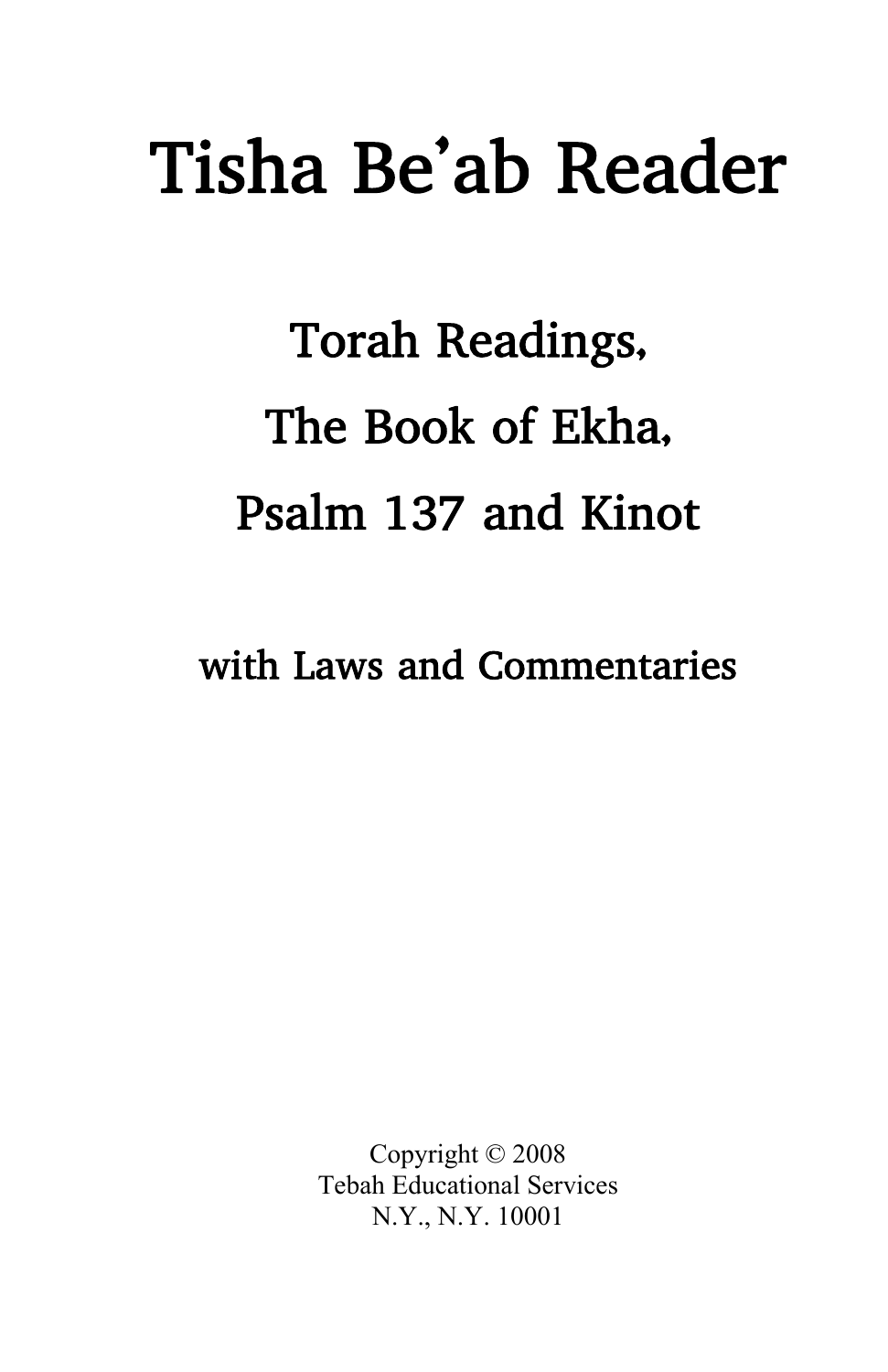All rights reserved. Except as permitted under The U.S. Copyright Act of 1976, no part of this publication may be reproduced, distributed, or transmitted in any form or by any means, or stored in a database or retrieval system, without the prior written permission of the publisher.

> Published in the United States of America by Tebah Educational Services Inc. New York, NY 10001.

We gratefully acknowledge the following permissions:

Sephardic Institute for 'Halakhot of Tisha Be'ab' reprinted from 'Halakhot Regarding the Jewish Calendar, Festivals, and Special days,' ©2007

English translation of Scriptural Readings Reprinted from TANAKH: THE HOLY SCRIPTURES: THE NEW JPS TRANSLATION TO THE TRADITIONAL HEBREW TEXT, ©1985 by The Jewish Publication Society, with the permission of the publisher

Ohr Torah Stone for 'Parashat Debarim - Tisha Be'ab' by Rabbi Shlomo Riskin ©2004

Rabbi Sir Jonathan Sacks for 'Debarim - Counsel for the Defense' ©2007

Mr. Ronald Benun for 'Psalm 137- The Lament of Jerusalem' ©2008

Merkaz Moreshet Yisrael for 'Shabbat Hazon' by Rabbi Ralph Tawil

Kinot arranged by Mr. Eldad Raphaeli and translated by Dr. Vered and Mr. Eldad Raphaeli

> For more information please contact: Tebah Educational Services Inc. by email at info@tebah.org.

Compiled and Edited by Nathan M. Dweck

ISBN: 978-0-9792569-5-0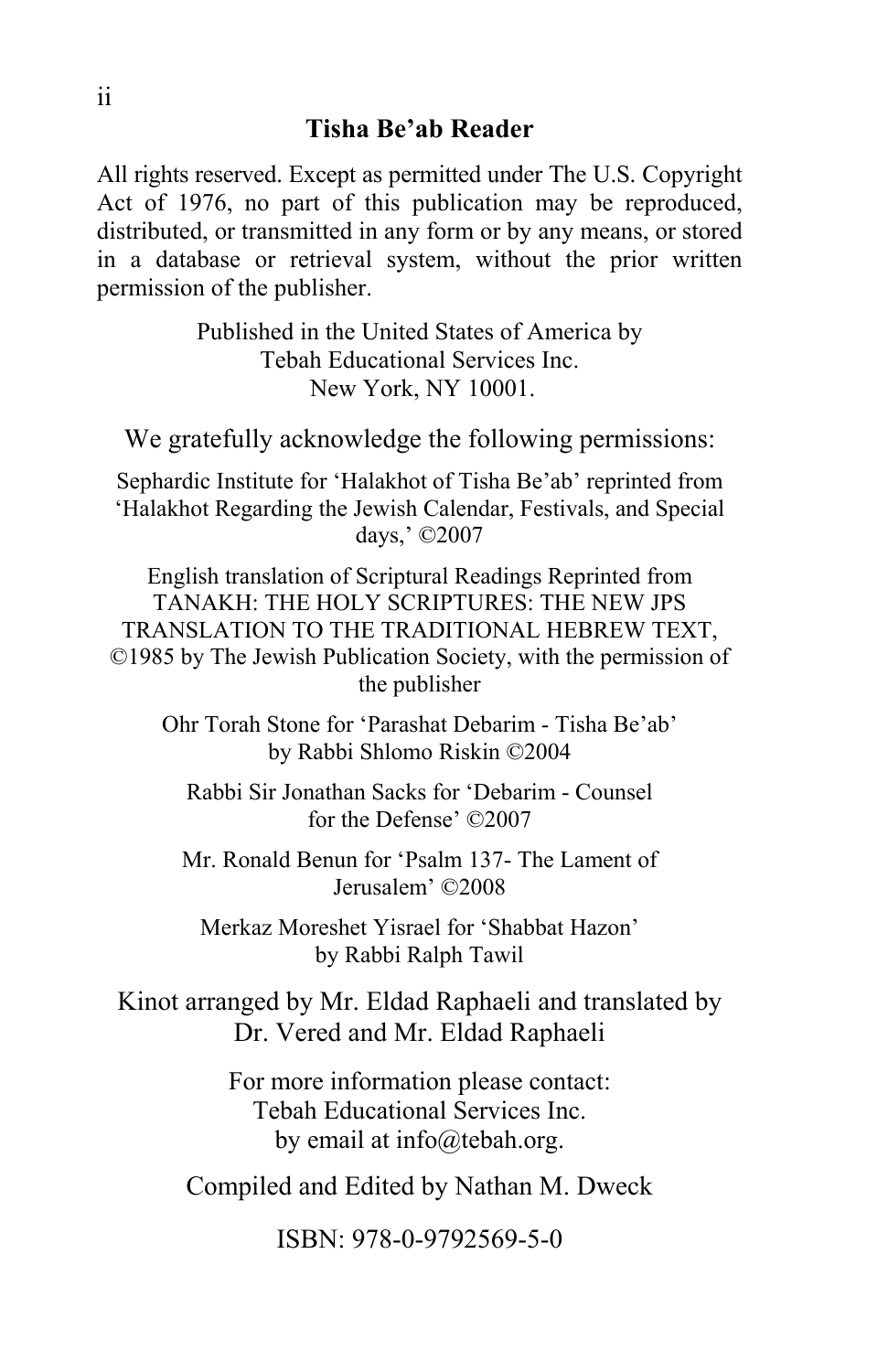## **Table of Contents**

| Parashat Debarim – Tisha Be'ab             |  |
|--------------------------------------------|--|
| <b>Debarim - Counsel for the Defense</b>   |  |
| <b>Shabbat Hazon</b>                       |  |
| <b>Psalm 137 – The Lament of Jerusalem</b> |  |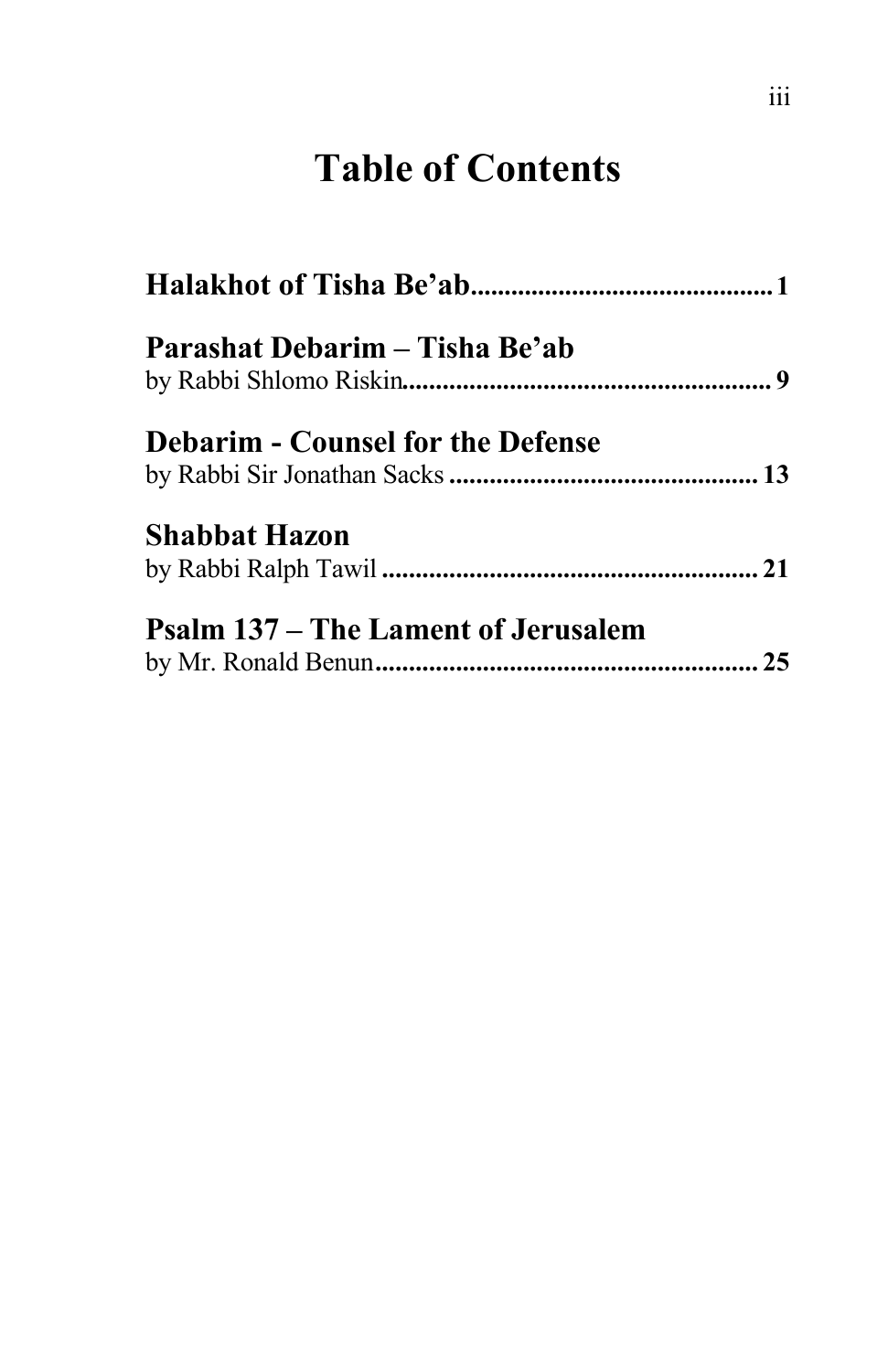## **Publishing Committee**

Eddie A. Ashkenazie Nathan M. Dweck Norman E. Greenberg Moses N. Sutton

**Email: info@tebah.org** 

**Internet: www.judaic.org**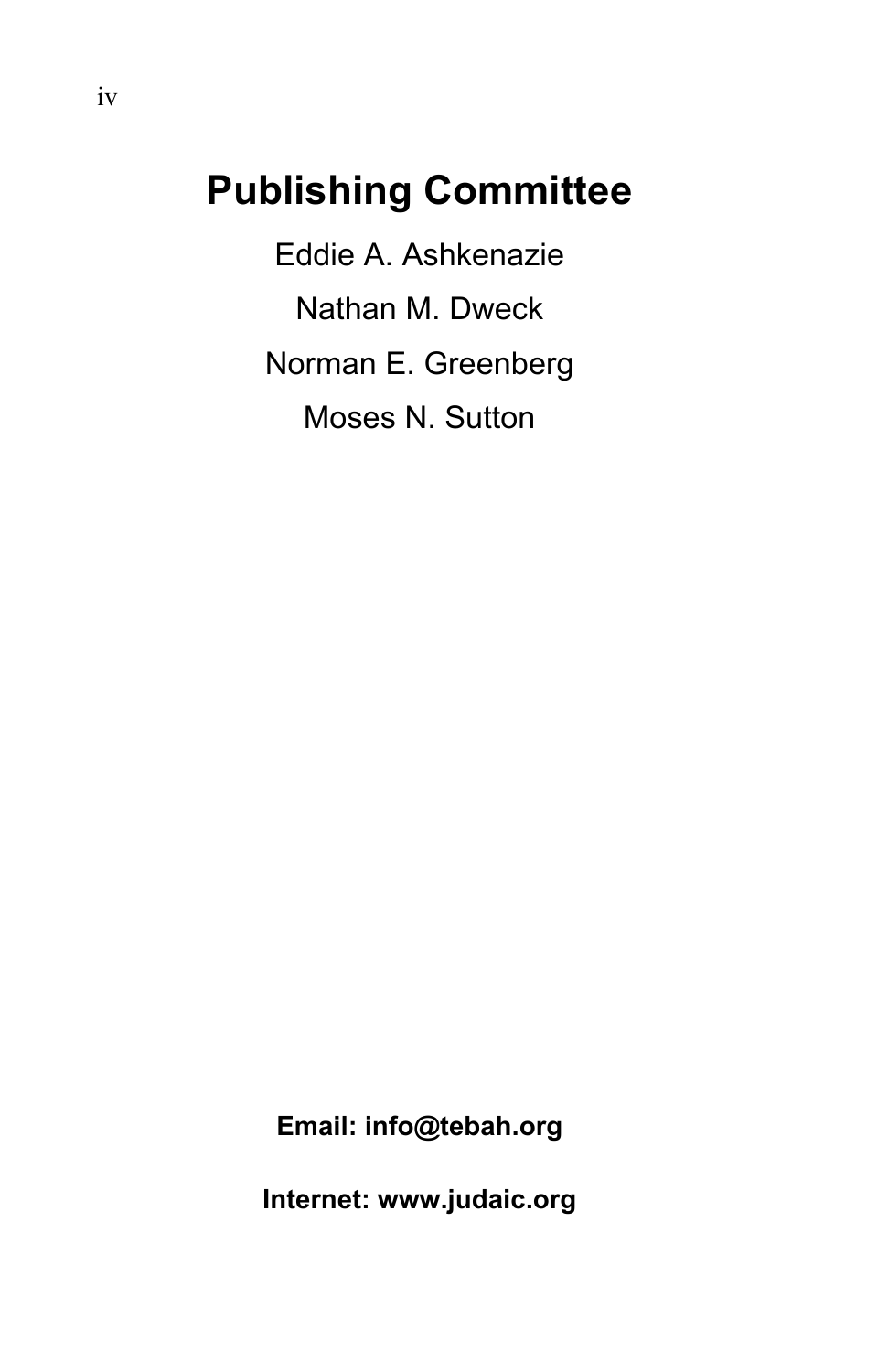# **Halakhot of Tisha Be'ab**

#### **I. Overview**

The fast of the Ninth of Ab, referred to by the prophet Zechariah, was established as a national mourning day commemorating destruction of the Bet Hamiqdash, sacked on that day by the Babylonians in 586 B.C.E. The Mishnah (Ta'anit 4:6) relates that four other national calamities occurred in various years on this day: the Almighty's decree that the 'Generation of the Wilderness' be denied entry to the Land of Israel because of the transgression associated with the spies; destruction of the Second Temple (by the Romans in 70 C.E.); capture of the great city Bethar (the last stronghold of Bar Kokhba in the revolution he led, 7 miles southwest of Jerusalem, by the Romans in 135 C.E.); and Jerusalem was ploughed like a field (see Jer. 26:18).

The full degree of mourning is limited to Tisha B'ab day itself. Secondary rituals beginning prior to the fast day were established in the course of time which are increased in intensity as the day approaches.

The ultimate purpose of the fast days is to foster repentance and increase the national commitment to Torah and misvot. The giving of charity to the needy is essential on these days.

#### **II. The Three Weeks**

The three weeks beginning with the 17th of Tammuz through the 9th of Ab have often been times of adversity for the Jewish People. However, the sages did not establish formal restrictions until Rosh Hodesh Ab, as they did not wish to add to the nation's burden. We have been advised to be more cautious than usual with potentially dangerous situations during these days of dejection.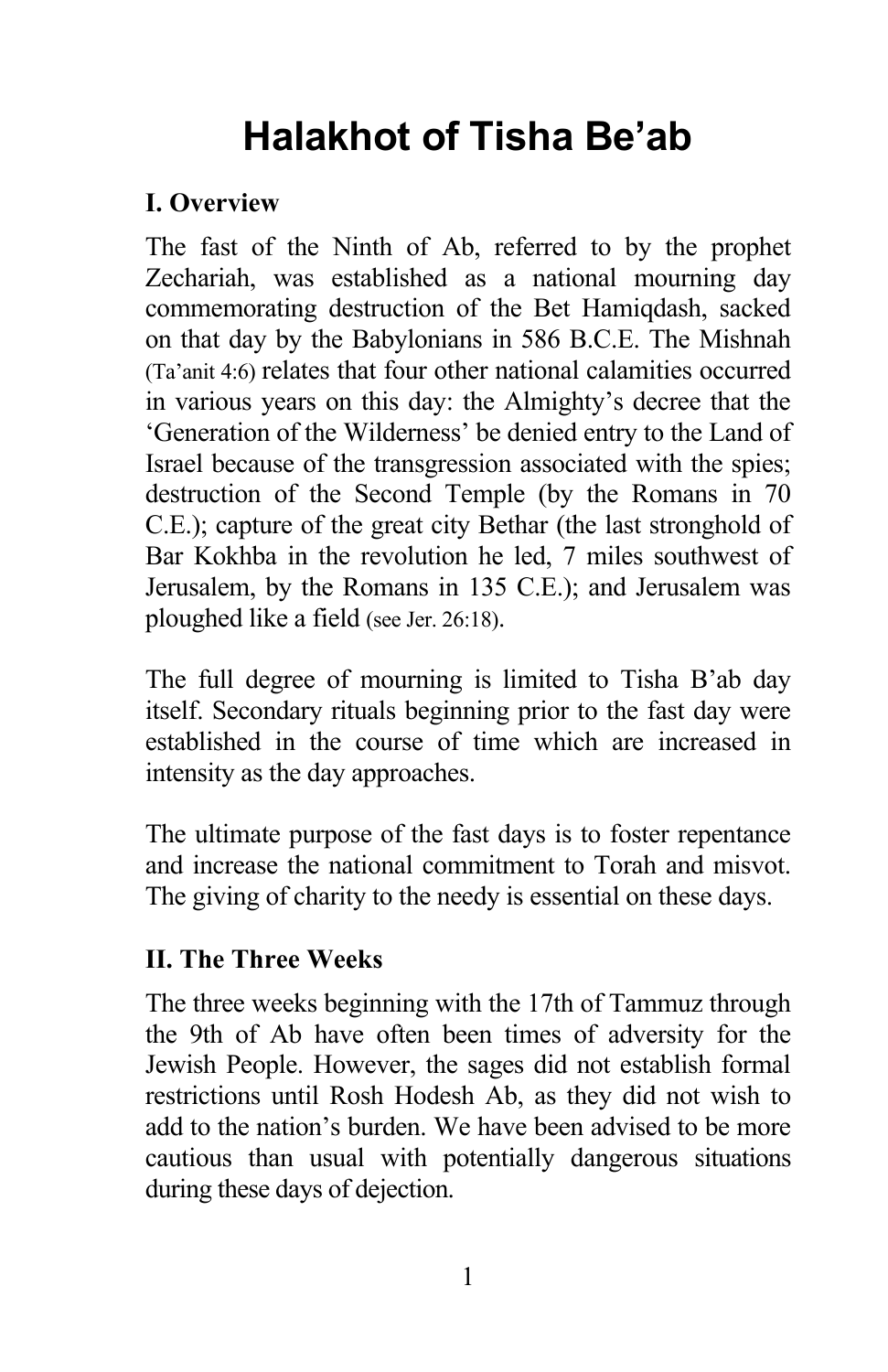It is a Sephardic custom to refrain from eating 'new' fruit during the three weeks so as to avoid reciting 'sheheheyanu.' This berakha is a joyful thanksgiving expression and it is difficult to mention 'lazeman hazeh' with a happy heart during these days. We also desist from wearing new clothing during the three weeks. However, at a b'rit milah 'sheheheyanu' is recited. On Shabbat, it is permitted to partake of 'new' fruit and recite 'sheheheyanu' and wear new clothing.

Some Sephardic communities, as do all Ashkenazic communities, desist from having weddings and musical functions for the three weeks. Most Sephardic communities, following Shulhan Arukh, desist for nine days only, beginning Rosh Hodesh Ab. For many decades, however, the Brooklyn Syrian community has not held weddings during the three weeks.

#### **III. The Nine Days**

Beginning Rosh Hodesh Ab we refrain from optional festive occasions and reduce joyful pursuits. This includes purchases of luxuries, new clothing and wedding accoutrements. If a wedding is shortly after Tisha B'ab and time is of the essence, necessary shopping is permitted. We refrain from home decorating during these days.

We refrain from meat, including chicken, and wine during these days. Out of respect for Rosh Hodesh, the Syrian community begins these latter stringencies from the second of the month.

Meat and wine are permitted on Shabbat during the nine days as well as at a se'udat misvah, such as a b'rit milah or siyum masekhta (concluding study of a Talmudic tractate). Habdala wine is permitted.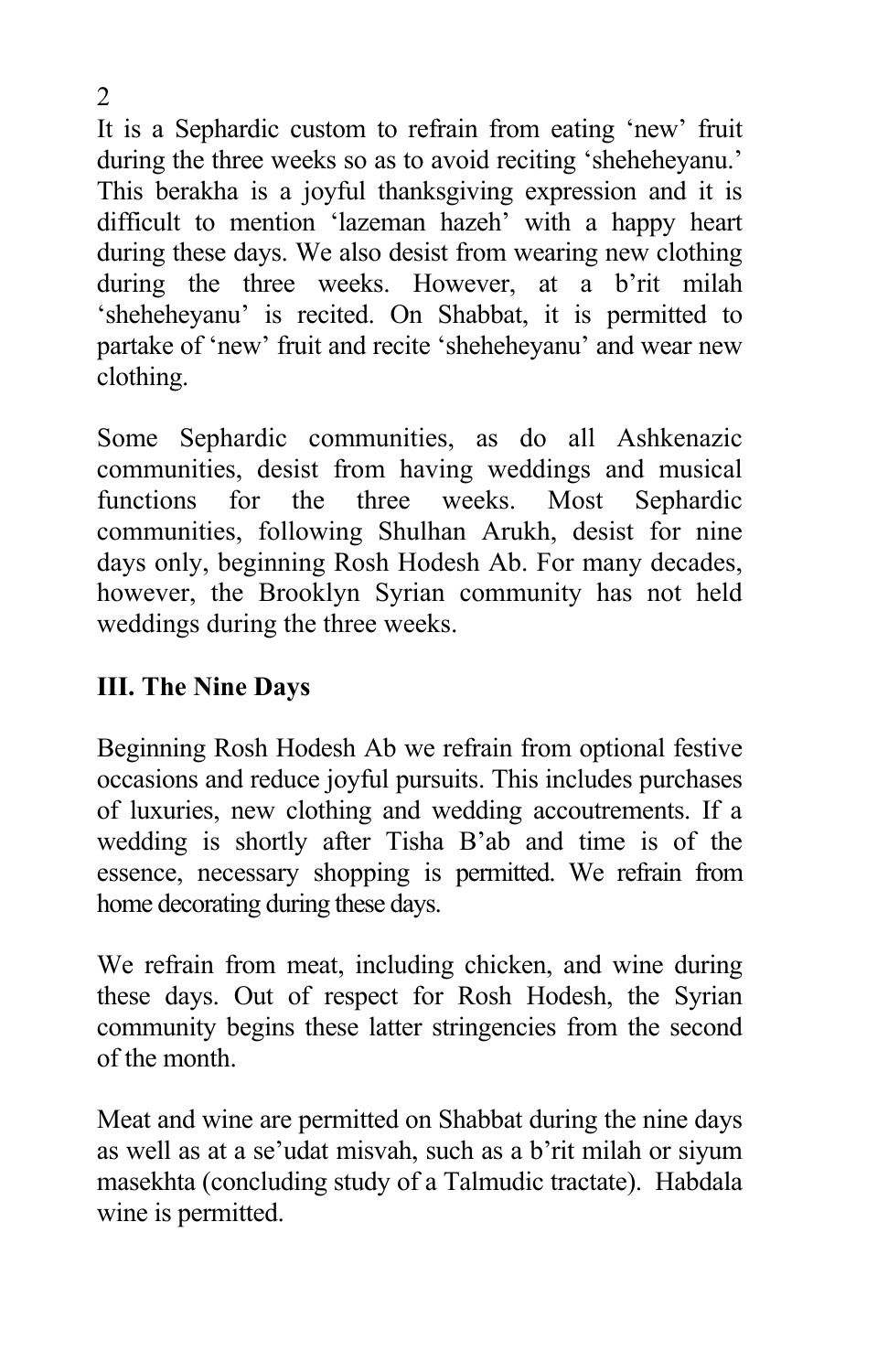One may have meat during these days if required for health purposes such as may be the case with an anemic person, a nursing or pregnant woman or one who gave birth within thirty days.

The Syrian community's custom has been to eat meat leftovers from Shabbat during the nine days providing that one did not purposely cook extra for this purpose. Most other Sephardic communities are strict on this. Many authorities hold that with the advent of efficient freezers it is now proper to be strict.

#### **IV. The Week During Which Tisha B'ab Occurs**

After the Shabbat before Tisha B'ab through Tisha B'ab itself is the 'Week of Tisha B'ab.' If Tisha B'ab falls on a Sunday or on Shabbat - in which case the fast is pushed to Sunday - there is no 'Week of.'

During the 'Week of,' the following are prohibited:

a) Washing the whole body with hot or warm water. Showering or bathing in cold water is permitted. A little warm water may be mixed in to break the chill.

b) Wearing fresh clothes. It is advisable to accumulate slightly worn garments from before the 'Week of' to change into. Something worn a half-hour is no longer 'fresh.'

c) Washing clothing even to wear after Tisha B'ab. Washing garments of little children, who constantly soil them, is permitted.

d) Haircuts and shaving. A man who normally shaves daily or every other day, and requires to shave for business reasons, may do so except on Tisha B'ab itself.

#### **V. Se'udat Hamafseqet**

The last meal before the fast, when taking place on a weekday, should be plain, comprised of bread and water with, at most, one cooked dish. If the dish preparation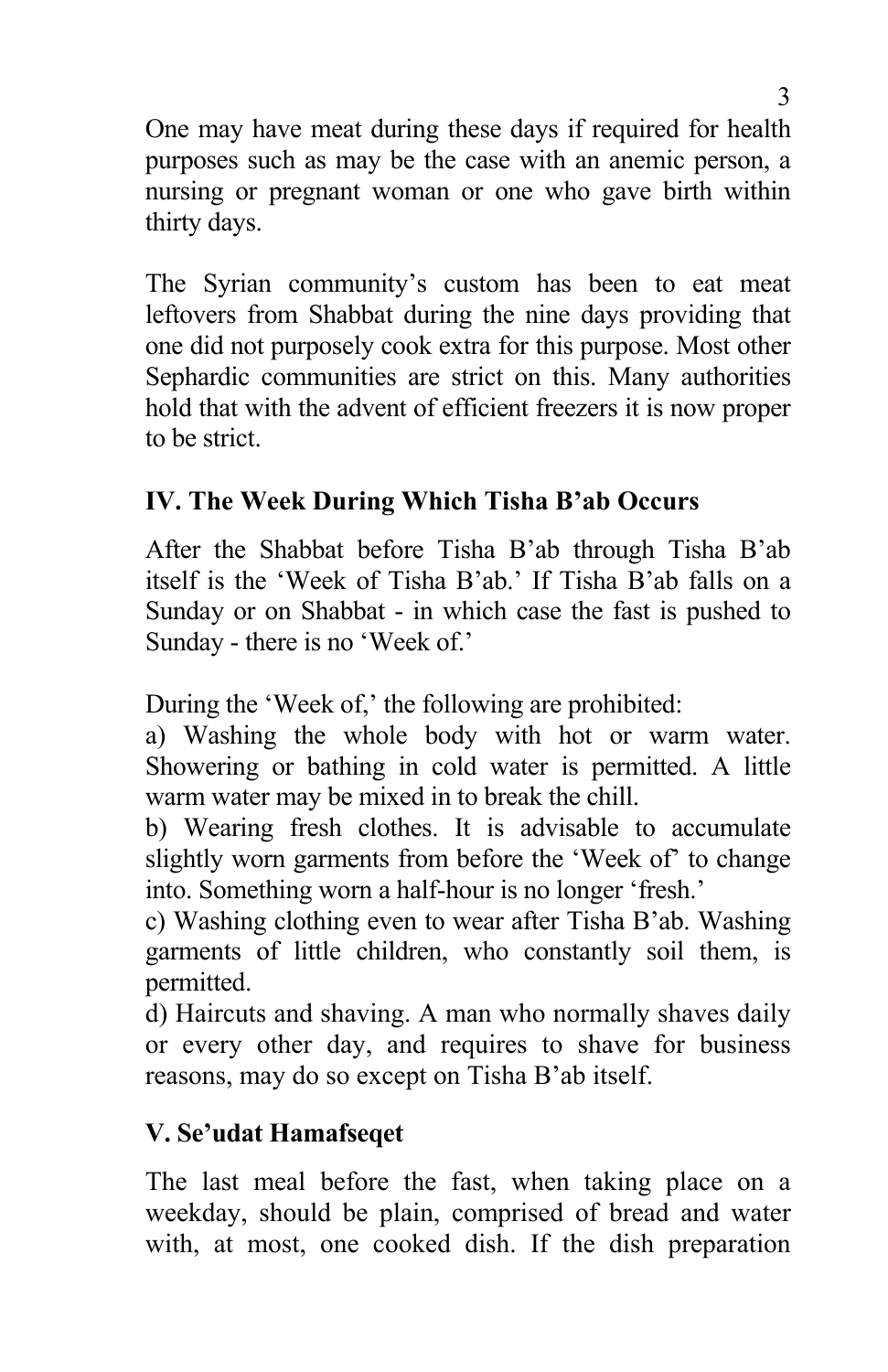normally comprises more than one item, such as eggs and tomatoes, it is acceptable. Fish is too luxurious for this meal. Uncooked vegetables and tea or coffee are permitted to be added to this meal.

It is customary for this meal to choose an item that symbolizes mourning, such as a hard-boiled egg or lentils.

One sits alone on the floor for this meal. Even if three men are in the same room they do not recite zimun before birkat hamazon.

When the last meal occurs on Shabbat there are no restrictions; one may eat meat, drink wine and enjoy a most festive meal.

#### **VI. Tisha B'ab Night and Day**

Tisha B'ab prohibitions apply from the sunset beginning the day until "appearance of the stars" the following evening, in the New York area about 30 minutes after sunset. The following are prohibited: eating, drinking, washing the body, anointing, wearing leather shoes and marital relations.

Studying Torah, which gladdens the heart, is also prohibited, except for the study of sad subjects. The obligation to study Torah daily, however, applies to Tisha B'ab. It is customary to study Lamentations (Ekha), the Book of Job, the sad portions in Jeremiah and the Talmudic account of the destruction.

Pregnant and nursing women, although straightaway exempt from the other rabbinical fasts, if healthy, are required to fast on Tisha B'ab unless they are extremely weak. One who gave birth within thirty days before Tisha B'ab is also exempt. When Tisha B'ab falls on Shabbat and the fast is pushed to Sunday, which lessens its status,

4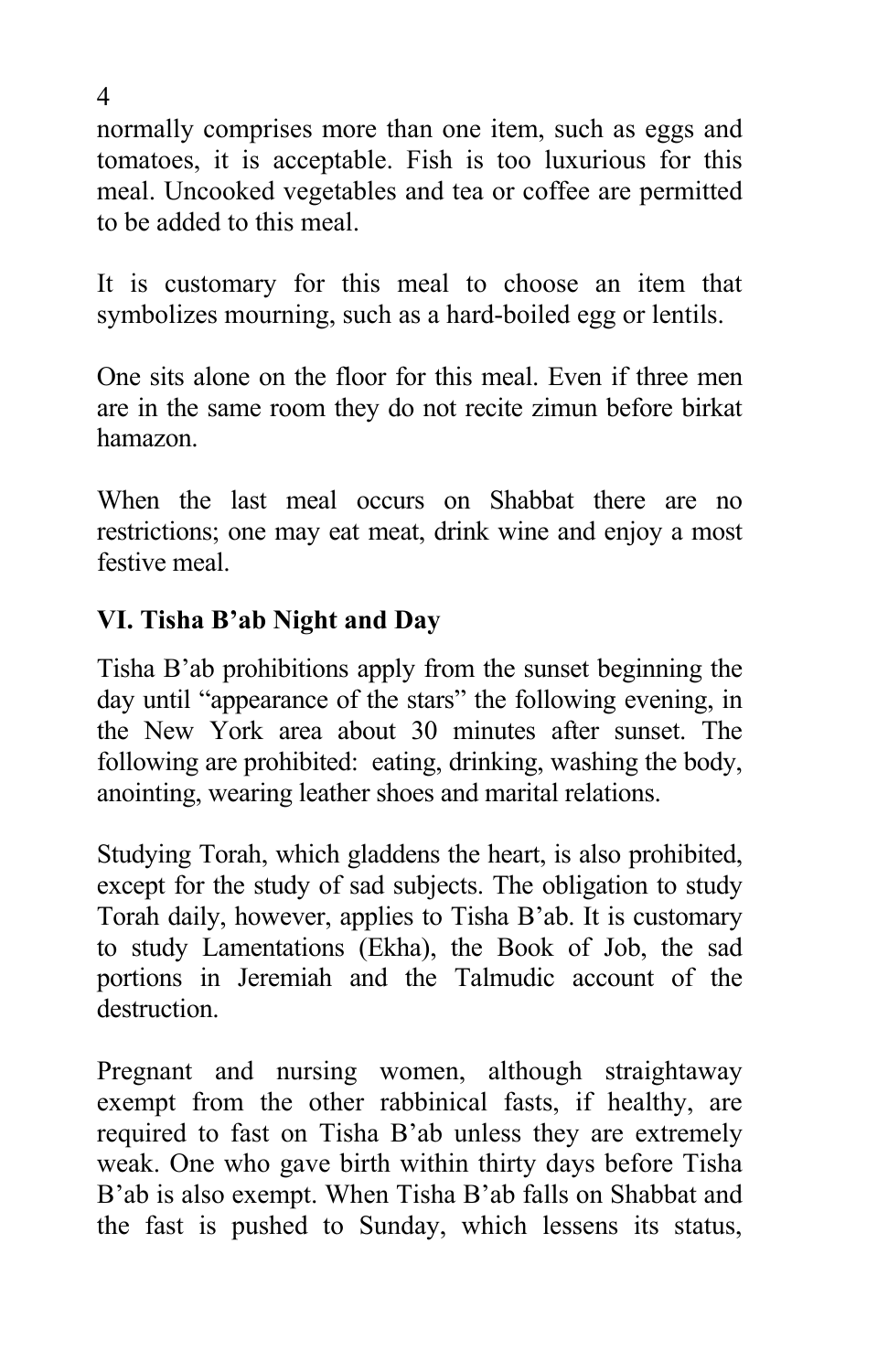pregnant and nursing women are exempt. One who is sick or would become sick upon fasting is exempt. When Tisha B'ab falls on Shabbat and the fast is pushed to Sunday, one who is permitted to eat must first make habdala.

Washing any part of the body, besides the fingers, whether in hot or cold water, is forbidden. Netilat Yadayim is up to the knuckles. One wipes away the sediment from the eyes in the morning with the dampness of the towel. After using the bathroom, or if one has touched a covered part of the body, washing is up to the knuckles. If somehow a part of the body became dirty or very sweaty, it is permitted to wash in a limited way, for the essential prohibition of washing is when done for pleasure.

Application of medication or deodorant is permitted. Those for whom brushing teeth is as a necessity, that they are extremely bothered when they do not brush, may do so. Of course, one must be careful not to swallow water when doing so.

Non-leather sneakers with non-structural leather ornamentation are permitted. Leather garments other than shoes are permitted.

It is customary to sit on the floor as a mourner at night and in the day until minha. Laughter and levity are prohibited all day. If greetings are extended it should be in a feeble manner.

In past centuries many communities established a custom not to work on Tisha B'ab. However, even in those communities it was permitted to work to prevent depreciation of capital or to take advantage of an unusual passing opportunity. The manner in which the modern economic system is structured, most businesses involve significant loss of capital when one closes as there are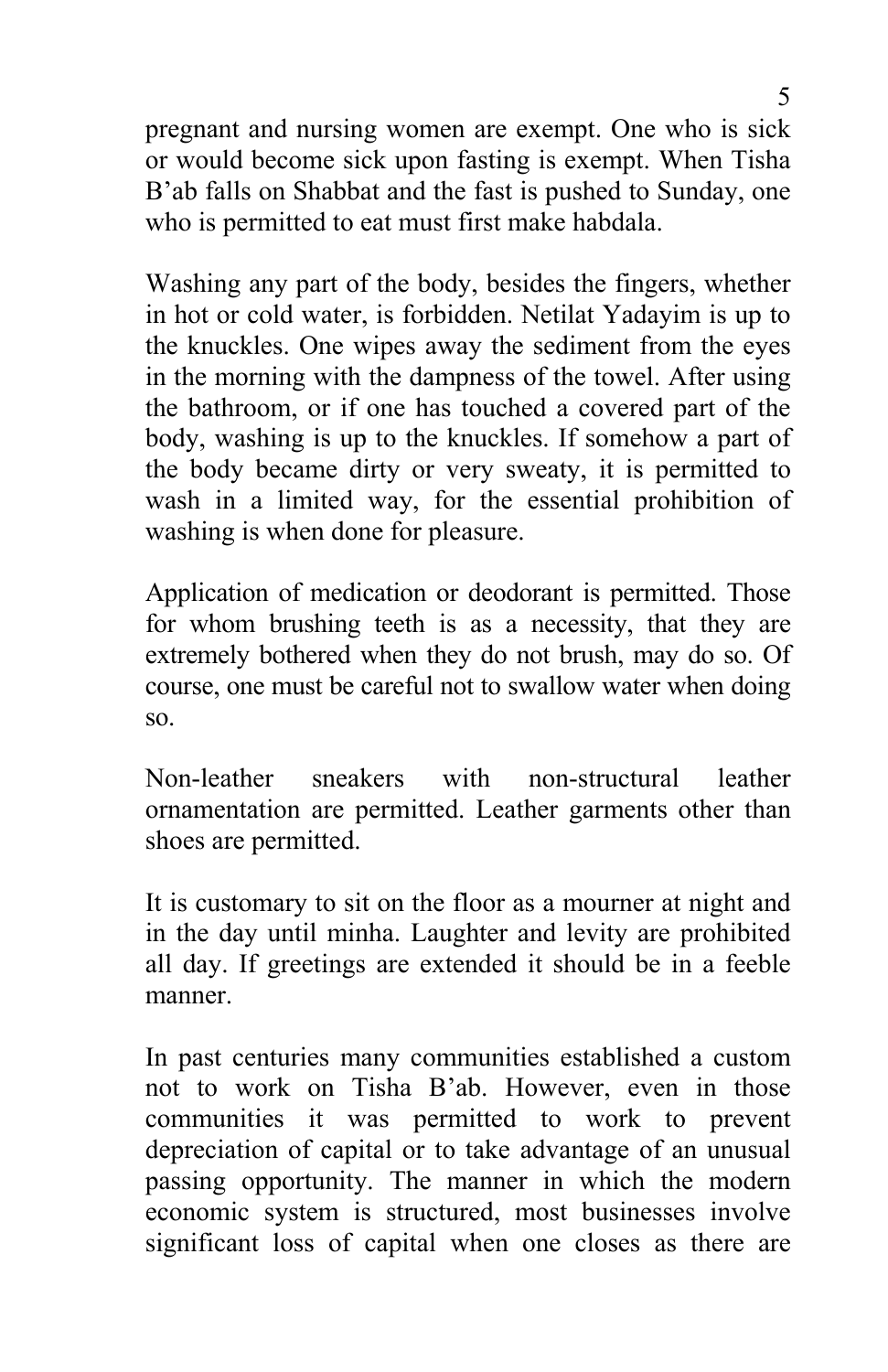numerous fixed expenses, including payroll, rent and utilities. Thus, in our days most businesses are permitted to be open and most people are permitted to work. The rabbis said that those that can be off work without causing significant loss, to more fully participate in the mourning, should do so.

When there is a milah on Tisha B'ab, the father, sandaq and mohel are not allowed to break their fast. However, when Tisha B'ab falls on Shabbat and the fast is pushed to Sunday, these three are permitted to curtail their fast and eat after an early minha.

All that is prohibited on Tisha B'ab is permitted immediately at the conclusion of the day except for eating meat and drinking wine. As a remembrance to the fire that continued burning in the Bet Hamiqdash through the next day, we refrain from these until the conclusion of the following day. When Tisha B'ab falls on Shabbat and is pushed to Sunday, we only refrain from these items the night immediately following the fast.

When the fast begins on Saturday night, the habdala on wine at the conclusion of Shabbat is recited Sunday night. Boreh Me'oreh Ha'esh, the blessing commemorating the creation of fire, however, is recited Saturday night.

#### **VII. Prayers**

On the afternoon preceding the fast most congregations pray minha early to allow partaking of a regular meal such that there would be a respectable interval between it and se'udat mafseket, which is eaten close to sunset.

Tahanun supplications (ana) is not recited in minha before Tisha B'ab or on Tisha B'ab day, as it is called mo'ed in Megillat Ekha. Although in peshat this usage refers to a date

6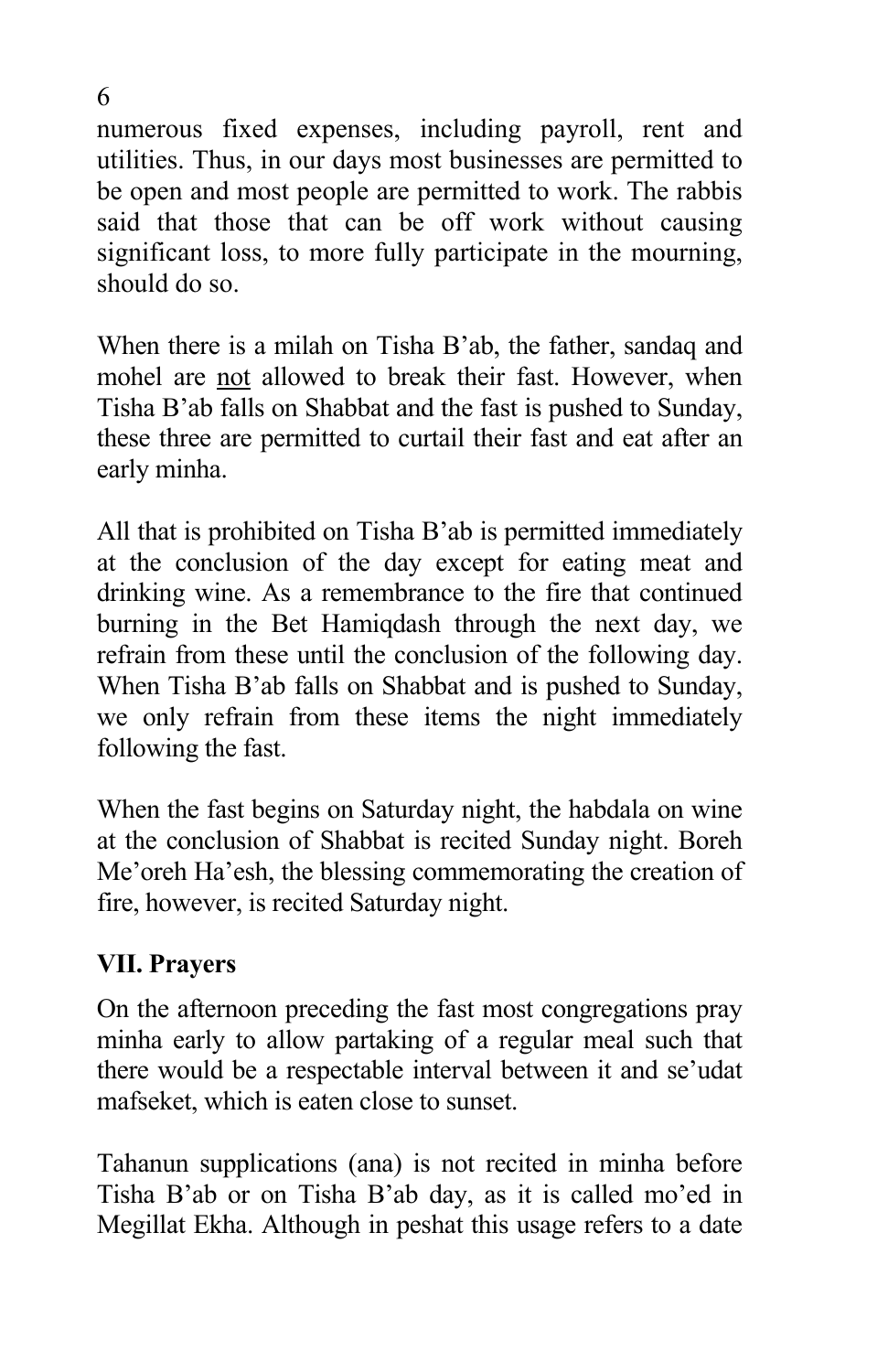for destruction, the midrash expounds it as eventually becoming positive and great cause for hope and redemption.

To create a suitable atmosphere, synagogue lights are dimmed during evening and morning services.

In most Aleppo-derived communities, Ha'azinu is recited before arbit and in shahrit in place of Az Yashir. It is generally chanted in unison by the congregation.

Ekha and various qinot (elegies) are recited both in the evening and morning services. In most Aleppo-derived communities Ekha is read before arbit; as Rabbi Matloub Abady a"h wrote, citing the 1525 Mahzor Aram Soba, this was a pre-Shulhan Arukh Aleppo custom. In virtually all other communities, following Shulhan Arukh, Ekha is read after arbit.

Anenu is recited in all three amidot of the day. Nahem is recited in the Boneh Yerushalayim berakha of the amida. Following Shulhan Arukh, many Sephardic communities recite Nahem in all three amidot. Some recite it only in minha. The amida is not repeated if one forgot to recite these. Since the establishment of the modern state of Israel, particularly since 1967, many recite a modified version of Nahem so that it should be in harmony with the reality of today.

Kaddish Titqabal is not recited in arbit. It is recited in the other prayers.

Sefer Torah is read in shahrit and minha. There is haftara reading in shahrit. Most Sephardic communities also read a haftara in minha. The Aleppo community, however, does not, based on HaRambam.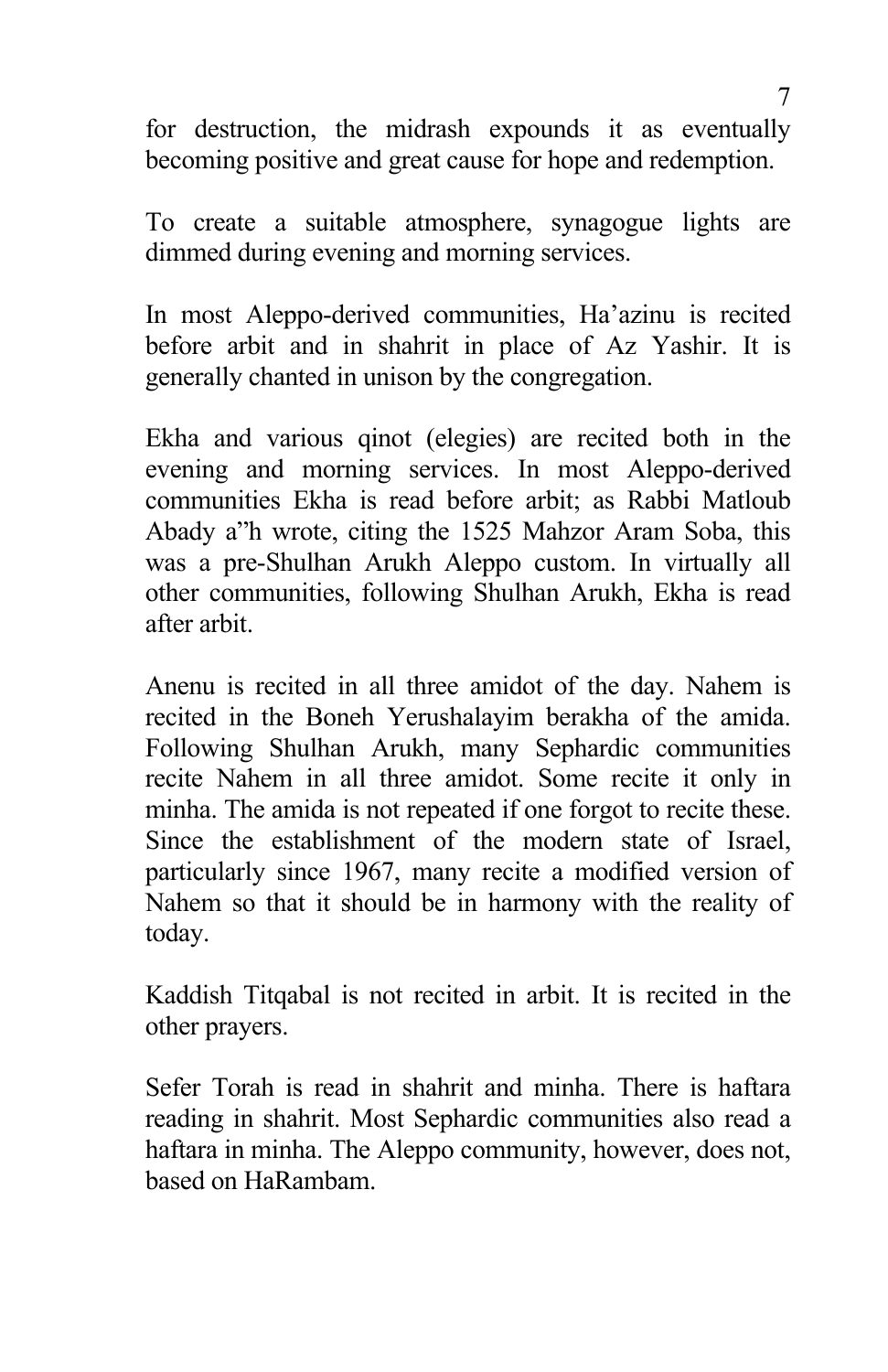Following Shulhan Arukh, shahrit should not be prayed with talit and tefillin, emphasizing the mourning nature of the day. Talit and tefillin are donned for minha. Some don tefillin privately at home in the morning, recite shema, remove them, and come to synagogue for prayers. Some members of Aleppo-derived communities even pray individually at home until after the amida and come to synagogue for Sefer Torah, Ekha and kinot. In our days, when people from different communities and different customs congregate for prayers, it is most advisable to follow Shulhan Arukh and pray with a minyan in synagogue without talit and tefillin.

At the conclusion of minha selected comforting verses from Tanakh are recited.

## **תזכו בנחמת ציון**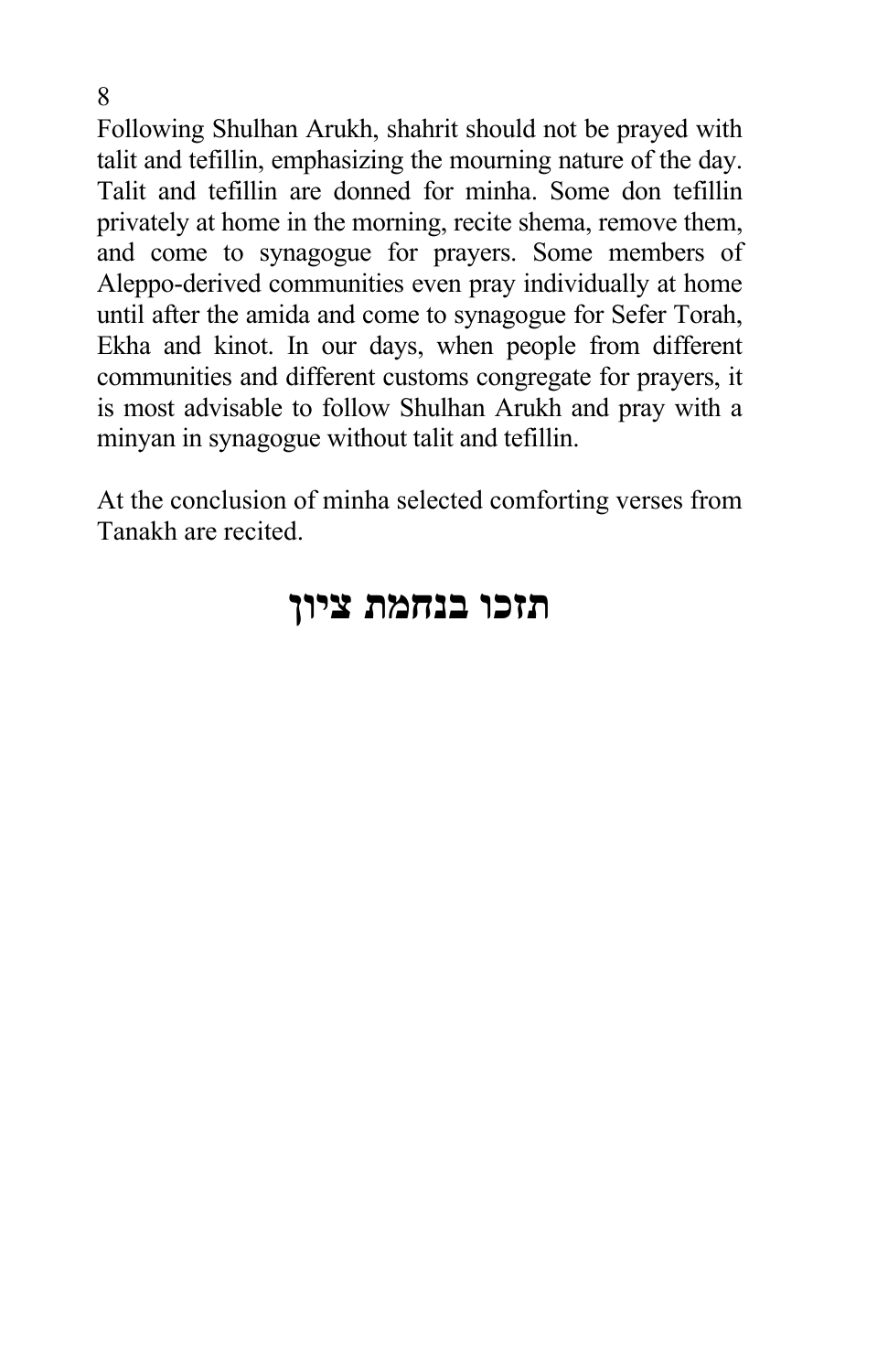## **Parashat Debarim - Tisha Be'ab**

#### **Deuteronomy 1:1-3:22**

*The following was published for Shabbat Parashat Debarim in 2004 in Efrat, Israel by Rabbi Shlomo Riskin.* 

What is the real significance of our Tisha B'Av mourning? What really caused the Temple's destruction?

The Haftarah selection for this week's portion Debarim, is the last of three Haftarahs preceding the fast day. Two of the Haftarahs are from Jeremiah, the prophet who actually lived through the cataclysmic loss. This week, the third, is from Isaiah, chosen by the sages to be read immediately before the ninth of Av, a reading which provides deep insight into why the Temple was destroyed. Indeed, this Sabbath is called Shabbat Hazon (the Sabbath of the Vision) after the first word of the Haftorah.

We read how Isaiah mercilessly berates the Jewish people:

"Hear the word of the Lord, rulers of Sodom, give ear to the Torah of our God, you people of Gomorrah. To what purpose is the multitude of your sacrifice to me? I'm sated with the burnt offerings of rams, and the fat of sated beasts; … Bring no more vain offerings, incense of abomination they are to me. As for the New Moons, the Sabbaths and the Festivals, I cannot bear iniquity along with your solemn convocations. Your hands are full of blood ... Wash you, make yourselves clean; put away the evil of your doings from before My eyes; cease to do evil. Learn to do well; seek justice; relieve the oppressed, judge the fatherless, plead for the widow ...." [Isaiah 1:10-17].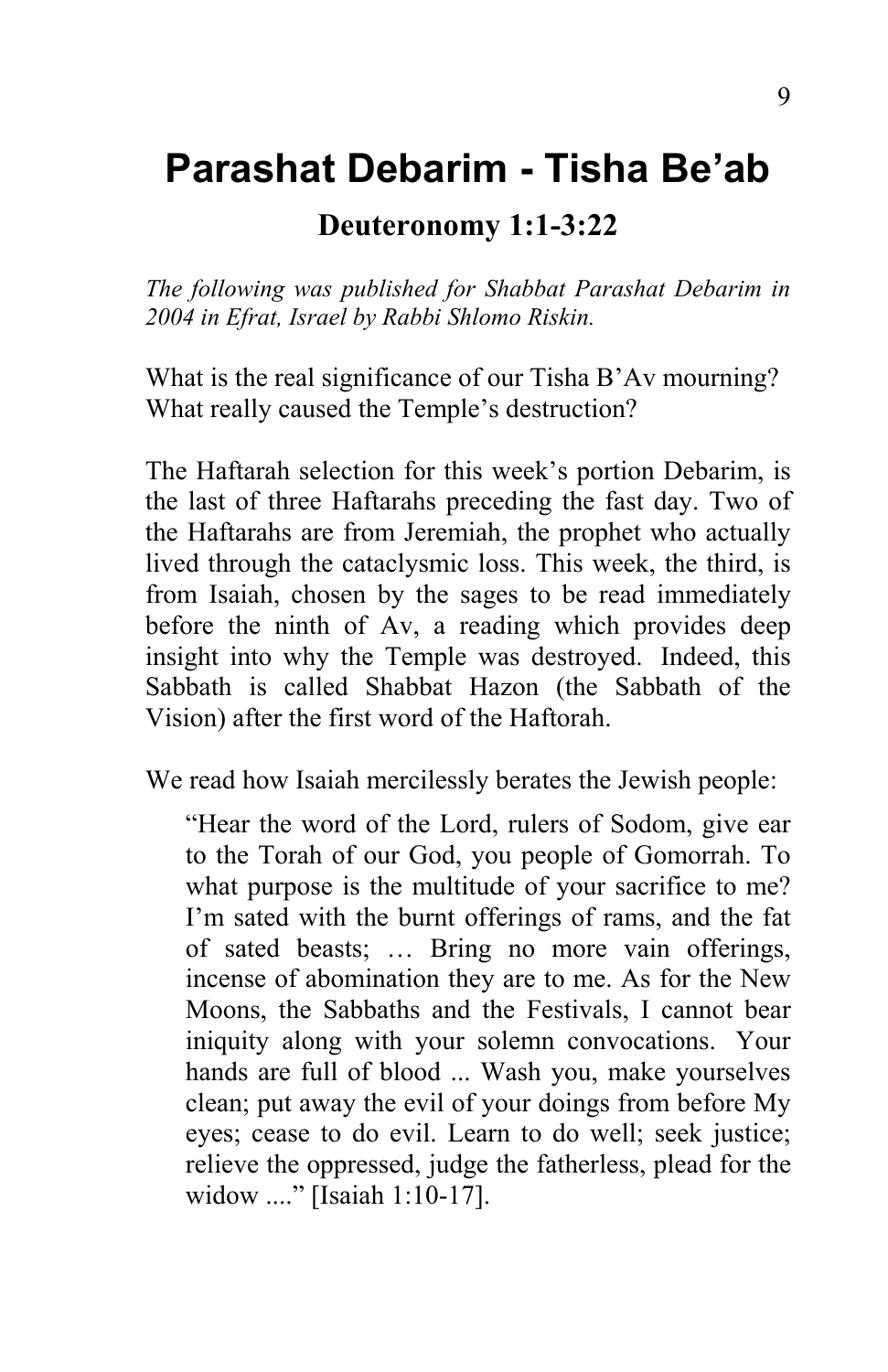I have quoted at length because these seven verses, although but a fragment of Isaiah's words, capture the essence of prophetic sensibility as well as alluding to the age-long tension between prophet and priest. Long before the checks and balances of a democratic government, Judaism had its own built-in system for maintaining a balance between the awesomely exact ritual requirements in the Holy Temple which was the domain of the priests and an ethical spirit of universalism, compassion and justice which was promoted – and insisted upon – by the prophet. The prophets stood alone as they raged against the sins of people, especially when the sins took on a veneer of religious respectability which only served to hide the rot within. The hypocrisy of the Israelite callousness towards the oppressed coupled with concern about punctilious religious performance made a mockery out of ritual and an abomination out of the Temple. If indeed the word Korban (sacrifice) is derived from Karov (to come near to G-d), then the sacrificial offerings ought to bring us closer to the G-d of "compassion and freely-given love, patience, loving-kindness and truth." If the aftermath of the sacrifice is not a more sensitive human being, then the offering becomes a bribe and the offerer a hypocritical scoundrel attempting to manipulate G-d to serve his selfish and nefarious purposes. No wonder the Oriental (Sefardi) Prayer/books ordain the following introduction to synagogue prayer: "Behold I am now prepared and ready to perform the ritual of prayer, as it is written in the Bible, 'you shall love your neighbor like yourself.'" The purpose of ritual is not merely to bring us closer to G-d; its purpose is rather to help us understand that our G-d is a G-d of love and compassion who wants us to act lovingly and compassionately towards every human being!

Of course, we need ritual in every aspect of our lives. The nuances of ritual are the grammatical rules of the language with which man communicates with God. Rituals give a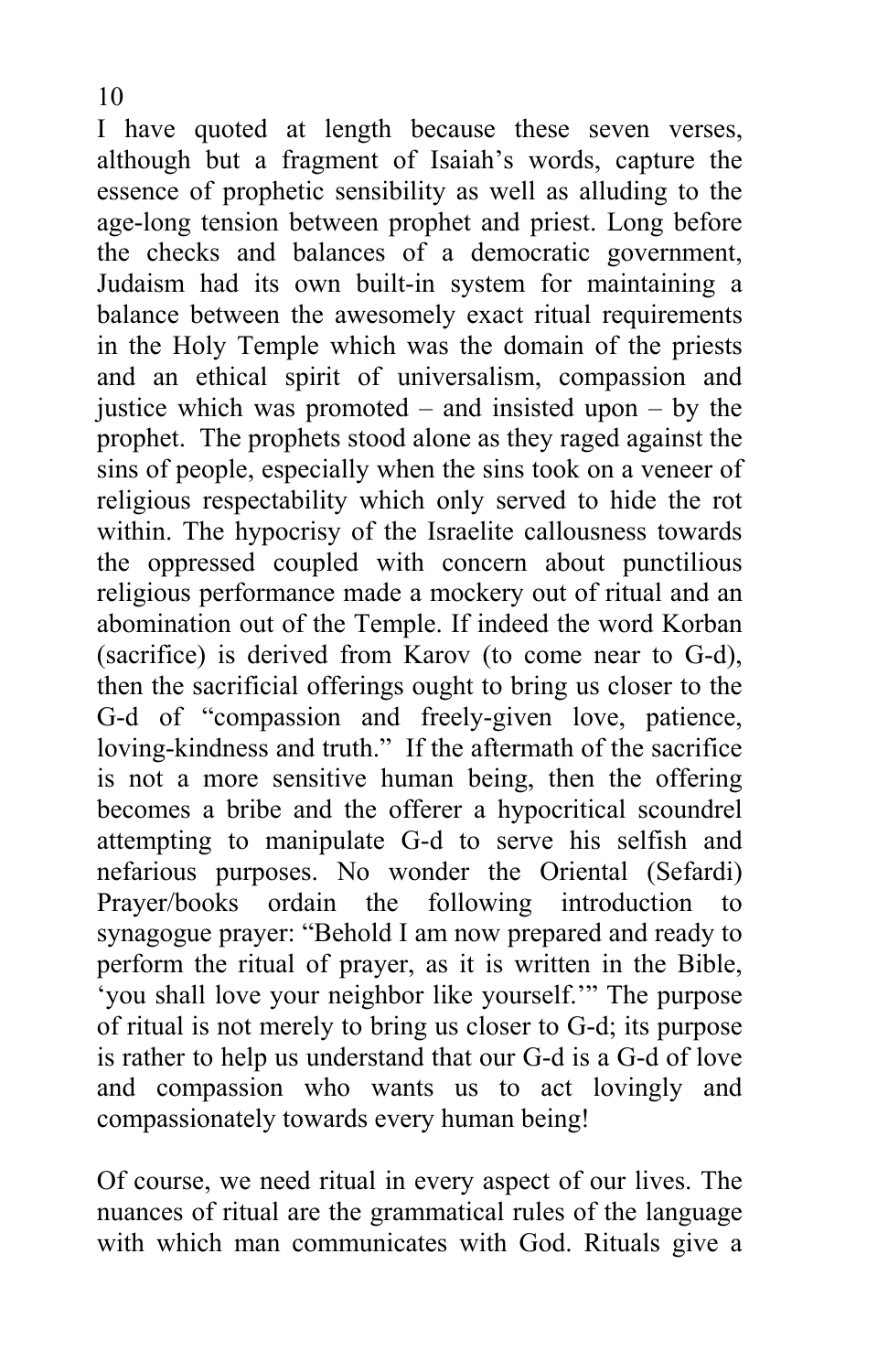people its identity in the world, its colors and sounds and haunting melodies. Rituals give people an ethnic identity apart, emphasizing unique eating habits as well as unique celebrations and holy days. Indeed, without ritual, the Jews would blend into the overall landscape of humanity and disappear as an identifiable people. But the purpose of Jewish separate ethnic identity is not merely to be separate; it is rather to be a holy nation and a kingdom of priestteachers who will communicate the will of a G-d of ethics and morality, love and peace, to the entire world.

And even ritual, in the eyes of classic Judaism, does not exist in a vacuum. The Sabbath itself, rich with ritualistic tapestries, opens itself to an original ethical view of all creations made by G-d, Who endows each of His creatures with right-to-life; indeed the Bible declares the very purpose of the Sabbath to be "in order that your male and female Gentile slaves may rest like you" (Deut. 5), and it is a holy day in which even beasts of burden must rest, even a mosquito may not be killed, even a blade of grass dare not be plucked from the ground. No wonder Martin Buber declared that anyone incapable of saying Shabbat Shalom to a dog or a tree does not understand the true purpose and meaning of the Sabbath!

When the question was raised whether to continue keeping fast days that were instituted after the destruction of the first Temple or abandoning them once the Second Temple had been rebuilt, we hear God's answer in the words of the prophet: "...When you fasted and mourned, in the fifth month and the seventh, for these seventy years, was it for Me you fasted?' After all, when you ate and when you drank, it was you who did the eating and you who did the drinking… This is what the Lord G-d of Hosts declares: True judgements shall you judge, loving-kindness and compassion shall you do to your sibling humans. Do not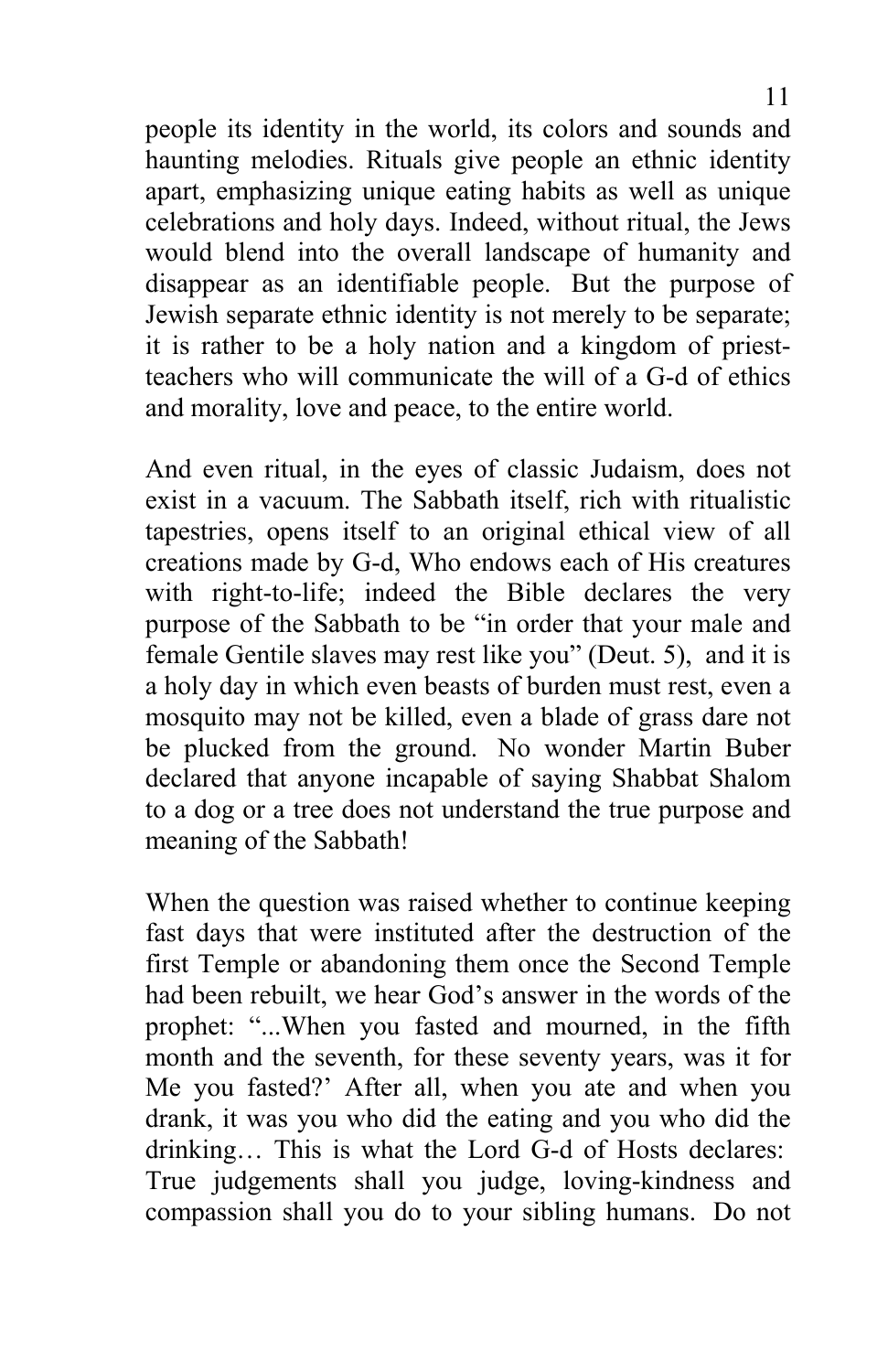oppress the widow, the orphan, the stranger and the indigent…" (Zehariah 7: 5-10).

12

God doesn't need our fast days, nor does He need our sacrifices. Ritual is a means to the end of developing a more sensitive and compassionate human being. When the ritual – or Temple – didn't do its job – or, even worse, became an impediment to the goal, served as a cover-up for iniquity – then the Temple had to be destroyed.

Hence, what must be done to bring back the Holy Temple? Demonstrations, petitions, tanks? Isaiah makes no bones about it. The Haftorah ends with the verse: "Zion shall be redeemed with justice, and those that return to her with righteousness" (1:27). Yes, "The fast days ... will be turned into days of gladness and rejoicing, [but only] when you [learn] to love truth and peace." (Zechariah 7).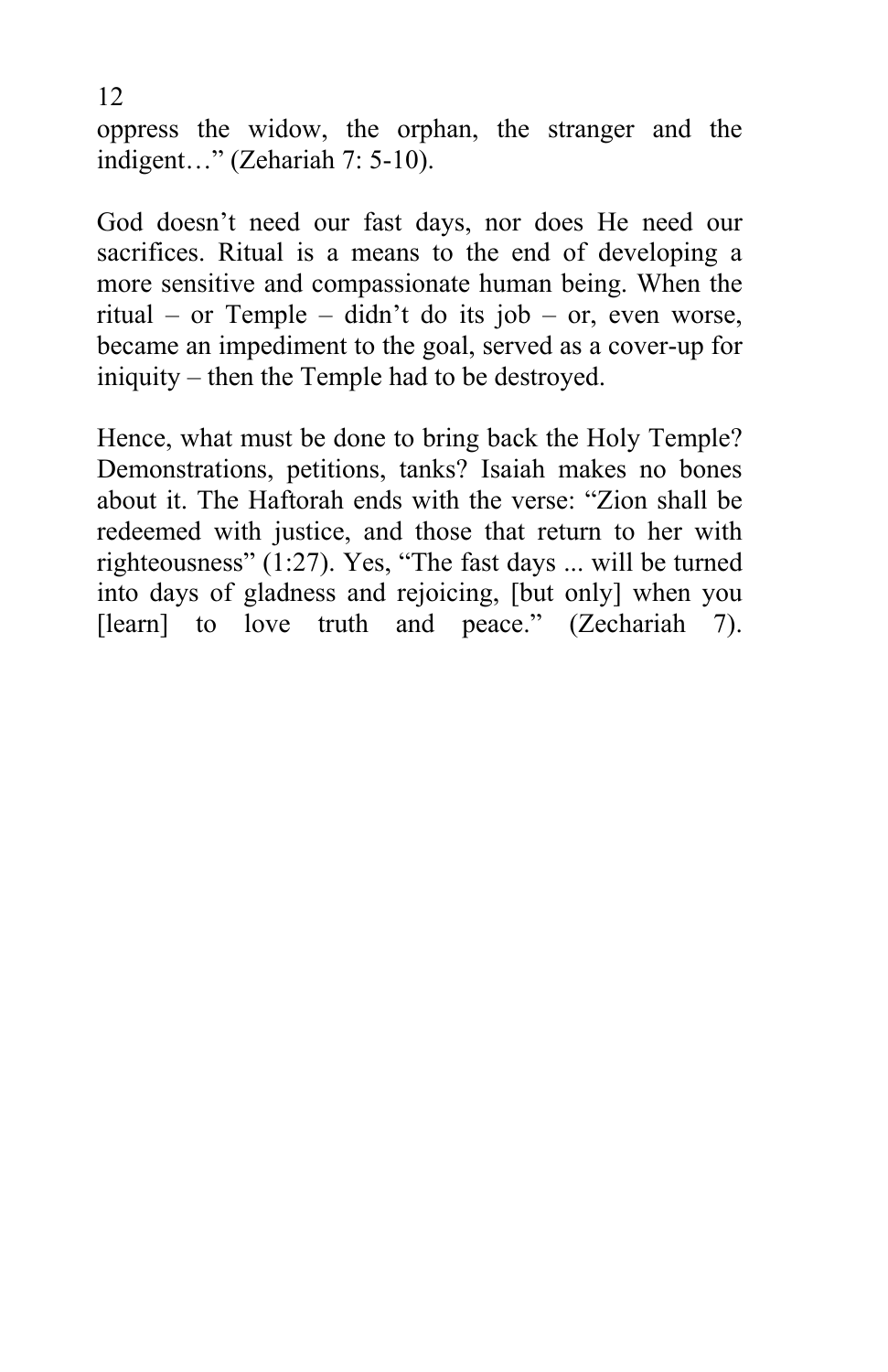# **Debarim - Counsel for the Defense**

*Dvar Torah by Sir Jonathan Sacks, Chief Rabbi of the*  United Kingdom, for Shabbat Perashat Debarim, July 21<sup>st</sup>, *2007.* 

There are times when, beneath the surface of an apparently simple interpretation, an intense drama is taking place. So it is with the opening verse of Debarim.

The text seems simple enough. "These are the words Moses spoke to all Israel in the desert east of the Jordan, in the Aravah, opposite Suph, between Paran and Tophel, Lavan, Hazeroth and Di Zahav." The sages, however, ever sensitive to the slightest nuance, heard something strange and suggestive in these words. What is Di Zahav? Evidently the name of a place. But it has not been mentioned before. How then does it help us locate where the great last speeches of Moses took place, if we have no way of knowing where it was?

Besides which, the name itself is suggestive. Di Zahav means "enough gold." Might there not be a subtle reference here to an episode which involved gold – namely, the golden calf, the worst sin of the previous generation? On this slender basis, the sages built one of their most daring interpretations:

Moses spoke audaciously [hiti'ach debarim] towards Heaven . . . The school of R. Jannai learned this from the words Di Zahav. What do these words mean? They said in the school of R. Jannai: Thus spoke Moses before the Holy One, blessed be He: "Sovereign of the Universe, the silver and gold [zahav] which you showered on Israel until they said, Enough [dai], was what caused them to make the calf . . . R. Hiyya bar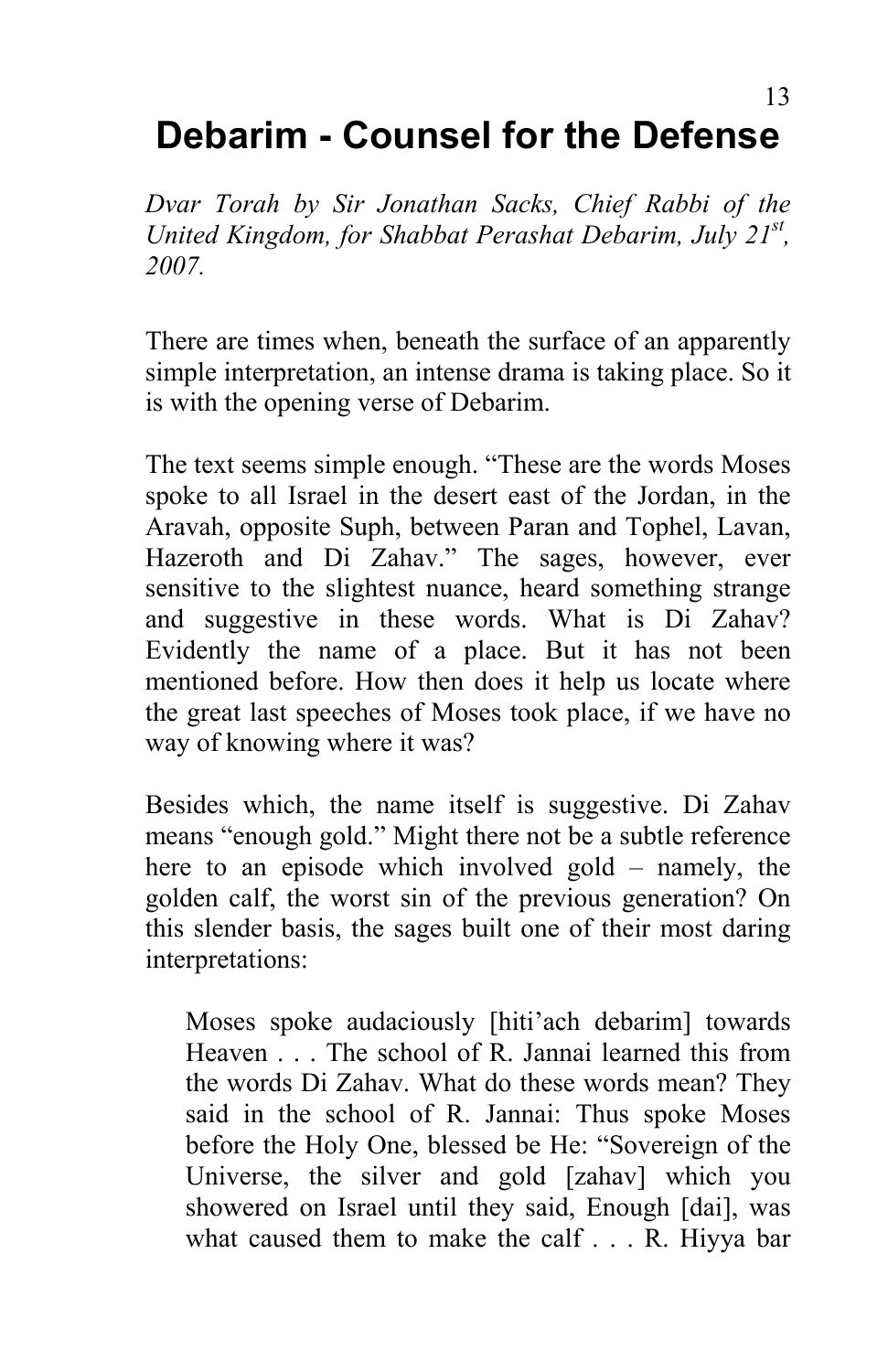Abba said: It is like the case of a man who had a son. He bathed him and anointed him and gave him plenty to eat and drink and hung a purse around his neck and set him down at the door of a house of ill-repute. How could he help sinning?

Moses, in this dramatic re-reading, has been transformed into counsel for the defense. Yes, he says to G-d, the people committed a sin. But it was You who gave them the opportunity and the temptation. Without gold, they could not have made the calf. But it was You who told them to ask their neighbors for gold. This was not something they did of their own accord. Therefore you must not blame them. Please, instead, forgive them.

We hear, in this aggadic passage, one of the most striking and humane motifs in rabbinic thought. It is called being *melamed zekhut*, judging favorably, or arguing the case for the defense. It means placing a positive construction on events, pleading a cause, putting the case for mercy or at least mitigation of sentence. The sages sought to exonerate Israel. Yes, to be sure, judging by appearances, they may have been guilty of waywardness, backsliding and ingratitude. They may at times have failed to live up to the highest ideals of the Torah. Yet consider the difficulties they faced, the dangers they went through, the temptations that surrounded them. Even the making of the golden calf, their greatest sin, was in some measure excusable.

*Limmud Zekhut* has a rich history in aggadah and halakhah, Jewish thought and law. One of its classic expressions is to be found in Maimonides' Epistle on Martyrdom, written around 1165. Spain had been invaded by an extremist Muslim sect, the Almohads, who confronted Jews with the choice: convert or die. Maimonides' own family was forced to flee. Some Jews, however, stayed, publicly embracing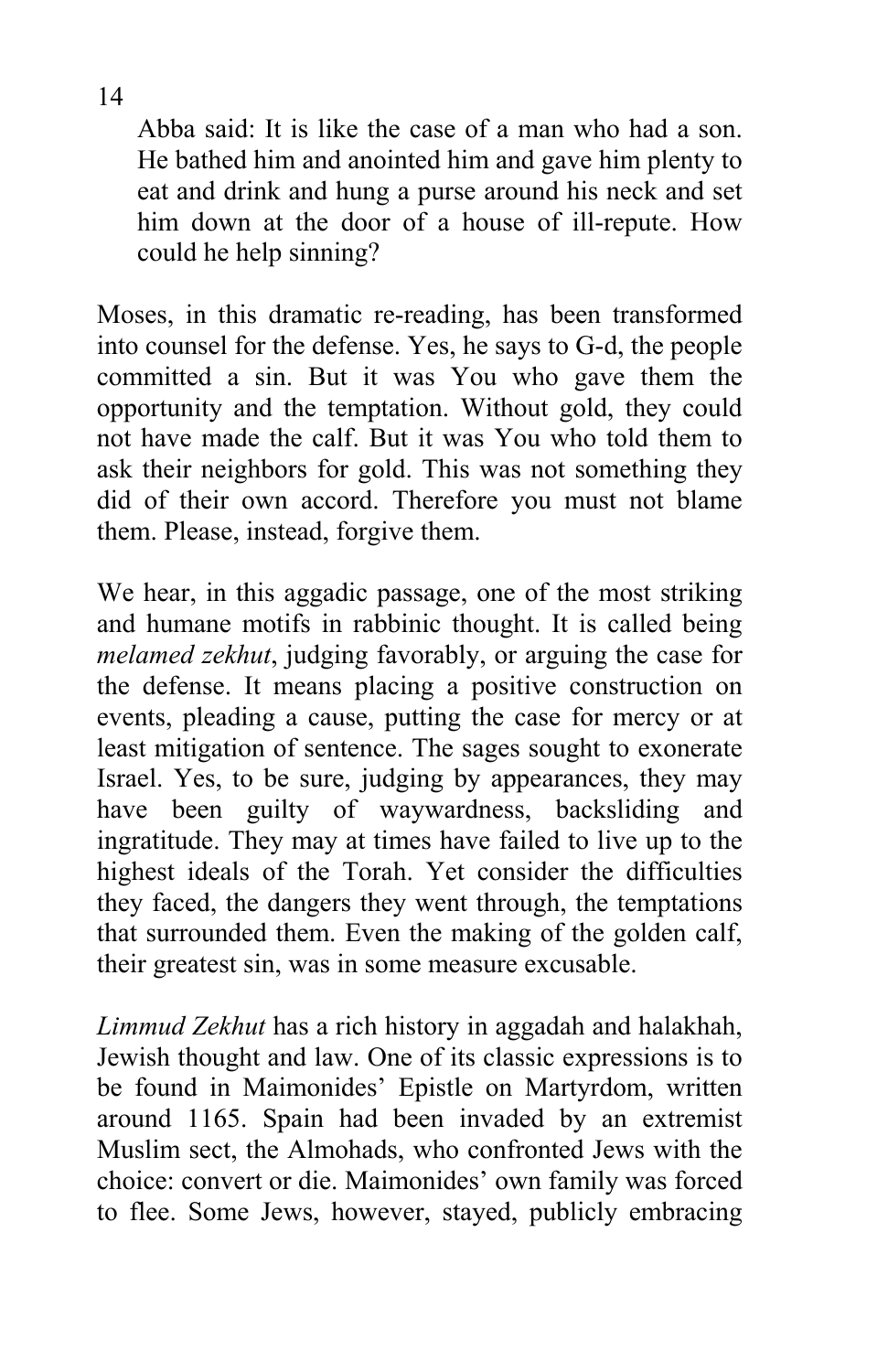Islam while secretly remaining Jews – forerunners of the later marranos who converted to Christianity.

One of the forced converts wrote to a rabbi to ask whether he was right to continue to practice as many mitzvoth as he could in secret. The rabbi wrote back a dismissive reply, saying that now that he had abandoned Judaism, every religious deed he performed was not a merit but a sin. Appalled by this reply, Maimonides wrote the Epistle, saying that indeed Jews should leave Spain and go somewhere they could practice their religion openly. But those who stayed and converted under fear of death should not be regarded as sinners. To the contrary, every mitzvah they do is still a good deed. Indeed, in one sense, it is a great deed since "the reward is much greater for a person who fulfils the Law and knows that if he is caught, he and all he has will perish." In the course of the letter, Maimonides cites a host of examples in which the sages say that the greatest of the prophets were criticized by G-d when they criticized the Jewish people. His conclusion is that "It is not right to alienate, scorn and hate people who desecrate the Sabbath. It is our duty to befriend them and encourage them to fulfill the commandments."

It is a note that sounds again during the Hassidic movement, most famously in many stories attributed to the great R. Levi Yitzhak of Berditchev. It is said that Levi Yitzhak once saw a Jew smoking in the street on Shabbat. He said, "My friend, surely you have forgotten that it is Shabbat today." "No," said the other, "I know what day it is." "Then surely you have forgotten that smoking is forbidden on Shabbat." "No, I know it is forbidden." "Then surely, you must have been thinking about something else when you lit the cigarette." "No," the other replied, "I knew what I was doing." At this, Levi Yitzhak turned his eyes upward to heaven and said, "Sovereign of the universe,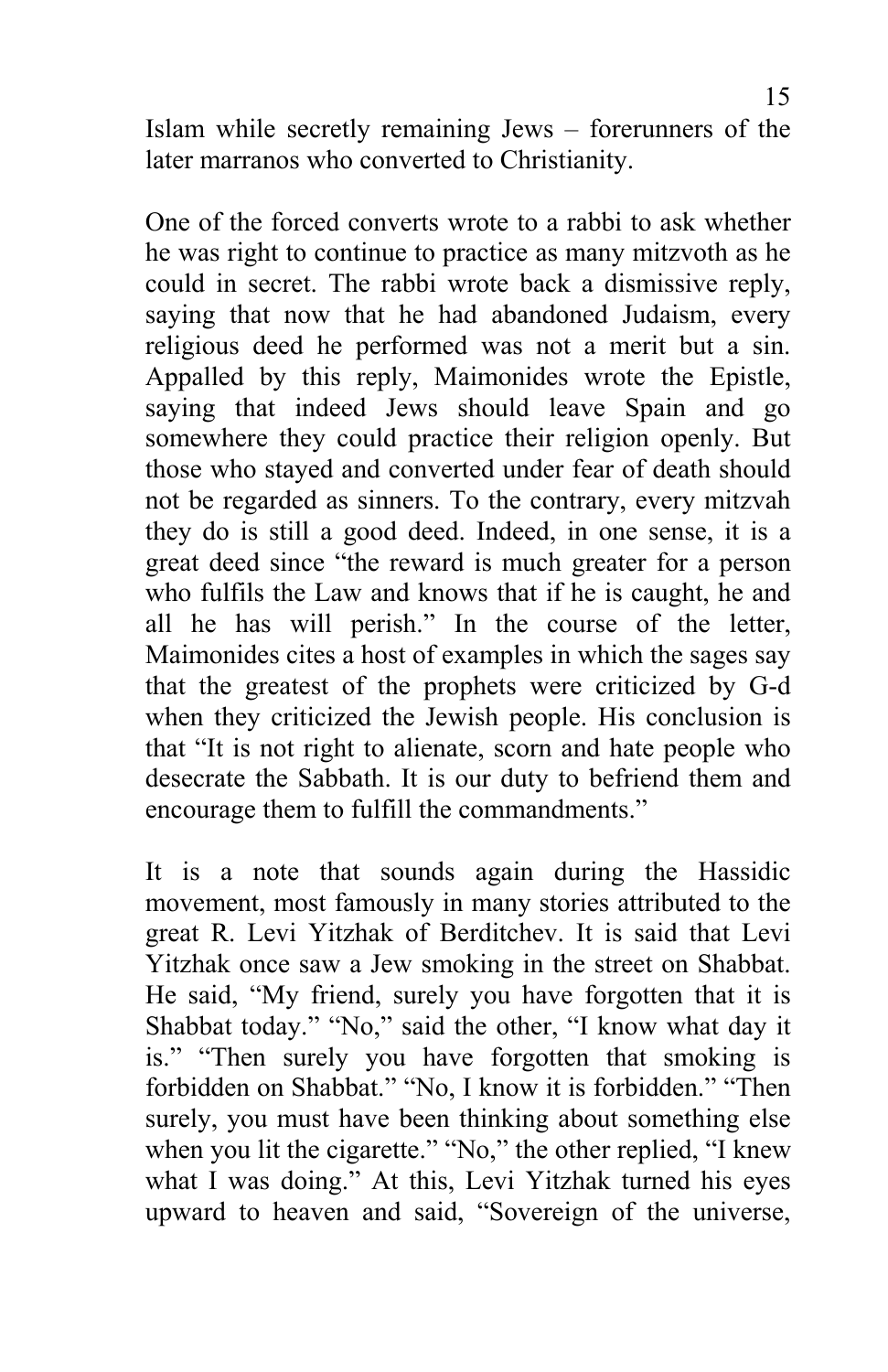who is like Your people Israel? I give this man every chance, and still he cannot tell a lie!"

The great leaders of Israel were the great defenders of Israel, people who saw the good within the not-yet-good. Where did they learn it from? From the prophets themselves. Most notable in this regard is a figure not usually associated with good news, namely Jeremiah. His name is associated with a bringer of bad tidings, yet it is he who says in the name of G-d:

I remember the devotion of your youth, How as a bride you loved Me And followed Me through the desert, Through a land not sown.

Again, it was Jeremiah who said of Ephraim (the northern kingdom, usually associated with idolatry):

Is not Ephraim my dear son, The child in whom I delight? Though I often speak against him, I still remember him. Therefore my heart yearns for him; I have great compassion for him – declares the Lord.

There were the great prophecies of hope in the concluding chapters of Isaiah, from which all seven haftarot of "consolation" are taken, beginning next week. Indeed almost every prophet gave voice to hope. The prophets criticized Israel, but always, and only, out of love. Perhaps the most paradoxical of all such utterances came, in the name of G-d, from Amos: "You only have I chosen [yadati, which may also mean, 'have I known' or 'have I loved'] of all the families of the earth; therefore I will punish you for all your sins." The very suffering of the Jewish people, implied Amos, was a sign of their chosenness, their preciousness in the eyes of G-d.

16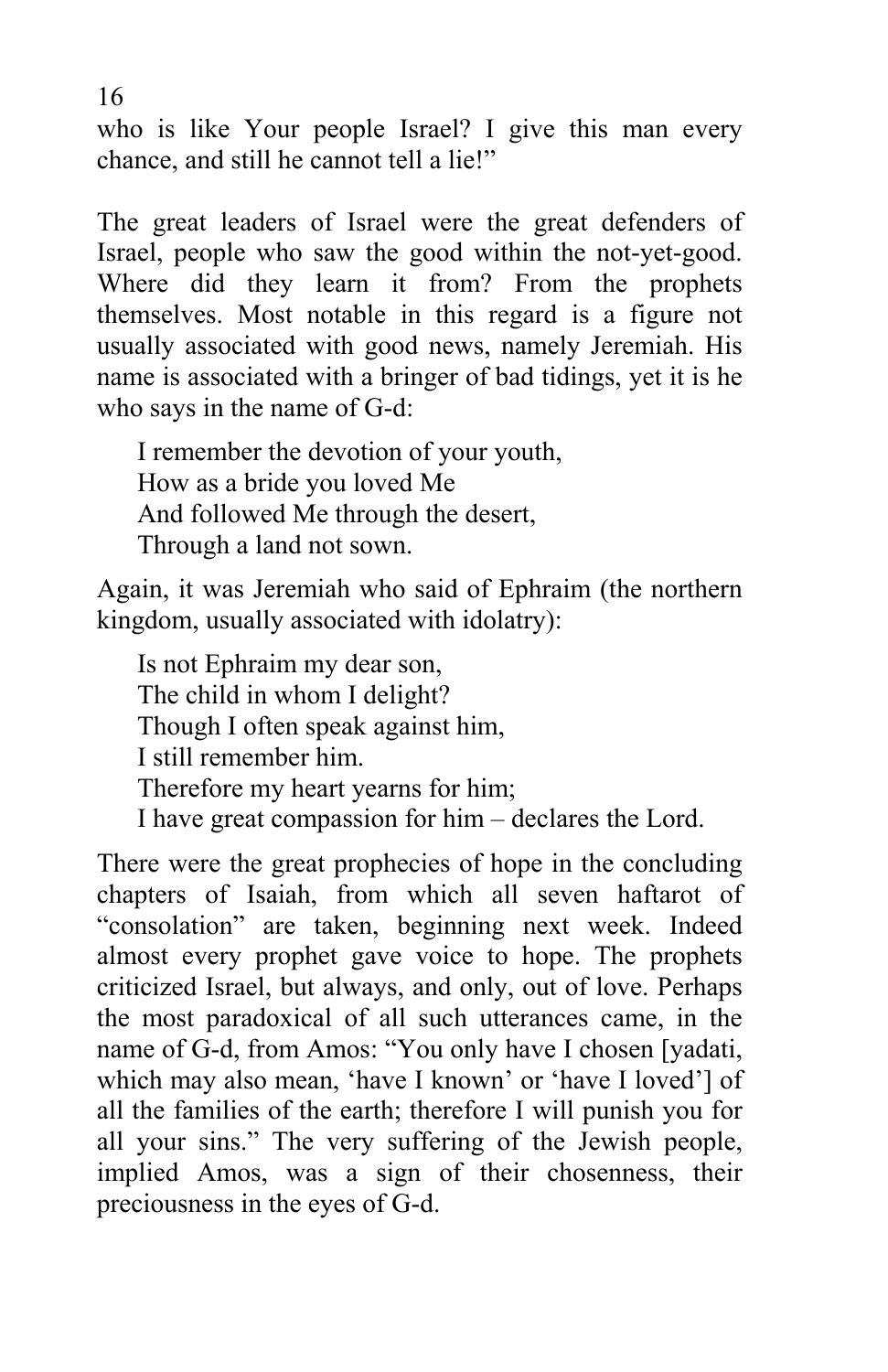What then is going on in the sages' interpretation of the words Di Zahav in the first verse of Debarim? The sedra [perasha] of Debarim is always read on the Shabbat before Tisha b'Av, the most tragic date in the Jewish calendar, the day on which both the first and second temples were destroyed and on which many other catastrophes occurred, including the defeat of the Bar Kochba rebellion, Hadrian's rebuilding of Jerusalem as a pagan city, and the Spanish expulsion.

The haftarah (the famous "vision" of the first chapter of Isaiah, which gives its name to this day, Shabbat Chazon) is one of the most searing indictments in all literature of the corruption of a people. Debarim itself is harsh in its judgement of the Israelites. Rashi, in his comment to the first verse, writes that "These are words of rebuke, and [Moses] is listing the various places where [the Israelites] provoked G-d." The connection between sedra [perasha], haftarah and Tisha b'Av is driven home by the unmistakable three-fold occurrence of the word Eichah:

In the sedra [perasha]: "How [eichah] can I bear your problems, your burdens and your disputes alone?"

In the haftarah: "How [eichah] the faithful city has become a harlot! She once was full of justice; righteousness used to dwell in her; but now murderers!"

In the megillah: "How [eichah] deserted lies the city, once so full of people. How like a widow is she who once was great among the nations. She who was a queen among the provinces has now become a slave."

These are terrifying judgements, awesome in their cumulative weight. It is not too much to say that had this been all, the Jewish people might have concluded that the mission G-d had given them was impossible. However hard they tried, it seemed, they fell short. They were afflicted;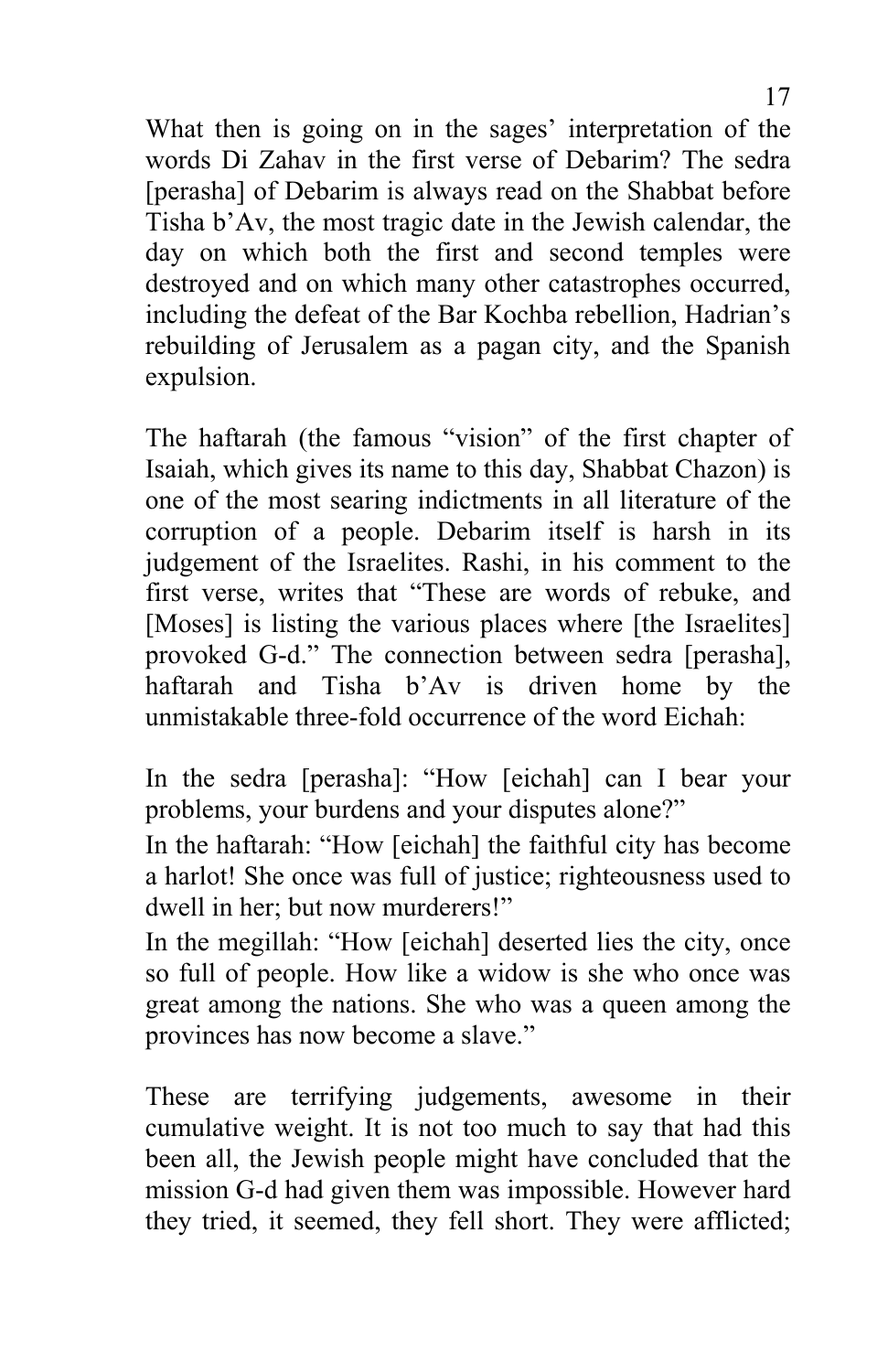they suffered; twice they had seen their holiest site destroyed. The first time, when they were exiled to Babylon, consolation was at hand. The prophets told them – and they were right – that within seventy years they would return. This time, however, under Rome, no end was in sight. An extraordinary passage in the Talmud tells us how close Jews came to despair:

R. Ishmael ben Elisha said: Since the day that a government has come into power which issues cruel decrees against us and forbids us to enter into the 'week of the son' [i.e. brit milah, circumcision] we ought by rights to issue a ruling forbidding Jews to marry and have children, so that the seed of Abraham our father would come to an end of its own accord.

It was a moment of crisis. (So, incidentally, was the Spanish expulsion. Abarbanel, who lived through it, later wrote: "I used to say in those days [following the expulsion] all the prophets who prophesied about my redemption and salvation are false; Moses, may he rest in peace, was false in his utterances, Isaiah lied in his consolations . . . Let the people remember all the despairing things they used to say at the time of the exile.")

What, at such times, is the role of a sage? The sages were not prophets, but they knew they carried the same responsibility ("From the day the Temple was destroyed, prophecy was taken from the prophets and given to the sages"). They knew that at times of comfort and ease, the task of the prophet is to warn of impending dangers, to detect the first signs of moral drift and decadence. But at times of trouble the role of the prophet is to bring hope.

That is what the sages did. Building on the prophets but going beyond them, they were *melamed zekhut* for the Jewish people. They became advocates for the defense.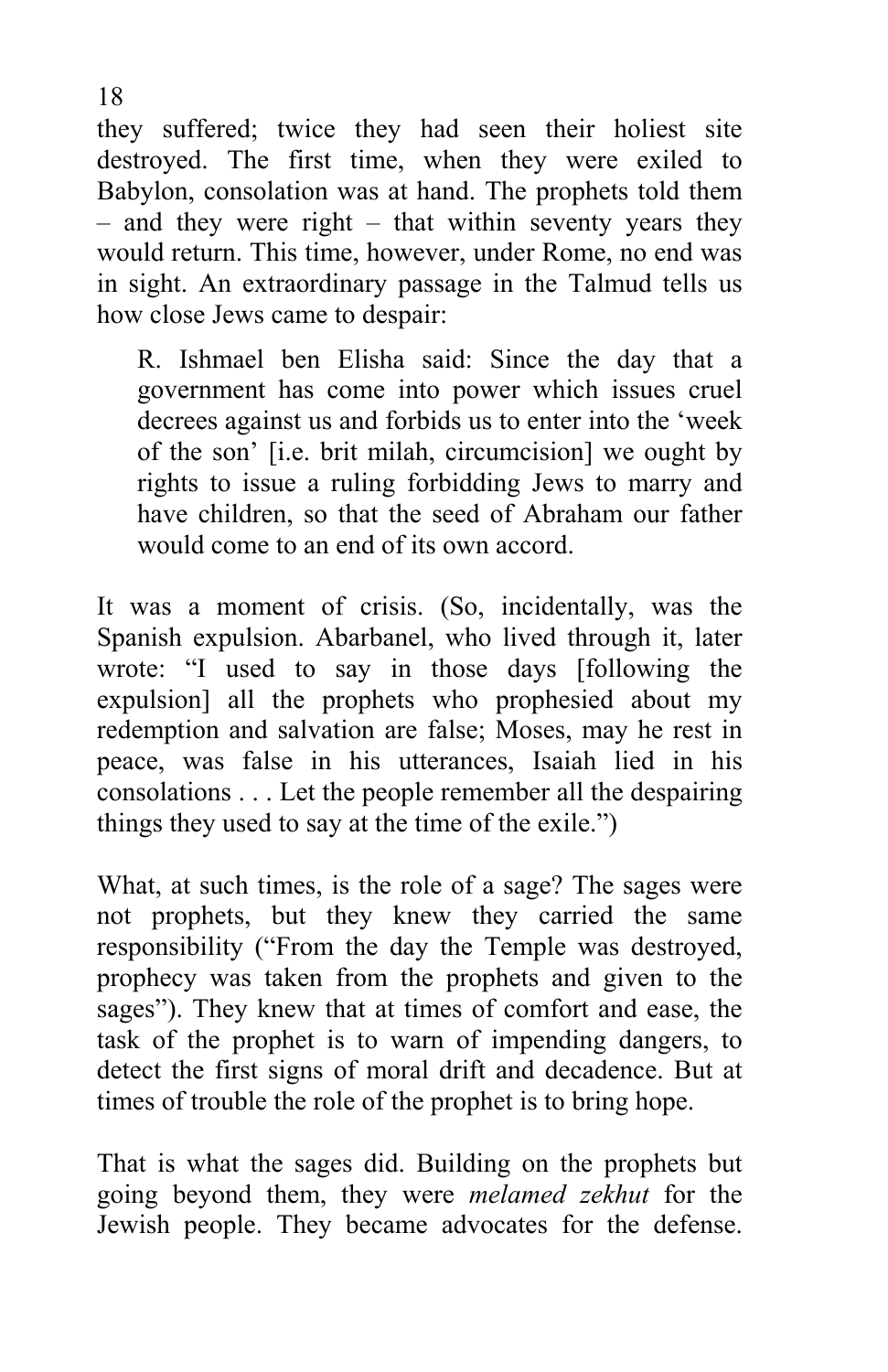They spoke the good news about Jews ("Even the emptiest of Israel is as full of good deeds as a pomegranate is of seeds"; "Let Israel alone: they may not be prophets, but they are the children of prophets"; "they are believers, the children of believers"; "A Jew who sins remains a Jew"). Throughout the rabbinic and post-rabbinic literature this note sounds time and again – a note of love, of generosity of spirit, even awe for this people who, though much afflicted, never gave up its faith.

And this is what they did on Shabbat Chazon. On this, the most painful Shabbat of the year, they introduced into the first verse of Debarim a note of defense. Yes -- Israel sinned, nowhere more so than when they made the golden calf, but even then there was a case to be argued in mitigation – and this, they said, is what Moses did. Don't blame them, he said to G-d: they were not responsible for the gold, and without the gold there would have been no golden calf. Moses, counsel for the prosecution, becomes Moses, attorney for the defense. Thus the sages introduced a note of hope into what otherwise might have been the Shabbat of despair.

Where is that voice today? We know all too well our failings as a people. Yes, Jews in Israel are a fragmented and deeply divided society. Yes, Jews in the Diaspora are assimilating and disaffiliating. Those who seek to be critical will find no shortage of grounds on which to be so. But Jewish leadership as the sages understood it is about love, respect, even awe for the Jewish people – this extraordinary people who after the Holocaust and the angel of death collectively created the greatest single affirmation of life in the past two thousand years of our history: the State of Israel. This remarkable people who, despite the pressures of modernity and post-modernity, still identify as Jews, come to the aid of other Jews in need wherever they are, who carry beneath the surface of their lives a glowing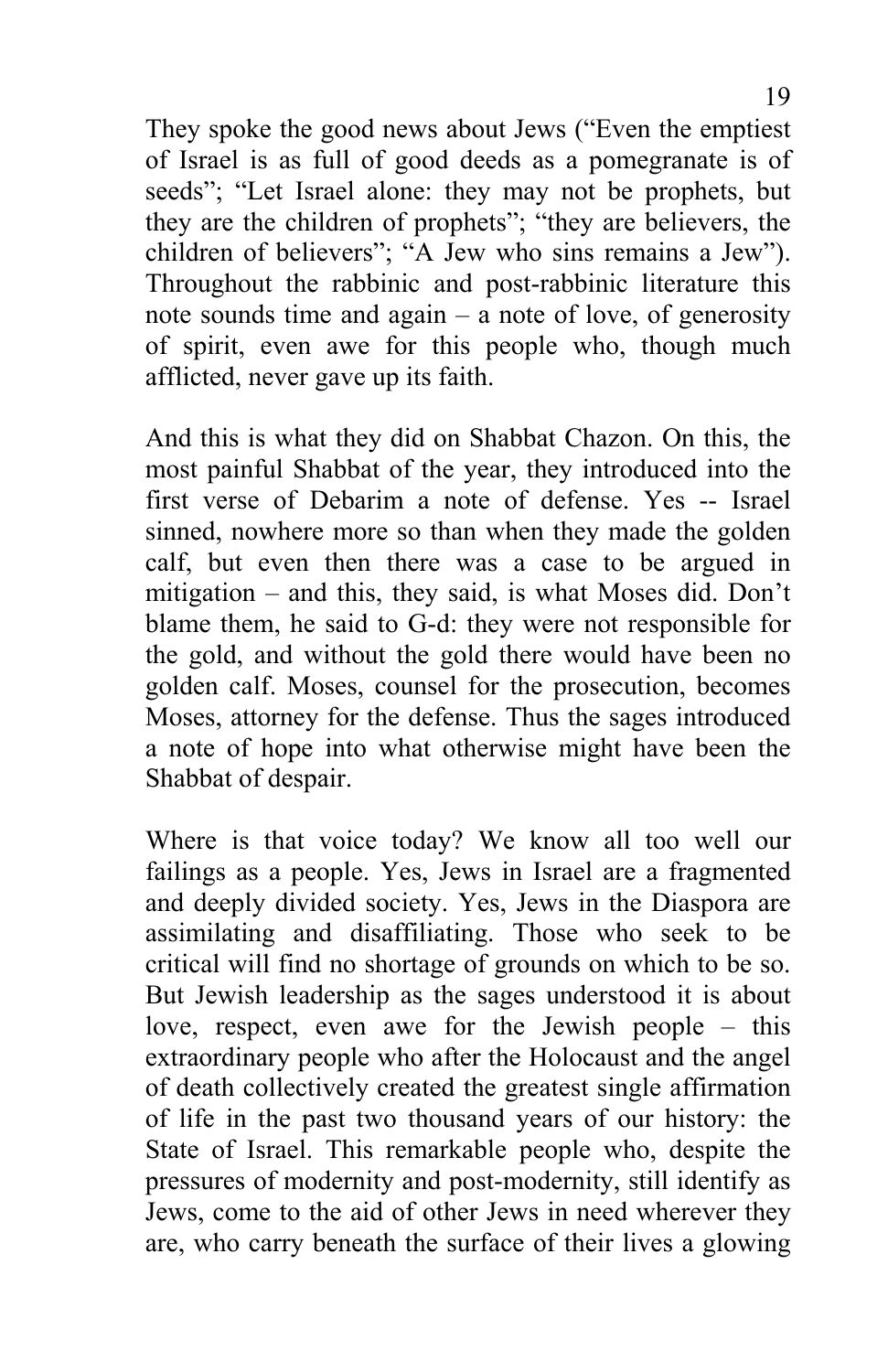ember of identity which with the right touch may yet be fanned into flame. This people who, though they may live far from Israel, still carry Israel, the land and its people, in their heart, so that when it is attacked they come to its defense. We have no shortage of internal critics. What we need is the opposite. Who will be *melamed zekhut* for the Jewish people today?

20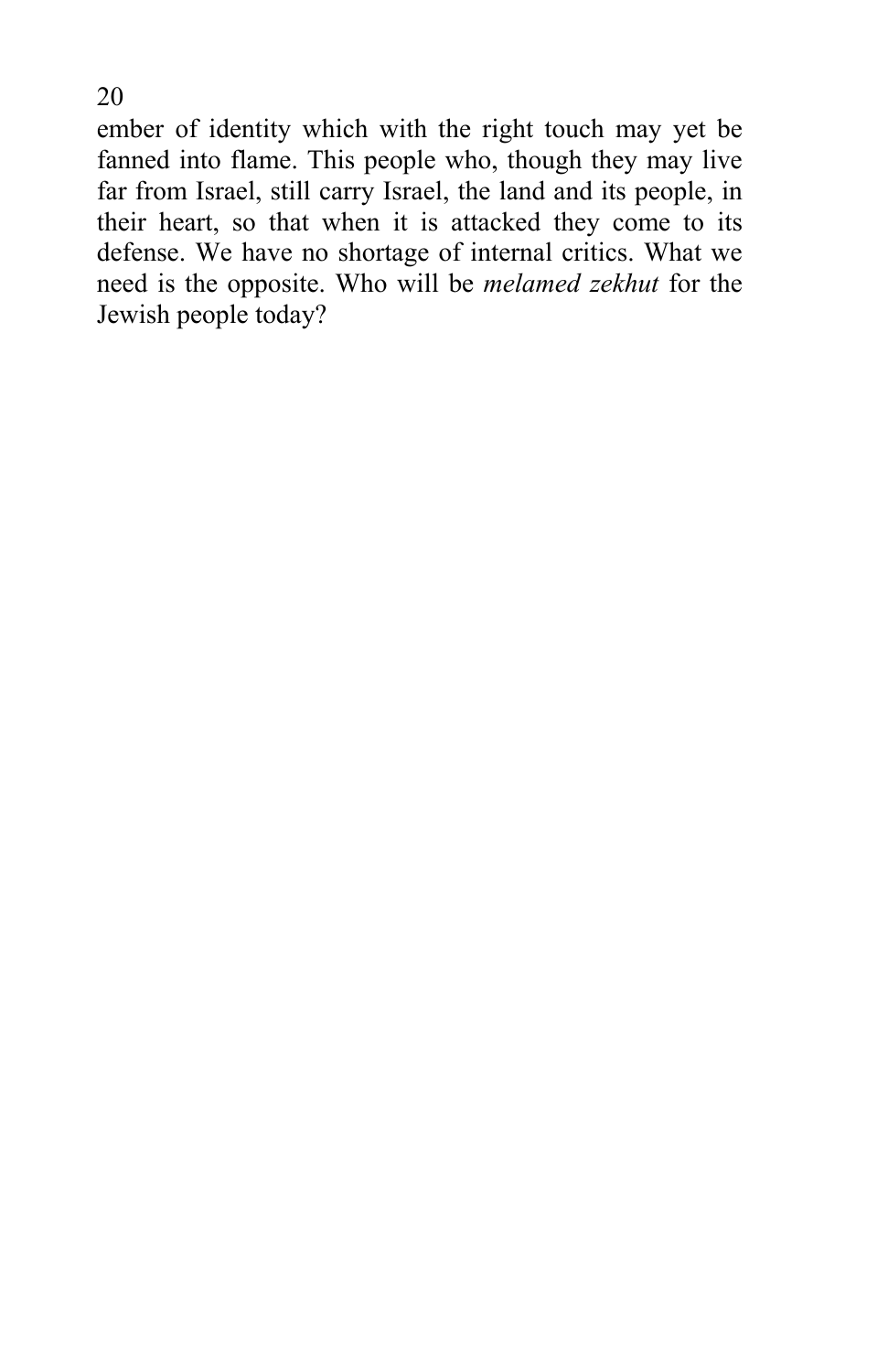## **Shabbat Hazon**

#### by Rabbi Ralph Tawil

**Value**: Good behavior towards people is essential for a good relationship with God. Whenever you hear that a person "has become religious," there is a tendency to think of that change in terms of his taking on ritual observances. Perhaps he prays longer, keeps the laws of Shabbat more stringently, or even dresses differently. What, unfortunately, does not come to mind is that the person has become kinder and more sensitive; or that he has decided to refrain from embarrassing others or gossiping. Would a person who had decided to be a better listener and be more considerate be described as becoming more religious? Or what about a person that decided that all his business practices must be on the highest ethical standards; reporting mistakes in his favor with as much diligence as he would mistakes that cost him money? I venture to guess that in today's parlance that these changes would be described as proper, the "right thing to do." They would probably not be described as "more religious." The prophecy that we read as the haftarah prior to Tisha Be'ab disagrees.

**Background**: The haftarot which we read in the Shabbat services throughout the summer months are connected with the grievous commemoration of the temples' destruction of the Ninth day of Ab (Tish'a Be`ab). The haftarot of the three weeks preceding Tish'a Be`ab contain prophecies that are very critical of Israel. The haftarot of the ten weeks following that day of fasting have prophecies of consolation and of a call to repentance. This Shabbat, the Shabbat before the fast day of Tish'a be`ab, the portion chosen criticizes Israel about their diligent observance of ritual laws (i.e. sacrifice, festivals, and even prayer), and their laxness regarding ethical laws. The prophet's point is that the ritual observance is not only meaningless, it is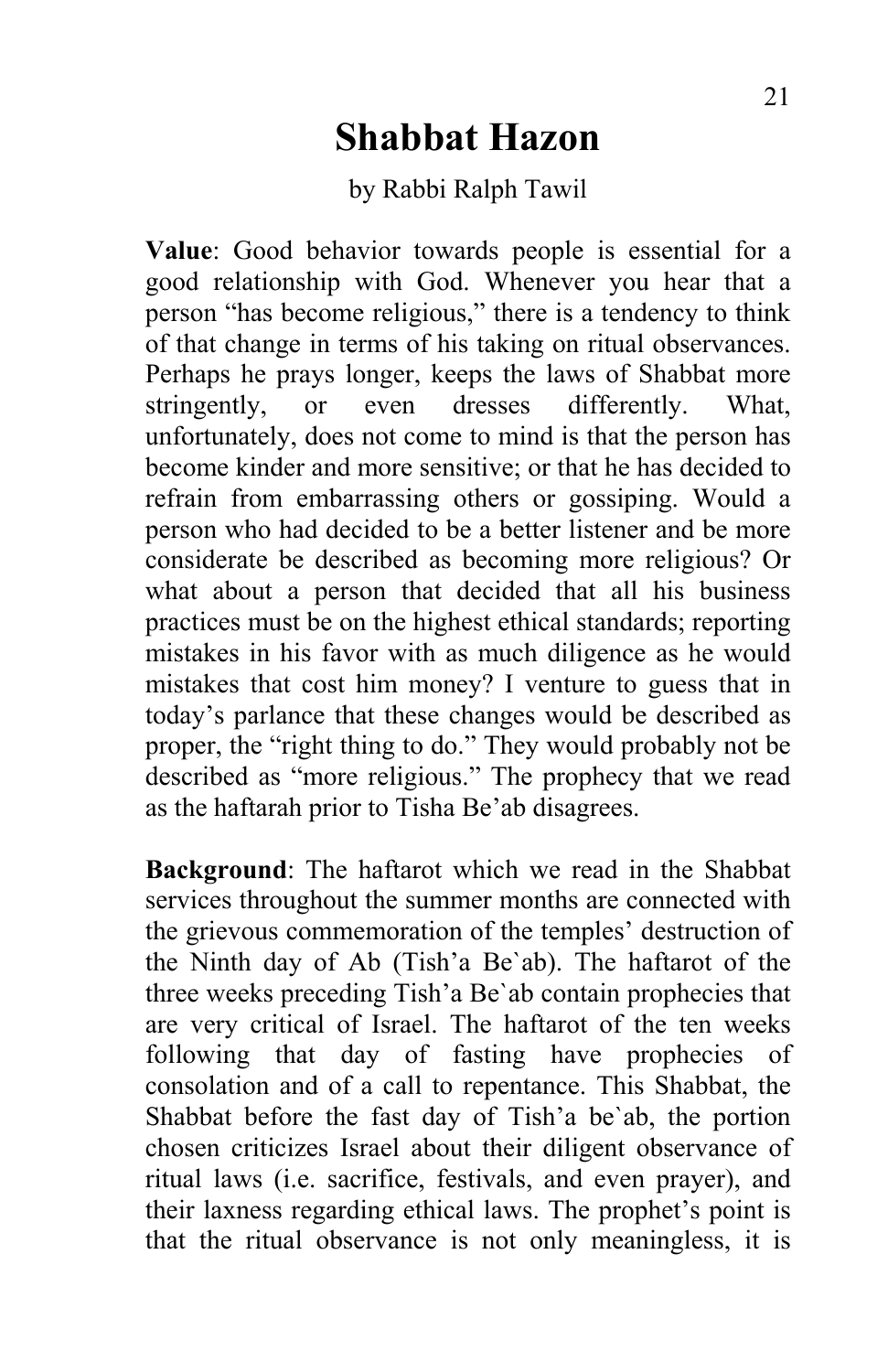abhorrent, when not coupled with proper behavior towards other people. Let's listen to the words of the prophet.

**Text**: Isaiah 1:10-17, 27

Listen to Hashem's word, you chieftains of Sedom, pay attention to God's instruction leaders of 'Amorah. Why do I need all your sacrifices, Hashem says, I am fed up with burnt offering of rams, suet of fatlings, and blood of bulls; and I have no delight in lambs and he-goats. You come to appear before Me - who ever asked you to do this, to trample My courts? Don't bring Me your futile offerings, your incense is disgusting to Me, as are your New Moons and Sabbaths. I cannot stand holiday with injustice. I hate your New Moons and festivals, they are a burden to Me, I cannot endure them. When you lift up your hands I will turn My eyes away from you; Though you pray at length, I will not listen—your hands are stained with crime.

Wash yourself clean, put your evil doings away from My sight. Cease to do evil, learn to do good. Devote yourself to justice; Aid the wronged. Uphold the rights of the orphan, defend the cause of the widow.

…Siyyon will be saved by justice, and her repentant ones by righteousness.

**Analysis**: Notice the vehemence of Isaiah's rebuke. *Yesha'ya* referred to Israel's leaders as being from Sedom and 'Amorah, two places notorious for their unethical behavior. Bne Yisrael must have thought themselves very close to God, because they were offering all the sacrifices, praying and keeping Shabbat as they should. Yet the prophet says that all that is disgusting to God when it is accompanied by injustice and mistreatment of society's disadvantaged and powerless. You cannot be cruel or nasty and expect God to listen to your prayers. You cannot be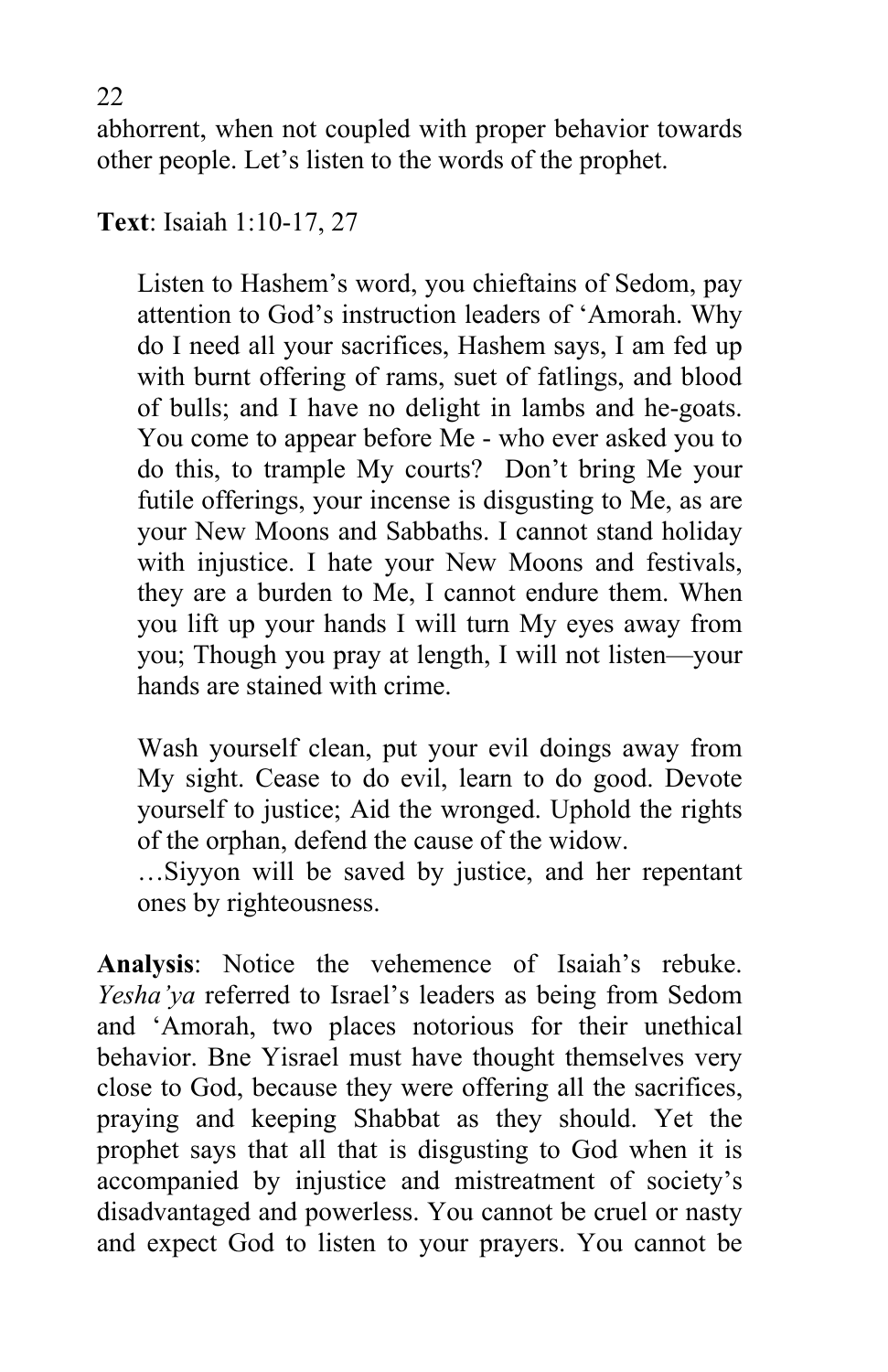inconsiderate and close to God at the same time--no matter how much you pray and learn. Proper relationships with people are the prerequisite for a good relationship with God. As our Sages said, "Good manners precede Torah."

**Discussion**: What does "more religious" mean? (Closer to Hashem, keeping more of the Misvot.) Is it a misvah not to insult or embarrass people? (Most certainly). So if a person decides never to insult or embarrass someone he is becoming more religious.

What do you think Hashem wants more: to pray better, or to be an honest and fair person? (According to what the prophet Yesh'aya said, it is more important to be just and fair.) Emphasize that the best approach is to be honest and a good person, and to pray and observe the ritual commandments as we should. These things are not mutually exclusive.

How can we behave better towards other people? Treat people with respect and consideration. Ask for things by saying "please," and acknowledge someone's favor by saying "thank you." And don't just mouth the words mean them.

Treat your friends with respect. Of course, this applies to relationships between teachers and students and counselors and campers, as well. Mutual respect and consideration are the building blocks of proper relationships. Teachers and camp counselors must model these behaviors in every contact with students or campers.

#### **For older children**:

Why do you think that people who want to become more religious usually understand that in terms of observing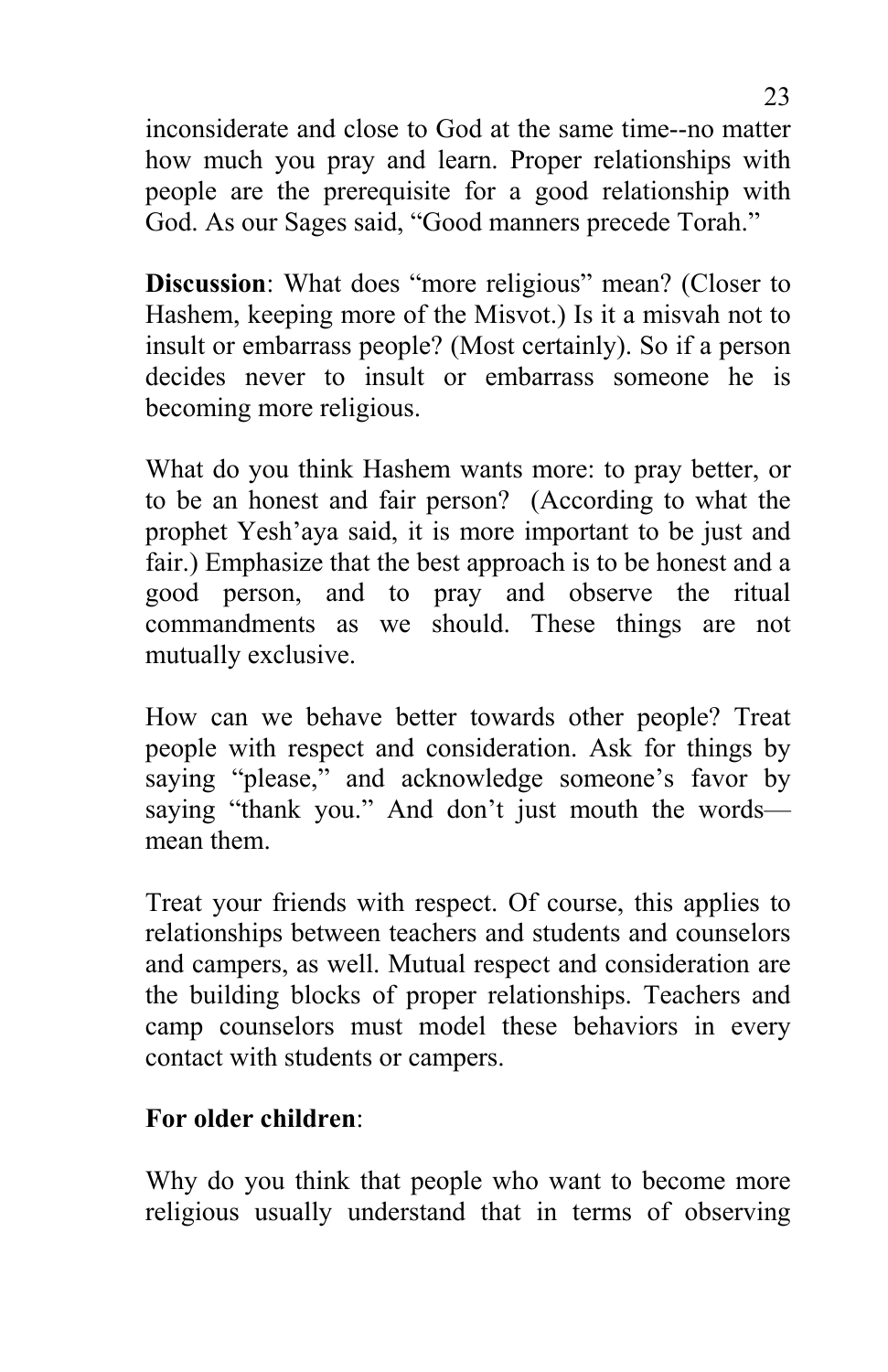more ritual commandments and not in terms of behaving better towards other people?

Perhaps, because behaving in a good way towards people is considerably harder than taking upon oneself an extra stringency regarding what you can eat. It is much more demanding to never gossip than it is to refrain from violating the Shabbat.

Why do you think that our Sages chose this prophecy to precede the day of fasting and repentance that is Tish'a Be`ab? (When we think about repenting, our focus should be on the more thoroughgoing repentance that is required for proper relationships between people.)

24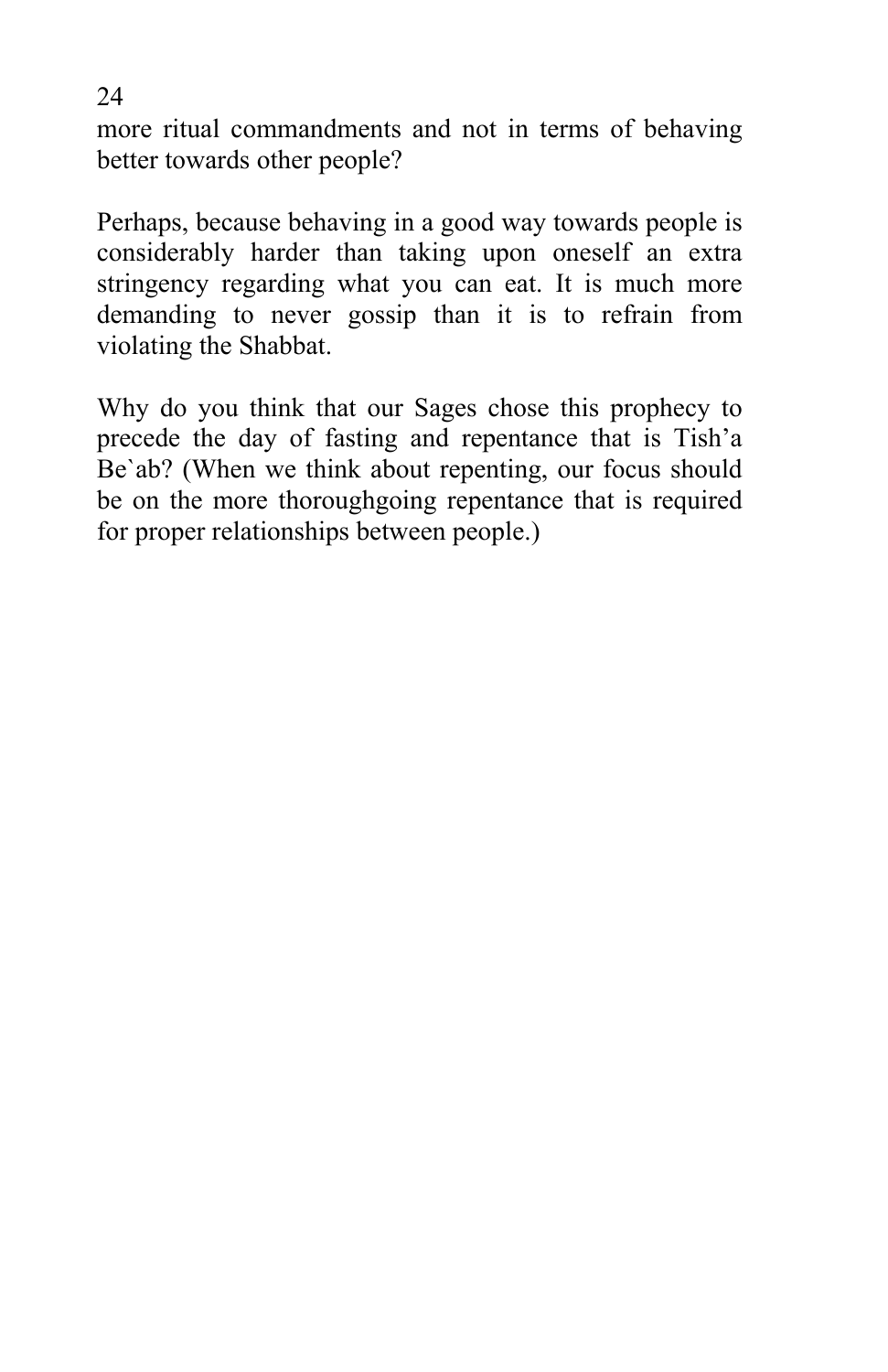### 25 **Psalm 137 - The Lament of Jerusalem**

#### by Mr. Ronald Benun

Of the 150 psalms, Psalm 137 best fits the category of a lament. The psalmist describes the profound grieving of the Babylonian exiles over Jerusalem and their intense longing for it. In this paper we will demonstrate how the psalmist uses various literary devices to embed these themes in virtually every syllable of the psalm's 84 words. The net result reflects the all-encompassing despair and sorrow of the sensitive segment of the nation in exile.

### Location of Psalm 137 in Tehillim

At first glance, Psalm 137 appears out of place with the psalms that precede it. Psalm 137 is placed towards the end of the fifth book of Psalms. Prior to Psalm 137 the general tone of book five is celebratory. The following is a brief outline of the celebratory psalms that precede Psalm 137 in book 5:

- 1. Book 5 opens with Psalm 107 in which the psalmist praises G-d for his kindness to Man. It opens with ,**הדו**ּ לַיהוָה כִּי טוֹב כִּי לִעוֹלָם חַסְדּוֹ - the statement **יוֹדוּ** לַיהֹוַה חַסְדּוֹ - followed by the repeated refrain of ונפלאוֹתיו לבני אדם. The psalm concludes with the to referring more once ,וְ יִ ת ְ בּוֹנְ נוּ **חַ ס ְ דֵ י** יְ הֹוָה - phrase **.**"כּ ִ י ל ְ עוֹלָ ם **חַ ס ְ דּו**" opening the
- 2. Psalms 113 -118, more commonly known as the לּל ַ ֵה, is a running praise of G-d which also opens and closes its last psalm with the "כִּי לְעוֹלָם חַסְדּוֹ" statement. This כִּי לְעוֹלָם חַסְדּו statement .This . Psalms 107 - 118.
- 3. Psalm 119 is a celebratory acrostic that contains 8 verses for each letter of the alphabet.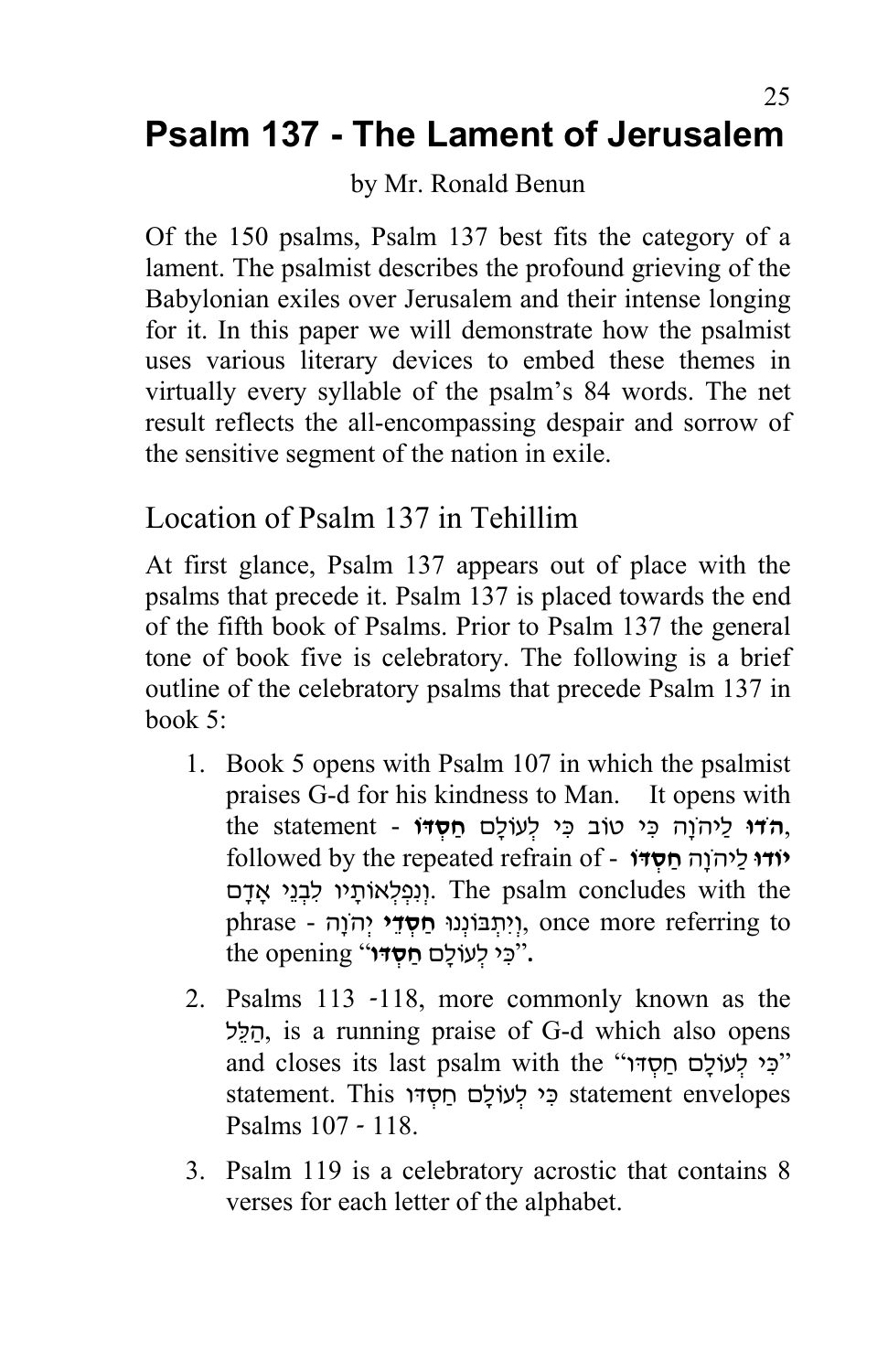- 4. Psalms 120 134, sometimes referred to as the Psalms of the return, consist of the 15 celebratory .שׁ ֵ ִ ירי הַ מַּ עֲלוֹת
- 5. Psalms 135-136 praise G-d for the great miracles he did for the nation during the exodus, culminating in כִּי final "כִּי לְעוֹלָם חַסְדוֹ". These final 26 repetitions of לעוֹלָם חַסְדוּ repetitions create an envelope around the Psalm 107-136 block, as 107 opened with " ילעוֹלם חסדו".

Directly following this intense burst of praise, the psalmist turns to the concluding eight Psalms of Tehillim proper.<sup>1</sup> Psalm 137 is the first of these eight psalms, and instead of continuing the praise, he is forced to confront his current reality. He is in exile, the nation is in exile, and the days of rejoicing in Jerusalem have become a mere memory. Instead of celebrating, he grieves - lamenting the loss of Jerusalem and the victory of Israel's enemies.

#### Structure

 $\overline{a}$ 

Psalm 137 consists of 3 clearly delineated sections:

#### **Section 1**

```
: (א) עַל נַהֲרוֹת בַּבֶל שַׁם יַשַּׁבְנוּ גֵּם בַּכְינוּ בְּזֶכְרֶנוּ אֶת צִיּוֹן)
                                             (ב) על ערבים בתוכה תלינו כּנֹרוֹתינוּ:
(ג) כִּי שָׁם שָׁאֲלוּנוּ שׁוֹבֵינוּ דִּבְרֵי שִׁיר וְתוֹלָלֵינוּ שִׂמְחָה שִׁירוּ לָנוּ מִשִּׁיר
                                      צִיּוֹן <sub>፡</sub><br>(ד) איד נשיר את שיר יהוֹה עַל אַדמת נכר <sub>י</sub>
```
In this section, the psalmist describes the nation that has been exiled to Babylon; they sit by the river, weeping and remembering Zion. They discard their musical instruments

<sup>&</sup>lt;sup>1</sup> Pss. 137-145 serve as the conclusion to the Book of Psalms, while the final five psalms (Pss. 146-150) function as the coda or grand finale to Tehillim.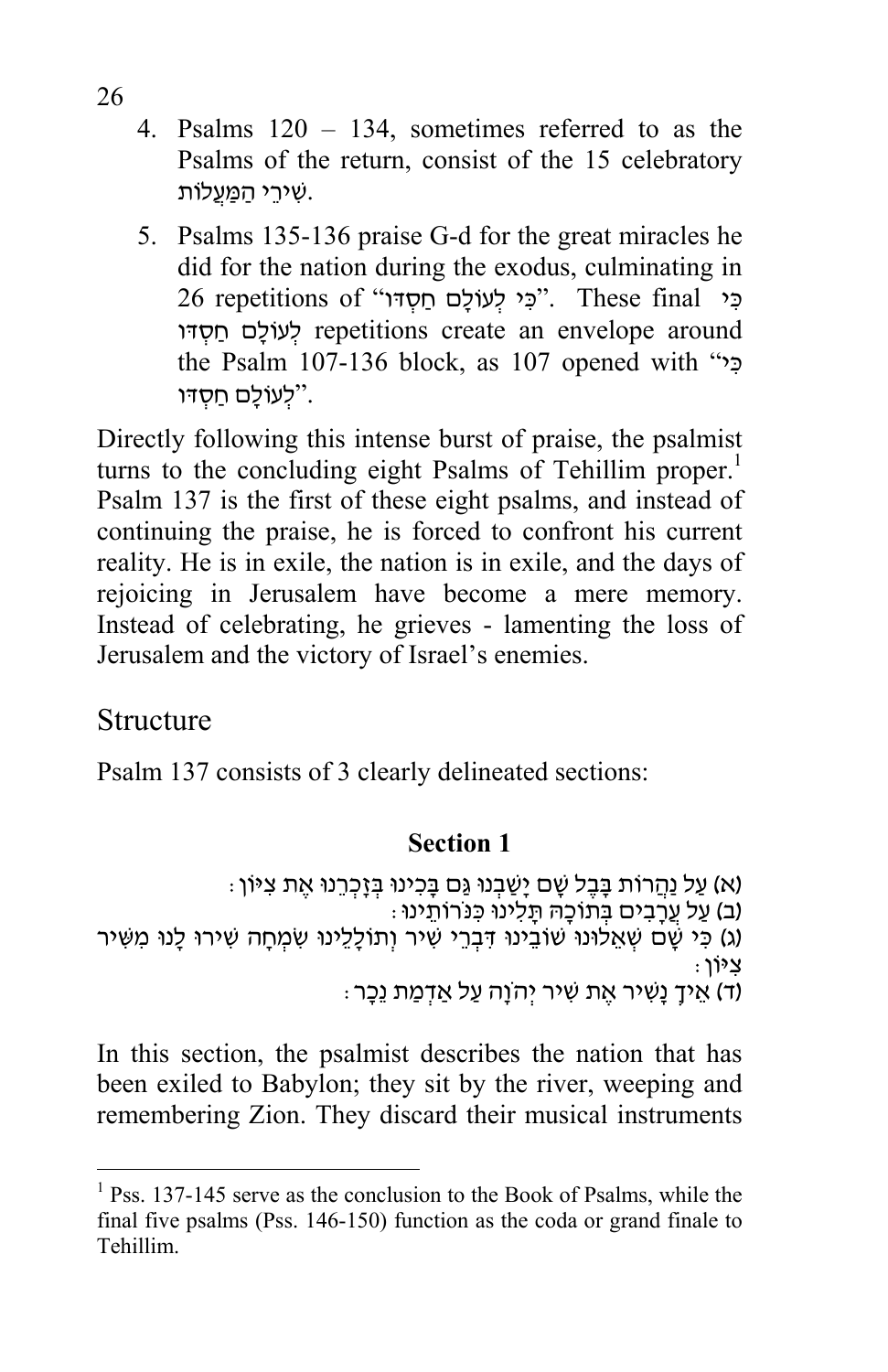as they can no longer play them; they can no longer be joyous without Jerusalem. Verse 3 continues with an account of the captors asking the exiled nation (possibly with intention to torment), to "sing to us one of the songs of Zion." In verse 4 the nation responds with a rhetorical question, "How can we sing the song of YHVH on alien soil?" Throughout this section, the author is recalling events experienced by the nation and, accordingly, speaks in the plural form.

#### **Section 2**

(ה) אִם אֵשְׁכָּחֵךְ יִרוּשָׁלָם תּשִׁכַּח יִמְינִי: (ו) תּדְבַּק לְשׁוֹנִי לְחִכִּי אִם לֹא אֶזְכְּרֵכִי אִם לֹא אַעֲלֶה אֶת יְרוּשָׁלֵם עַל<br>רֹאשׁ שִׂמְחַתִּי

After recalling the exile in section one, the author shifts his mode of speech from first person plural (we) to first person singular (I), and personally addresses the city. In this section (vv. 5-6) he turns to Jerusalem itself and says "If I forget you O Jerusalem, let my right hand forget." The use of the word "forget" in conjunction with his right hand poetically captures the imagery of someone who has become incapacitated and is unable to act, as the right hand represents Man carrying out action. He has such an intense connection to Jerusalem that if he were ever to forget the city he would be incapacitated; his hand would "forget".  $Similarly,$  the use of the phrase תִדְבַּק לְשׁוֹנִי לְחִכִּי  $(v.5)$ poetically captures the imagery of someone who cannot speak without mentioning Jerusalem. If he does not use his mouth to recall Jerusalem (אֵזְכָּרָי), he will not be able to speak. The author is so profoundly attached to Jerusalem that he cannot talk or move without remembering the city.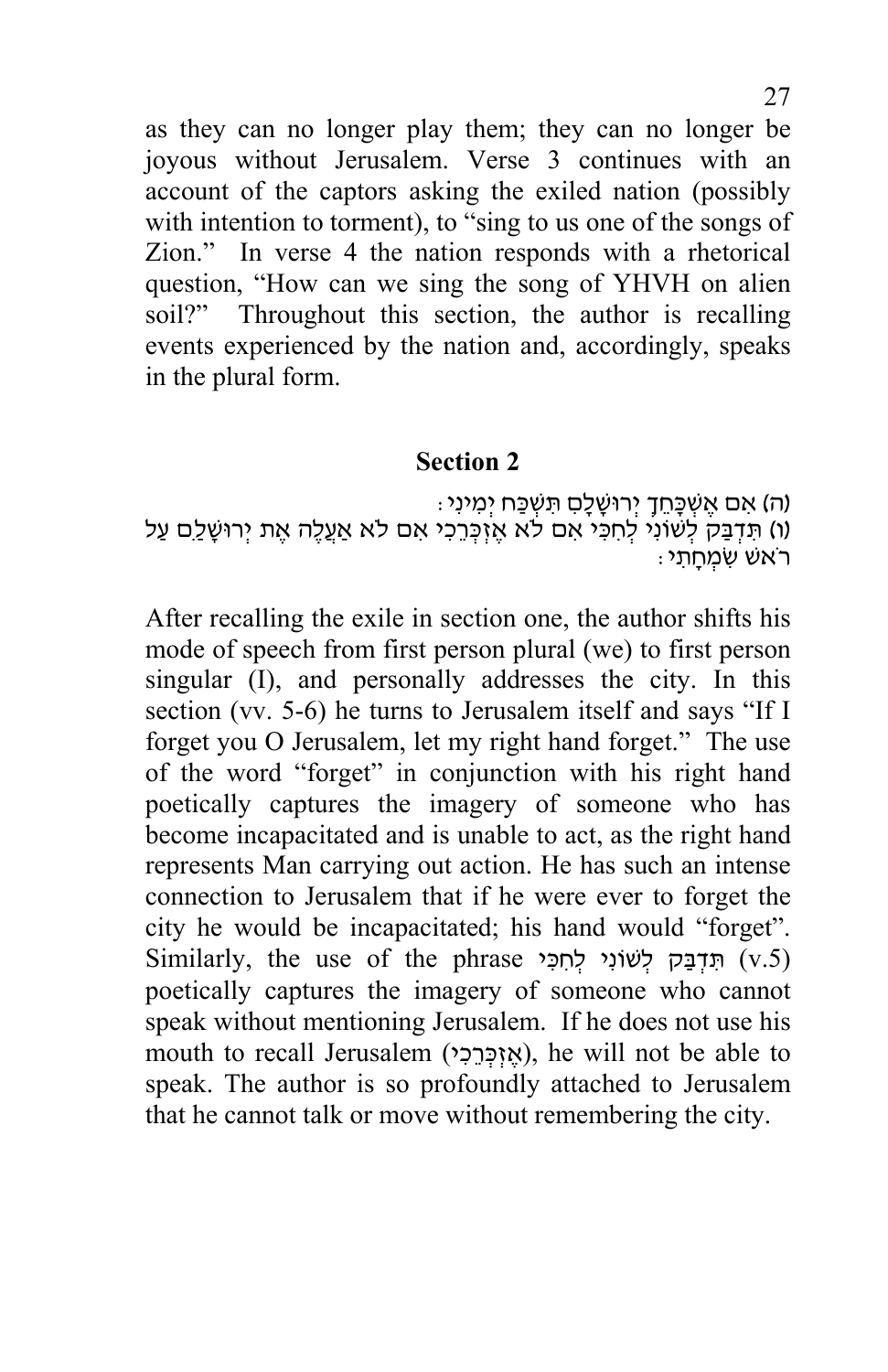#### **Section 3**

(ז) זְכֹר יְהֹוָה לִבְנֵי אֱדוֹם אֵת יוֹם יְרוּשָׁלָם הָאֹמְרִים עָרוּ עָרוּ עַד הַ יְ סוֹד בָּ הּ: : (ח) בַּת בָּבֶל הַשְּׁדוּדָה אַשְׁרֵי שֶׁיְשַׁלֶּם לָךָ אֶת גְּמוּלֵךָ שֶׁגָּמַלִתָּ לָנוּ

```
(ט) אַשְׂרֵי שֶׁיּאחֵז וְנִפֵּץ אֶת עֹלָלַיִךָ אֵל הַסָּלַע:
```
In the third and final section of the psalm, the psalmist turns to G-d and prays for Him to remember the day of Jerusalem's destruction, how the nation of Edom cheered and encouraged the atrocities committed during that time; they cried "strip her, strip her to her very foundation!". The psalmist then turns to the nation's captor, Babylon, and pronounces a blessing upon he who makes them suffer the same carnage that they brought upon Israel.

One significant aspect of the structure of Psalm 137 is the placement of repeated key phrases and words. One such word in this psalm is the string of ע followed by ל forming the syllable על, which occurs at the end of each of the three sections delineated above. The first section ends with  $y$ עַל רֹאשׁ שִׂמְחָתי (v. 4), the second section ends with אֲדָמַת נֵכָר  $(v. 6)$ , and the third section ends with עַלַלֵּיךָ אֱל הַסָּלֵע (v. 9). In each of the section endings, the על string is placed at the beginning of a 3-word clause that closes the verse and the section. These two letters do not only differentiate sections, they also serve as literary markers at the beginning and end of the Psalm; the Psalm begins with the words ל ֶב ָבּ רוֹת ֲהַנ **ל ַע** (v. 1) and ends in v. 9 with the word ע ַל ָסּ, i.e. על in reverse, enveloping the Psalm in the ע and ל sequence. (We will elaborate on this point later in the paper.)

Another word that occurs at key locations is the repeated זכר root. In the opening verse of section 1 the psalmist uses the זכר root when mournfully remembering Jerusalem in the words זכר (v. 1). In section 2 the זכר  $\alpha$  toot ,אם לא אזכּרכי 6 as יוכורכי occurs at the center of the section in v. 6 as also referring to the psalmist's resolve to remember the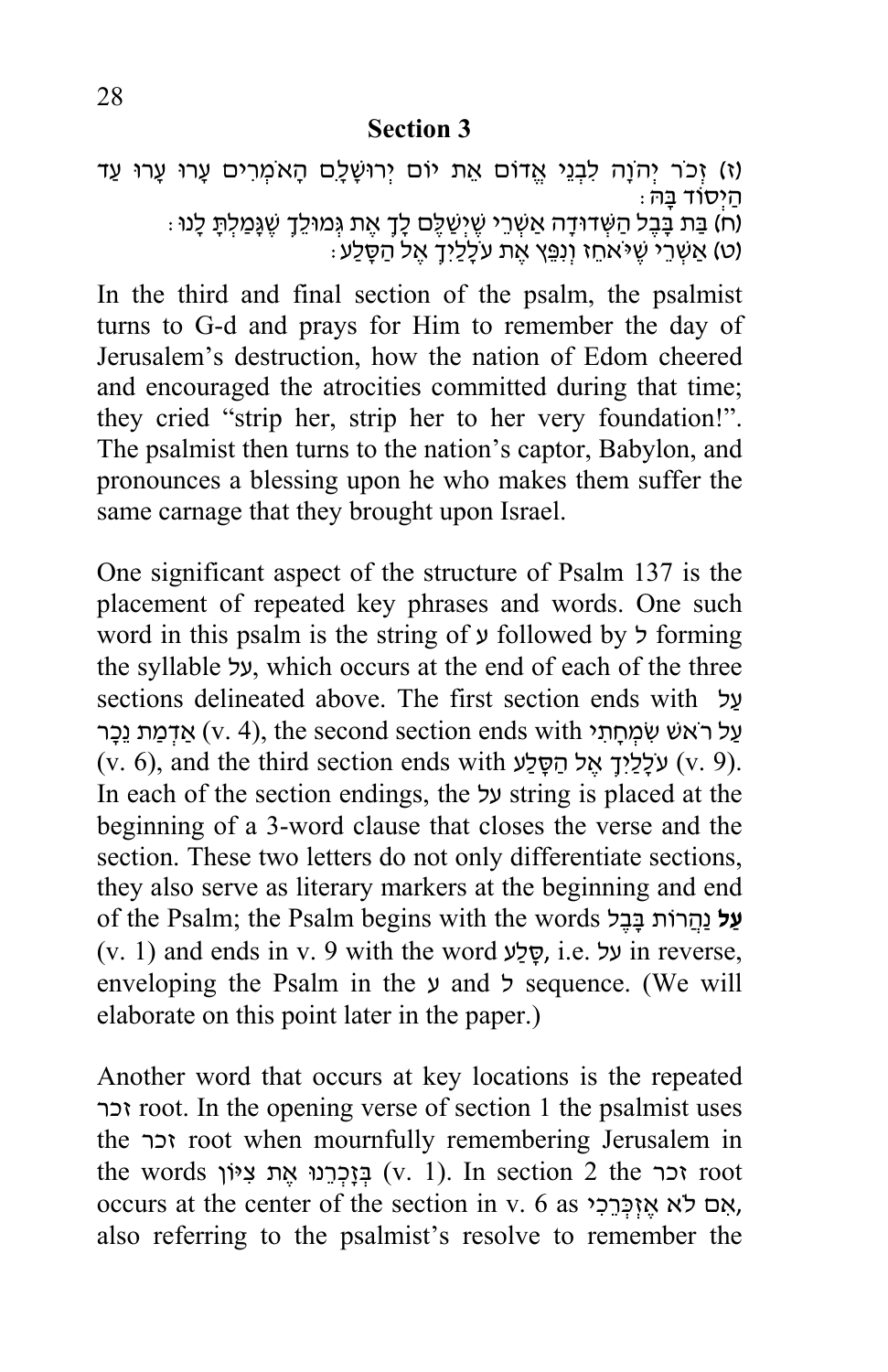city. In addition, the root שׁכח) forget), the antonym of זכר (remember), is used twice in the first verse of the  $2<sup>nd</sup>$ section, referring to the individual psalmist's resolve to never forget Jerusalem. Section 3 opens on the words רֹכ ְז יִהוֹה לִבְנֵי אֱדוֹם (v. 7) as part of the psalmist's prayer for G-d to remember the nation of Edom in connection with Jerusalem. The repetition of the root זכר found at key locations throughout the three sections not only corresponds to the thematic division, but also further accentuates the theme of this psalm, i.e. the intense emotional longing for Jerusalem.

## Psalm 137's Theme

As we have observed in our other studies on Psalms<sup>2</sup>, the center word or verse of a psalm is particularly significant, often its focal point. Center points can be determined based on the word counts or the verse counts of the text. In this psalm, both do indeed, have thematic connotations. The אָם אָשׁכָּחֶד יְרוּשָׁלַם תִּשְׁכָּח - 5 .v. 5 יְאָם אֵשְׁכָּחֶד יְרוּשָׁלַם תִּשְׁכָּח י ִינ ִ מ ְי. The psalmist is so emotionally attached to Jerusalem, the city that is referred to in Psalms as full of G-d's compassion, justice and righteousness (cf. Ps. 48, 122), that he can never forget it. $3$ 

The center words of the entire Psalm are לְשׁוֹנִי לְחְכִּי, "my tongue to my palate," which describe the psalmist's intense longing for the city. A closer look at these two metaphors reveals that they express the psalmist's message in a much

 $\frac{1}{2}$  Cf. Ronald Benun, "*Psalm 22: From the Depths of Divine*  Abandonment to the Pinnacle of Hopeful Vision." Purim Reader. (New York: Tebah, March 2008), p. 31

<sup>3</sup> This center verse is arranged in a chiasm where the center word**ִ ם ָל ָרוּשׁ ְי** is flanked with the שׁכח root immediately before and after it and with assonance at the opening and closing of the verse with  $\Delta$ . **ִיְ מ**ינִ י and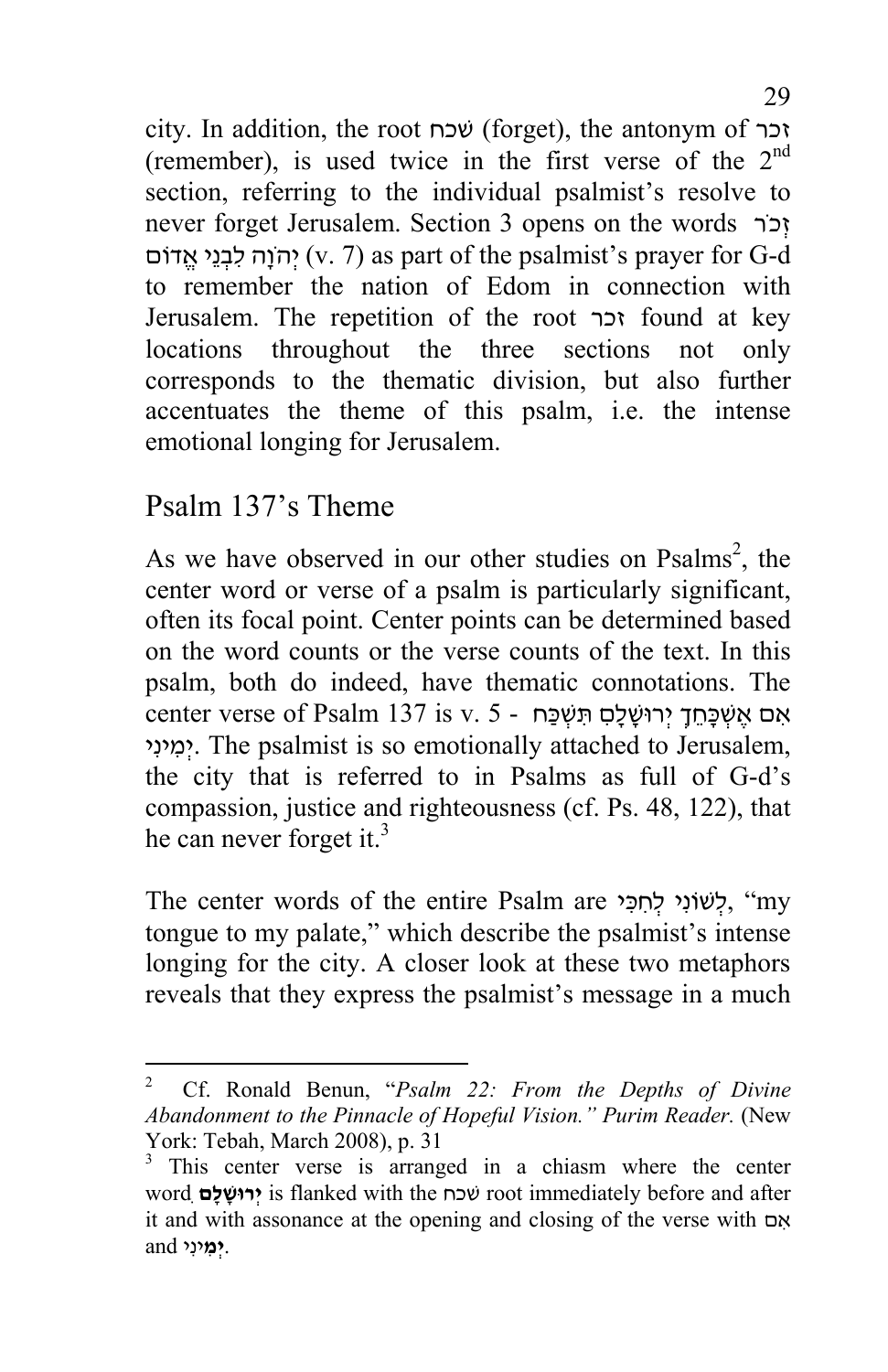deeper manner than appears on the surface.<sup>4</sup> When he states "י ִינ ִ מ ְי ח ַכּ ְ שׁ ִ תּ "it appears that he means to say, "Jerusalem is so intrinsically ingrained in my writing of this composition that if I forget Jerusalem my right hand would forget its instructions and would not be able to write anything, since virtually every word contains a literary reference to Jerusalem," as we will soon demonstrate.

Similarly, with the second metaphor, the psalmist seems to be saying, "If I am not conscious of Jerusalem when I speak, my tongue would be stuck to my palate and I wouldn't be able to say anything, since every word I say contains a literal reference to Jerusalem. In addition, if Jerusalem is not foremost in my happy occasions my tongue would not be able to participate in the celebration because it's impossible for me to sing of any joyous event without referring to Jerusalem."<sup>5</sup>

The word Jerusalem occurs three times in the psalm (vv. 5, 6, and 7) and its synonym Zion occurs twice (vv. 1 and 3). Combined, Psalm 137 has a higher occurrence of Jerusalem/Zion than any other psalm. The word Jerusalem is found at key junctures throughout the Psalm. As noted above, it is the central word in the center verse. In addition, in v. 6 it directly precedes the closing words of the second section - יְרוּשָׁלֵַם עַל רֹאשׁ שִׂמְחָתֵי. The word Jerusalem occurs at the exact center of the  $7<sup>th</sup>$  verse; notably, the seventh word of the 13-word verse. $6$  The word Zion is the closing

 $\overline{a}$ 

<sup>4</sup> Another aspect of this metaphor, based on the preponderance of the ל, will be elaborated shortly.

<sup>&</sup>lt;sup>5</sup> It should be recalled that in verse 3 the captors asked the Israelites to sing of the songs of Zion in joyous occasions. 6

 $6$  For the significance of this number see Rabbi Shamah's article: *On Number Symbolism in the Torah From the Work of Rabbi Solomon D. Sassoon*. For the use of word counts see: Ronald Benun, "Evil and the Disruption of Order: A Structural Analysis of the Acrostics in the First Book of Psalms," *Journal of Hebrew Scriptures* 6 Article 5 (2006)*.*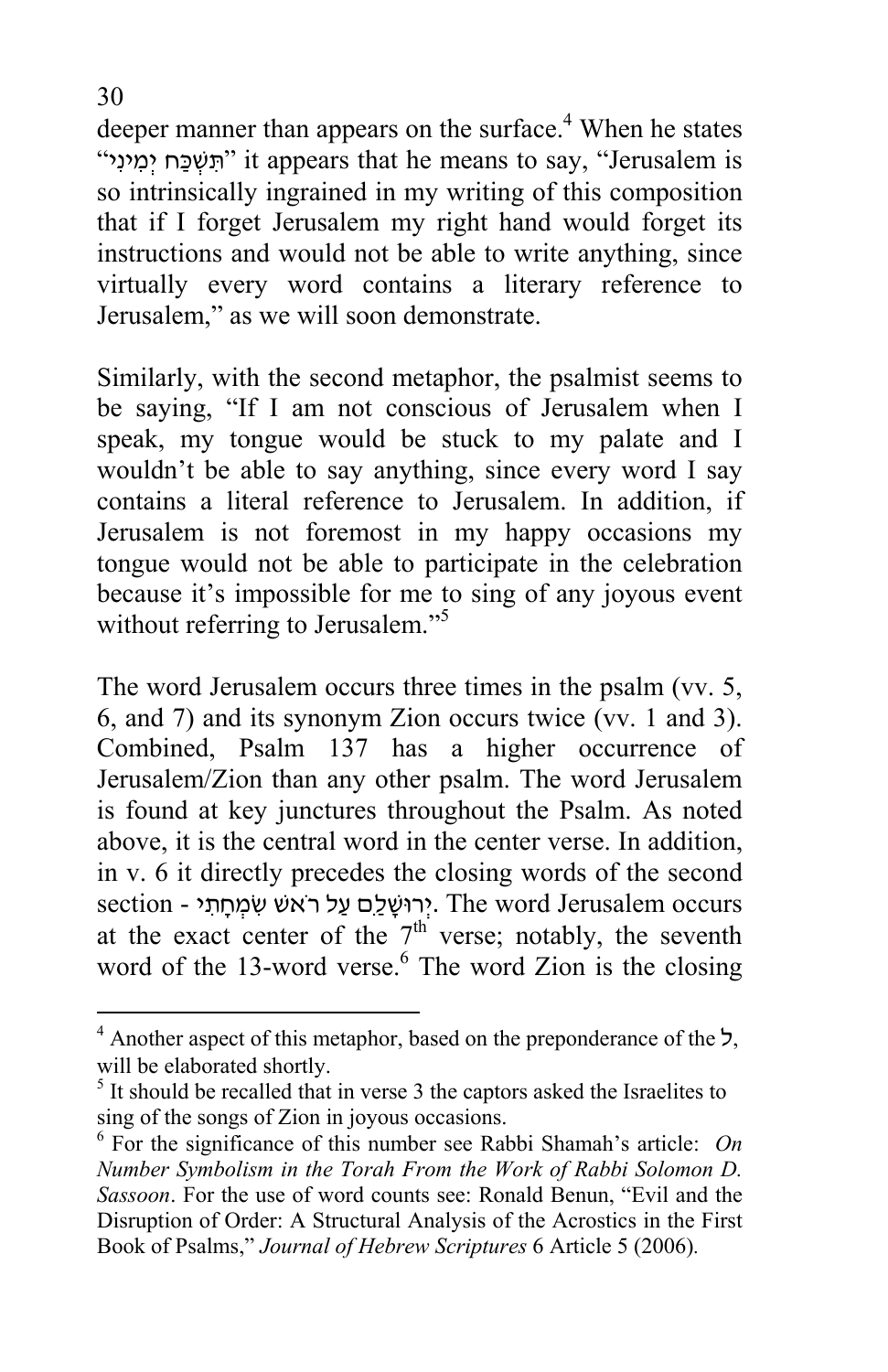word of the verse both times it is used. The repeated reference of Jerusalem and Zion at specific locations throughout, appears to be another literary device used to underscore the Psalm's focus on Jerusalem.

Upon close examination, the reader notices that the text is filled with alliteration that focuses around the letter ש. The Psalm contains the phrases שָׁם שָׁ (v.1), שִׁם יִשְׁאֲלוּנוּ שׁוֹבֵינוּ (v.3), יְרוּשֶׁלֵּם (v.5), אֲשָׁכָּחֵךְ יְרוּשָׁלַם תִּשְׁכַּח (v.3), יִרוּשָׁלַם אַשׁרי (עַל רֹאשׁ שׂמחתי (v.6), הַ יִ שִׁדוּדָה אַשׂרי שִׁ יִשְׁ שֹׁ (v.8), and ז ֵאחֹיּ ֶשׁ) v.9). The abundance of alliterative ש's brings attention to the unusually high frequency of  $\nu$  in this text. Of the 317 letters in Psalm 137, 26 of them are ש, comprising 8.2% of the letters. On average the letter ש makes up about 4% of the letters of Psalms. Thus, this Psalm contains double the amount of  $v$ 's that the average psalm contains. Many scholars have commented on the abundance of alliterative ש's in this Psalm, but most do not offer sufficient explanation as to why the letter ש, in particular, is alliterated so frequently. Another letter,  $\lambda$ , is also significantly alliterated in this Psalm in the phrases שֶׁיְשַׁלֶּם לָךָ, שֶׁגְּמַלְתָּ לָנוּ ,(v.6) לְשׁוֹנִי לְחִכִּי, לֹא אַעֲלֶה, יְרוּשָׁלַם עַל  $(v.8)$  and עֹלָלַיִךְ אֵל הַסָּלַע (v.9), which all bring attention to the letter ל. The letters ש and ל may be significant in this Psalm because together with the letter  $p$ , they make up the word שלם. Though the pronunciation of Jerusalem is "yerushalayim," it is never written in its full form (מלא ( and always appears without the  $\cdot$  (yod) as ירוּשׁלם. The city of Jerusalem is clearly referred to as שלם in Psalm 76:3 where it states יְוָהִי בְּשָׁלֵם סוּכּוֹ וּמְעוֹנָתוֹ בְצִיּוֹן  $^{\gamma}$  Scholars have pointed out that it is very likely that שלם was the original name of the city of Jerusalem.<sup>8</sup>

<sup>&</sup>lt;sup>7</sup> Note that in Psalm 76:3 there is ABBA parallelism where the words פוֹ and שִׁלֵם are synonymous as are מִעוֹנַתוֹ and סוּכּוֹ

<sup>&</sup>lt;sup>8</sup> See Olam HaTanakh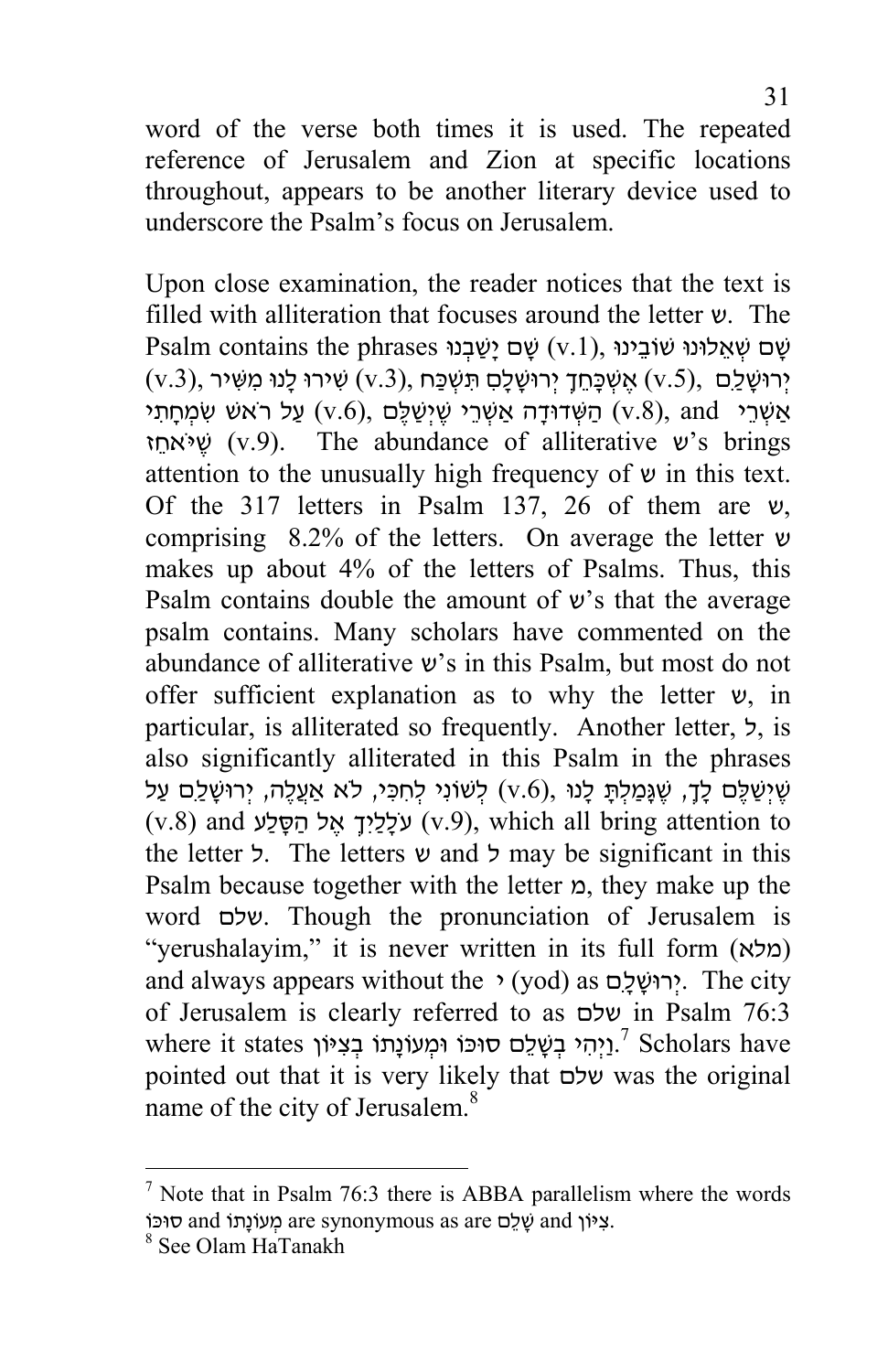Being that שלם is synonymous with Jerusalem, the placement of  $\nu$ ,  $\forall$ , and  $\alpha$  in the text carries quite a bit of significance. As seen in table 1, one observes that these three letters occur in close proximity to one another several times in this text, and in some cases form the acronyms of word sequences. In verse 1, the word שלם can be found in the words כֹּ, שׁ the can be reorganized to שִׁם שֹׁאלוּנוּ, can be found in שלם 3 spell שלם. In verse שׁ ירוּ לִנוּ n fact the phrase .שׁ ירוּ לְנוּ מֵשִׁ יר and ,וְ תוֹלְלִינוּ שֹׁמַחָה . יר ִ שּׁ ִ מ makes a glaring reference to Jerusalem in that it contains the letters י, ר, ו, and ש) **ירוּש**(, and is followed by a שִׁ יר The phrase .לָנוּ מְשִׁיר ,and מ in the next two words , in verse 5 יהוַה עַל אַדמת in verse 4, and יְהוֵה עַל אַדמת similarly each contain these three letters in sequence. Verse 5 contains an explicit mention of Jerusalem, and it is also followed by the words אָל רֹאשׁ, resulting in the ending letters (ספי תבות) of "יְרוּשֶׁלֵם עַל רֹאשׁ" to be read backwards as שלם. Strikingly we find the actual word שלם in the word שֶׁגְּמַלְתָּ of verse  $8^9$ , shortly followed by the word שָׁיְשַׁלֶּם  $\,$ contains another שלם reference! See Table 1:

 $\overline{a}$ 

 $9^9$  Scholars have noted that the word שְׁלְשַׁלֶּם in Ps. 137 may be alluding to Jerusalem (see e.g. Olam HaTanakh on Ps. 137).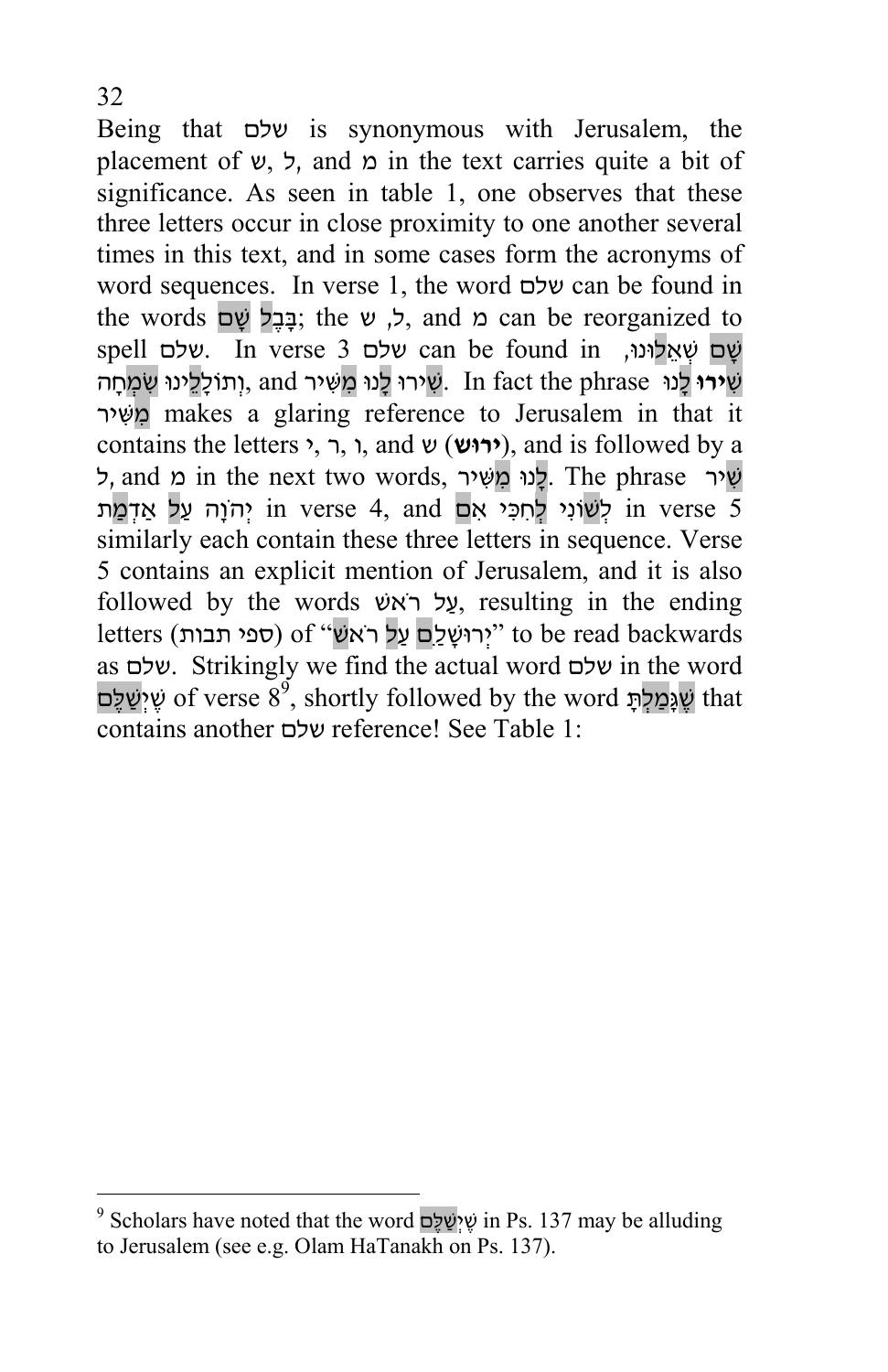#### Table 1

(1) **ַעַל נַ**הֲרוֹת בָּבֶ<mark>ל עֲם</mark> יָשֲבְנוּ גַּם בָּכִינוּ ָ בְזָכְרֵנוּ אֶת צִיּוֹן

: **ַ עַל עַ**רָבים בִּתוֹכָהּ תַּלִינוּ כּנּרוֹתֵינוּ (2

(3) כּ ִ י **ָשׁ**ם ְשׁ ֵאלוּנוּ שׁוֹבֵ ינוּ דּ ְ ִ ברֵ י ִשׁיר וְתוֹלְ<mark>לֵינוּ שַׂמְ</mark>חָה <mark>ש</mark>ִירוּ לְנוּ מִ<mark>שְ</mark>יר ציּוֹן .

(4) א ְ ֵ יך ָנ ִשׁיר אֶ ת ִשׁיר יְ הֹוָה **ַעל** ְאַד ַמת נֵכָ ר:

ּ (כֿ) אִם אֶ<mark>ש</mark>ֶׁכָּחֵדָ ןְּרוּ<mark>שָׁכָם</mark> תִּ<mark>שְ</mark>ּבַּח יְמִינִי :

(6) תּדְבַּק לְ<mark>שׁוֹנִי לְחִכִּי אִם</mark> לֹא אֱזִכְּרֵכִי אִם לֹא אַ**ֲע ֶל**ה אֶ ת יְ רוּ ָשׁלַ ִם **ַעל** רֹאשׁ ִשׂ ְמחָ ת ִ י:

(7) זְכֹר יְהֹוָה לִבְנֵי אֱדוֹם אֵת יוֹם <mark>יְרוּשָׁלָם</mark> הָ אֹ ְמר ִ ים **ָע**רוּ **ָע**רוּ **ַע**ד הַ יְ סוֹד בָּ הּ:

(8) בַּת בָּבֶל הַ<mark>שְּ</mark>דוּדָה אַ<mark>שְ</mark>ּרֵי <mark>שֱיְשַׁלֵם</mark> לְךָ אֶת גִּמוֹּלֵךָ <mark>שֶׁגַּמַלִ</mark>תָּ לָנוּ .

> (9) אַ ְשׁרֵ י ֶשׁיֹּאחֵ ז וְ נִ פֵּ ץ אֶ ת **עֹל ַ ָ ל** ְיִ ך ֶאל ה ָ ַ סּ**ַלע**: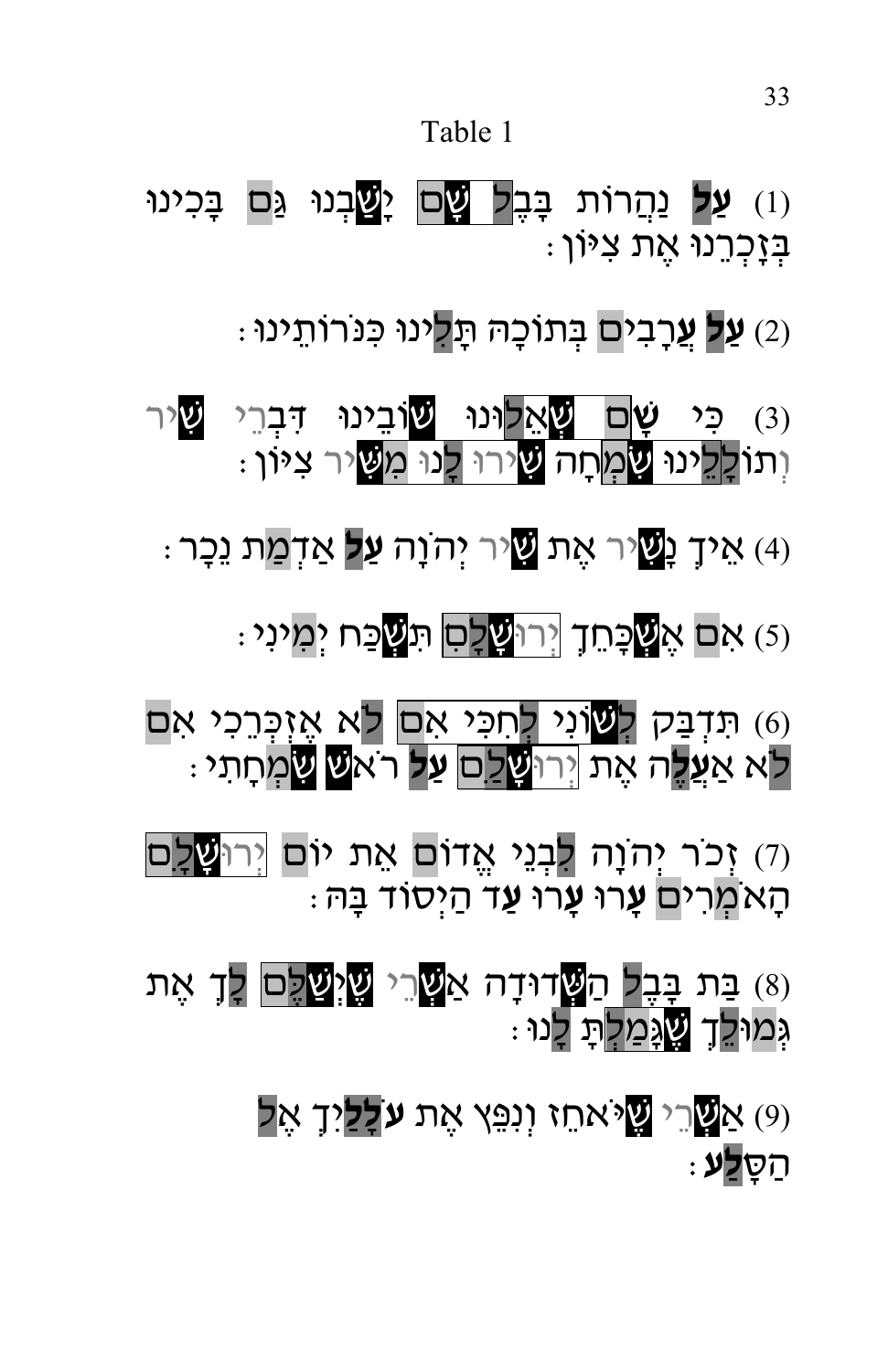The spelling out of Jerusalem throughout the psalm through meticulous placement of the letters  $v$ ,  $\zeta$ , and  $\zeta$  is amazing in and of itself. However, this feature is even more astonishing when analyzing another aspect of the letter clustering throughout the Psalm. Not only has the psalmist incorporated the name of Jerusalem into the individual words, overall the letters  $v$ , , and  $\alpha$  are clustered in such a way that in the beginning of the Psalm there is a higher frequency of the letter ש followed by a higher frequency of ל, followed finally by מ's, with the effect that in a way the entire Psalm spells out the name of Jerusalem – שלם. In verse 3 the letter count of  $v$ 's in the Psalm reaches a high point with seven occurrences of the letter. In verse 6, the frequency of ל's in the Psalm supersedes the ש's with seven occurrences. In verse 7 the letter מ occurs five times, the highest occurrence of the letter  $\alpha$  in a verse in Psalm 137, also superseding the  $v$ 's and  $\ddot{z}$ 's in this verse. It is also noteworthy that in verse 7 the grand total occurrence of each individual letter  $\nu$ , ל, and  $\alpha$  in the Psalm is exactly 19 times up to this point. Verse 7 evens out each letter usage, returning back to verse one where each letter was used exactly twice (See Table 2).



Table 2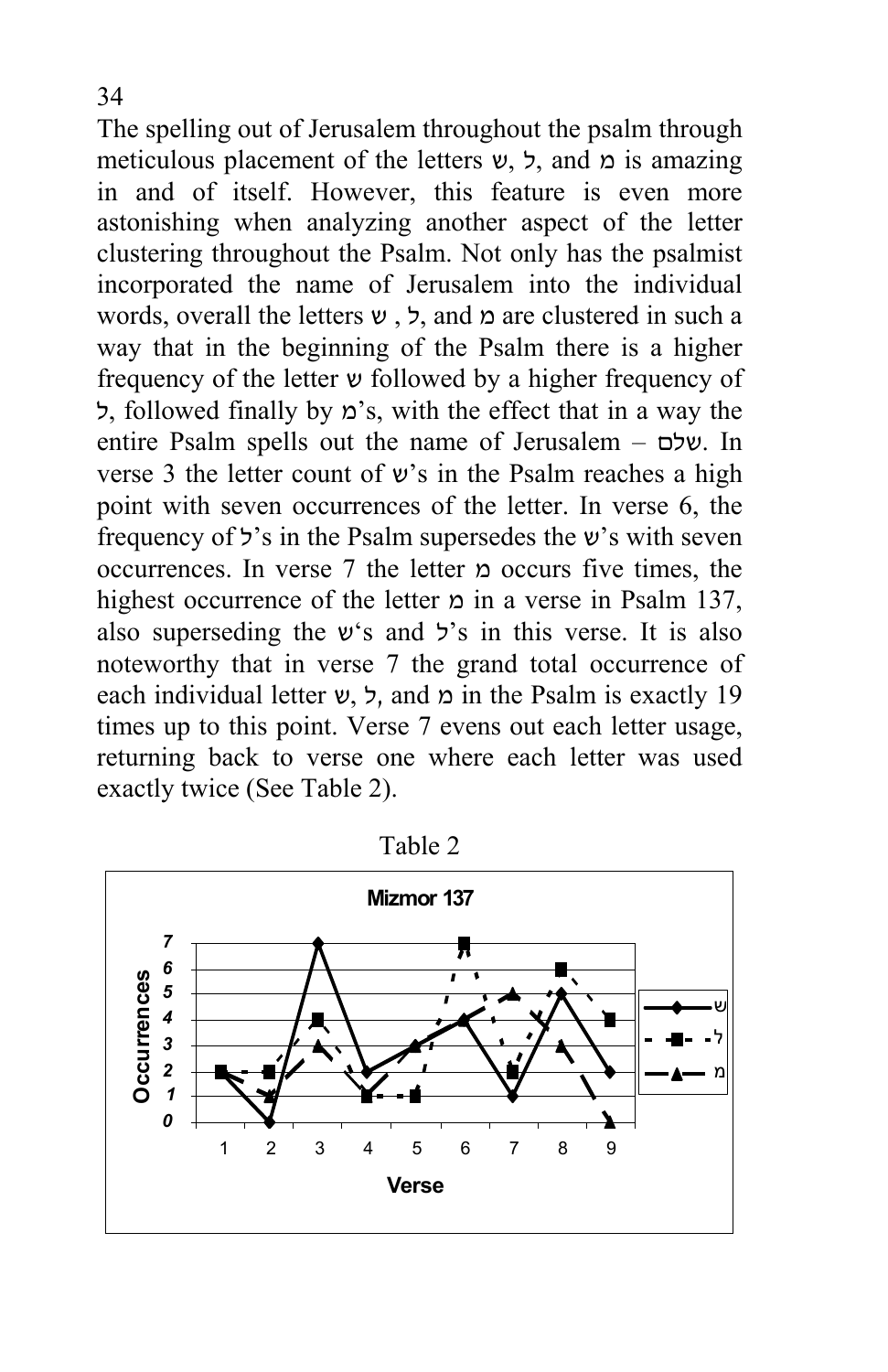Furthermore, the psalmist appears to have integrated the name of Jerusalem into the letter counts of the verses. As noted above, the name יְרוּשָׁלָם is the central word in verse 7. This verse has a total of 47 letters. The letter ש, the only  $\nu$  in the verse, occupies the 24<sup>th</sup> position – the exact center of the verse. The central placement of the  $\nu$  in the word יְרוּשָׁלָם, i.e. the center word of the verse, perhaps was intentionally placed to allow the reader to distribute this solitary  $\nu$  among the surrounding  $\forall$ 's and  $\alpha$ 's to form the word שלם multiple times. Similarly, in verse 8, the phrase ך ָ ְ ל ם ֶלּ ַשׁ ְי ֶשׁ is at the center of the ten words. As noted, the word ם ֶלּ ַשׁ ְי ֶשׁ contains the word שלם in its pure form. Verse 8 is comprised of 37 letters, and the letter ל of  $\frac{1}{2}$ occupies the  $19<sup>th</sup>$  letter position, the center letter of the verse. Once more, the psalmist appears to have employed this same technique of placing the center letter ל in the word שלם) Jerusalem) allowing the surrounding ש' s and מ's around the ל to form the word שלם many times. In the center verse of Psalm 137, we find an exceptionally incredible usage of this technique. As stated, at the center of this five-word verse we find the word Jerusalem. There is only one ל in this verse- the one found at the near-center of the verse within the word Jerusalem. There are three ש's and three מ's surrounding the ל, placed in a chiastic manner around the singular ל, once more spelling the name of Jerusalem numerous times. We find each of the letters used to make up the word שלם, the ש's and the מ's, are prominently found as the second letter in each word of the verse; or at the position to "the right" of the lead letter in each word. The striking aspect of this placement is that within the verse, the psalmist informs us that "if he forgets Jerusalem he will forget his right"; the psalmist never forgets Jerusalem and in a stunning play on these words he places the letters that make up Jerusalem's name at the location to "the right" of each word in the verse.

ִא**ם** ֶא **ְשׁ**כָּ ח ְ ֵ ך יְ רוּ **ָשׁ**ָל **ִם** ִתּ **ְשׁ**כַּ ח יְ **ִמ**ינִ י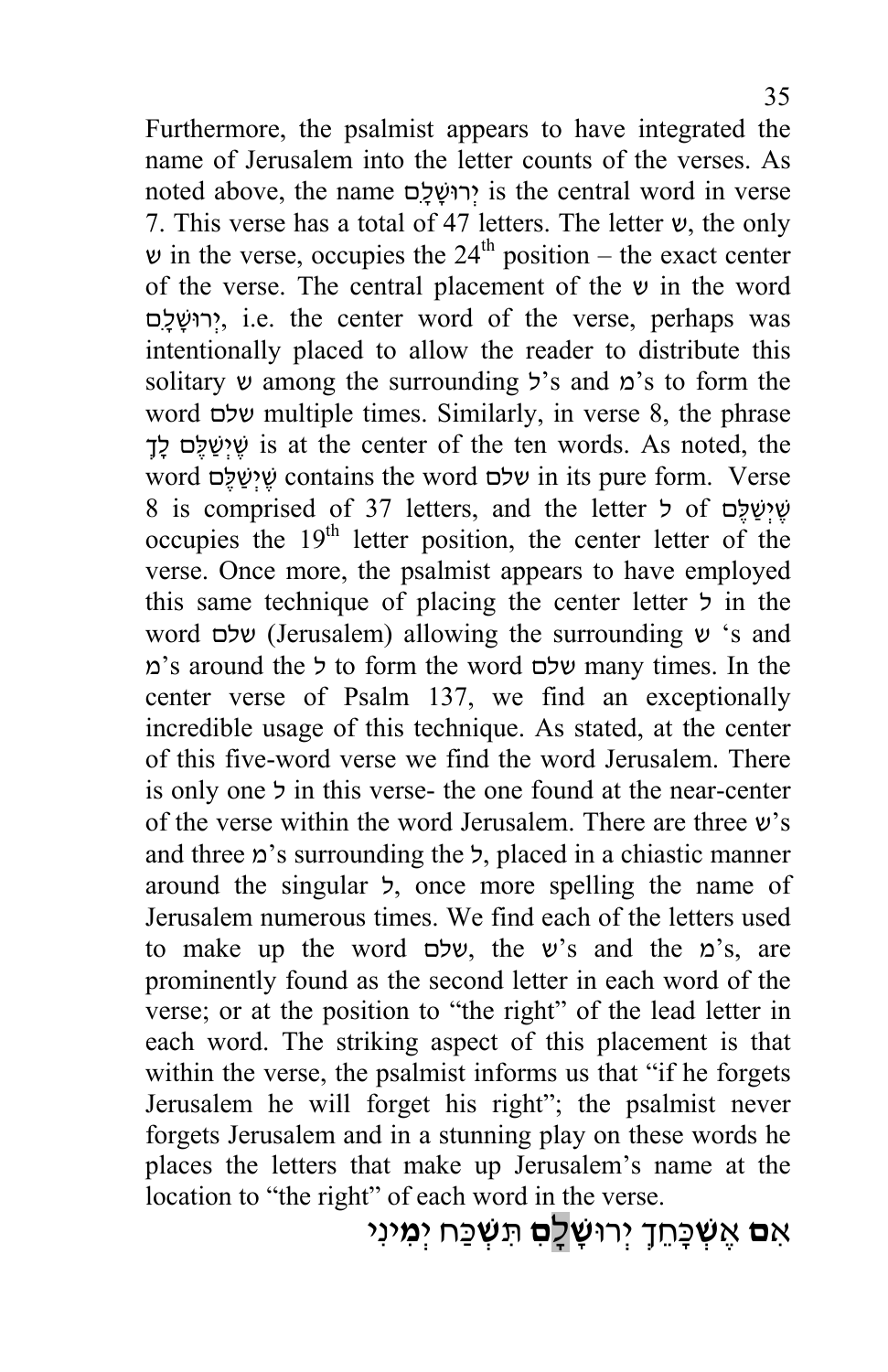Taken together, the letter placement throughout the entire Psalm appears to have the intent of spelling out Jerusalem's name, שלם, over the entire course of the Psalm. This astounding technique has the overall effect of having the word ירושלם emanate from every syllable of the Psalm!

It is quite remarkable that in a psalm that is focused on the message of never forgetting Jerusalem, the letters of the city's name recur so many times in the text in such a structured fashion. The letters  $v$ ,  $\zeta$ , and  $\zeta$  recur so often in this psalm that they make up about 24% of all of the letters in this psalm  $(77/317)^{10}$ . Within the text itself, Jerusalem is never forgotten; it is referenced in many different ways. Zion is mentioned twice, יְרוּשָׁלֵם 
is mentioned three times, and there are 9 references to שלם, adding up to at least 14 references to Jerusalem in this psalm. The memory of Jerusalem is so ingrained in the psalmist, that every fiber of his Psalm contains the name of the city. He so yearns for Jerusalem that he cannot even write the Psalm without making constant, yet subtle references to the city throughout the text. He cannot mention Babel, the place of his exile, without making subtle reference to his home, Jerusalem (בבל שׁם). Just as he cannot speak without remembering Jerusalem (תִדְבַּק לְשׁוֹנִי לְחְכִּי אִם לֹא אֱזְכְּרֵכִי), he cannot write without remembering Jerusalem in his writing either. Jerusalem is part of his essence; it is like his יְמִינִי. Additionally, when in v. 5 the psalmist states - אם אֲשִׁכָּחֵד יְרוּשֶׁלַם תִּשְׁכֵּח יִמְינִי, he is simultaneously poetically alluding to the fact that he cannot forget Jerusalem, for if he did his right hand would stop functioning, i.e. he would stop writing. The psalmist, however, not only continues to write his lament on Jerusalem, as we have explained, Jerusalem

 $\overline{a}$ 

 $10$  For the significance of the number 77 see: Ronald Benun, "Evil and the Disruption of Order: A Structural Analysis of the Acrostics in the First Book of Psalms," *Journal of Hebrew Scriptures* 6 Article 5 (2006)*.*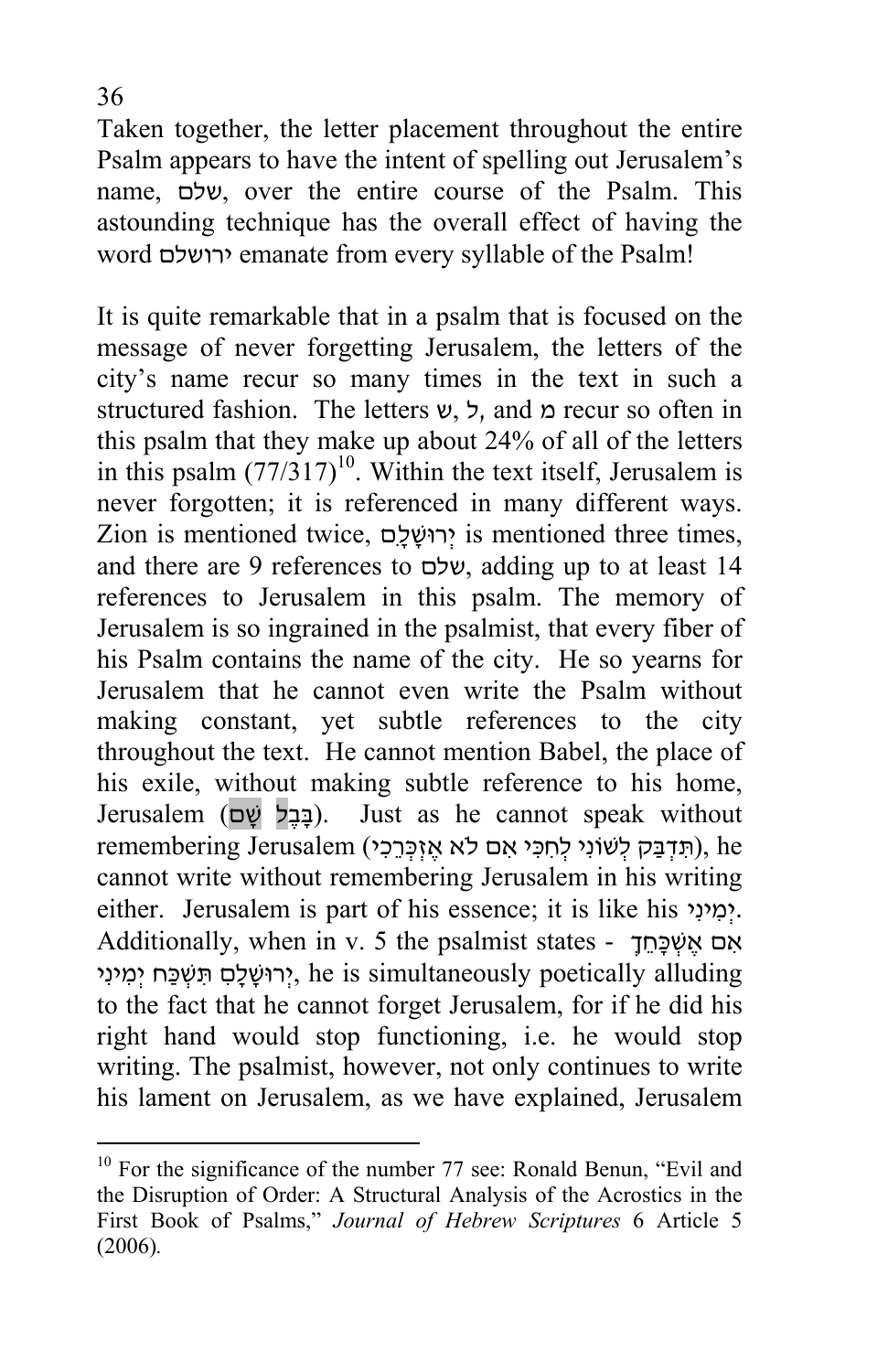is integrated into every syllable of Psalm 137 in every possible manner.

The way this message is sophisticatedly embedded into the fiber of the psalm, may also explain why the psalmist uses the letters ע and ל in beginning and ending the Psalm and in marking off its 3 sections. As stated above, the central words of the entire psalm are יָלְשׁוֹנִי לָחְכֵּי, "my tongue to my palate." The sound that is made by the letter ל is created by placing the tongue on the palate (or putting one's "lashon" on his "hik"). Because the letter ע is a vowel, the word על mimics the transition of an opened mouth (ע - a vowel) to a closed one (ל). Following the phrase - תּדבּק לְשׁוֹנִי לחכּי verse 6, there is a large concentration of ל) palatal letter), א (open mouth), and  $\nu$  (open mouth). The consecutive alternating ל with א/א in this verse makes the syllables here sound particularly disjointed, poetically relaying the focal message that the psalmist cannot open his mouth without remembering Jerusalem. Moreover, by beginning the Psalm and ending each of the 3 sections with the word על, the psalmist is creating the literary effect of fulfilling what he said in v.4 - his tongue is stuck to his palate. He is so deeply affected by his separation from Jerusalem that he cannot talk properly; he is inarticulate, and is what is commonly termed "tongue-tied." There is not a single verse in this Psalm that does not contain the letter ל. Notice that the other letters that spell the name of Jerusalem, שלם, ש and  $\alpha$ , are each conspicuously omitted from a single verse. In v. 2 there are no ש's, and in v.9 there are no מ's. The blatant omission of these otherwise ubiquitous letters in Psalm 137, only further makes the ever-present ל eyecatching. The deliberate repetition of the letter ל seems to have the effect of the reader experiencing the psalmist's difficulty in speech, with his tongue stuck to his palate, while reading and pronouncing the numerous ל's found throughout the Psalm. As stated above, the last word in the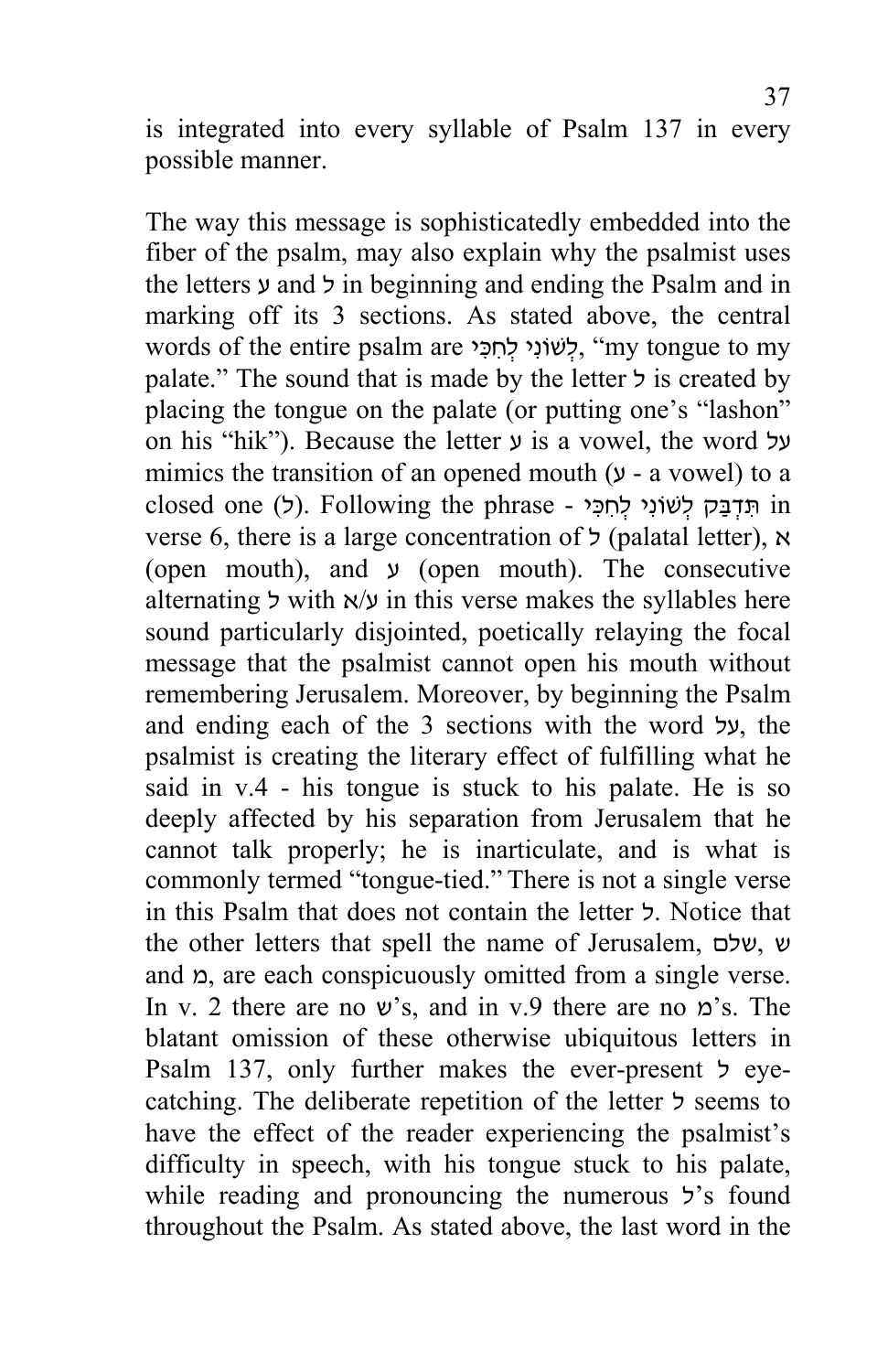Psalm, הסלע, also has the two letters ע and ל but in opposite order, ending the Psalm with the tongue off the palate (opened mouth). To appreciate the significance of this dramatic change in the Psalm, we need to look no further than the words directly preceding הַסָּלַע. In the last verse the psalmist expresses his wish for his enemy to be destroyed - אַשְׂרֵי שֵׁיּאחֵז וְוָפֵּץ אֶת עֹלָלַיִך. Throughout the Psalm the repeated ל signified the deep emotional longing for Jerusalem, and the intense affliction caused by the actions of the nation's enemies. Only at the end of the Psalm, where the psalmist expresses vindication for the evils committed by the nation's enemies, is he able to take his tongue off his palate.

## Ekha and Mizmor 137

The following are some of the many comparisons between Ekha and Mizmor 137. Although we will slightly digress from the main theme, it is noteworthy to mention them at this point<sup> $11$ </sup>:

The phrase תִּדְבַּק לְשׁוֹנִי לְחִכִּי Fehoes Ekha 4:4:

```
תהילים 6:137 <mark>תִּדְבַק</mark> לְשׁוֹנִי <mark>לְחִכִּי</mark> אִם לֹא אֶזְכְּרֵכִי אִם לֹא אַעֲלֶה אֶת<br>יְרוּשָׁלַם עַל רֹאשׁ שִׂמְחָתֵי :<br>איכה 4:4 = דְּבַק לְשׁוֹן יוֹנֵק אֶל חַכּוֹ בַּצָּמָא עוֹלָלִים שָׁאֲלוּ לֶחֶם פֹּרֵשׂ<br>אין להם :
```
The word לשׁוֹן, the דבק root, and the Hebrew word for palate  $(n)$  are used together only twice more in Tanakh-Ezekiel 3:26 and Job 29:10. As we have explained, in Psalm 137 the psalmist expresses his inability to speak (his tongue being stuck to his palate) by alliterating the letter ל. Usage of this phrase has a multi-faceted effect when understanding its backdrop. Ekha 4:4 describes the devastating famine that took place during the destruction of Jerusalem with the heartbreaking scene of babies dying of

 $\overline{a}$ 

 $11$  These comparisons are from a soon to be published article on Ekha.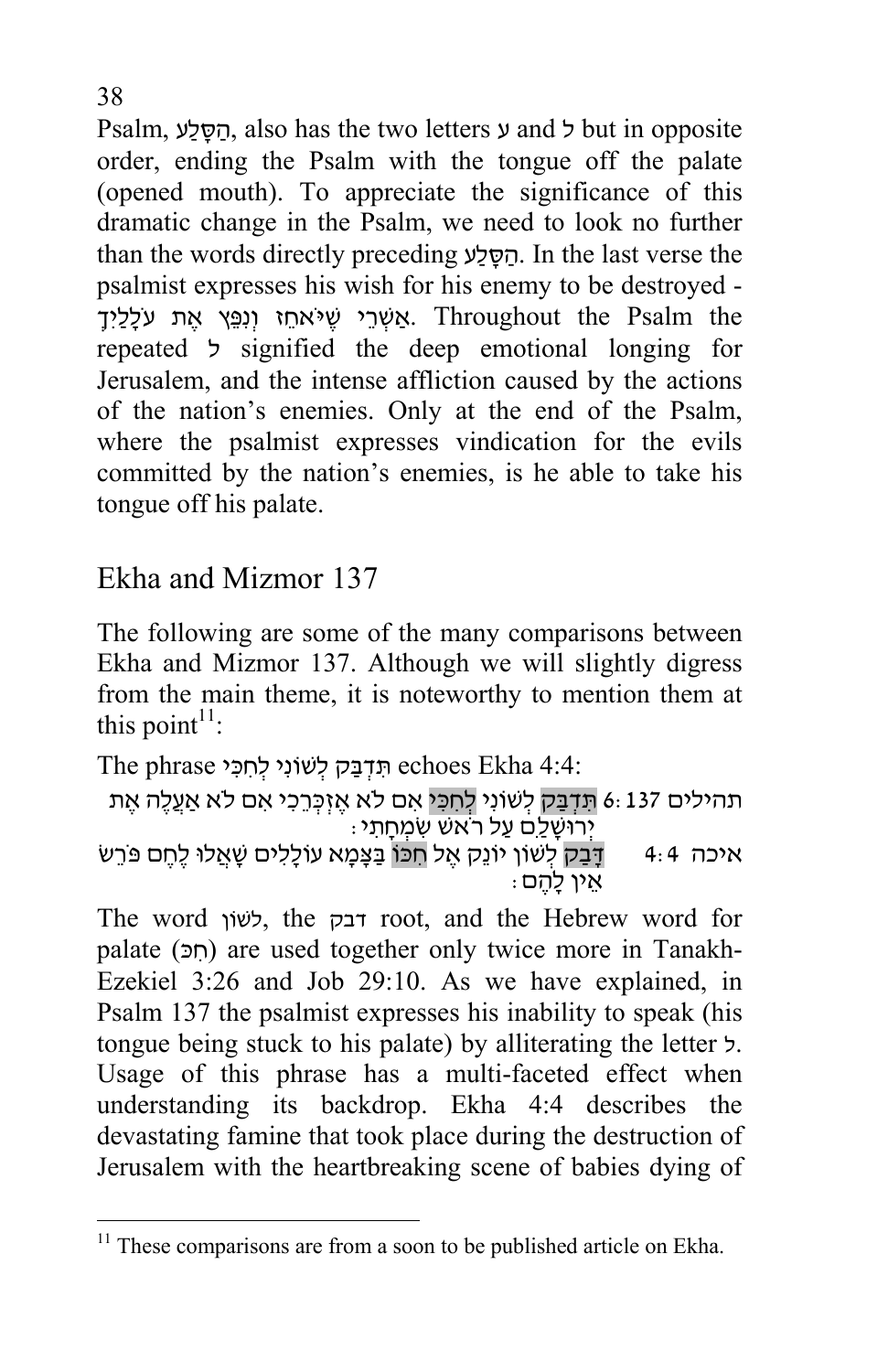thirst, causing their tongues to stick to their palates. There are many other similarities between Psalm 137 and Ekha. Although we will not discuss these similarities and their implications here at length, we will briefly mention some of these to give the reader a sense of the interplay between these two texts, both written as reactions to the destruction of Jerusalem and the ensuing exile.

1. The recollection of Edom's jeering of רוּ ָע רוּ ָע in Psalm 137:7 recalls the end of chapter 4 in Ekha where the word תתערי is used in conjunction with Edom:

איכה 21:4 שִׂישִׂי וְשְׂמְחִי בַּת אֱדוֹם יוֹשֱבֶתי {יוֹשֶׁבֵת} בִּאֱרֶץ : עוּץ גַּם עָלַיךָ תַעַבָר כוֹס תּשִׁכְרִי וְתִתְעָרִי

2. In Ekha 2:10, the elders lament Zion's destruction by placing dust on their head. Likewise, in Psalm 137, the psalmist states that even at the happiest hours, Jerusalem will remain in his memory, using

איכה 10:2 יֵשׁ ְ בוּ לָ אָרֶ ץ יִ דּ ְ מוּ זִ ק ְ נֵי בַ ת <sup>צ</sup> ִ יּוֹן הֶ עֱלוּ עָ פָ ר עַ ל אַעֲלֶ ה אֶ ת יְ רוּשָׁ לַ ִם עַ ל רֹאשׁ שׂ ִ מ ְ חָ ת ִ י: תהילים 6:137 תּ ִ ד ְ בַּ ק <sup>ל</sup> ְ שׁוֹנִ י <sup>ל</sup> ְ ח ִ כּ ִ י <sup>א</sup> ִ ם לֹא אֶ זְ כּ ְ רֵ כ ִ י <sup>א</sup> ִ ם לֹא .Ekha in as רֹאשׁ word same the

רֹאשָׁם חָגְרוּ שַׁקִּים הוֹרִידוּ לָאָרֶץ רֹאשָׁן בְּתוּלֹת<br>ירוּשׁלם

- 3. As stated, Psalm 137 opens and closes with the letter ע, the text ending on the word סלע. Notice that Ekha chapter 5 has an unusually high occurrence of the letter ע as well. Five verses begin with ע. This is a statistically high number of times for a verse to begin with ע. Less than 2% of verses in Tanakh begin with ע compared with 25% of verses in chapter 5.
- זְכֹר יְהוָה מֵה הָיָה לָנוּ 4. Ekha 5 opens on the words זכר Recall that the .הַבִּיטָ {הַבִּיטָה} וּרְאֱה אֱת חֱרְפָּתֵנוּ root was repeatedly used in Psalm 137 at key locations, as in the opening verse where the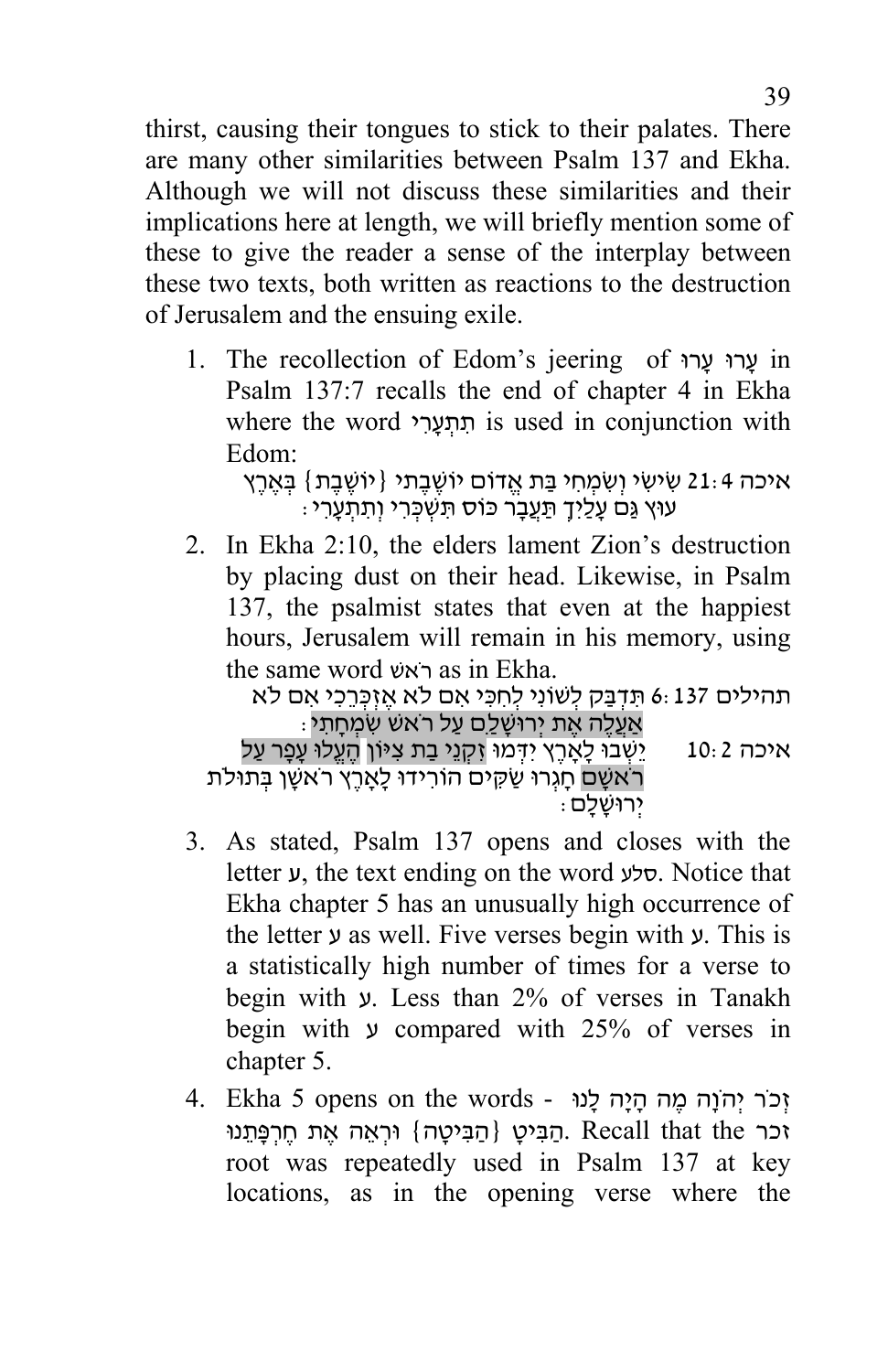psalmist mournfully remembers Jerusalem in the .בּ ְ זָכ ְ רֵ נוּ אֶ ת צ ִ יּוֹן words

5. Note the verses that close chapters 1, 3 and 4 in Ekha and their similarity to the last 2 verse of Ps. 137.

```
תהילים 8:137 בַּת בָּבֶל הַשְּׁדוּדָה אַשְׁרֵי שֶׁיְשַׁלֶּם לָךָ אֶת
                                   גְּ מוּל ְ ֵ ך שֶׁ גָּמַ ל ָ ְ תּ לָ נוּ: 
    : תּהילים 9:137 אַשְׁרֵי שֶׁיּאחֵז וְנִפֵּץ אֶת עֹלָלַיִךָ אֶל הַסָּלַע
איכה 22:1 תַּבֹא כָל רַעֲתֵם לִפְגֵיךָ וְעוֹלֶל לַמוֹ כַּאֲשֶׁר עוֹלַלְתַּ
      ֹּ לִי עַל כַּל פִּשָׁעַי כִי רַבּוֹת אַנְחֹתַי וְלָבִי דַוַּי:
```
### A New Song

Psalm 137 laments one of the most painful moments in the nation's history, the destruction of Jerusalem and the exile of the nation. Throughout the Psalm the psalmist relays his message using poetic techniques that underscore his yearning for Jerusalem and his overwhelming grief. From the lament, however, the psalmist is still able to end on the prospects that justice will be served to his enemies. Although the general tone in Psalm 137 provides little more than a glimmer of hope for the nation, analysis of the eightpsalm conclusion of Tehillim illuminates the seeds of hope and inspiration the psalmist planted within Psalm 137.

One of the more painful images in Psalm 137 is the opening scene, in which the nation sits on the riverbanks of Babylon, no longer able to sing, hanging up their instruments, unable to sing the songs of Zion. As we stated, the nation asks in v. 4 "How can we sing the song of YHVH on alien soil?" There is no answer provided in Psalm 137 to this question, and so it is understood to be a rhetorical question; apparently the memory of Jerusalem is overwhelming. In fact, though, the psalmist does not leave this question unanswered, but provides the answer at the near-end of the conclusion in Psalm 144. At the precise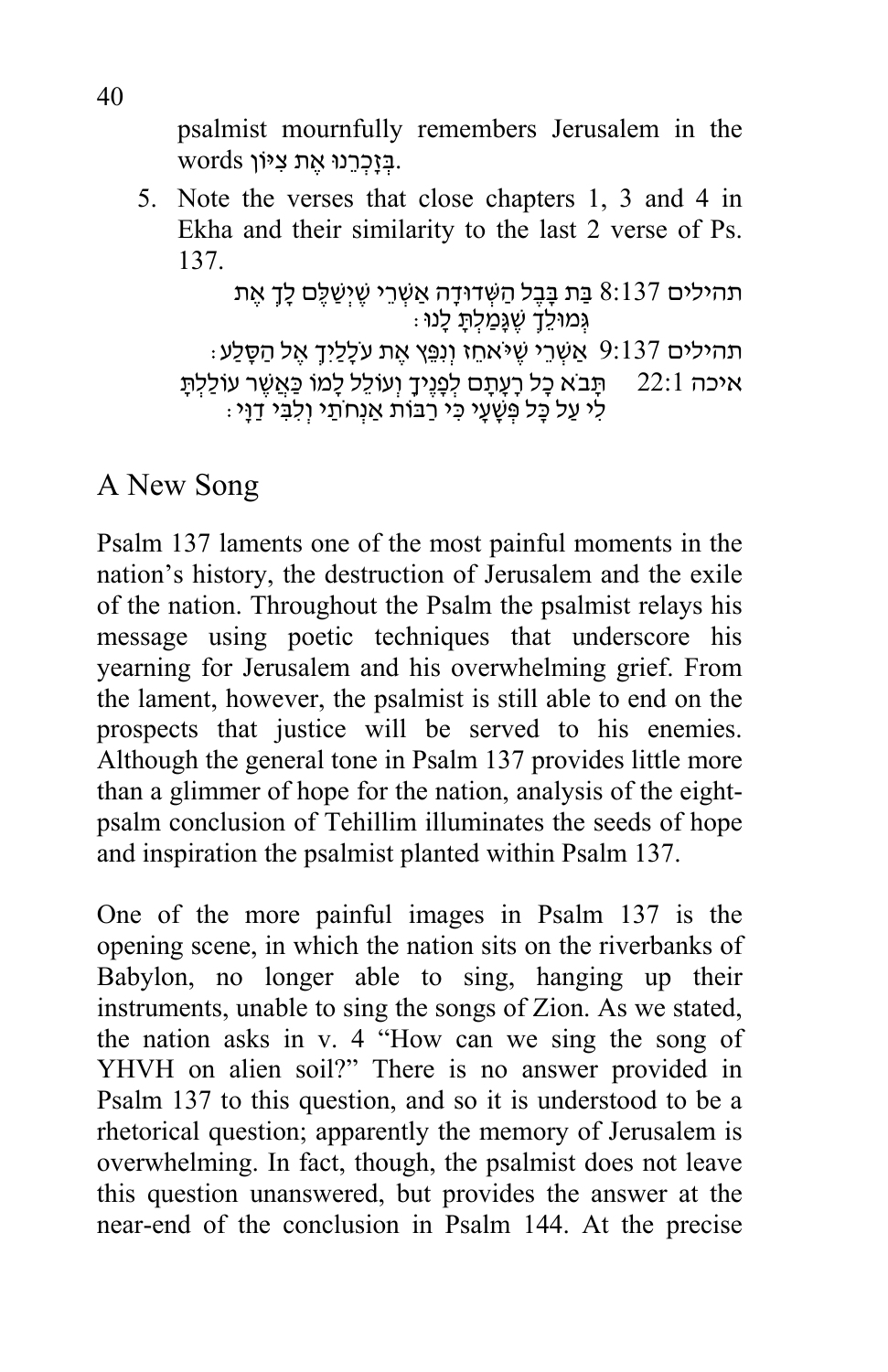center of the 130-words in Psalm 144 are the words " שיר ה ָיר ִ אָשׁ שׁ ָד ָח," "I will sing you a new song" (v.9). Furthermore, the psalmist states here that he will sing the new song with a "ten-stringed harp." The image of the exiles putting away their lyres in despair, unable to sing at Psalm 137 (v.2), is transformed in Psalm 144; a new, magnificent song is sung on a ten-stringed instrument as the nation will renew their covenant with G-d, and G-d will therefore continue to protect them.

```
: תּהילים 4:137 אֵיךָ נָשִׁיר אֶת שִׁיר יְהֹוָה עַל אַדְמַת נֵכַר
                      תהילים 2:137 עַ ל עֲרָ ב ִ ים בּ ְ תוֹכָ הּ תָּ ל ִ ינוּ כּ ִ נֹּרוֹתֵ ינוּ:
תהילים 9:144 אֶ לֹה ִ ים שׁ ִ יר חָ דָ שׁ אָשׁ ִ ירָ ה לּ ְ ָ ך בּ ְ נֵבֶ ל עָ שׂוֹר אֲ זַמּ ְ רָ ה
                                                                לּ ְ ָ ך:
```
In Psalm 144 the psalmist expresses his utmost faith that Gd will save him from the oppressors calling them ר ָכֵנ יֵנ ְ בּ in verses 7 and 11, the same appellation of the exile land, אַדְמַת נֵכָר in Psalm 137:4. Moreover, throughout Psalm 144 the psalmist uses the root פצה numerous times (vv. 7, 10, 11) asking G-d to save him from the oppressors, praying that G-d scatter them וּתְפִיצֵם (v.6). These words all are similar to the prayer at the conclusion of Psalm 137:9 - אַשְׁרֵי שֵׁיּאחֵ **ז וְגֵּ אֶת** עֹלָלַיִך. In Psalm 144:8, the psalmist describes the enemy as people whose mouths speak lies, and whose "right" is false - אֲשֶׁר פִּיהֶם דִּבֶּר שָׁוְא וִימִינָם יְמִין שְׁקָר.<sup>12</sup> This certainly is reminiscent of Psalm 137 where the psalmist states that if he forgets Jerusalem, his tongue will be stuck to his palate, i.e. he becomes inarticulate - תִּדְבַּק אָם - v.6), and his right hand loses function לְשׁוֹנִי לְחְכִּי אשׁ כַּחַדְ יְרוּשִׁ לָם תִּשְׁכֵּח יִמִינִי (v. 5). At the conclusion of Psalm 144, the psalmist praises the nation as G-d protects them, using the word אֲשִׂרֵי twice. Recall that Psalm 137 also used the word אַשְׁרֵי twice, once in v. 8 praying that Babylon will be punished, and then in the concluding statement which opens on the word יאשרי.

 $\overline{a}$ 

<sup>&</sup>lt;sup>12</sup> Similarly, see Psalm 144:11.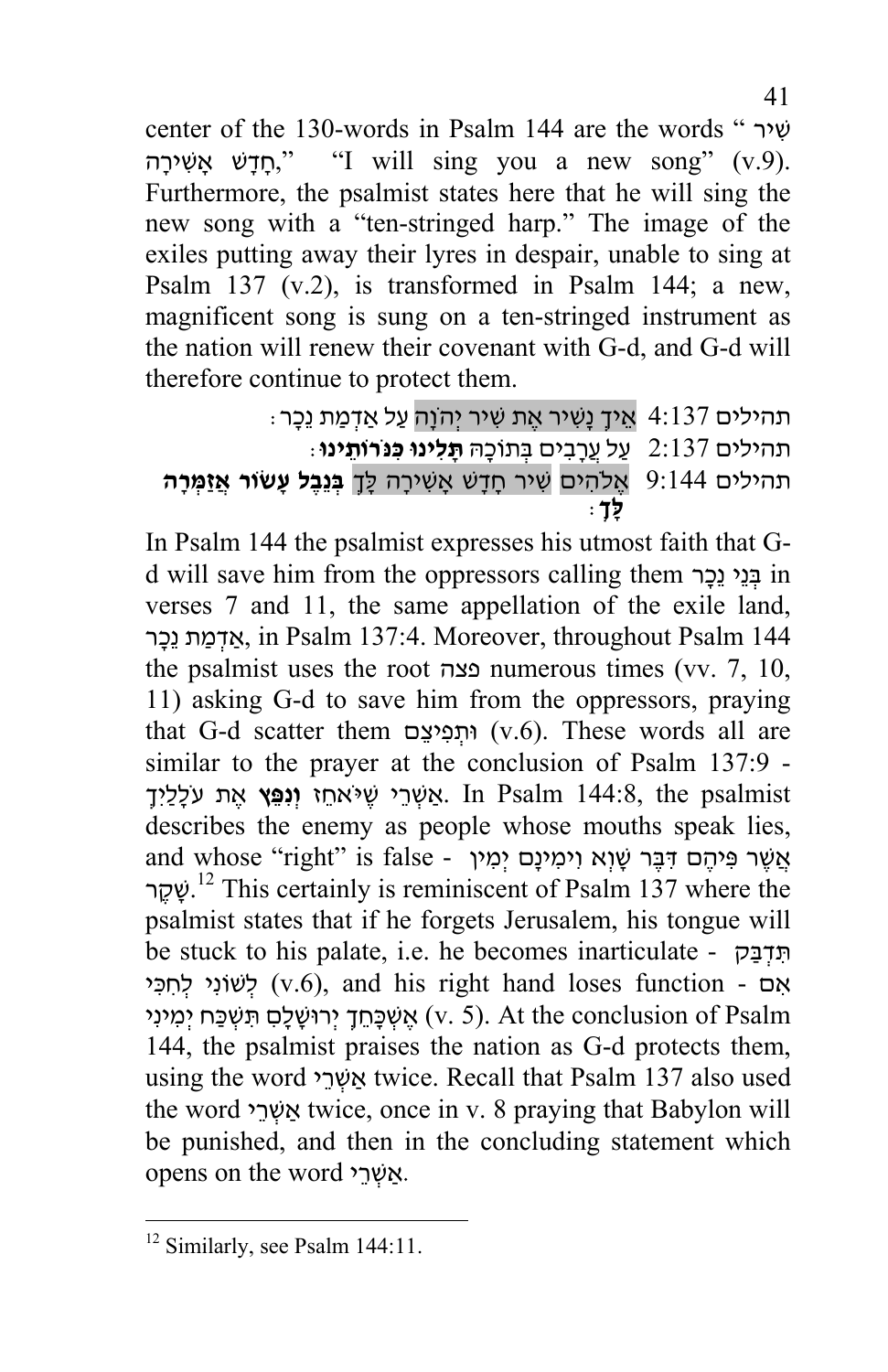The inspirational message of hope is seen to an even greater degree at the end of the coda in Tehillim. No longer is the nation unable to sing the songs of Zion. The penultimate psalm of Tehillim opens on the heightened command to "sing to the Lord a new song."<br>תּחִלְלוּיָהּ שִׁירוּ לַיהוֹנָה שִׁיר חָדָשׁ תְּהִלָּתוֹ בִּקְהַל

 $\Box$ חסידים

Psalm 150 is the grand finale of the Tehillim. It is composed entirely of song and praise of G-d. The psalmist repeats the root הלל thirteen times, alluding to the covenant. This praise is accompanied with the magnificent call for the wind instruments to play - בִּתְקַע שׁוֹפָר, followed by the string instruments - בֵּנֶבֵל (כְנוֹר - v. 3), and the percussions חוֹל ָוּמ ףֹת ְ בּ) v. 4). The Psalter has reached its climax. G-d's songs and praises are not only sung with a "ten-stringed harp" (Ps. 144:9), the entire orchestra is playing in unison. Not only has the nation renewed its song, all mankind is now singing and praising G-d - כֹּל הַנְשָּׁמַה תִּהְלֵּל יַהּ הַלְלוּיַה  $(v.6)$ .

#### Conclusion

Psalm 137 is read on Tisha B'Ab in commemoration of the destruction of Jerusalem and the exile of the nation. The memory of Jerusalem is imprinted throughout the Psalm, making it clear that the events of Tisha B'Ab and the ensuing exile devastated the nation. However, along with expressing the grief of exile in a most moving manner, the psalmist is able to instill the powerful message of hope that the nation will put their faith in G-d, renew the covenant, and become even greater than before. Perhaps, one present day example of such hope is seen in a recent change in the interpretation of one phrase in Psalm 137.When the psalmist prays for the nation of Edom to be held accountable, he refers to the destruction of Jerusalem as יוֹם םִ ָל ָרוּשׁ ְי) v.7), calling it the "day of Jerusalem," instead of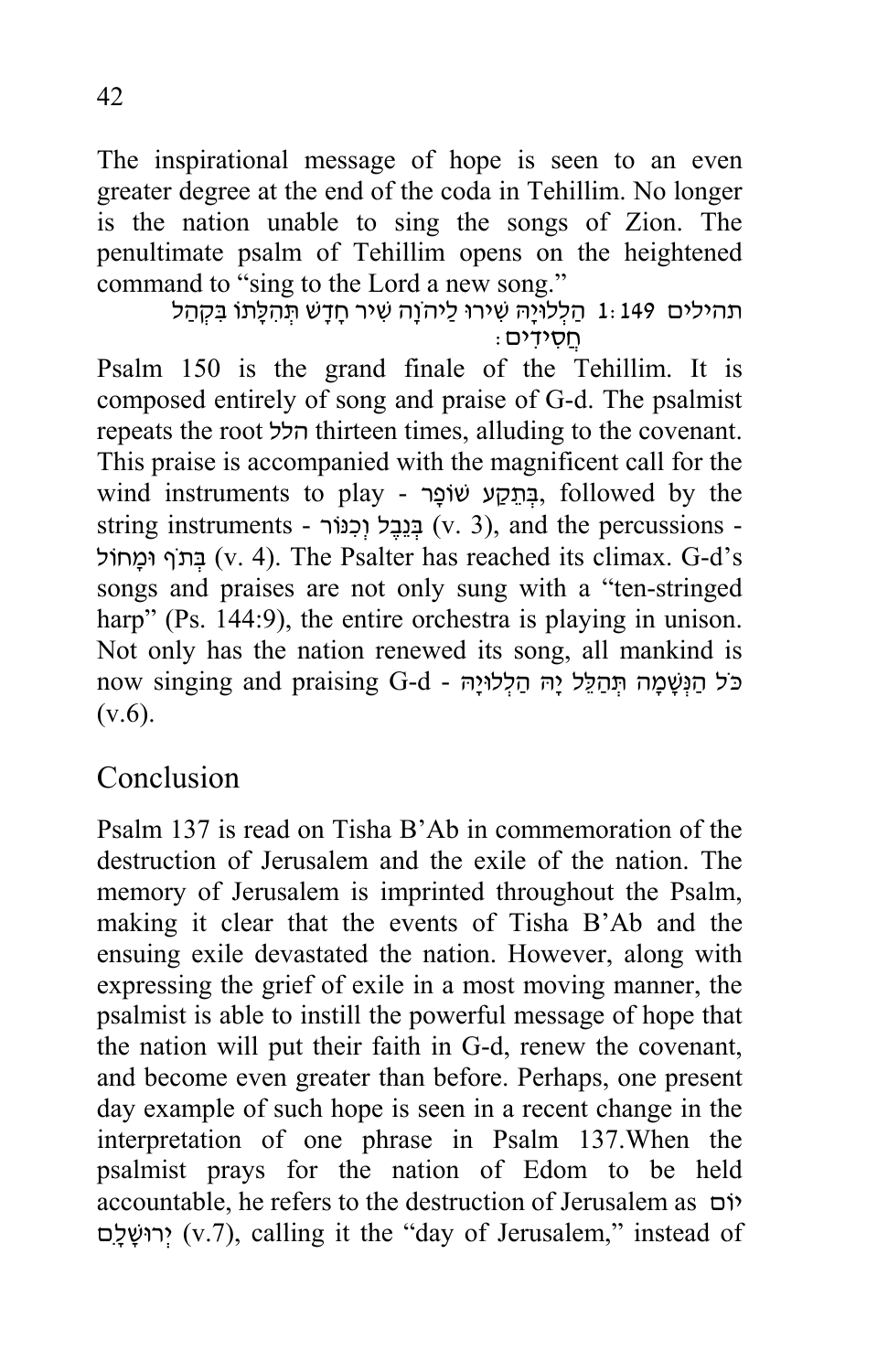the "day of destruction" as even uttering those words are overwhelmingly unbearable. After over 2000 years the name יוֹם יִרוּשָׁלָם has lost its negative connotation, and instead has become associated with the modern-day Israeli holiday celebrating the day that Jerusalem was reunified in  $1967$ , the  $28^{\text{th}}$  of Iyar, יוֹם יְרוּשָׁלָם. $^{13}$ 

 $\overline{a}$ 

<sup>&</sup>lt;sup>13</sup> Indeed the present generation almost in its entirety never associates the name יוֹם יְרוּשָׁלָם with the destruction of the temple, but rather the day Jerusalem was reunified. I realized this recently when teaching Psalm 137 to a group of young men and one student remarked "I know "!כ״ח אייר is it ,יוֹם יְ רוּשָׁ לָ ִם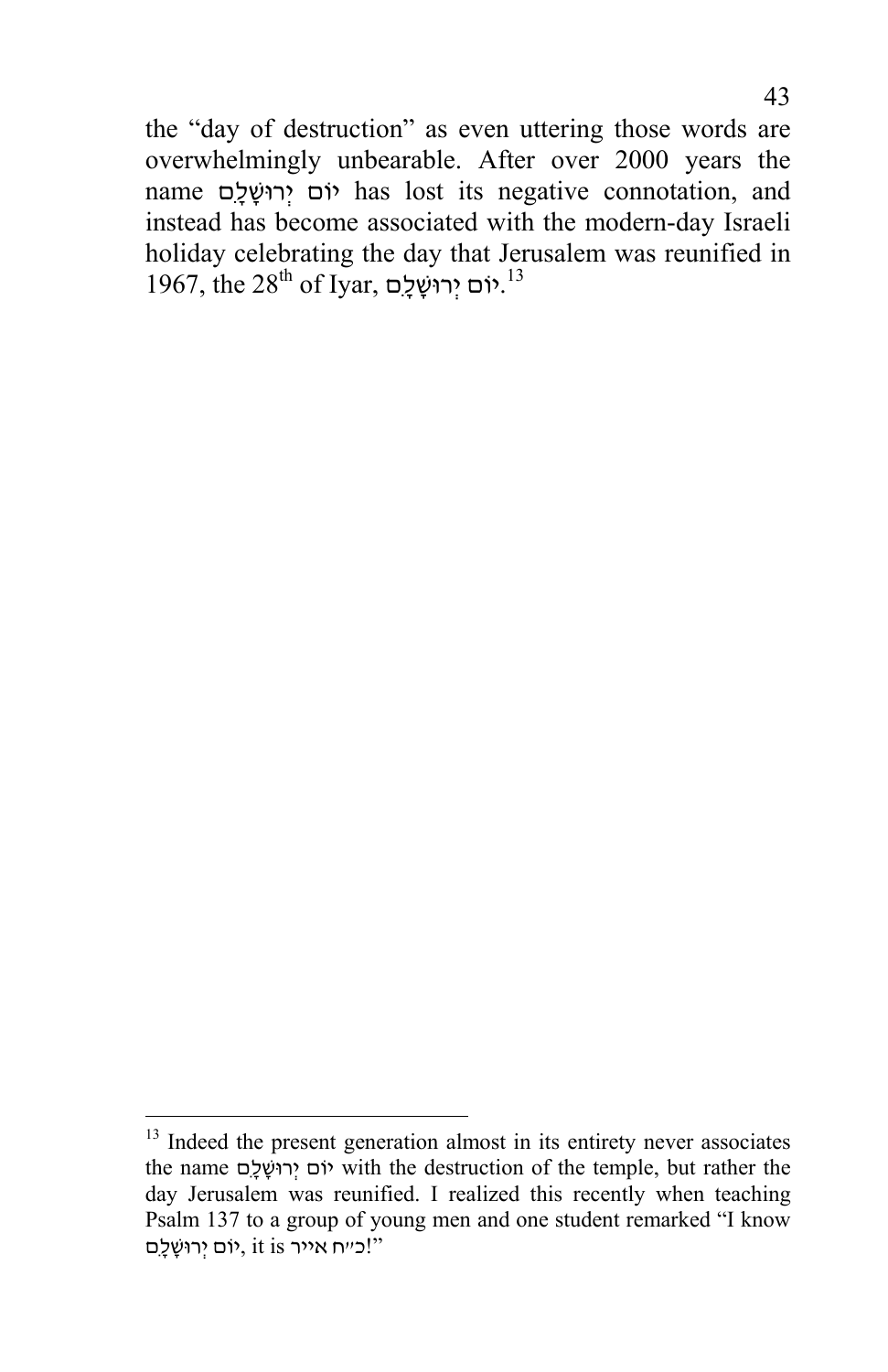Strengthen the hands that are slack; Make firm the tottering knees! Say to them that are of a fearful heart: 'Be strong, fear not'; behold, your God will come withvengeance, with the recompense of God He will come and save you. For you shall go out with joy, and be led forth with peace: the mountains and the hills shall break forth before you into singing, and all the trees of the field shall clap their hands. To proclaim a year of the LORD's favor, and the day of vengeance of our God; to comfort all who mourn. Saying to the prisoners: 'Go forth'; to them that are in darkness: 'Show yourselves'; they shall feed in the ways, and in all high hills shall be their pasture; To provide for the mourners in Zion—to give them a turban instead of ashes, the festive ointment instead of mourning, a garment of splendor instead of a drooping spirit. They shall be called terebinths of victory, planted by the Lord for His glory. Zion shall be redeemed with judgment, and those that return to her with righteousness. As for me, may my prayer come to You, O Lord, at a favorable moment; O God, in Your abundant faithfulness, answer me with Your sure deliverance. And my soul shall be joyful in the LORD; it shall rejoice in His salvation. But I have trusted in thy mercy; my heart shall rejoice in thy salvation. I will sing to the Lord, because he has dealt bountifully with me. O Lord, hear! O Lord, forgive! O Lord, listen, and act without delay for Your own sake, O my God; for Your name is attached to Your city and Your people!" Take us back, O Lord, to Yourself, and let us come back; renew our days as of old!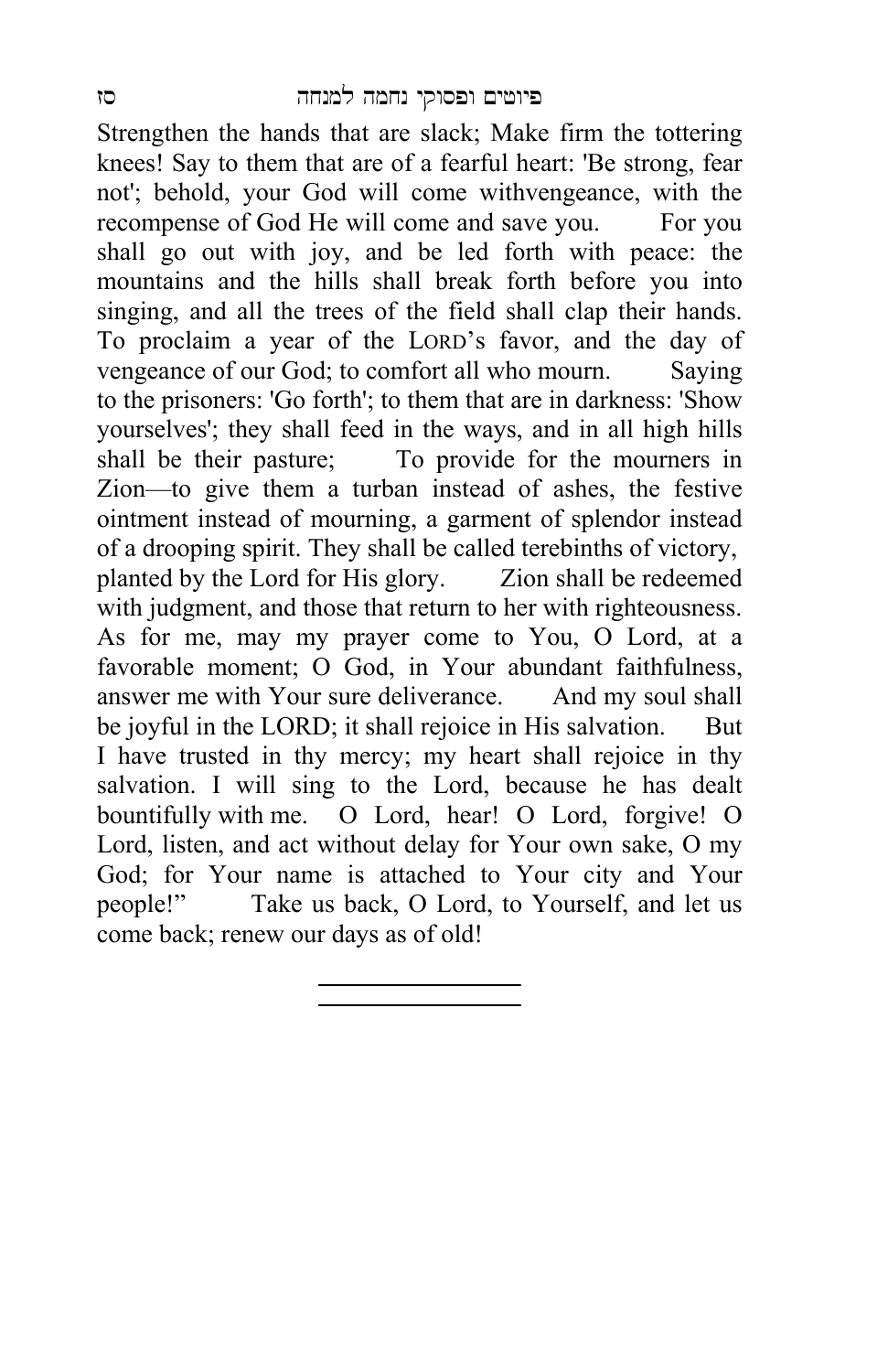חַזְּקוּ יָדֵיִם רָפּוֹת, וּבִרְכֵּיִם כּשְׁלוֹת אַמֵּצוּ: אִמְרוּ לְנִמְהֲרֵי־לֵב, חִזְקוּ אַל תִּירֶאוּ, הִנֵּה אֱלְהֵיכֶם נָקָם יָבוֹא, ּגְּמוּל אֱלֹהִים, הוּא יָבוֹא וְיֹשֵׁעֲכֶם: כִּי־בְשָׂמְחָה חֵצֵאוּ, וּבְשָׁלוֹם תּוּבָלוּן, הֶהָרִים וְהַגְּבָעוֹת יִפְצְחוּ לִפְנֵיכֶם רִנְּה, וְכָל־עֲצֵי הַשֶּׂדֶה יִמְחֲאוּ־כָךְּ: לִקְרֹא שְׁנַת רָצוֹן לַיהוָה, וְיוֹם נָקָם לֵאלֹהֵינוּ, לְנַחֵם כָּל־אֲבֵלִים:  $\frac{1}{2}$ אמֹר לַאֲסוּרִים צֵאוּ, לַאֲשֵׁר בַּחִֹשֵׁךְּ הִנָּלוּ, עַל־דְרָכִים יִרְעוּ, וּבְכָל־שְׁפָיִים מַרְעִיתָם: לָשׁוּם לַאֲבֵלֵי צִיּוֹן, לָחֵת לָהֶם פְּאֵר תַּחַת אֵפֶר, שֶׁמֶן שָׂשׂוֹן תַּחַת אֵבֶל, מַעֲטֵה תְהִלָּה ֿתַּחַת רִוּחַ כֵּהָה, וְקֹרָא לָהֶם אֵילֵי הַצֶּדֶק, מַטַּע יְהוָה לְהִתְפָּאֵר: צִיּוֹן בְמִשְׁפָּט תִּפְּדֶה, וְשָׁבֶיהָ בִּצְדָקָה: וַאֲנִי, תְפִלָּתִי־לְךָ יְהוָה עֵת רָצוֹן, אֱלֹהִים בְּרָב־חַסְדֶךָ, עֲנֵנִי  $\;$ בֶּאֱמֶת יִשְׁעֵךְ: וְנַפְשִׁי תָּגִיל בֵּיהוָה, תָּשִׂישׂ בִּישְׁוּעָתוֹ: וַאֲנִי בְּחַסְדְךָ בְטַחְתִי, יָגֵל לִבִי בִישׁוּעָתֶךְ, אָשִׁירָה לַיהוָה כִּי נָמַל עָלָי: אֲדֹנָי שְׁמָעָה, אֲדֹנָי סְלֶחָה, אֲדֹנָי הַקְשֶׁיבָה, וַעֲשֵׂה אַל תְּאַחַר, לְמַעַנְךָ אֱלֹהֵי, כִּי שִׁמְךָ נִקְרָא עַל עִירְךְ וְעַל עַמֶּךְ: הֲשִׁיבֵנוּ יְהוָה אֵלֶיךָ וְנָשְׁוּבָה, חַדֵּשׁ יָמֵינוּ כִּקֵדֵם:

סו פיוטים ופסוקי נחמה למנחה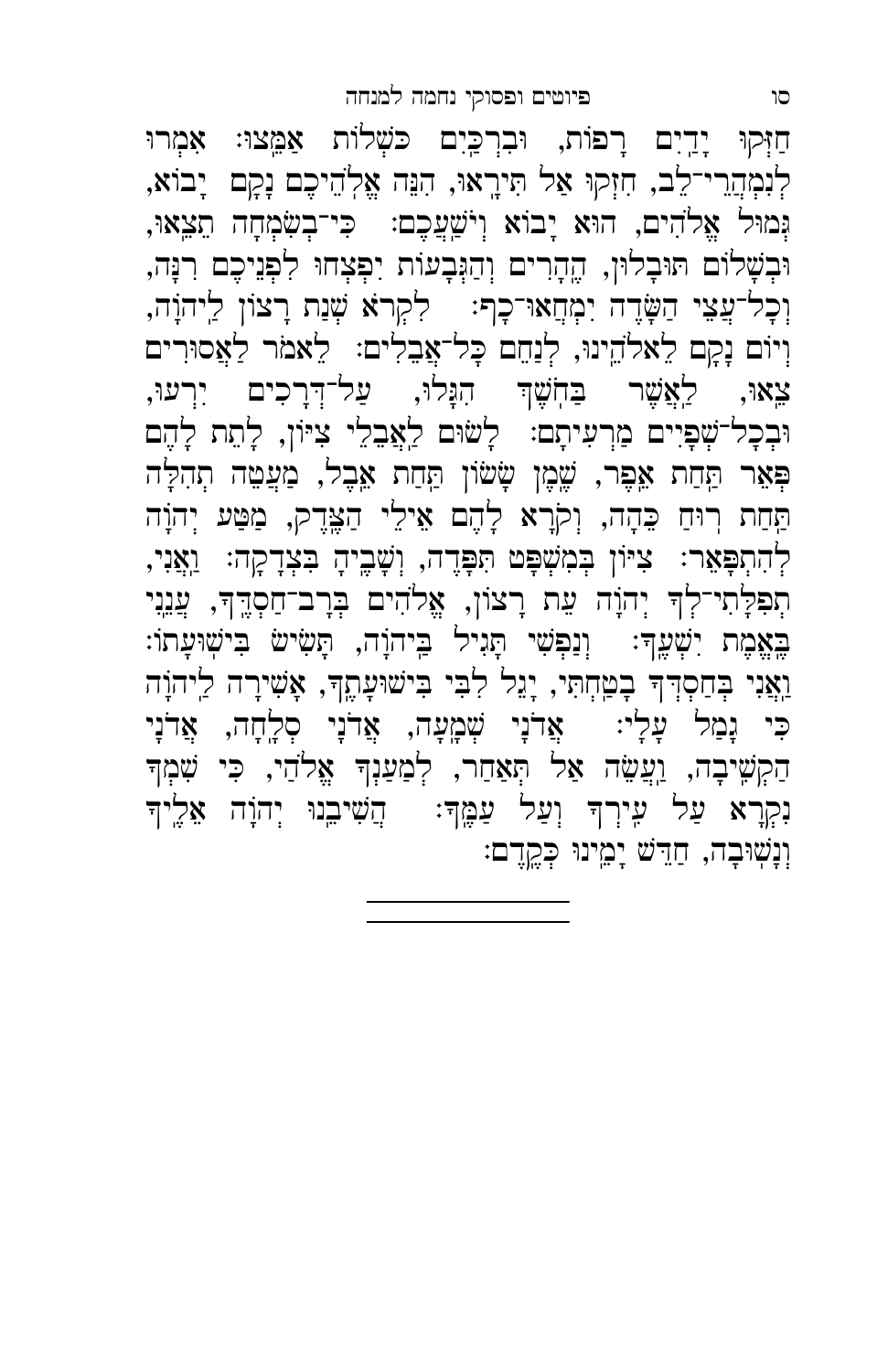Comfort, oh comfort My people, Says your God. Speak tenderly to Jerusalem, and declare to her that her term of service is over, that her sin is pardoned; for she has received at the hand of the Lord double for all her sins. I, even I, am He that comforts you: what is with you, that you should be afraid of man who must die, mortals who fare like grass. For the Lord shall comfort Zion: he will comfort all her ruins; and he will make her wilderness like 'Eden, and her desert like the garden of the Lord; joy and gladness shall abide there, thanksgiving, and the sound of music. Sing, O heavens; and rejoice, O earth; and break forth into singing, O hills: for the Lord has comforted his people, and will have mercy upon his afflicted. Rejoice with Jerusalem and be glad for her, all you who love her! Join in her jubilation, all you who mourned over her— That you may suck, and be satisfied with the bosom of her consolations; that you may drink deeply, and be delighted with the abundance of her glory. As a mother comforts her son so shall I comfort you; you shall find comfort in Jerusalem. Hark! Your watchmen raise their voices, as one they shout for joy; for every eye shall behold the LORD's return to Zion. Break forth in singing, O ruins of Jerusalem! For the LORD has comforted His people, will redeem Jerusalem. And the ransomed of the Lord shall return, and come to Zion with songs and everlasting joy upon their heads: they shall obtain joy and gladness, and sorrow and sighing shall flee away. Your sun shall set no more, your moon no more withdraw; for the Lord shall be a light to you forever, and your days of mourning shall be ended. For you will not depart in haste, nor will you leave in flight; for the Lord is marching before you, the God of Israel is your rear guard. And your people, all of them righteous, shall possess the land for all time; they are the shoot that I planted, my handiwork in which I glory. The smallest shall become a clan; the least, a mighty nation. I the LORD will speed it in due time. And those who remain in Zion and are left in Jerusalem shall be called holy—all who are inscribed for life in Jerusalem.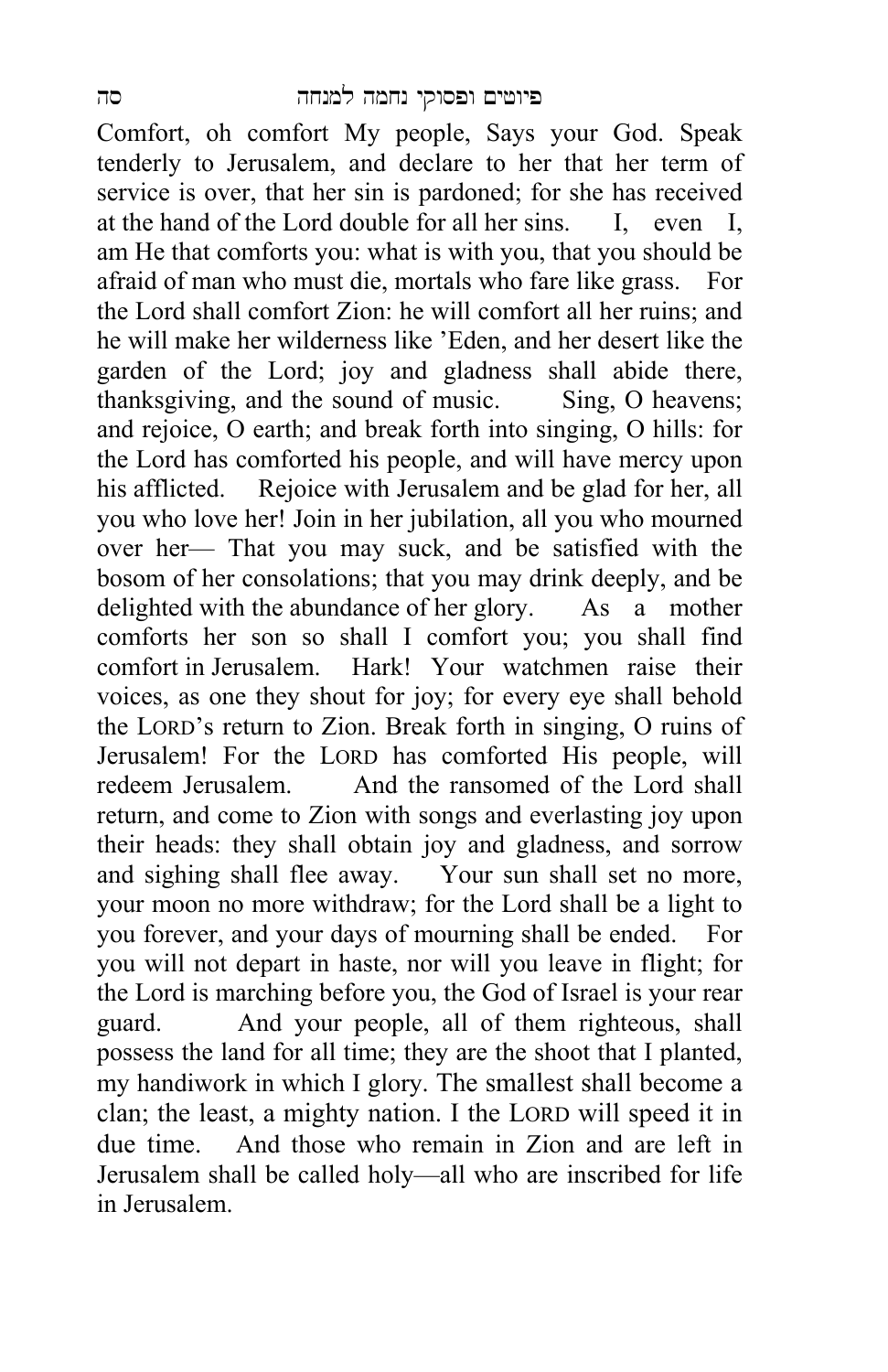#### סד פיוטים ופסוקי נחמה למנחה

הקהל אומר עם החזן פסוקי נחמה אלה׃

The congregation says the following comforting verses along with the Hazzan

נַחֲמוּ נַחֲמוּ, עַמִּי, יאֹמַר אֱלְהֵיכֶם: דַבְּרוּ עַל־לֵב יְרוּשָׁלֵַם וְקִרְאוּ אֵלֶיהָ, כִּי מֶלְאָה צְבָאָהּ, כִּי וִרְצָה עֲוֹנָהּ, כִּי לֶקְחָה מְיַד יִהוָה, כִּפְלֵיִם בִּכָל־חַטּאתֵיהָ: אֶנֹכִי אֶנֹכִי הוֹא מְנֵחֲמְכֶם, מִי־אַתְ וַתֵּירְאִי מֵאֵנוֹשׁ יָמוּת, וּמְבֵן־אָדָם ּ חָצִיר יִנְּתֵן: כִּי־נִחַם יְהוָה צִיּוֹן, נִחַם כָּל־חָרְבֹתֶיהָ, וַיֵּשֶׂם ֹמִדְבָּרָהּ כְּעֵדֶן, וְעַרְבְתָהּ כְּנַן־יְהוָה, שָׂשׂוֹן וְשִׂמְחָה יִמָּצֵא בָהּ, תּוֹדָה וְקוֹל זִמְרָה:  $\,$ רְנִּוּ שָׁמַיִם וְגִילִי אֲרֶץ, וּפִצְחוּ הָרִים רִנָּה, כֵּי־נִחַם יְהוָה עַמּוֹ, וַעֲנִיָּיו יְרַחֵם: "שִׂמְחוּ אֶת־יְרוּשָׁלַם וְגִילוּ בָהּ כָּל־אֹהֲבֶיהָ, שִׂישׂוּ אִתְּהּ מָשׂוֹשׂ, ָכְּל־הַמִּתְאַבְּלִים עָלֶיהָ: לְמַעַן תִּינְקוּ וּשְׂבַעְתֶּם, מִשּׁׁד ֿ פַּנְחֻמֶיהָ, לְמַעַן תְּמִצּוּ וְהִתְעַנַּנְתֶם, מִזִּיז כְּבוֹדָהּ:  $\,$  כְּאִיש אֲשֶׁר אִמּוֹ תְּנַחֲמֶנּוּ, כֵּן אָנֹכִי אֲנַחֶמְכֶם, וּבִירְוּשָׁלֵם תְּנֻחָמוּ: קוֹל צֹפֵיִךְ נָשְׂאוּ קוֹל, יַחְדָו יְרַנֵּוּ, כִּי עַיִן בְּעַיִן יִרְאוּ, בְּשׁוּב יְהוָה צִיּוֹן: פִּצְחוּ רַנְנוּ יַחְדָו, חָרִבוֹת יִרְוּשָׁלֶם, כִּי נִחַם יְהוָה עַמּוֹ, נָּאַל יְרְוּשָׁלֶם: וּפְדוּיֵי יְהוָה יְשָׁבוּן, וּבְאוּ צִיּוֹן בְּרִנְה, וְשִׂמְחַת עוֹלָם עַל־ראַשָׁם, שָׂשׂוֹן וְשִׂמְחָה יַשִּׂיגוּ, וְנָסוּ יָגוֹן וַאֲנָחָה: לֹא־יָבוֹא עוֹד שִׁמְשֵׁךָ, וְיִרְחֵדְ לֹא יֵאָסֵף, כִּי יְהוֶה יִהְיֶה־לָּךְ לְאוֹר עוֹלָם, וְשָׁלְמוּ יְמֵי אֶבְלֵךְ: כִּי לֹא בְחִפְּזוֹן תֵּצֵאוּ, וּבִמְנוּסָה לֹא תֵלֵכוּן, ּ כִּי־הֹלֵךְ לִפְנֵיכֶם יְהוָה, וּמְאַסִפְכֶם אֱלֹהֵי יִשְׂרָאֵל׃ וְעַמֵּךְ ْ לָּ לְ בִיקִים, לְעוֹלָם יִירְשׁוּ אָרֶץ, נֵצֶר מַטְּעַי מַעֲשָׂה יָדֵי לְהִתְפָּאֵר: הַקָּטֹּן יִהְיֶה לָאֱלֶף, וְהַצָּעִיר לְגוֹי עָצוּם, אֲנִי יְהוָה בְּעִתָּהּ אֲחִישֶׁנָּה: וְהָיָה הַנִּשְׁאָר בְּצִיּוֹן וְהַנּוֹתָר ּ בִּירְוּשָׁלֵם, קַדוֹשׁ יֵאֱמֶר לוֹ, כָּל־הַכָּתוּב לַחַיִּים בִּירְוּשָׁלֵם: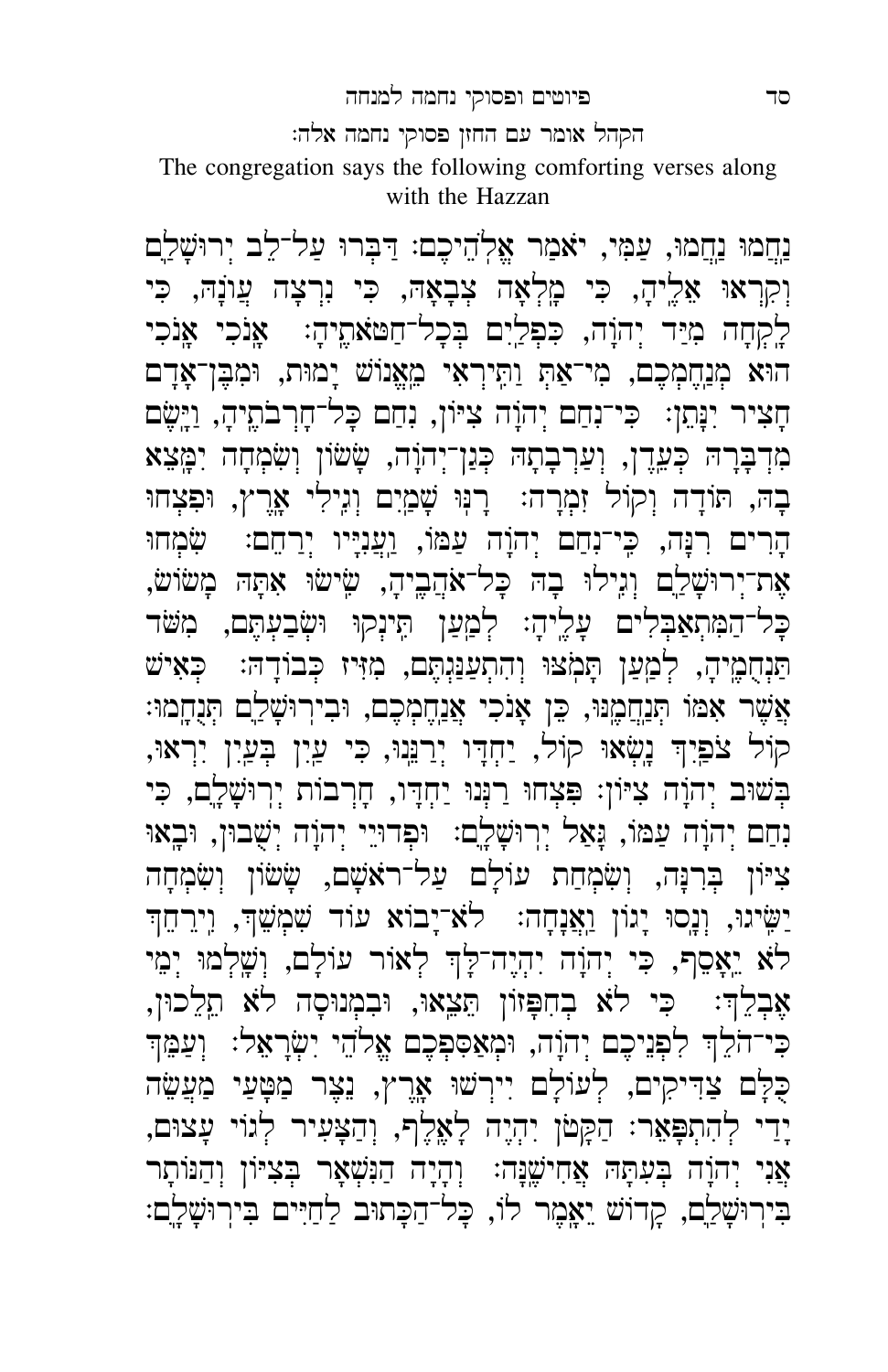Comfort, oh comfort My people, says the Lord.

It is written in the book to comfort all those who are here

To provide for the mourners of Zion

A glorious crown instead of ashes.

- I will raise an a flag to the nations, to those who inhabit the entire earth,
- To bring back to Mount Zion those who are called My own allotment,

To pour the oil of joy on their head instead of mourning,

I will gather them from Midian and from every other place,

 To provide for the mourners of Zion A glorious crown instead of ashes.

- I will bring them back to their holy dwelling, fainting in their multitude.
- They shall sing and dance, for I will comfort them from their mourning,
- And I will turn their mourning into joy, and cheer them in their grief.
- Then shall adversaries and oppressors be clothed in contempt and shame.

To provide for the mourners of Zion

A glorious crown instead of ashes.

I will build Jerusalem, and I will be a wall of fire all around her, And a glory in her dwellings.

Then shall they say among the nations, when she abounds in prosperity:

The Lord has comforted Zion, comforted all her ruins.

And You will forever restore those who inherit Your goodly words:

> To provide for the mourners of Zion A glorious crown instead of ashes.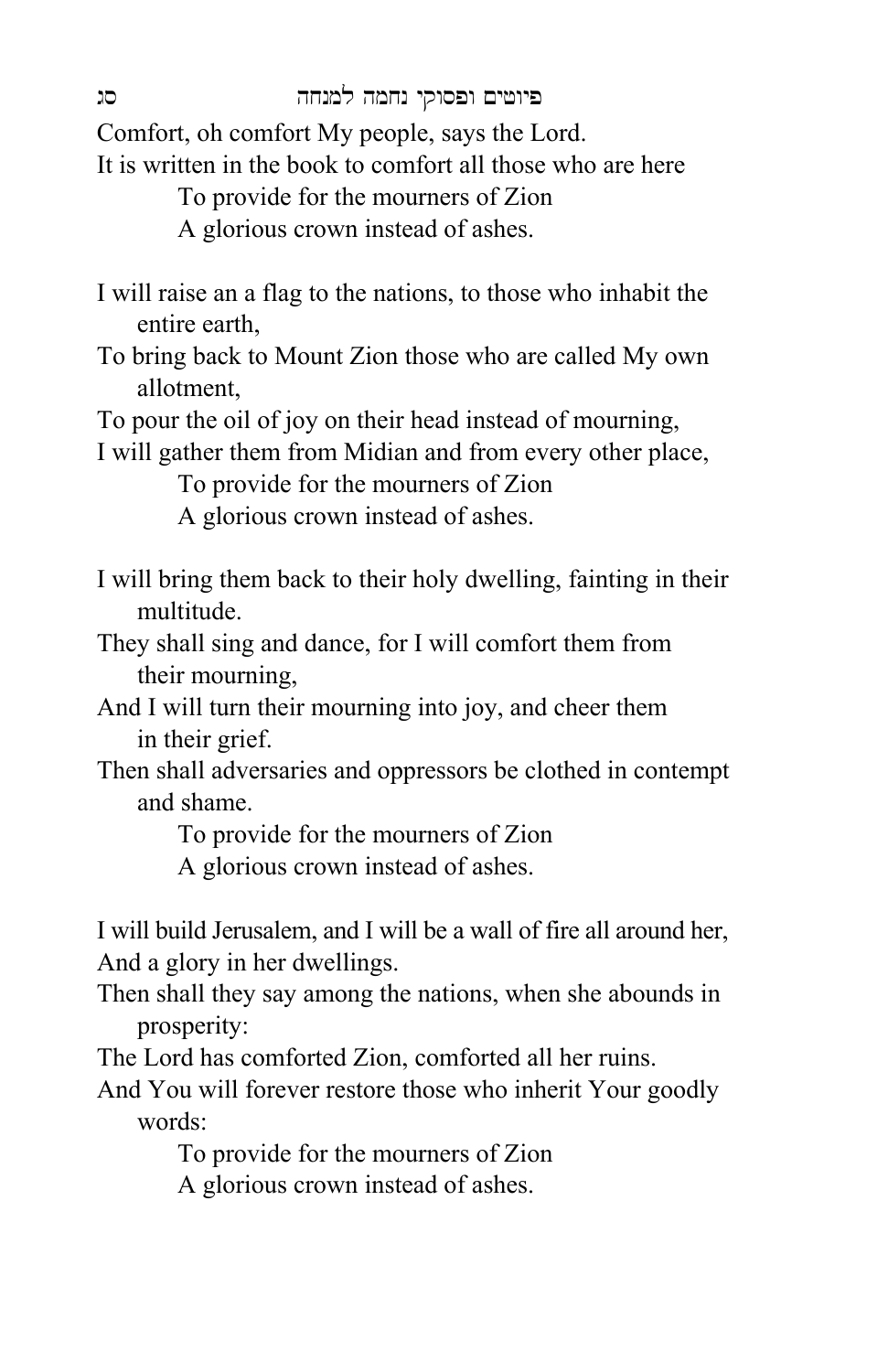וְאָז יֹאמְרוּ בָעַמִּים, וֹבֹּת הַיֹּבוֹתֵיהָ נִחַם יְיָ צִיּוֹן, נִחַם כָּל חָרְבוֹתֵיהָ: וְתָשִׁיב בְּתוֹכָהּ לָעַד יוֹ הֹוֹחֲלֵי אִמְרֵי שֵׁפֵר: לָשׂוּם לַאֲבֵלֵי צִיּוֹן פְּאֵר תַּחַת אֵפֶר:

יְרוּשָׁלֵם אֶבְנֶה, וֹ הַבִּיבוֹתֵיהָ ּלְחוֹמַת אֵשׁ, וּלְכָבוֹד יו הַבְתֵּי מוֹשָׁבוֹתֵיהָ.

אֲשִׁיבֵם אֵל נְוֵה קָדְשָׁם, התִעַלְפִים בִּהֲמוֹנָם. יָרִנּוּ בִמְחוֹלוֹת, ← י אֲנַחֲמֶם מֵאוֹנָם.<br>יִרְנוּ בִמְחוֹלוֹת, וְאֶהֱפֹּךְ אֶבְלָם לְשָׂשׂוֹן, וְשִׂמַּחְתִּים מְיגוֹנָם. וְאָז כָּל שְׂוֹטְנָם וּמוֹנָם, יוֹ יַעֲטוּ בוּז וְחֱפֶר: ַ לְשִׂיּם לַאֲבֵלֵי צִיּוֹן פִּאֵר תַּחַת אֵפֶר:

אֶשָּׂא נֵס לַגּוֹיִם, לַשּׁוֹכְנִים בְכָל־הֲבֵל, לְשׁוֹבֵב אֶל הַר צִיּוֹן, הַ הַרוּאָה נַחֲלַת חֵבֵל. לָ ‡Íם ‹ מֶ ן ָ ‡‡˚ן, Ê ְ ר≥א ָ‹È ˙ חַ ת א ב ֶ ל. אֶקְבְּצֵם מִכָּל עֵבֶר ``` וּמֵעֵיפָה וָעֵפֶר: לָשׂוּם לַאֲבֵלֵי צִיּוֹן פְּאֵר תַּחַת אֵפֶר:

נַחֲמוּ נַחֲמוּ עַמִּי, → יֹאמַר אֲשָׁכֹל כִבֶּר. לְנַחֵם כָּל־הַנִּמְצָא ← ← הַחִּיב בַּסֵפֵר. לָשׁוּם לִאֲבֵלֵי צִיּוֹן פְּאֵר תַּחַת אֵפֶר:

פזמון אחר

סב פיוטים ופסוקי נחמה למנחה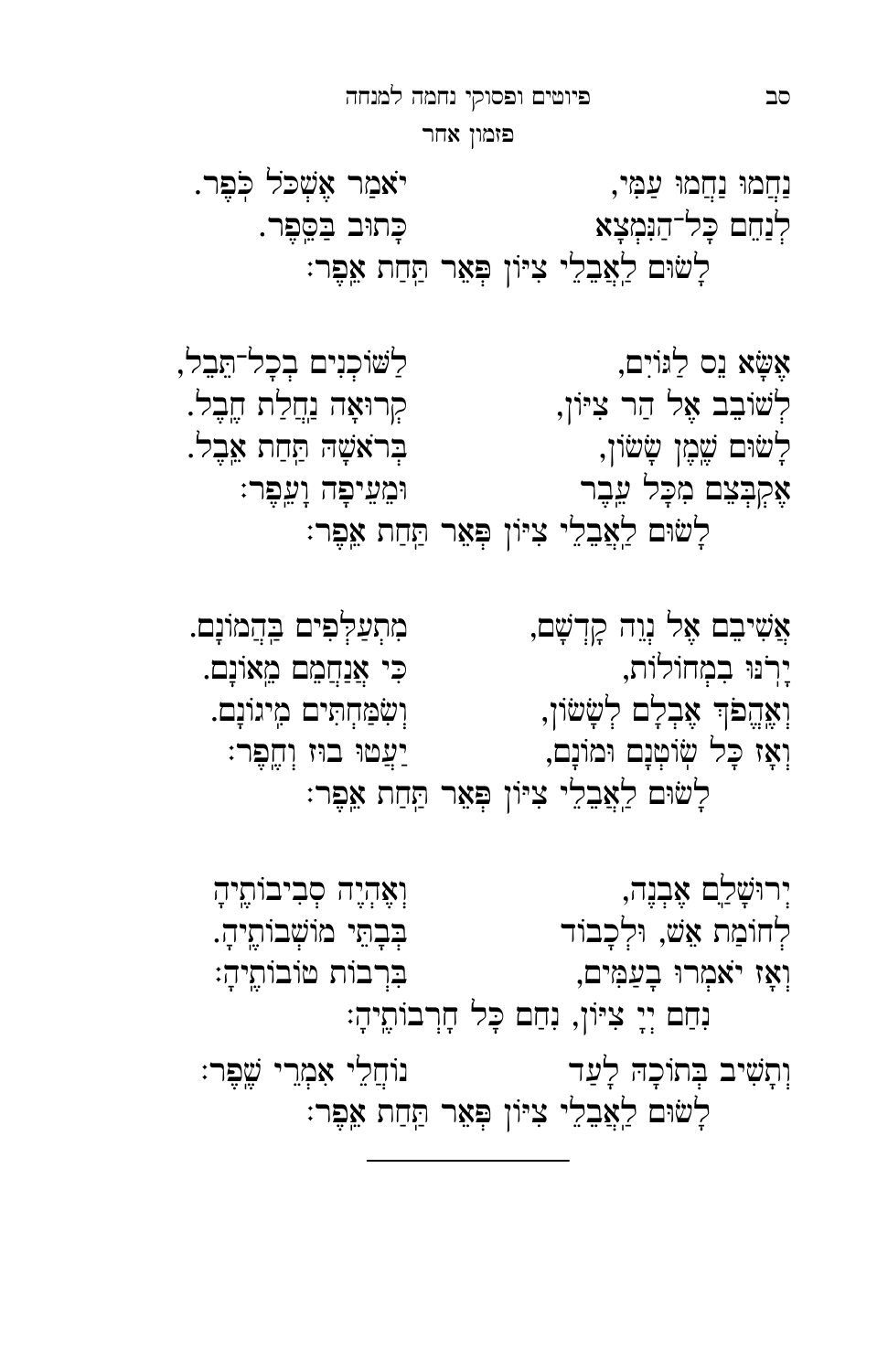## Piyyutim and Verses of Comfort for Minha

Comfort, oh comfort My people, says the Lord.<sup>18</sup> It is written in the book<sup>19</sup> to comfort all those who are here, To provide for the mourners of Zion A glorious crown instead of ashes. For the slain of my people, My heart moans within me, And for the destruction of My hall, and for the desolation of My Temple. The place which was called by My name, and which I called My footstool, Was turned into ruins by the sons of the Midianites. To provide for the mourners of Zion A glorious crown instead of ashes. Speak tenderly to Zion, and call upon her To discard her captive's garb, For on her return, no more shall a strange nation defile her Temples, Nor will they have dominion over the beautiful and lovely inheritance. To provide for the mourners of Zion A glorious crown instead of ashes. Comfort the people who mourn, and grant conciliation for their trespasses, And ease the burden of their yoke, and remove their shame, And send an angel of mercy to destroy their terror, And deliver Your people from the pit, and declare: I have obtained their ransom. To provide for the mourners of Zion A glorious crown instead of ashes.  $\overline{a}$ 

<sup>18</sup> Literally: a spray of henna blooms (*The Song of Songs* 1:14) 19 The book of *Isaiah* (40:1).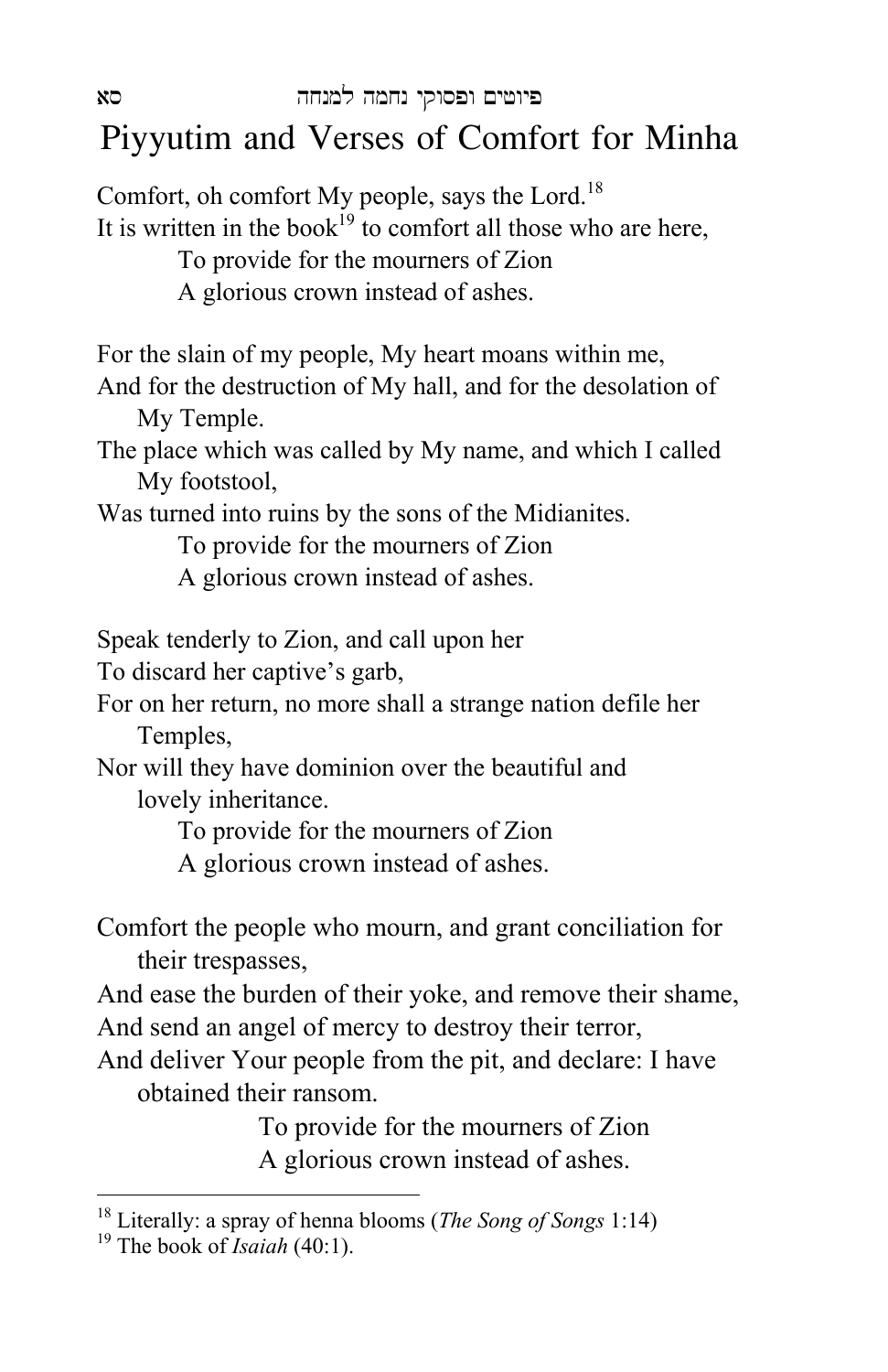נַחֵם עַם מֵאֶבְלוֹ, וְ הֹּ וְ יְבַפֵּר עַל אַשְׁמָתוֹ. וְהָקֵל אֶת־עֹל סֻבֱלוֹ, וֹ הַעֲבֵר אֶת כְּלִמְּתוֹ. וּשְׁלַח מַלְאָךְ רַחֲמִים, לְרַפֵּא אֶת מְגוּרָתוֹ. Í ֵפְ דה עַ מְּ ָך מִ · חַ ת, לֵ אמֹר מָ צ אתִ י כֽ ֹפֶ ר׃ לָשׂוּם לַאֲבֵלֵי צִיּוֹן פְּאֵר תַּחַת אֵפֶר:

ַדַּבְרוּ עַל לֵב צִיּוֹן, וַקְרָאוּ אֵלֶיהָ. ּוְהֵסִירָה אֶת־שִׂמְלַת · יִ מִעֲלֶיהָ. מְעָלֶיהָ כִּי בְשׁוּבָהּ, לֹא יוֹסִיף לְטַמֵּא הֵיכָלֶיהָ. וְאַל יִמְשֹׁל עַם נָכְרִי יוֹ הַבִּצְבִי נַחֲלַת שֱפֶּר: לָשׂוּם לֵאֲבֶלֵי צִיּוֹן פִּאֵר תַּחַת אֵפֶר:

עַל חַלְלֵי בַת־עַמִּי יהוֹ לִבִּי הוֹמֶה־עָלַי. וְעַל חָרְבָּן אוּלַמִּי, וְעַל שִׁמְמוּת הֵיכָלָי. מְקוֹם הַנִּקְרָא בִשְׁמִי, הַ הִקְרָאתִיו הֲדֹם רַגְלָי. ָ שָׂמוּ אוֹתוֹ לְעִיִּים הַ הַּנֵּי עֵיפָה וָעֵפֶר: ַלְשׁוּם לַאֲבֵלֵי צִיּוֹן פִּאֵר תַּחַת אֵפֶר:

נַחֲמוּ נַחֲמוּ עַמִּי, → יֹאמַר אֶשְׁכֹּל כִבֶּר. לְנַחֵם אֶת כָּל־הַנִּמְצָא . כַּתוּב בַסֵּפֵר. לָשׁוּם לַאֲבֵלֵי צִיּוֹן פְּאֵר תַּחַת אֵפֶר:

# פיוטים ופסוקי נחמה למנחה

פזמון

ס פיוטים ופסוקי נחמה למנחה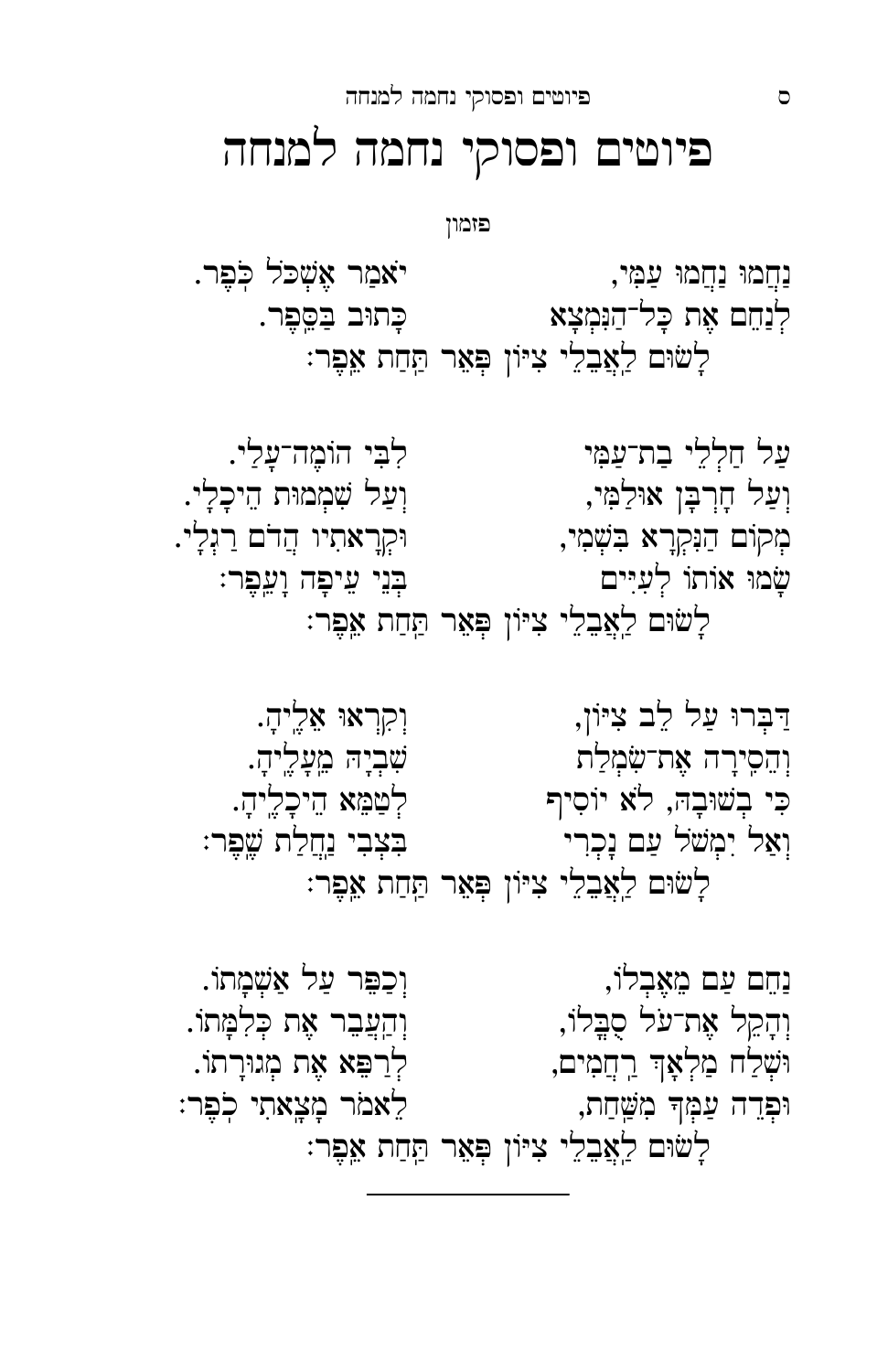סדר קינות לשחרית תשעה באב נט

O God, destroy and ruin Your enemies — Speedily and soon.

To Him alone I call in my plaint, For in my distress He is called to be my help. And to all my adversaries, rage, anger and wrath Shall come, and their sun shall set — Speedily and soon.

Holy and Awesome One who works wonders, Deliver Your congregation from a dungeon Filled with mire and mud. Destroy and annihilate those who rob my people — Speedily and soon.

Magnified be Your name, God Most High,

And have compassion for a poor and destitute people,

And bring them up to Mount Zion

From among people of strange language, who have scorched their face —

Speedily and soon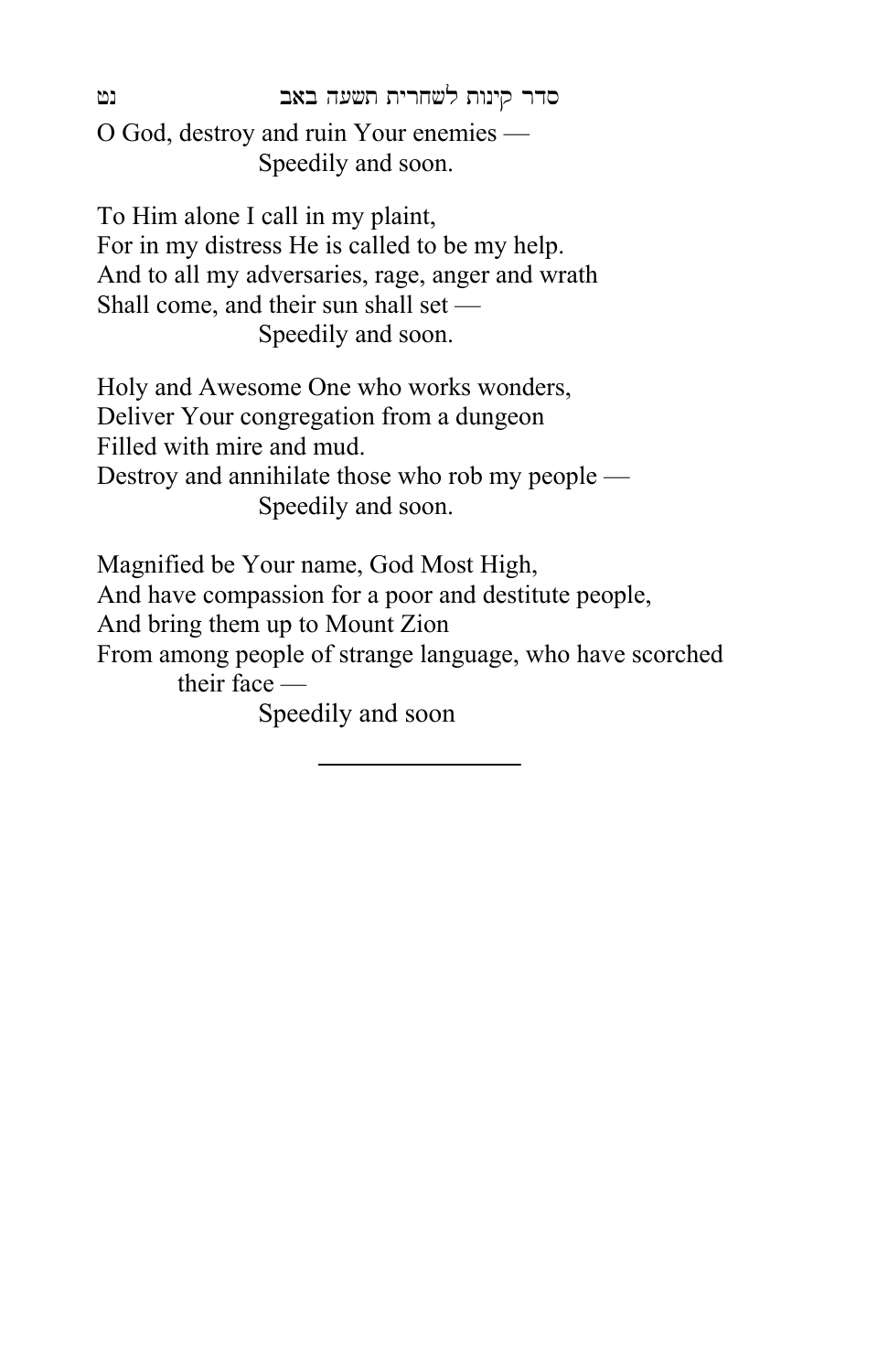אֶת אוֹיְבֶיךְ אֵל י בְּעֲנָלָא וּבִזְמַן קָרִיב.

לוֹ לְבַדּוֹ בְּשִׂיחִי אֶקְרָא, ← כִּי בְצֶרוֹתַי נִקְרָא לִי עֶזְרָה, יִ וְ יָ הְלֹכֹל שׂוֹטְנֵי, חֲרוֹן אַף וְעֶבְרָה  $\pm$ בֹא עֲלֵיהֶם, וְשָׁמְשָׁם יַעֲרִיב, בִּעֲנָלָא וּבִזְמַן קָרִיב.

קָרוֹשׁ וְנוֹרָא עְשֶׂה פֶּלֶא, הוֹצֵא עֲדֶתְךָ מִבֵּית־כֶּלֶא,  $\qquad \qquad$ אֲשֶׁר בְּרֱפֶּשׁ וָמִיט*ּ מָלֵא,* וּלְגוֹזְלֵי עַמִּי תַּשְׁמִיד וְתַחֲרִיב, בִּעֲנָלָא וּבִזְמַן קָרִיב.

יִתְּנַדִּל שִׁמְךָ אֵל עֶלְיוֹן, החֹרַחֵם עַם עָנִי וְאֶבְיוֹן, וְ ה עֲ ל הÍ אֶ ל הַ ר צִ Ì˚ן, מֵ עַ ם ל˚עֵ ז Íפָ נָ יו ִהִ צְ ריב, בִּעֲנָלָא וּבִזְמַן קָרִיב.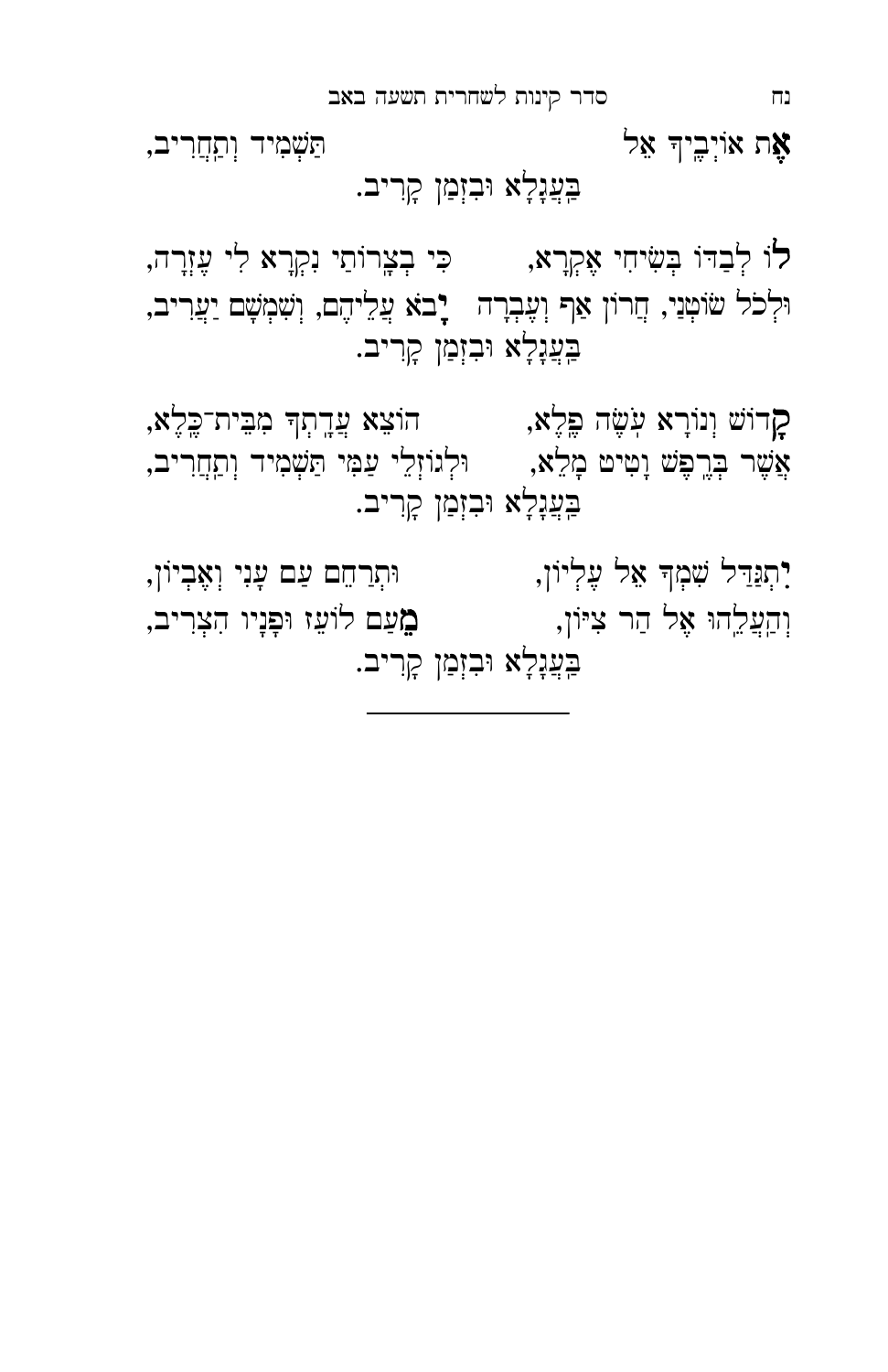- The table and candlestick, and whole burnt-offering and incense— When I went forth from Egypt;
- But idols and abominations, and carved images and stone pillars— When I went forth from Jerusalem.

The Torah and testimony, and the order of the Temple service — When I went forth from Egypt;

But the lack of learning, and the cessation of the daily sacrifice — When I went forth from Jerusalem.

The Lord God of Hosts will show us wondrous deeds, As at the time of my departure from Egypt; And will bring His Shekhinah back to Zion, And His service to Jerusalem.

Zion said: My iniquities have caught up with me,

My children have gone forth from me to another land,

And even if my transgressions are numerous and my willful misdeeds are abundant,

Where are Your former acts of kindness, my Lord?

The Lord said: Zion, my resting place,

I called you "treasure of all people."

You refused to heed My rebuke. For this I poured out My fury, That you forsook My Torah.

Zion said: Woe is me because of my iniquity,

For my fortresses were destroyed truly and justly.

But even if I have transgressed, and my iniquities are numerous, Will the Lord reject [me] forever?

The Lord said: Be comforted in your exile,

And even if, because of your sins, I have turned your abode into ruins,

I think of you for good, and I will restore you from captivity, And there is hope for your future.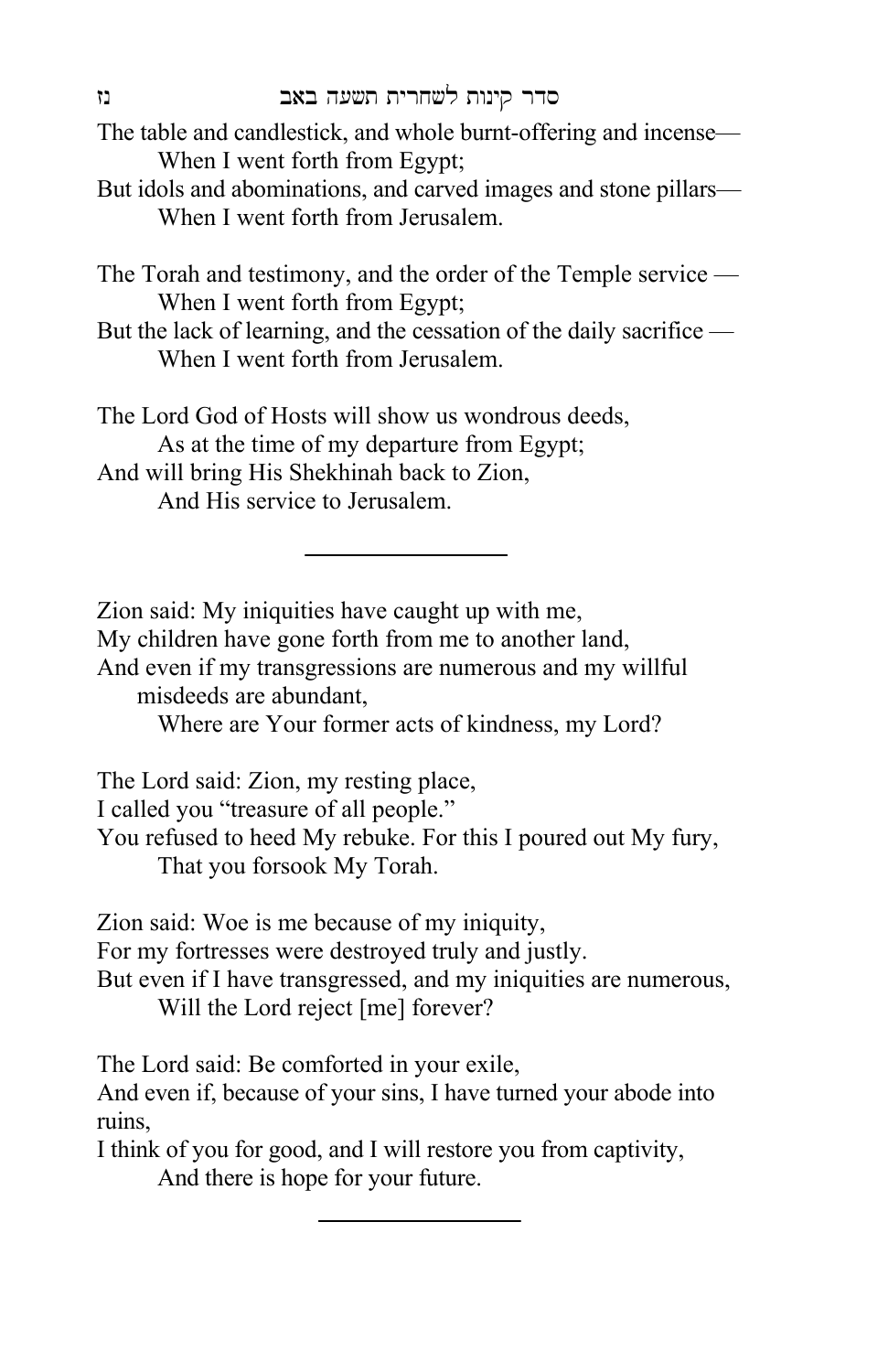אֲדֹנָי: וַיְאֹמֶר יְהוָה׃ הִתְחֲמִי בִנֶלוּתֵךְ, וְאָם בְּחַטְּאתֵךְ הֵחֱרֵבְתִּי נְוָתֵךָ, לְטוֹבָה אֶזְכְּרֵכִי וְשַׁבְתִּי אֶת שְׁבוּתֵךְ, וְיֵשׁ־תִּקְוָה <u>לְאֲחֲ</u>רִיתֵךּ:

עָזְבֵךְ אֶת־תּוֹרָתִי: אַמְרָה צִיּוֹן: אִוֹיָה־לִּי עַל עֲוֹנַי, כִּי בֵאֱמֶת וָצֵדֵק חֲרִבוּ אַרְמוֹנָי, אַדְּ אִם פָּשַׁעִתִּי, וְרַבּוּ עֲוֹנָי, הַלְעוֹלָמִים יִזְנַח

נֶבְרוּ פִשָּׁעַי, וְהִרְבֵּיתִי זִדוֹנָי, אַיֵּה חֲסָדֵיךָ הָרֵאֹשׂוֹנִים אֲדֹנַי: וַיָּאמֶר יְהוָה׃ צִיּוֹן בֵית מְנִוּחָתִי, סְגֻלַּת עַמִּים אוֹתָךְ קְרֶאתִי. לֹא אָבִית לְתְוֹכַחְתִּי. לְזֹאת חֲמָתִי שָׁפַּכְתִּי, עַל

אָמְרָה צִיּוֹן: מְצָאִוּנִי עֲוֹנֵי, לְאֶרֶץ אַחֱרֶת יְצָאוּנִי בָנָי. וְאִם

## אֶל תּוֹדְ יְרִוּשָ<u>ׁלַ</u>ם:

וְיָשִׁיב שְׁכִינָתוֹ אֶל יוֹ דָ יִ יִ *יִצְב*ּוֹדָתוֹ

כִּצָאתִי מִמְּצְרֵיִם:

אֵ ל אֱ ל ֹהֵ י הַ ְˆבָ א˚ת יַ ר ְ א נÍ נִ פְ לָ א˚ת

תּורָה וּתְעוּדָה, וְסֵדֶר הֶעֲבוֹדָה, **בְּצֵאתִי מִמְּצְרֵיִם:** וְחֶסְרוֹן הַתַּלְמִיד, וּבְטּוּל הַתָּמִיד, **בִּצֵאתִי מִירְוּשָׁלֵַם:** 

**שָׁלְחָן וּמְנוֹרָה, וְכָלִיל וּקְטּוֹרָה, בְּצֵאתִי מִמְּצְרֵיִם:** וֶאֱלִיל וְתְוֹעֵבְה, וּפֶסֶל וּמַצֵּבָה, **בִּצֵאתִי מִירְוּשַׁלֵם:** 

נו סדר קינות לשחרית תשעה באב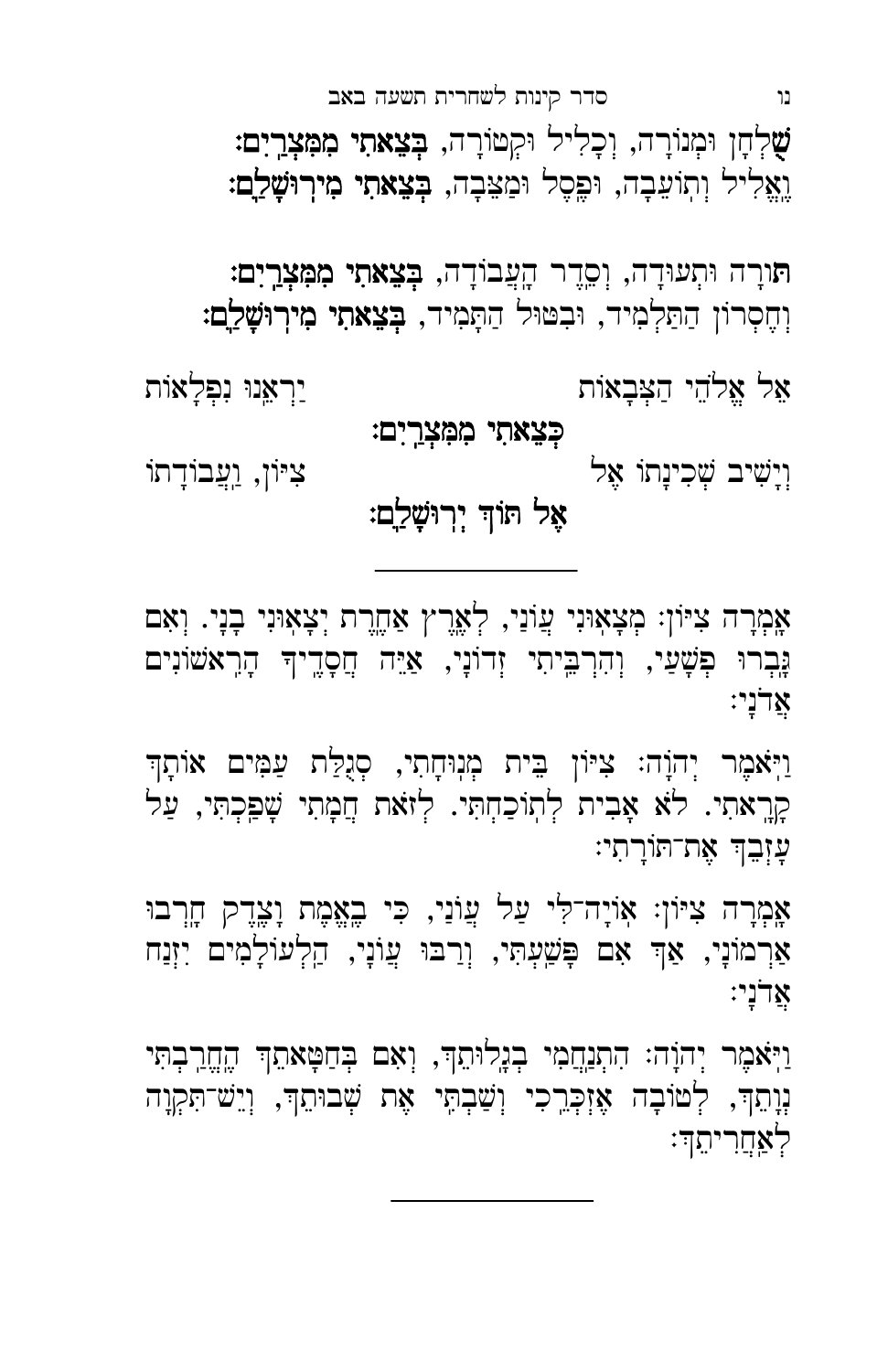| נה | סדר קינות לשחרית תשעה באב<br>We prepared for battle, and the Lord was there,<br>When I went forth from Egypt;<br>He distanced himself from us, and behold, He was not there,<br>When I went forth from Jerusalem. |
|----|-------------------------------------------------------------------------------------------------------------------------------------------------------------------------------------------------------------------|
|    | The secret place behind the veil, $^{16}$ and the order of shewbread —<br>When I went forth from Egypt;<br>But fury poured out, and covered me,<br>When I went forth from Jerusalem.                              |
|    | Burnt offerings and sacrifices, and fire offerings of pleasant odor<br>When I went forth from Egypt;<br>Pierced by the sword were the precious children of Zion,<br>When I went forth from Jerusalem.             |
|    | Headdresses of fine linen, meant to be worn in glory,<br>When I went forth from Egypt;<br>Hisses and shouts, for shame and horrors -<br>When I went forth from Jerusalem.                                         |
|    | The gold frontlet, <sup>17</sup> and dominion and glory —<br>When I went forth from Egypt;<br>Support vanished and the crown was thrown down,<br>When I went forth from Jerusalem.                                |
|    | Sanctity and prophecy, and the awesome Shekhinah —<br>When I went forth from Egypt;<br>Filth and pollution, and the unclean spirit —<br>When I went forth from Jerusalem.                                         |

Rejoicing and salvation, and trumpets sounding — When I went forth from Egypt; But the cries of infants, and the groans of the slain — When I went forth from Jerusalem.

 $\overline{a}$ <sup>16</sup> Holy of Holies

<sup>&</sup>lt;sup>17</sup> Worn by the High Priest.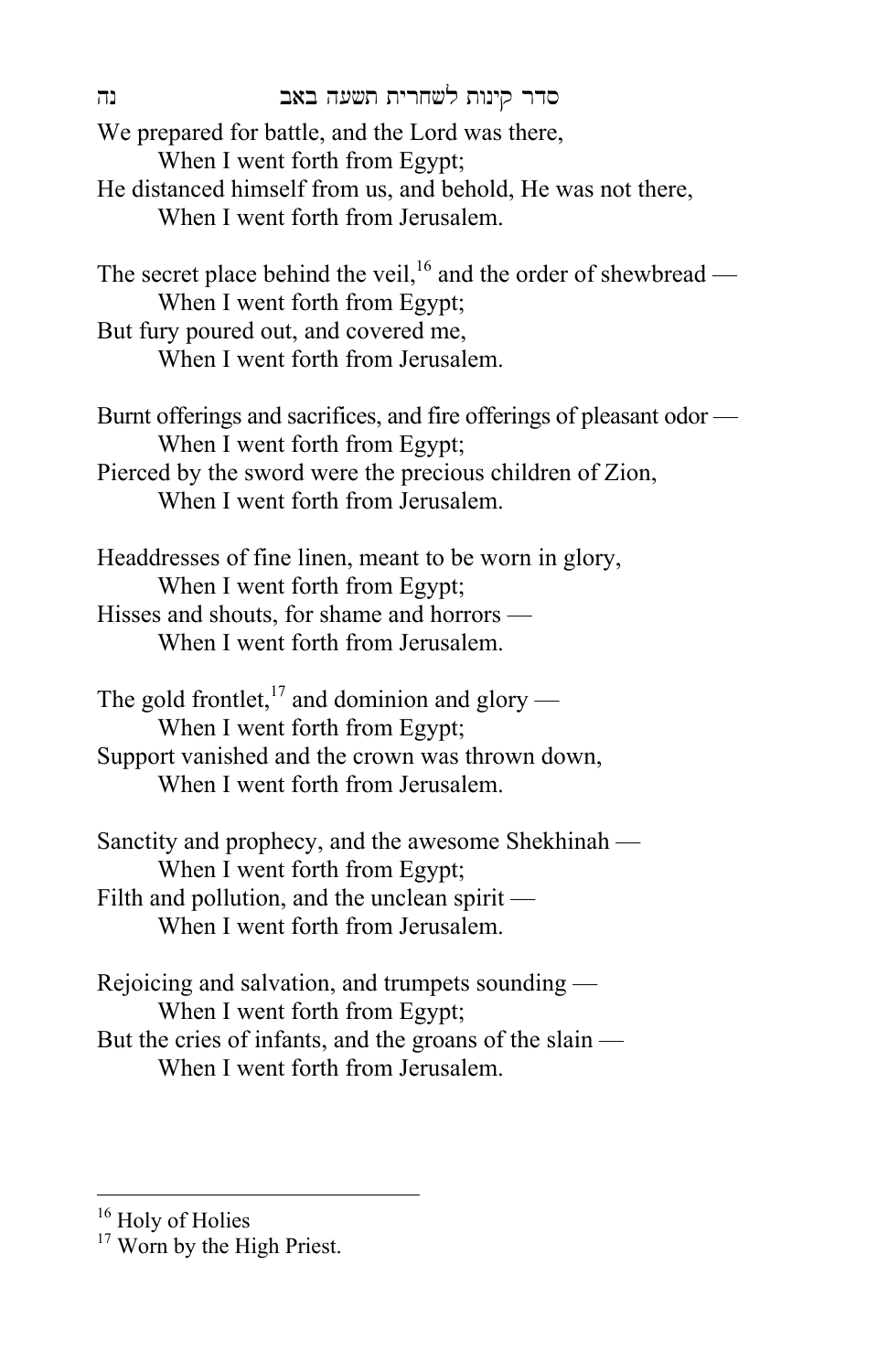רִנָּה וִישׁוּעָה, וַחֲצִוֹצְרוֹת תְּרוּעָה, בִ**צֵאתִי מִמְּצְרֵיִם:** וְזַעֲקַת עוֹלָל, עִם נַאֲקַת חָלָל, **בְּצֵאתִי מִירְוּשָׁלֵַם:** 

קִרְשָׁה וּנְבוּאַה, וּשְׁכִינַה נוֹרַאַה, בִּצָאתִי מִמְּצְרֵיִם: נִגְאָלָה וּמֹרְאָה, וְרוּחַ הַטֻּמְאָה, **בְּצֵאתִי מִירְוּשָׁלֵַם:** 

צִיצַת הַזָּהָב, וְהַמְשֵׁל וְרֵהַב, **בְּצֵאתִי מִמִּצְרֵיִם:** אָפֵס הָעֵזֶר, וְהֻשְׁלַךְ הַנֶּזֶר, **בְּצֵאתִי מִירְוּשָׁלַם:** 

ַפְּאֲרֵי מִנְבָעוֹת, לִכָבוֹד נִקְבָעוֹת, בִּצָאתִי מִמְּצָרֵיִם: שְׂרִיקוֹת וּתְרוּעוֹת לְקַלוֹן וּזְוָעוֹת, **בְּצֵאתִי מִירְוּשָׁלֵַם:** 

עוֹלוֹת וּזְבָחִים, וְאִשֵּׁי נִיחוֹחִים, בִּצָאתִי מִמְּצְרֵיִם: ַבְחֶרֶב מְדֻקְּרִים, בְּנֵי צִיּוֹן הַיְקָרִים, בְּצֵאתִי מִירְוּשָׁלֵַם:

סִתְרֵי פְּרֹכֶת, וְסִדְרֵי מַעֲרֶכֶת, בְּצֵאתִי מִמִּצְרָיִם: וְחֵמָה וְחֱכֶת עָלֵי סוֹכֶכֶת, **בְצֵאתִי מִירְוּשָׁלֵַם:** 

נַעֲרֹךְ מִלְחָמָה, וַיהוָה שֶׁמָּה, **בְּצֵאתִי מִמִּצְרֵיִם:** רָחַק מִמֵּנּוּ, וְהִנֵּה אֵינֵנֵּוּ, **בִצֵאתִי מִירְוּשָׁלֵם:** 

נד סדר קינות לשחרית תשעה באב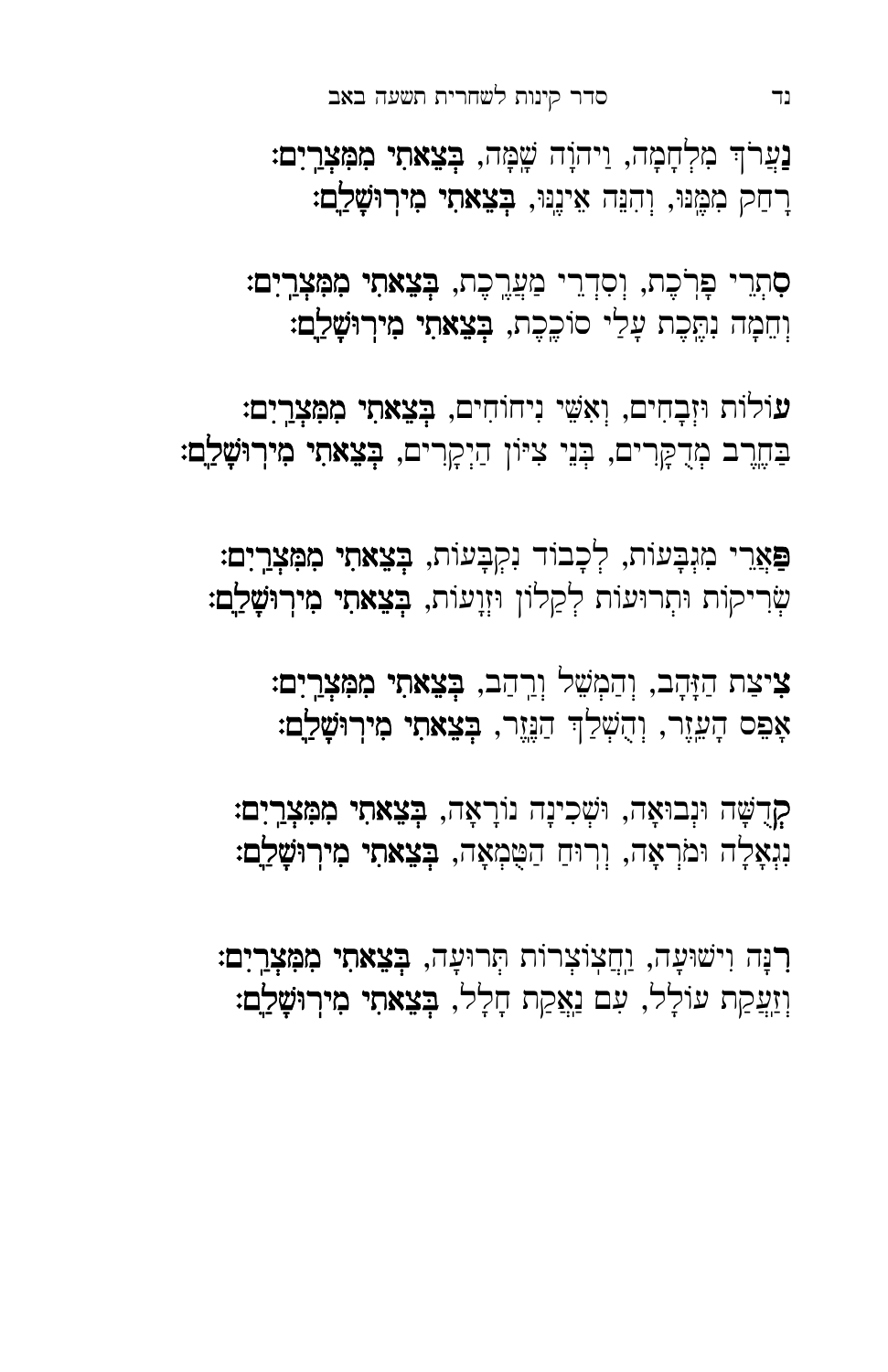The sight of the glory of the Lord as a consuming fire before me When I went forth from Egypt; But a sharpened sword drawn for slaughter — When I went forth from Jerusalem. Sacrifice and offering, and anointing oil — When I went forth from Egypt; God's treasured people taken like sheep to the slaughter — When I went forth from Jerusalem. Festivals and Sabbaths, and miracles and signs — When I went forth from Egypt; Fasting and mourning, and the pursuit of vanity — When I went forth from Jerusalem. Fair were the tents of the four banners,<sup>15</sup> When I went forth from Egypt; The tents of Ishmaelites and the camps of the uncircumcised — When I went forth from Jerusalem. The Jubilee and the year of remission, and a tranquil land — When I went forth from Egypt; Sold beyond reclaim and cut off with severity — When I went forth from Jerusalem. The ark-cover and ark, and the memorial stones — When I went forth from Egypt; But slingstones and implements of destruction — When I went forth from Jerusalem. Levites and Kohanim, and the seventy elders — When I went forth from Egypt; Task masters, oppressors, and slave dealers — When I went forth from Jerusalem. Moses was my Shepherd, and Aaron led me, When I went forth from Egypt; But Nebuchadnezzar and the Emperor Hadrian [oppressed me], When I went forth from Jerusalem.

 $\overline{a}$ 

 $15$  The four divisions of the tribes (Numbers Chapter 2).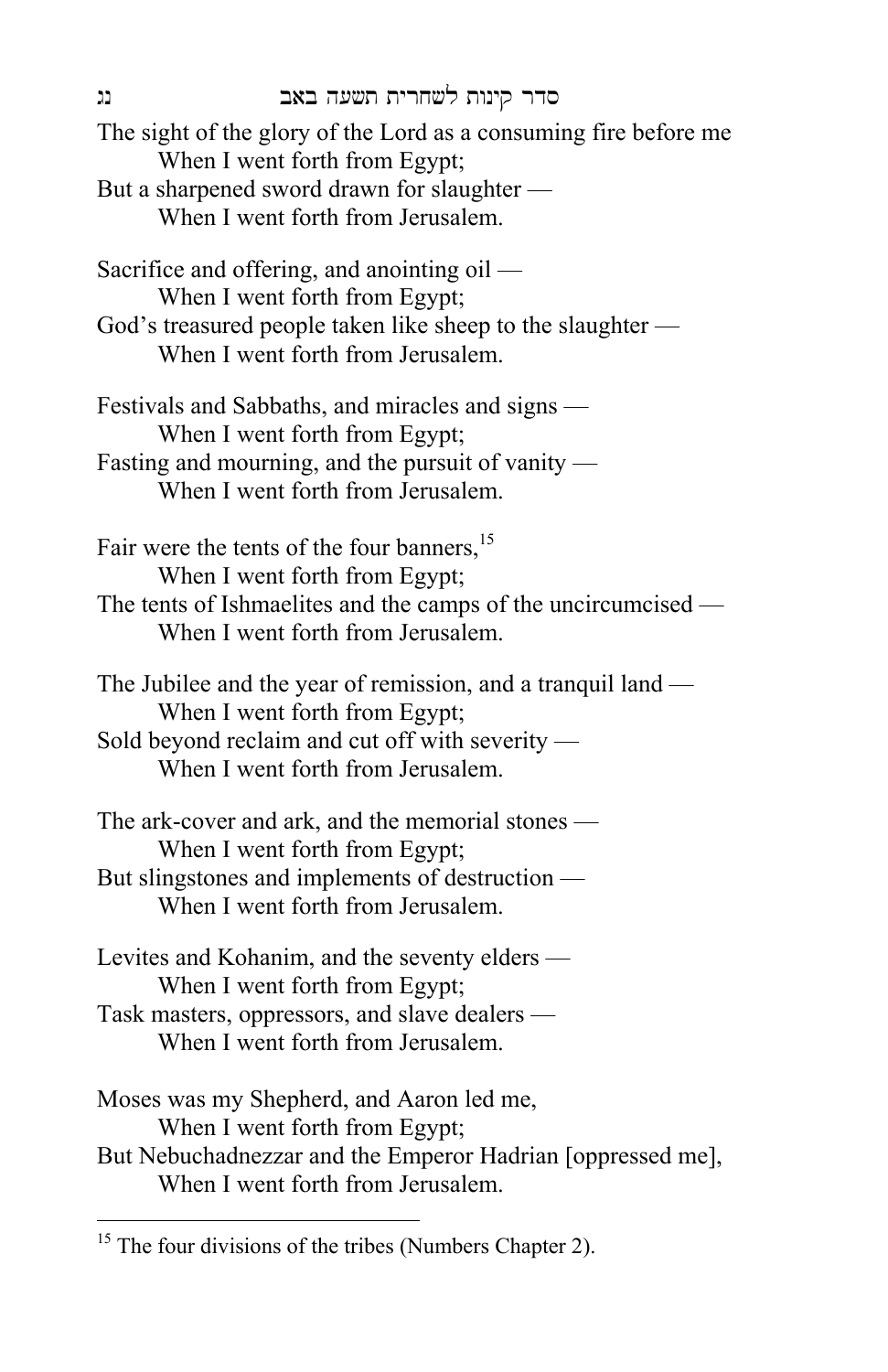מֹשֶׁה יִרְעֵנִי, אַהֲרֹן יַנְחֵנִי, בְּצֵאתִי מִמִּצְרָיִם: וּנְבוּכַדְנֶצִּר, וְאַדְרִיָאנוּס קֵיסַר, **בְּצֵאתִי מִירְוּשָׁלֵַם:** 

לְוִיִּם וְכֹהֲנִים, וְשְׁבְעִים זְקֵנִים, **בְּצֵאתִי מִמְּצְרֵיִם:** נִוּנְשִׂים וּמוֹנִים, וּמוֹכְרִים וְקוֹנִים, בְּצֵאתִי מִירְוּשָׁלֵם:

ַכְּפְּרֶת וְאָרוֹן, וְאַבְנֵי זִכְּרוֹן, בְּצֵאתִי מִמְּצְרֵיִם: וְאַבְנֵי־הַקֶּלֵע, וּכְלֵי הַבֶּלַע, **בְּצֵאתִי מִירְוּשָׁלִַם:** 

יֹוֹבֵל וּשְׁמִטָּה, וְאֶרֶץ שׁוֹקֵטָה, **בְּצֵאתִי מִמִּצְרַיִם:** מָכוּר לִצְמִיתוּת, וְכָרוּת לִכְרִיתוּת, **בְּצֵאתִי מִירְוּשָׁלֵַם:** 

טִֽׂבוּ אִהָלִים לְאָרִבָּעָה דִּנְלִים, בְּצָאתִי מִמְּצְרֵיִם: אָהֶלֵי יִשְׁמְעֵאלִים, וּמַחֲנוֹת הַזָּרִים, **בְּצֵאתִי מִירְוּשָׁלֵַם:** 

חַגִּים וְשַׁבָּתוֹת, וּמוֹפְתִים וְאוֹתוֹת, בְּצֵאתִי מִמְּצְרֵיִם: תַּעֲנִית וְאֶבֶל, וּרְדֹף הַהֶבֶל, **בְּצֵאתִי מִירְוּשָׁלֵַם:** 

זֶבַח וּמִנְחָה, וְשֶׁמֶן הַמִּשְׁחָה, **בְּצֵאתִי מִמְּצְרֵיִם:** סְנֻלָּה לְקוּחָה כַּצֹאוּ לַטִּבְחָה, **בְּצֵאתִי מִירְוּשָׁלֵַם:** 

וּמַרְאֶה כְּבוֹד יְהוָה כְּאֵשׁ אֹכֶלֶת לְפָנַי, **בְּצֵאתִי מִמִּצְרֵיִם:** וְחֶרֶב לְטוּשָׁה, לַמֱבַח נִטוּשָׁה, בָּצֵאתִי מִירְוּשָׁלֵַם:

נב סדר קינות לשחרית תשעה באב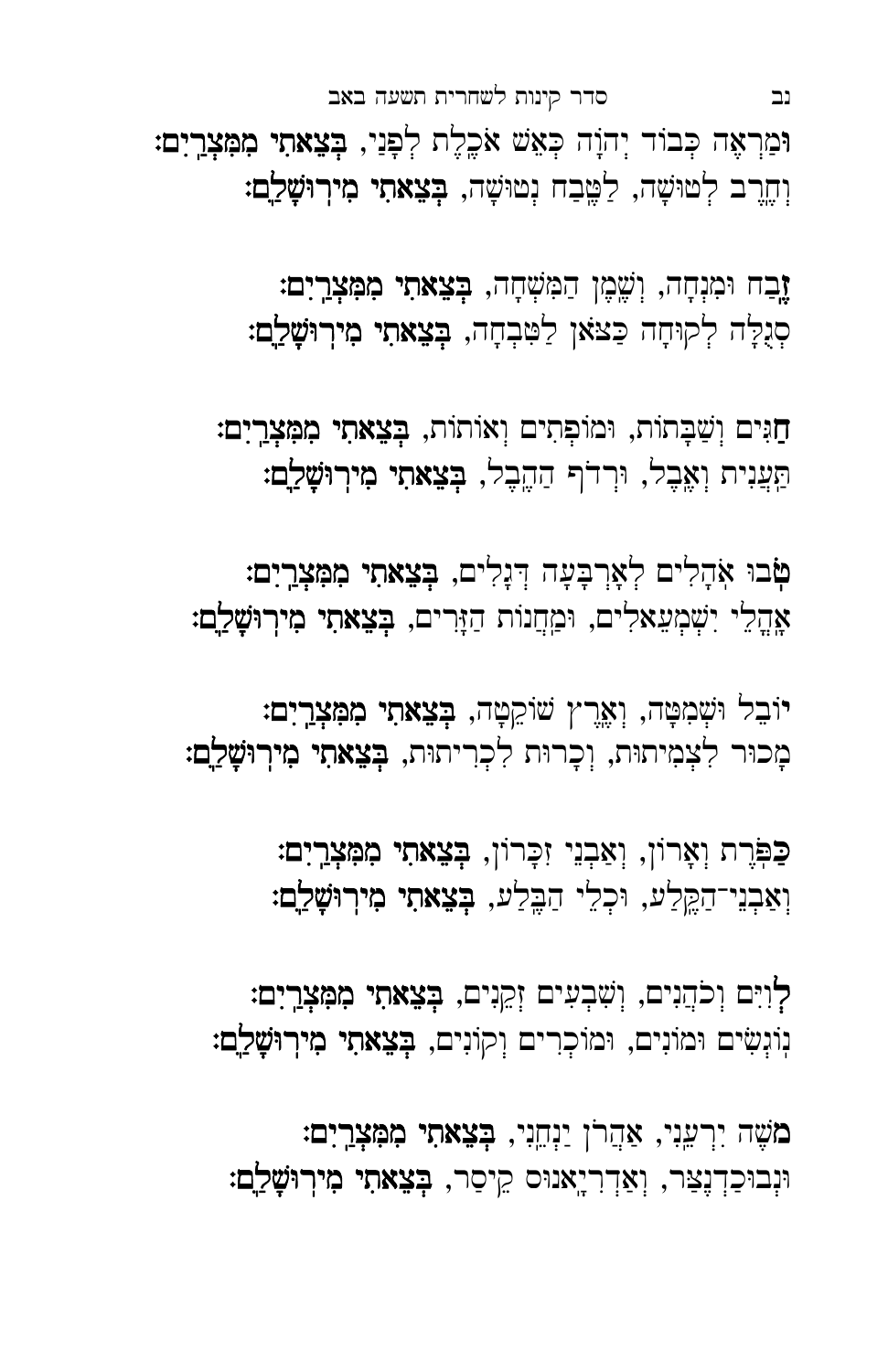A congregation that was knit together like the stars in the Pleiades, How was it scattered like potsherds of earth, They went out to exile, to the east and west, After the sword of vengeance passed through them. How was their vine laid waste, And its branches turned white? My heart is in anguish for their dead,

My inner being is in pain for their slain.

- A fire [of joy] is kindled within me when I reflect upon the time When I went forth from Egypt; But I will raise lamentations as I recall the time When I went forth from Jerusalem. Then Moses sang a song never to be forgotten, When I went forth from Egypt;
- But Jeremiah lamented, and uttered a bitter dirge, When I went forth from Jerusalem.

My house was established, and the cloud came to rest on it, When I went forth from Egypt;

But the wrath of God rested upon me like a cloud, When I went forth from Jerusalem.

- The waves of the sea roared and piled up like a wall, When I went forth from Egypt;
- [But] water inundated me and flowed over my head, When I went forth from Jerusalem.

Food [fell] from heaven, and the rock issued forth water, When I went forth from Egypt;

[But there were] wormwood and gall, and bitter waters, When I went forth from Jerusalem.

Morning and evening around Mount Horeb — When I went forth from Egypt;

[But I was] called to mourn at the rivers of Babylon, When I went forth from Jerusalem.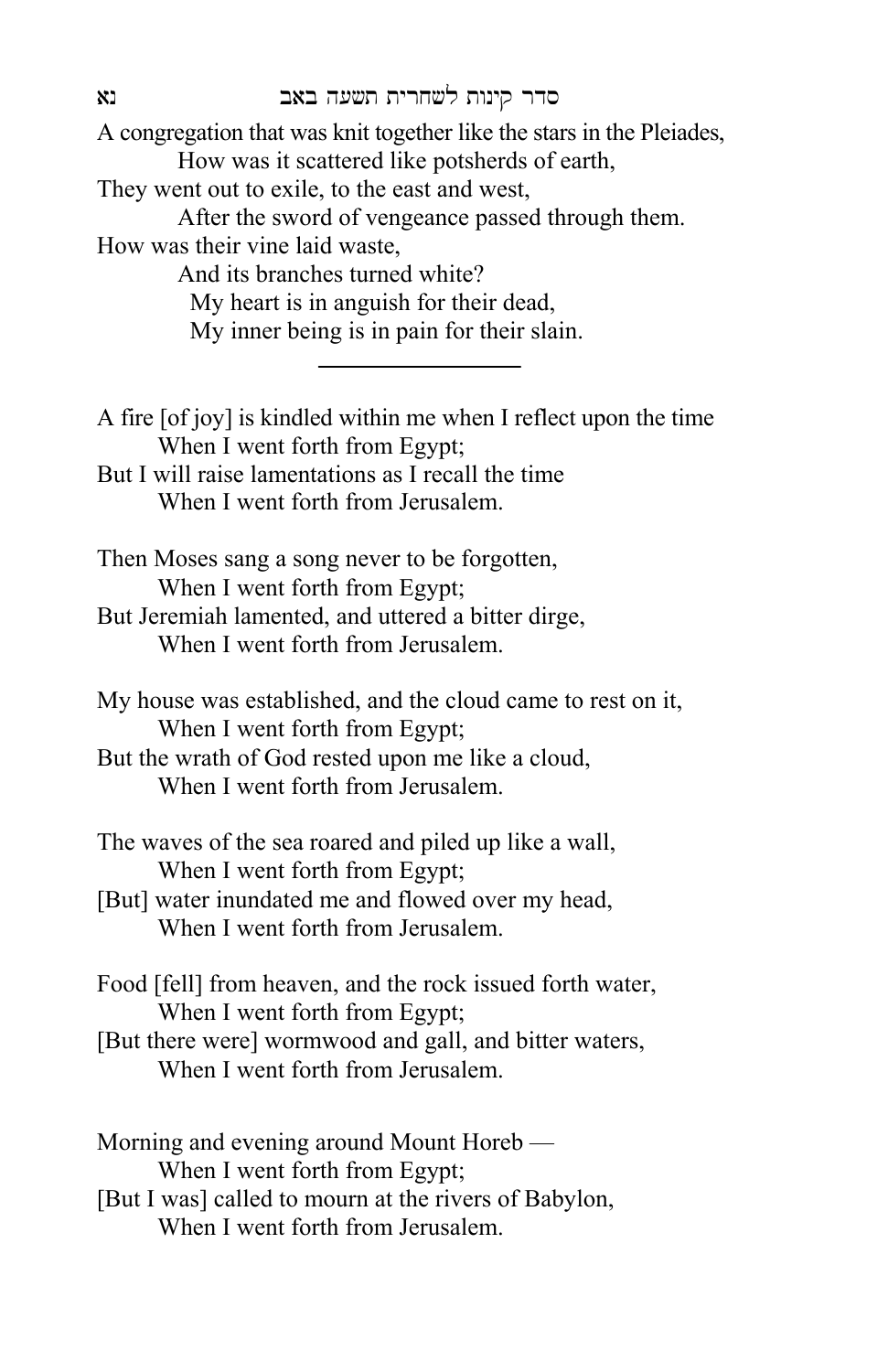ְהַשְׁכֵּם וְהַעֲרֵב סְבִיבוֹת הַר חוֹרֵב, בְּצָאתִי מִמְּצְרֵיִם: ּקְרֹא אֶל־אֵבֶל עַל־נַ<u>הֲ</u>רוֹת בָּבֶל, **בְּצֵאתִי מִירְוּשָׁלֵַם:** 

ָּדָּנָן מִשְׁמַיִם, וְצוּר יָזוּב מַיִם, בְּצֵאתִי מִמְּצְרָיִם: לְעֲנָה וְתַמְרוּרִים, וּמַיִם הַמְּרִים, בְּצֵאתִי מִירְוּשָׁלֵַם:

ַּ גַּלֵּי יָם הָמוּ, וִכְחוֹמָה קֵמוּ, בִּצֵאתִי מִמְּצָרֵיִם: מַיִם שֶׁטְפוּ, עֲלֵי רֹאשִׁי צָפוּ, בְּצֵאתִי מִירְוּשָׁלֵַם:

ַ בֵּיתִי הִתְכּוֹנְן, וְשָׁכְן הֶעָנְן, בְּצֵאתִי מִמִּצְרָיִם: וַחֲמַת אֵל שֶׁכְנָה עָלַי כַּעֲנָנָה, **בְצֵאתִי מִירְוּשָׁלַם:** 

אָו יָשִׁיר־מִשָּׁה שִׁיר לֹא יְנַשֵּׁה בִּצֵאתִי מִמְּצְרֵיִם: וַיקוֹנֵן יִרְמִיָה, וְנָהָה נְהִי נִהְיָה **בְּצֵאתִי מִירְוּשָׁלֵם:** 

## בְצֵאתִי מִירְוּשָׁלַָם:

וְקִינוֹת אָעֵירָה, יווי ה ה ה ה ה זְיִ זִי זִי זָ יִרה,

בִצָאתִי מִמִּצְרַיִם:

אֵ ‹ ˙Íק ַ ד ְבְ ּקִ רÊ ִ י , Ê ְ ה עֲ ל˚תִ י עַ ל לְ בָ בִ י ,

ּקְהָל חֻבָּר כְּכוֹכְבֵי כִימָה, אֵיכָה נִפְּזַר כְּחַרְשֵׂי אֲדָמָה. יְצְאוּ בַגּוֹלְה קֵדְמָה וְיָמָה, אַחַר עֲבֹר בָּם חֶרֶב וְקָמָה. אֵיךְ הוּשָׂמָה נַפְנָם לְשַׁמָּה, וּ הִי וְהִלְבִּינוּ שְׂרִיגִיהֶם. לִבִּי לִבִּי עַל חַלְלֵיהֶם, מֵעֵ ימֵעַי עַל הֲרְוּגֵיהֶם: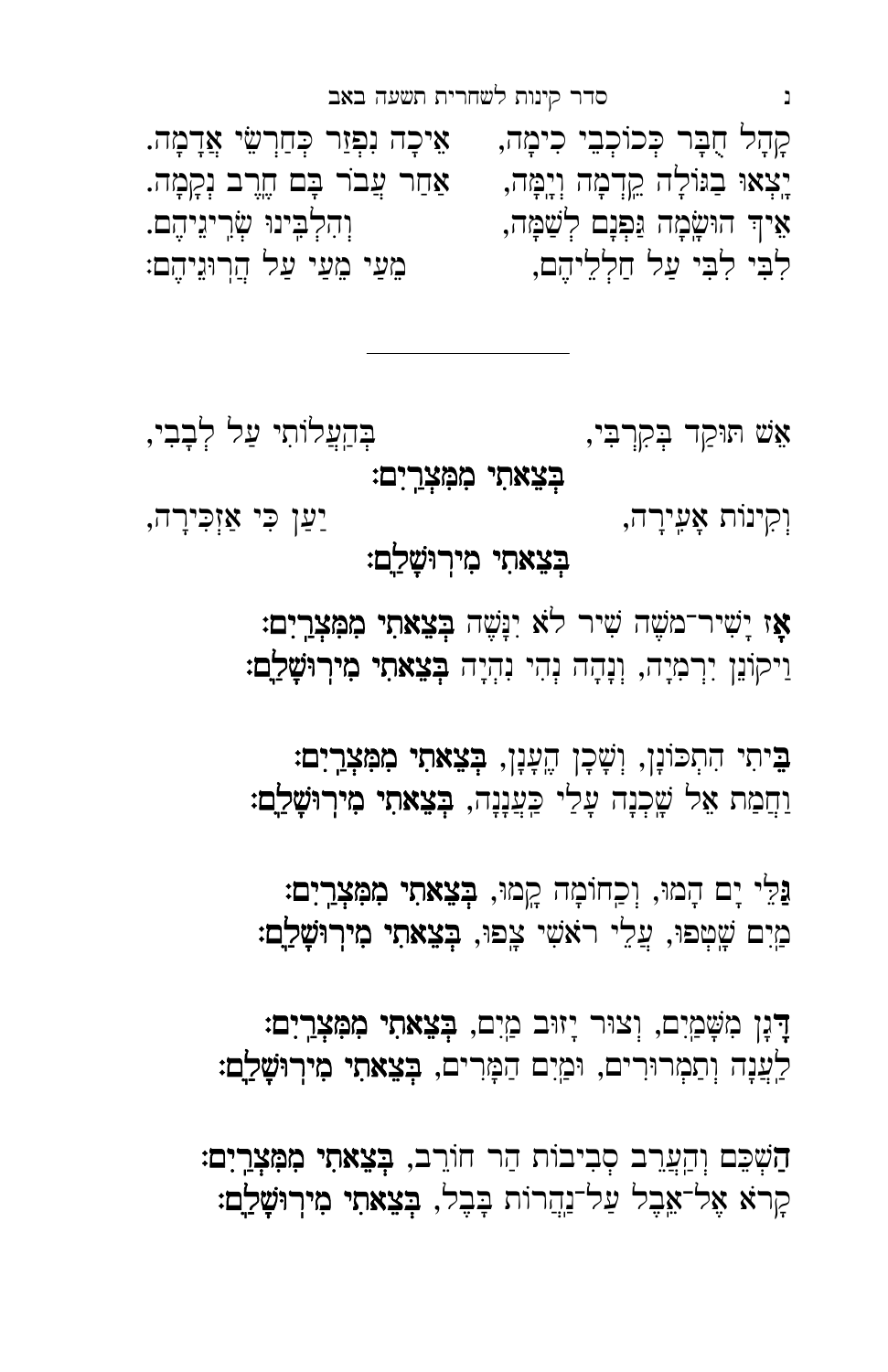Chased out from their pleasant home, My soul faints before their killers. My heart is in anguish for their dead, My inner being is in pain for their slain. The day that maidens were driven out of their palaces, and mothers were bereaved of their children, Stripped naked, chained by their plunderers, The day wailing overcame them, The day they bore a yoke in place of their jewels, and were captives of war at the hands of their captors. My heart is in anguish for their dead, My inner being is in pain for their slain. Ears shall tingle from the groans of those who were struck down, from the screams of sucklings and the weeping of infants, The day that their blood was spilled like dung, and the House of prayer was desecrated to the ground, And Torah scrolls lay drenched in blood, and the faces of those who study them were devastated, My heart is in anguish for their dead, My inner being is in pain for their slain. The day that my infants were dashed against the rock, and the survivors of my people were scattered and were not gathered, And a nation who reviled the name of my god, profaned my glory and defiled my Sanctuary. The day that young lions raced after me, and my heart melted at the sound of their roaring, My heart is in anguish for their dead, My inner being is in pain for their slain. Children who were brought up in scarlet, Clad in crimson and all sorts of finery, How were they pushed about between sellers and buyers By merciless masters, The day that multitudes upon multitudes came upon them, And swifter than eagles were those who overtook them, My heart is in anguish for their dead, My inner being is in pain for their slain.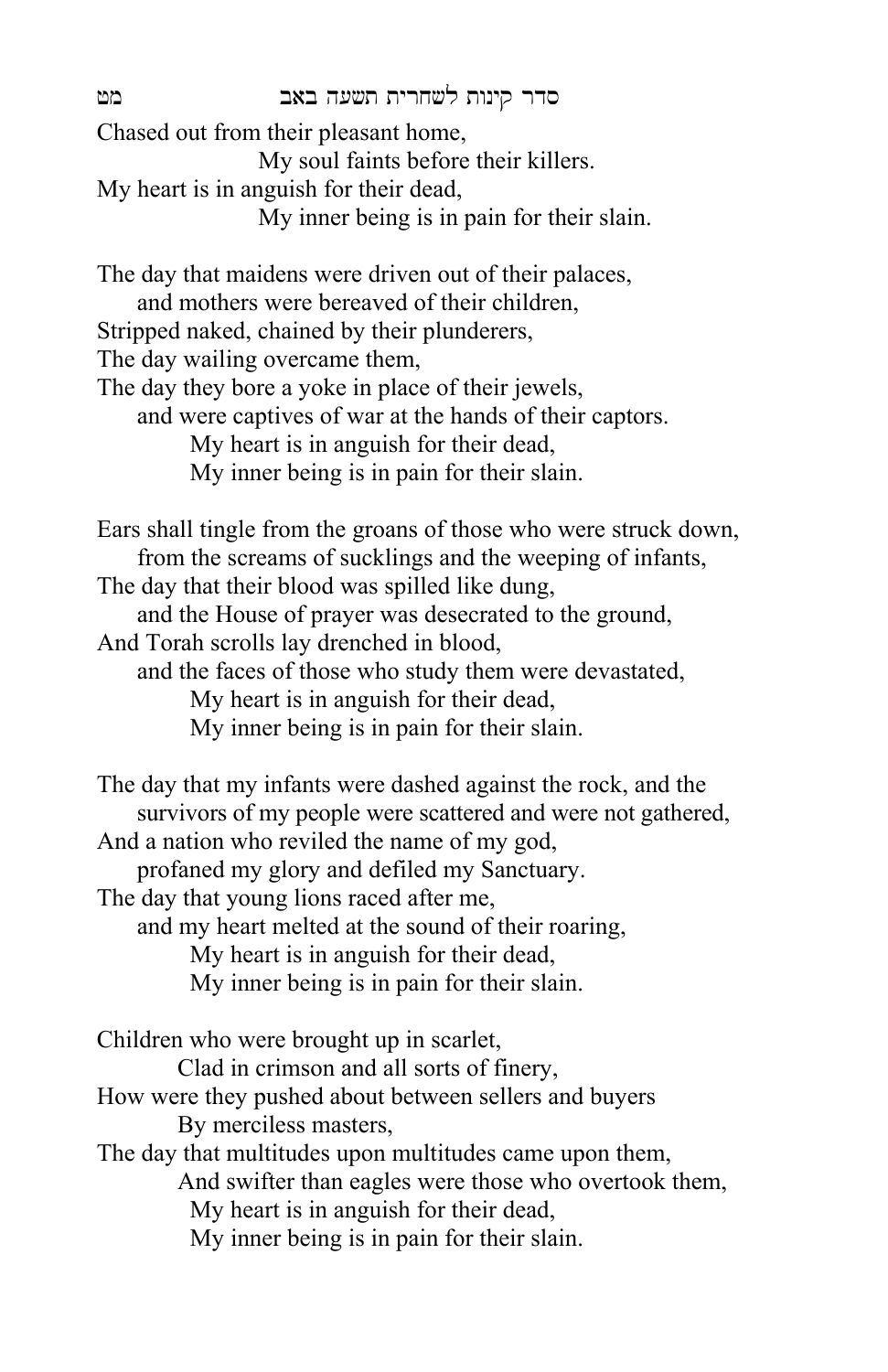מח סדר קינות לשחרית תשעה באב

**נְ**רוּשִׁים מִבֵּית תַּעֲנוּגֵיהֶם, עֶיְפָה נַפְשִׁי מוּל הוֹרְגֵיהֶם. לִבִּי לִבִּי עַל חַלְלֵיהֶם, מֵעַי מֵעַי עַל הֲרְוּגֵיהֶם:

יֹוֹם צֵאת בְּתוּלוֹת מֵהֵיכְלֵיהֶן, וְאָמּוֹת שְׁכוּלוֹת מֵעְוֹלְלֵיהֶן. ְעֲרוּמוֹת שְׁלוּלוֹת בְּיַד שְׁוֹלְלֵיהֶן, יוֹם הַצְּוָחָה רַבְּה עֲלֵיהֶן. יוֹם על נָשְׂאוּ בִּמְקוֹם חֲלֵיהֶן, שְׁבוּיוֹת חֶרֶב בְּיַד נְוֹהֲגֵיהֶן. לִבִּי לִבְּי עַל חַלְלֵיהֶם, מֵעַי מֵעַי עַל הַרְוּגֵיהֶם:

אָזֶן תָּצַל לְנַאֲקַת חָלָל, וְצַעֲקַת יוֹנֵק וּבִכְיַת עוֹלָל. יוֹם אֲשֶׁר שֻׁפַּךְ דָמָם כַּגָּלְל, וּבֵית הַתְּפִלָּה לְאָרֶץ חֻלָּל. וְסֵפֶר תּוֹרָה בְּדָם הִתְגּוֹלָל, וְהָיוּ לְשַׁמָּה פְּנֵי לוֹהֲגֵיהֶם. לִבִּי לִבִּי עַל חַלְלֵיהֶם, מֵעַי מֵעַי עַל הֲרְוּגֵיהֶם:

יוֹם עוֹלָלֵי לַסֱלֵע נָפְּצוּ, וְנִפְזְרוּ שְׂרִידֵי וְלֹא נִתְקַבְּצוּ. וְעַם אֲשֶׁר שֵׁם אֱלֹהַי נִאֲצוּ, הֲדָרִי חִלְּלוּ וְקָדָשִׁי שִׁקְּצוּ. יוֹם אֲשֶׁר כְּפִירִים אַחֲרֵי רוֹצְצוּ, וְנָמַס לִבִּי לְקוֹל שְׁוֹאֲגֵיהֶם. לִבִּי לִבְּי עַל חַלְלֵיהֶם, מֵעַי מֵעַי עַל הַרְוּגֵיהֶם:

יְלַדִים אֲשֶׁר עֲלֵי תוֹלַע אֱמְנִים, לְבוּשֵׁי שָׁנִים עִם כָּל עֲדַנִים. אֵיךְ נִדְחֲפוּ בֵּין מְוֹכְרִים וְקוֹנִים, בִּידֵי אֲדוֹנִים לֹא רַחֲמָנִים. יוֹם בֹּא עֲלֵיהֶם הֲמוֹנִים הֲמוֹנִים, וְקַלּוּ כַּנֶּשֶׁר מַשִּׂינֵיהֶם.<br>. לִבִּי לִבִּי עַל חַלְלֵיהֶם, מֵעַי מֵעַי עַל הֲרְוּגֵיהֶם: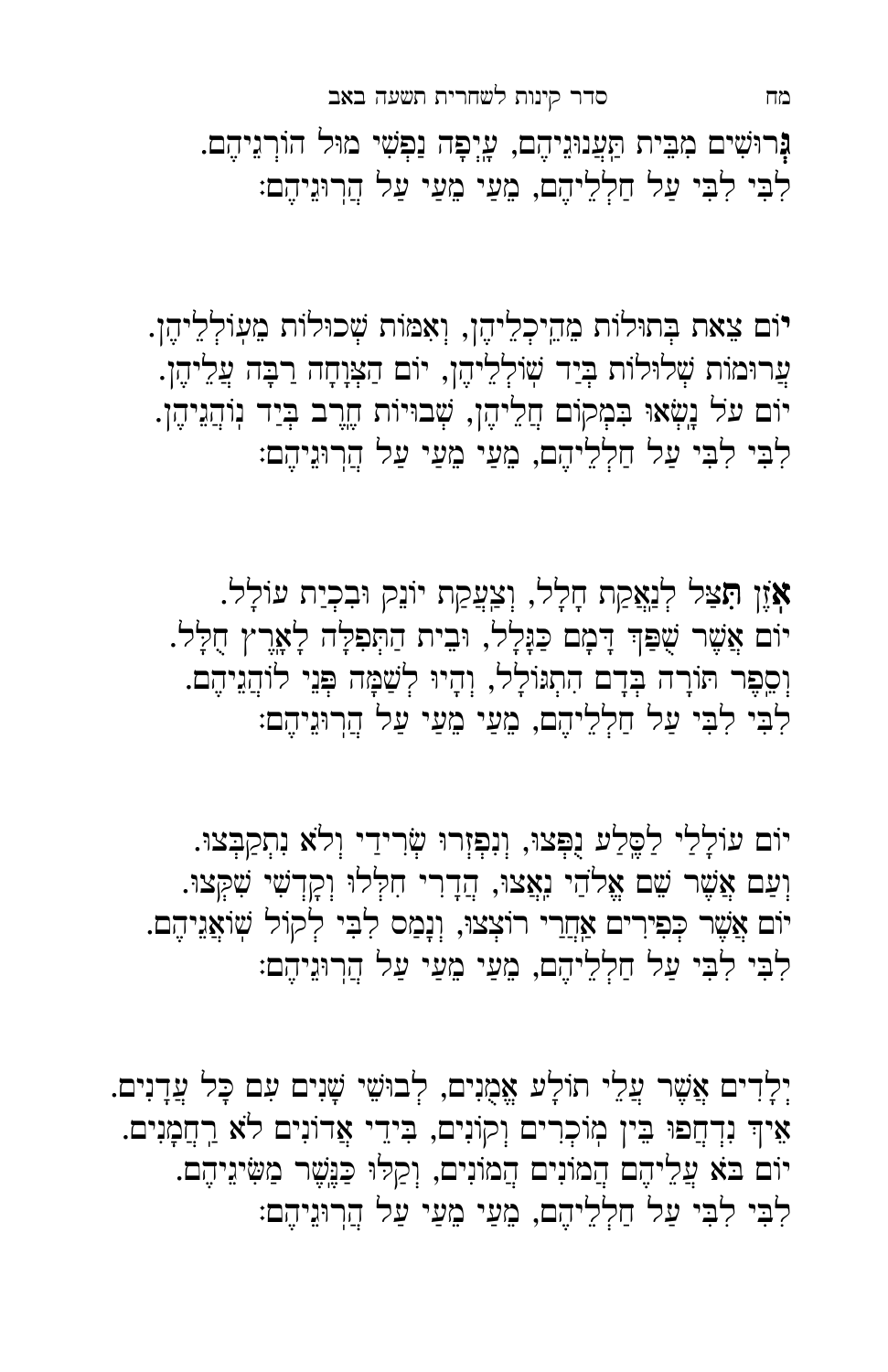And said: Alas, and the Lord responded: Why is my beloved  $\text{bitter}$ ?<sup>12</sup>

My beloved fled…

All the way to distant places and to the heavens, the flames were seen,

And the Kohanim, weeping bitterly, went up to the roof. They did not flee, but jumped into the fire and were burned, The eighty thousand Kohanim who were my initiates.

And on this day the hand of Edom wielded its sword against me, He came to the Bethar and there he slew four hundred thousand. And the voice of a perfect man<sup>13</sup> was blocked by a cloud

from coming into the presence of God.

- They struck me, bruised me, and also stripped me of my veil. My beloved fled…
- And on the day of battle, eighty thousand young Kohanim fled to Arabia.
- They thirsted for drinking water, and were fed salty things,

They hoped for water, but were given empty waterskins,

And there was none to comfort, or show compassion,

and none to gather in my dispersed.

My beloved fled…

Remember, O Lord, all those who tormented me,

and pay them according to their deeds.

And hasten salvation to the people that are to be saved, And break the bars of their yoke.

And he who mours shall sing for joy, as in times past,

And then we will sing this verse: $<sup>14</sup>$ </sup>

Such is my friend, such is my beloved. Such is my friend...

 $\overline{a}$ 

My beloved fled…

 $12$  According to the Midrash (Gittin 56), God said to Abraham after the destruction of the first temple: "Why should my beloved be in My house?" (Jeremiah 11:15).

 $^{13}$  Jacob

 $14$  Literally "the house of song," which also refers to the Temple, where the Levites used to sing.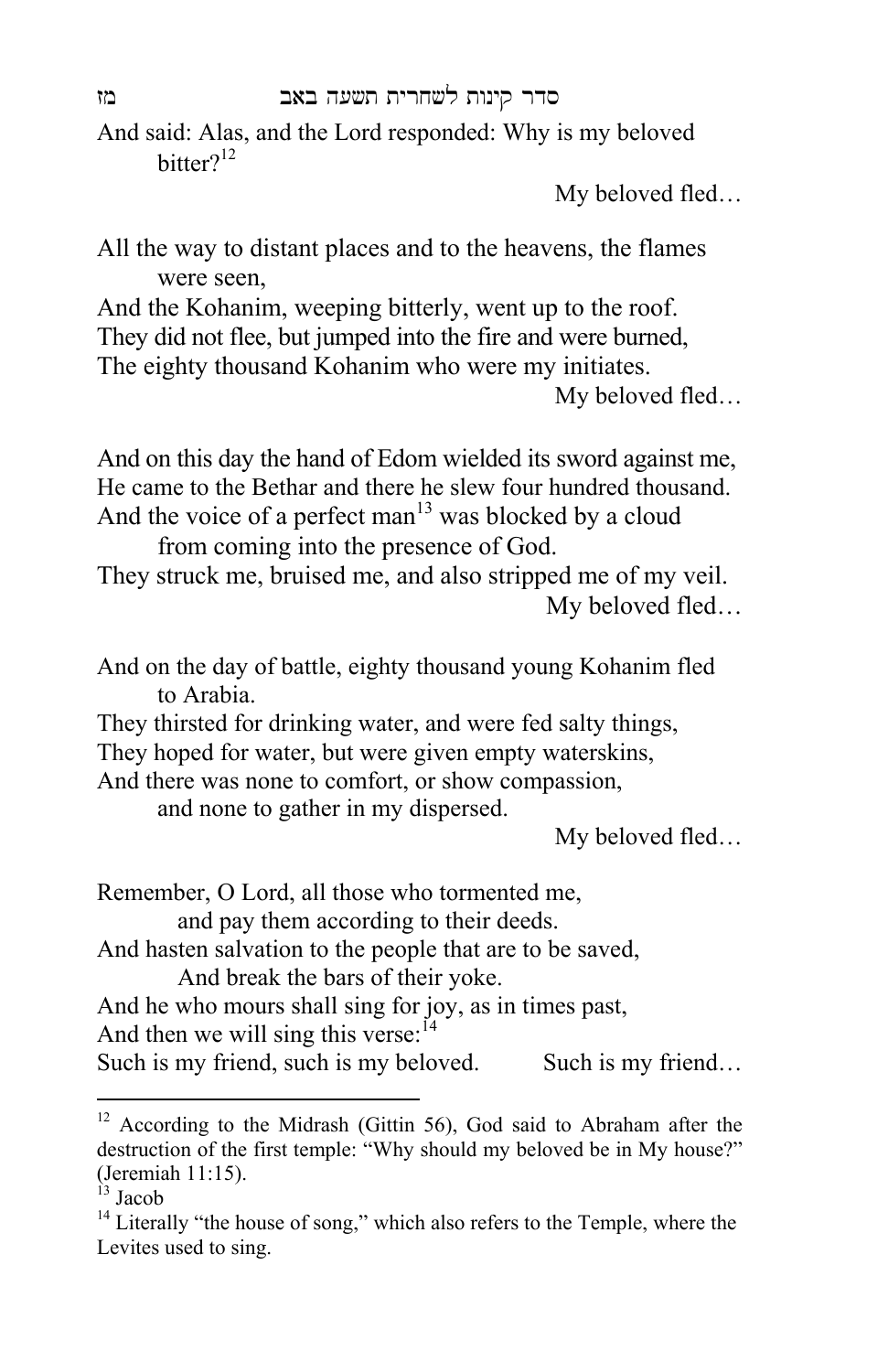| וְקוֹל אִישׁ תָּם בְּעַב נִסְתַּם<br>הִכְוּנִי,                            | פְּצְעְוּנִי,                               | לִפְנֵי אֵל מִלָּבֹא.<br>וְנֵם נֶשְׂאוּ אֶת רְדִידִי:                                                                                                                                | ברח          |
|----------------------------------------------------------------------------|---------------------------------------------|--------------------------------------------------------------------------------------------------------------------------------------------------------------------------------------|--------------|
| וּבְיוֹם קְרָב<br>שִׁיקְקִים<br>תַּלוּ עַיִן                               | אֱלֵי מַיִם                                 | נָסוּ לַעֲרָב ψֹטוֹנִים אֶלֶף בְּרָחִים,<br>לְמֵי מַשְׁקִים, וְהֶאֱכִילוּם מַלּוּחִים.<br>וְהֵמָּה נֹאדוֹת נְפוּחִים,<br>וְאִין מְנַחֵם, וְאִין מְרַחֵם, וְאִין מְקַבֵּץ לִנְדוֹדִי: | ברח          |
| זְכוֹר יְהוָה<br>וְחִישׁ יֶשָׁע<br><b>ּ</b> וְהַמְּקוֹנֵן<br>וְאָז נְשִׁיר | לְכָל מְעַנֵּי,<br>לְעַם נוֹשַׁע,<br>יתרונן | וְהָשֵׁב לְהֶם גְּמוּלָם,<br>וּשְׁבוֹר מוֹטוֹת עָלָם,<br>הַשִּׁיר כִּימֵי עוֹלָם,<br>בְּבִית הַשִּׁיר: זֶה רֵעִי וְזֶה דוֹדִי:                                                       | $\mathbf{X}$ |

|     | לְמֶרְחַקִּים וְעַדְשְׁחָקִים נִרְאֲתָהְ הַשַּׁלְהֶבֶת.     |  |
|-----|-------------------------------------------------------------|--|
|     | וּכַת מִשָּׁמַר   מַר לָהּ מָר,   וְעֶלְתָה רוּם מַעֲזֶבֶת. |  |
|     | וְלֹא נָסוּ, לְאֵשׁ קִפְצוּ, וְנִצְרְבוּ בְהּ צָרֱבֶת,      |  |
| ברח | מְתֵי כֹהֲנִים, וְהֵם שְׁמוֹנִים אֱלֶף, מְתֵי סוֹדִי:       |  |

 $\mathbf{u}$ וּבִי יִד שֵׂעִיר וֹחַ יִד יִחַ יִד יִחַ יִ

וּבָא בֵיתָר  $\psi$ ִ וְשָׁם בִּתֵּר אַרְבַּע מֵאוֹת רִבּוֹא,

מו סדר קינות לשחרית תשעה באב וְאָמַר אֲהָהּ, וְעָנָה יָהּ: בְּמֶרֶר מֶה לְידִידִי: ברח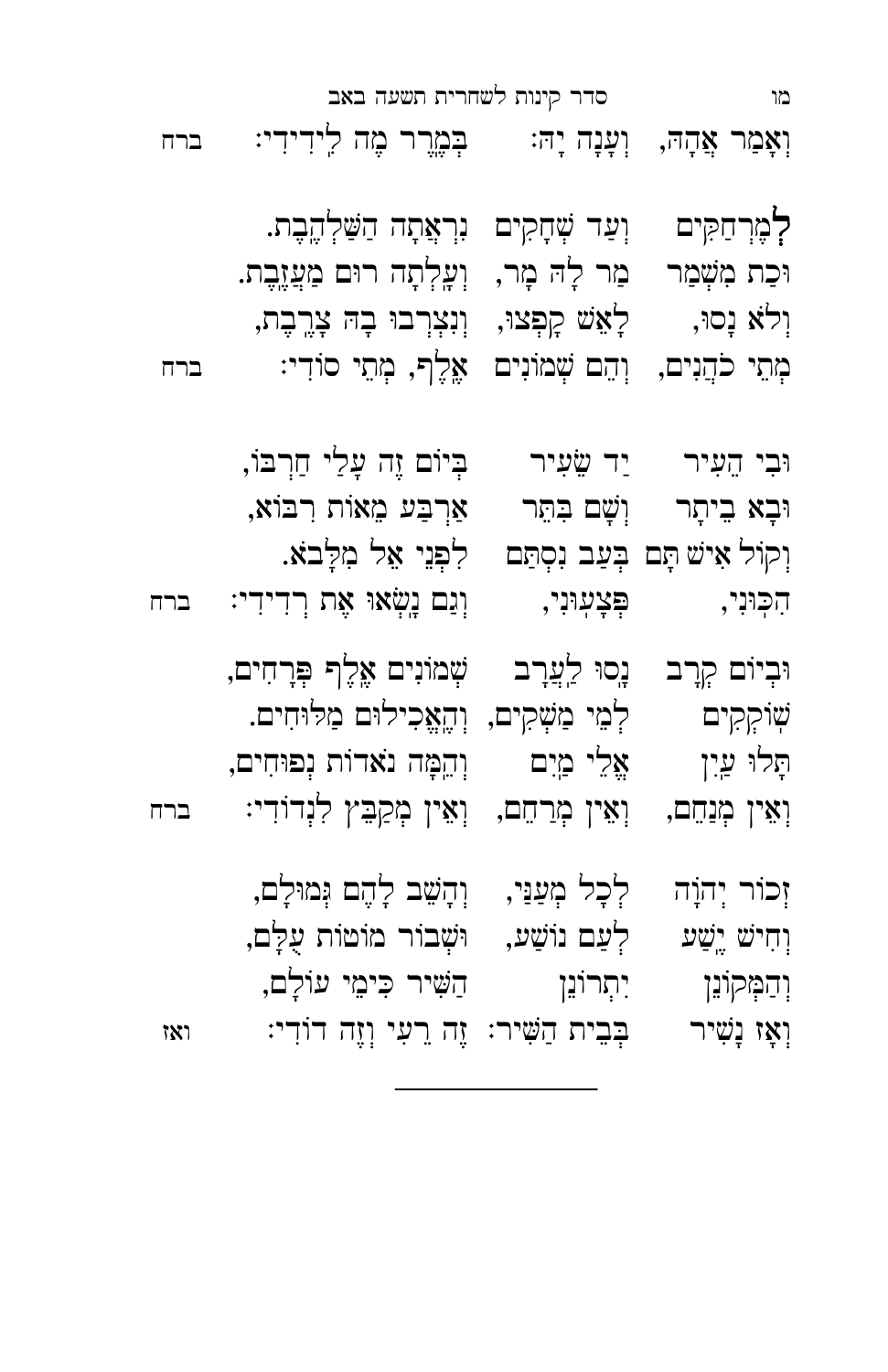How long will I be dumbfounded by a two-time destruction? How long will You withhold mercy from Jerusalem?

How long will the remnant of the flock of Your pastor moan in distress:

"O God, foreign nations have entered your domain."

Take up a lament in anguish, daughter of Zion, and mourn. Sit silently, for my Temple, my House of glory, became desolate, And because the middle gate and the northern gate were sentenced and sank. My beloved fled, and my spoiler came, and my glory departed. A bitter lamentation I will utter on the day that the Almighty made my lot bitter, And I will wrap myself in a sackcloth on the day that a spark of fire touched the House of prayer. As the name that had been praised was profaned, and so was the Temple's chamber, And my place of strength was made desolate, and the foundation of my House was uncovered. My beloved fled… And undesired fire blazed down below instead of consuming fire,<sup>10</sup>

And the hearth burned as well as the stone of Zoheleth, And God sent the angel Gabriel, who scattered fiery coals there, The fire of adversaries, who raised their voices

in the House of my solemn feasts.

My beloved fled…

On the day of wrath, God called for a lamentation in heaven, And angels wept bitterly, covering themselves with their wings. And the father of multitudes<sup>11</sup> came to the Palace House with his hands on his loins,

 $\overline{a}$ 

 $10$  The fire that burned the offerings

 $11$  Abraham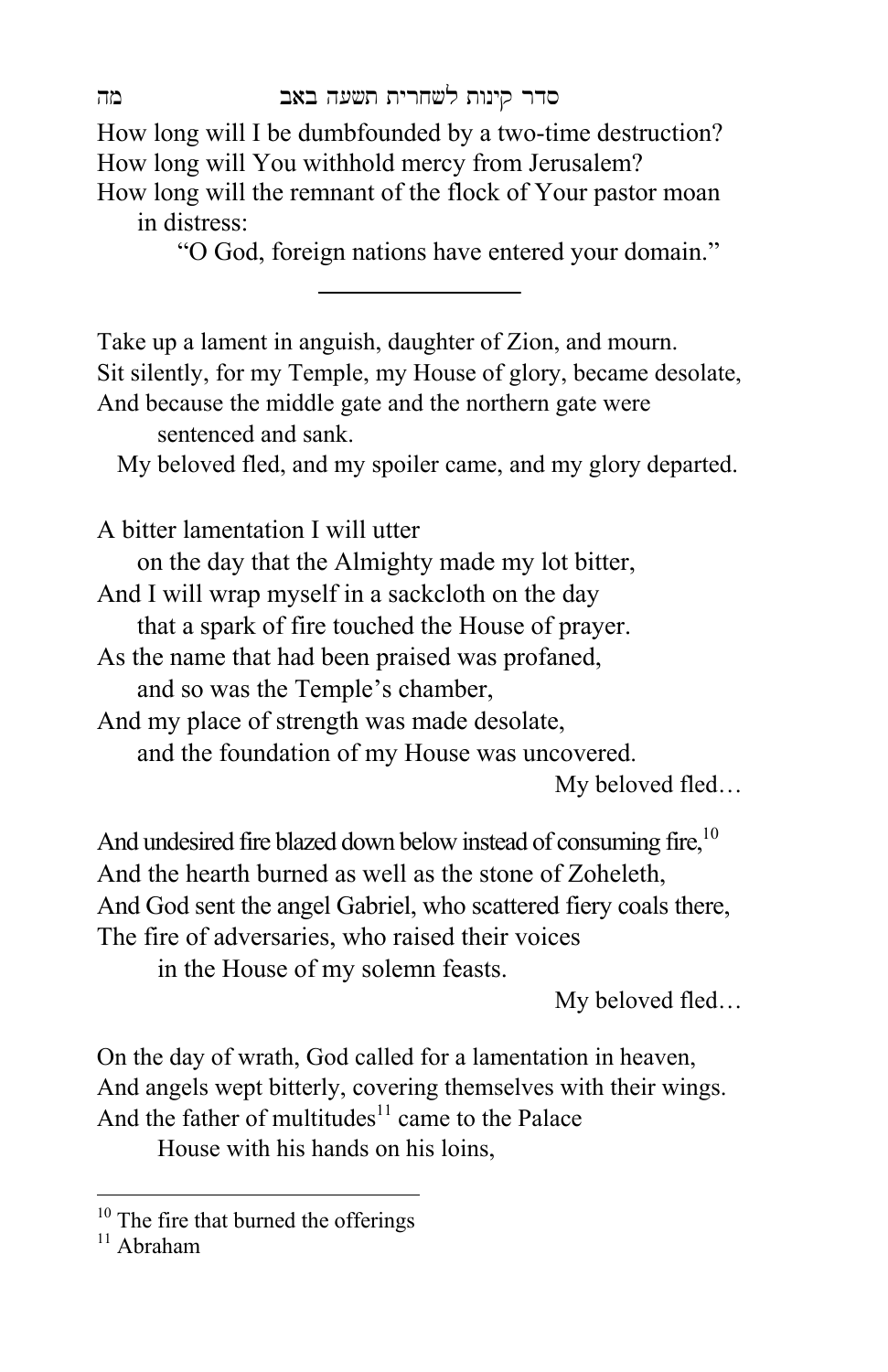אֵל קָרָא — בְּיוֹם עֶבְרָה לְמִסְפֵּד בַּשֶּׁמֲיִם, וּמַלְאָכִים בְּכְנָם בּוֹכִים, מְחְוֹפְפִים בִּכְנָפֵים. וּבָא אַב־הֲמוֹן לְבֵית אַרְמוֹן, וְיָדָיו עַל חֲלָצֶיִם,

- וְאֵשׁ מַטָּה | לִי לִהֲטָּה | בִּמְקוֹם אֵשׁ אוֹכֶלֶת. וְיוֹקֵד יוֹ בֵית הַמּוֹקֵד, וְנַם אֱבֶן הַזֹּחֱלֶת. וְשָׁלַח אֵל לְנַבְרִיאֵל, וְזָרָה שָׁם נַּחֵלֵת. אֵשׁ עַמִּים אַזַּרִים קוֹל נַחֲנוּ בִּבֵית מוֹעֲדִי: ברח
- בְּרַח דּוֹדִי, ﴿ וּבָא שׁוֹדְדִי ﴿ וְנַם גָּלָה כְבוֹדִי: מִסְפֵּד מַר ← בְיוֹם הֵמַר ← שַׁדַי לִי אַנְדִילָה. וְ הָתְפִלְה, הָיוֹם נָשַׁק וְ שְׁבִיב אֵשׁ בְּבֵית הַתְּפִלְּה. וָכִי חֻלַּל  $\omega$  שֵׁם הָלֵל,  $\omega$ וְגַם לִשְׁכַּת הַגּוֹלָה. וְחָרַב מָחוֹז הַמָּעוֹז, וְנִגְלָה בֵּית יְסוֹדִי: ברח
- שְׁבִי דוּמָם, כִּי נִשְׁמַם | בֵּית קָדְשִׁי וְהוֹדִי. וְכִי נִפְלַל,  $\qquad$ וְגַם צָלַל  $\qquad \qquad$ הָאִיתוֹן וְטָדִי.

 $\boldsymbol{\mathfrak{P}}$ אִי קִינָה הַבְּזְנִנְּה בִּ צִיּוֹן, וְנוּדִי

אֱלֹהִים בָּאוּ גוֹיִם בְּנַחֲלָתֶךּ∶

עַ ד־מָתַי יֶהְגֶּה בַצַּר, יוֹ הָ הָעִיתֶךּ

מד סדר קינות לשחרית תשעה באב ּעַ ד־מָתֵי אֶשְׁתֹּימֵם, עַל חָרְבָּן פַּעֲמָיִם. עַד־מָתַי לֹא־תְרַחֵם אֶת יְרוּשָׁלֵַם: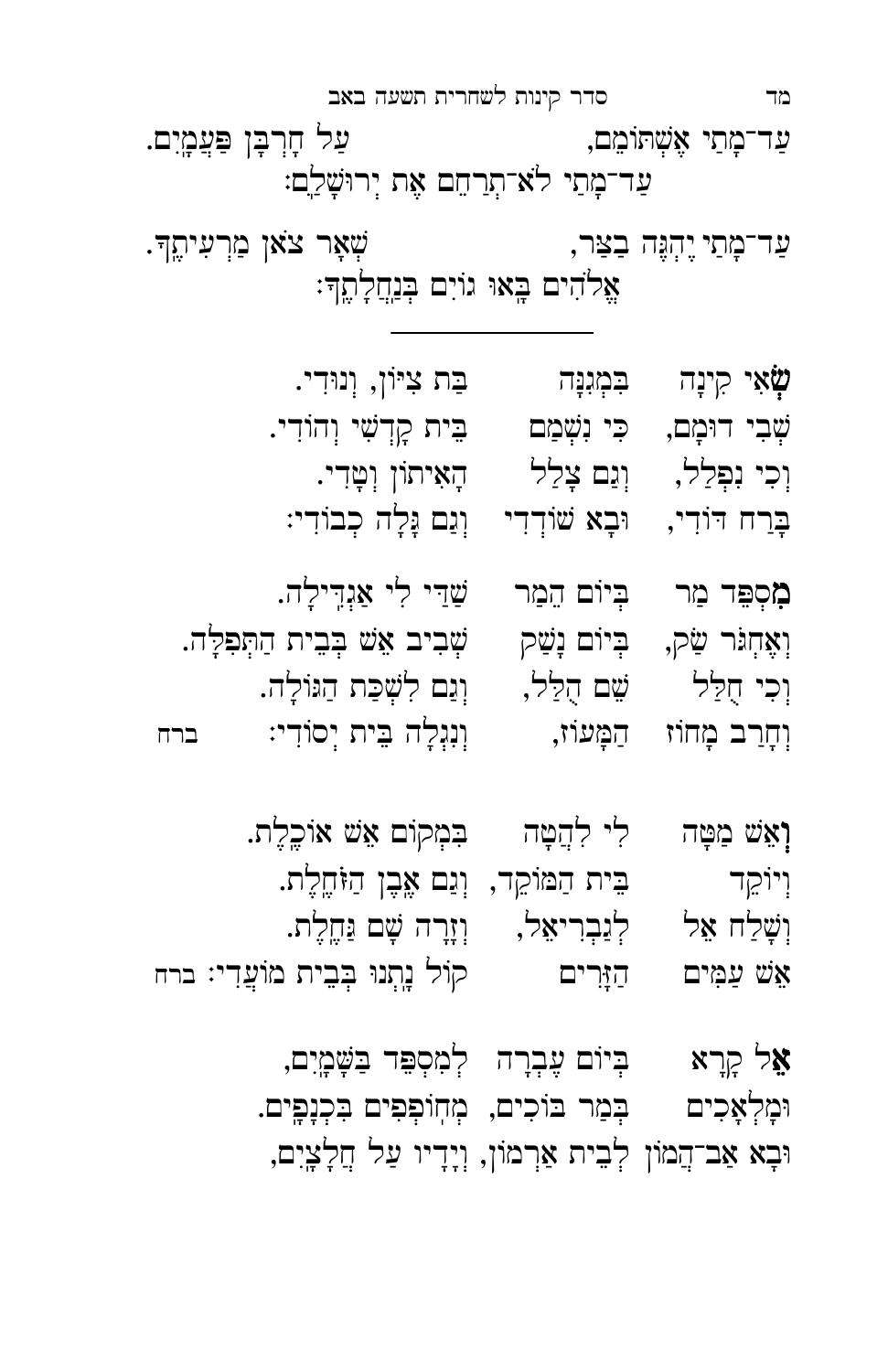#### Psalm 79

<sup>1</sup>A psalm of Asaph: O God, heathens have entered Your domain, defiled Your holy temple, and turned Jerusalem into ruins. <sup>2</sup>They have left Your servants' corpses as food for the fowl of heaven, and the flesh of Your faithful for the wild beasts. <sup>3</sup>Their blood was shed like water around Jerusalem, with none to bury them.  $4$ We have become the butt of our neighbors, the scorn and derision of those around us. <sup>5</sup>How long, O LORD, will You be angry forever, will Your indignation blaze like fire? <sup>6</sup>Pour out Your fury on the nations that do not know You, upon the kingdoms that do not invoke Your name, <sup>7</sup> for they have devoured Jacob and desolated his home. <sup>8</sup>Do not hold our former iniquities against us; let Your compassion come swiftly toward us, for we have sunk very low.  $9$ Help us, O God, our deliverer, for the sake of the glory of Your name. Save us and forgive our sin, for the sake of Your name. <sup>10</sup>Let the nations not say, "Where is their God?" Before our eyes let it be known among the nations that You avenge the spilled blood of Your servants. <sup>11</sup>Let the groans of the prisoners reach You; reprieve those condemned to death, as befits Your great strength. 12Pay back our neighbors sevenfold for the abuse they have flung at You, O LORD. <sup>13</sup>Then we, Your people, the flock You shepherd, shall glorify You forever; for all time we shall tell Your praises.

Will Your congregation wail bitterly for Your house of prayer, Which Your enemies, who killed the children of Your

covenant, have burnt?

"O God, foreign nations have entered Your domain."

How long, O Lord, will I lie amidst the flames, And between oven and stove my eyes will grow dim? Flames blaze upon me evening, morning, and noon.

How long, O Lord, on this day, before You,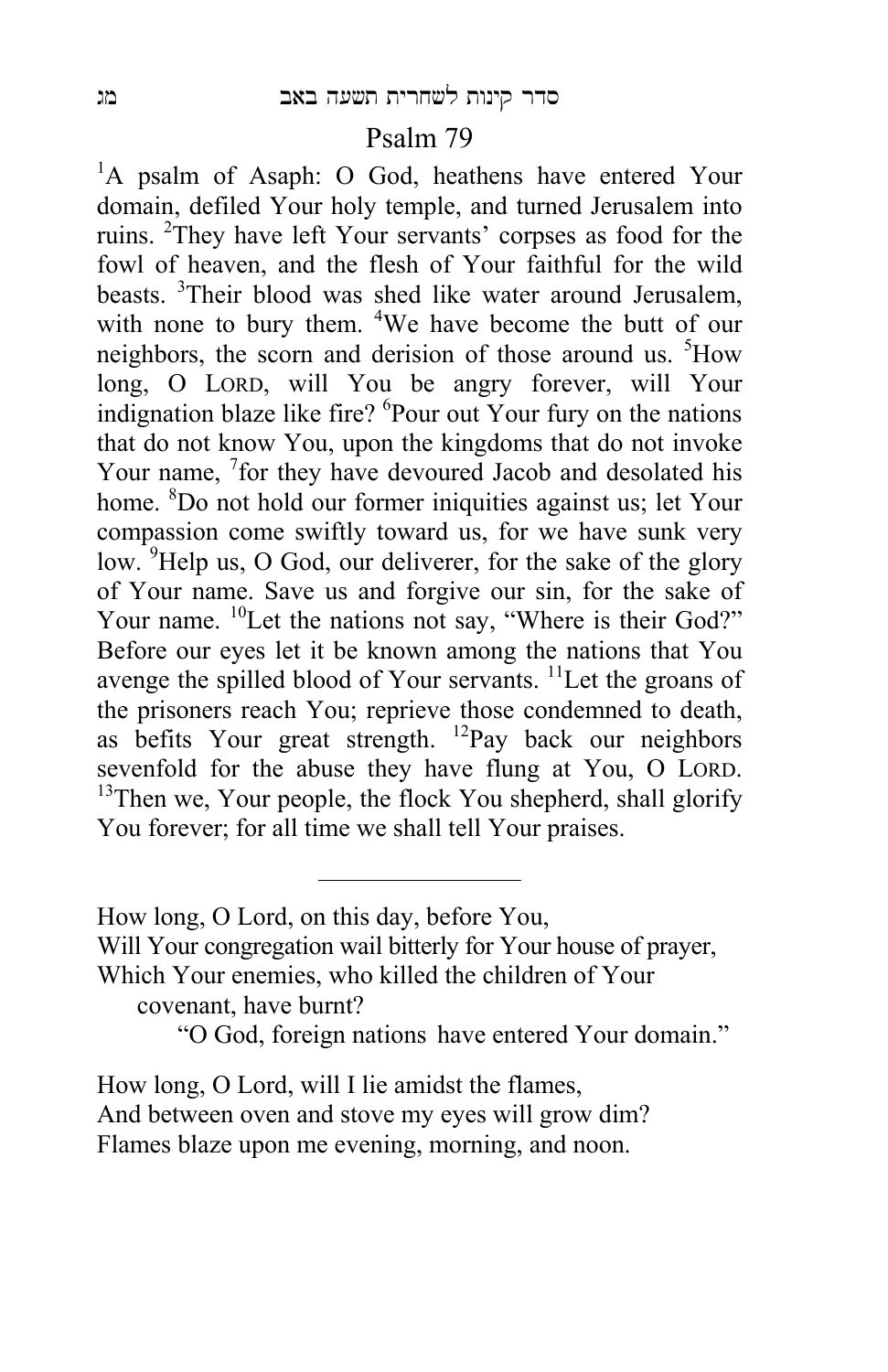ּעַ ד־מָתַי יְהוָה, אֵ יִ יִ הְיֹךָה, אֶשְׁכְּבָה בִּין שְׁפַתֶּים. Íבֵ ין ˙ ָ נÍר וְ כִ יר יִ ם, יִ כ ְ הÍ לִ י עֵ ינ יִ ם. לְוֹהֲטִים לִי יִשְׁאֲפוּ יִ יִ יִ יִאֲ פּוּ לִי יִלְ יִם.

אֶלֹהִים בֶּאוּ גוֹיִם בְּנ<u>ַחֲ</u>לָתֶךָ:

ּעַ ד־מָתַי יְהוָה, יהוֹם זֶה לְעָמֶתֶךּ. ּ בְּמַר תְּיֵילִיל עֲדָתֶךְ, עַל יִ יִ הַפִּלְתֶךָ. אֲשֶׁר שֳׂרְפוּ צָרֶיךָ, וְהַרְגוּ בְנֵי בְרִיתֶךָ

תהלים ע"ט א מִזְמֹוֹר לְאָ֫סֶף אֱלֹהִים בָּאוּ גוֹיָם וַ בְּנַחֲלָהֶךְ טִמְּאוּ אֶת־הֵיכֵל קָדְשֶׁךָּ שֶׂמוּ אֶת־יְרוּשָׁלֵֵם לְעִיִּים: בּ נִתְנוּ אָת־נִבְלֵת עֲבָדָ֫יךְ מַאֲכָל לְעָוֹף הַשָּׁמָֻיִם בְּשֵׂר חֲסִידָ֫יךָ ֹלְחַיְתוֹ־אָרֶץ: ג שֶׁפְּכוּ דָמָם ו כַּמַּ֫יִם סֲבִּיבָוֹת יְרוּשָׁלָ֫ם וְאֵין ֹקוֹבֵר: רּ הָיָינוּ חֱרְפָּה לִשְׁכֵנֵינוּ לַעֲג וָ֫קֶלֶס לִסְבִיבוֹתֵינוּ: ּה עַד־מֶה יְהוָה תֱאֱנֵף לָנֶצַח תִּבְעַר כְּמוֹ־אֵשׁ קִנְאָתֶךָ: ו שְׁפֹּךְ חֲמָתְךָ אֵל־הַגּוֹיִם אֲשֶר לְא־יְדָ֫עְוּךְ וְעַל מַמְלָכִוֹת אֲשֶׁר בְׁשִׁמְךָ לְא קָרֶאוּ: ז כִּי אָכַל אֶת־יַצְקֶב וֵאֶת־נְוֵהוּ הֵשְׁמּוּ: ח אַל־תִּזְכָּר־לָנוּ עֲונָת רִאשׁנִים מֲהֵר יְקַדְמְוּנוּ רַחֲמֵיךָ כִּי דַלְוֹנוּ מִאָר: బ עָזָרֱנוּ | אֱלֹהֵי יִשְׁעֵ֫נוּ עַל־דְּבָר ֹכְבְוֹד־שָׁמֶֽךְ וְהַצִּילֵנוּ וְכַפֵּר עַל־חַטּאֹתֵ֫ינוּ לְמַעַן שְׁמֶךָ׃ י לָמָּה ו יִאמְרוּ הַגּוֹיִם ֿאַיֵּה אֱלֹהֵ֫יהֶם יִוָּדַע בַּגֹּיֵים לְעֵינֵינוּ נִקְמַת דַם־עֲבָדֶיךָ הַשָּׁפִוּךְ: אַ הָָבְוֹא לְפָּנֶיךָ אֶנְקֶת אָ֫סִיר ْ בְּגָדֶל זְרוֹעֲךָ הוֹתֵר בְּנֵי תְמוּתֶה: יב וְהָשֵׁב לִשְׁבֵנֵינוּ ֹשֶׁבְעָתַיִם אֶל־חֵיקֶם חֶרְפֶּתֶם אֲשֶׁר חֵרְפִּוּךְ אֲדֹנֶי: יג וַאֲנַחְנוּ עַמְּךָ וּ וְצָא*ׁ*ן מַרְעִיתֶךְ נְוֹדֶה לְּךָ לְעוֹלָם לְדִוֹר ּ וָדָר נְסַפֵּר תְּהִלָּתֶךָ: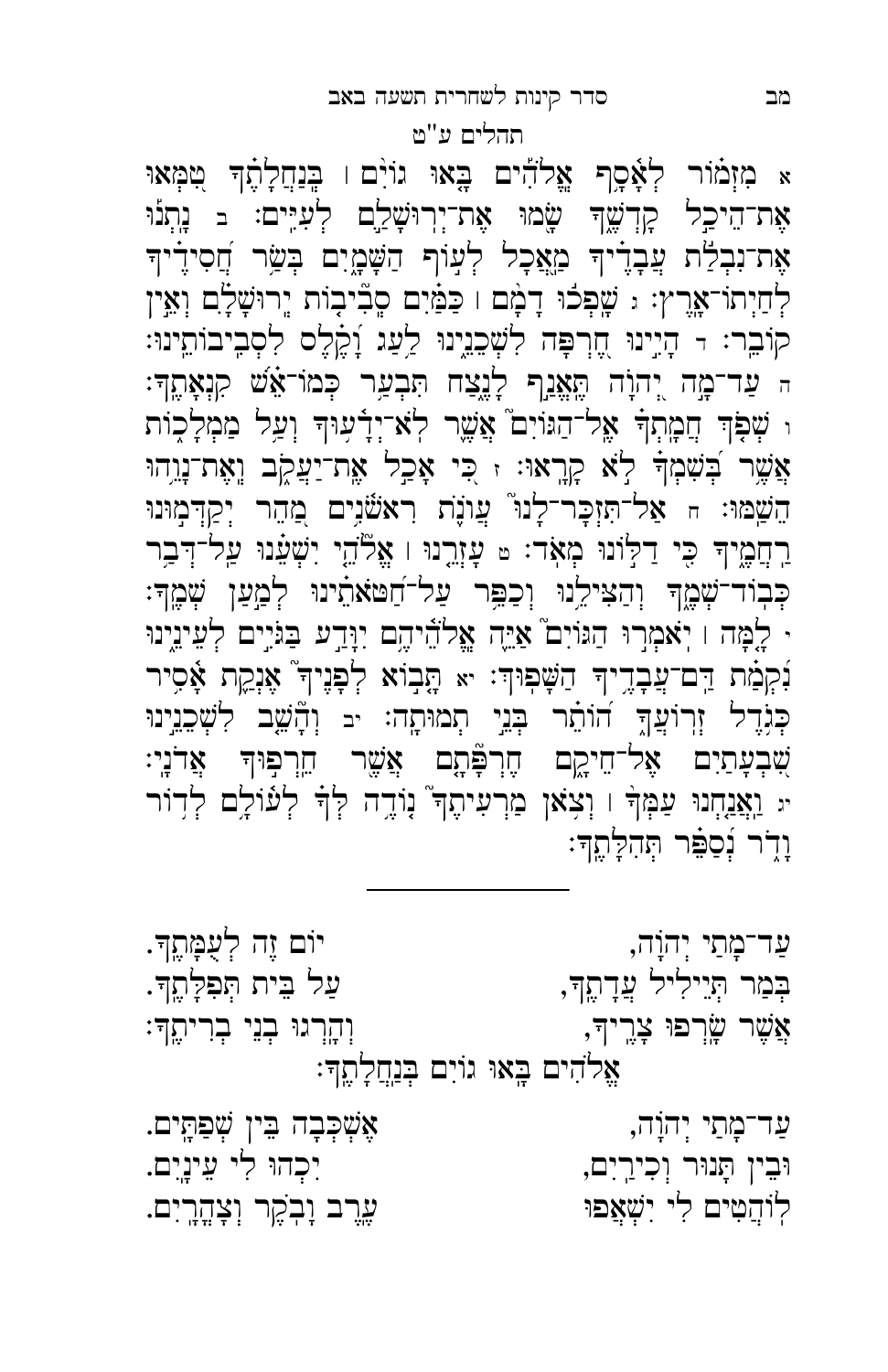#### סדר קינות לשחרית תשעה באב מא

The heaven trembled, and a cloud dwelled upon me, And all the shining lights, the sun and the moon, were darkened On the day that the city, once great among nations, became like a widow.

And the faithful were crushed to the ground, and languished. Therefore I lament bitterly every year:

How has the city, once full of judgment, become like a harlot?

The fairest of sites, $8$  joy of all the Earth, the city where the people of Israel dwelled,

Has become a waste and a desolation, a symbol and a mockery. All her inhabitants sigh. They found no mercy.

Her warriors were stunned because of the oppressing sword.

The Temple's pillars were uprooted from the threshing floor of Aravanah<sup>9</sup>

Strangers trampled and roared in the place of the Shekhinah.

I heard the daughter Zion speaking bitterly:

"Alas, for I have drunk the cup and drained to the dregs."

Lament, O pampered one, for the Shekhinah, whose lights are darkened,

> Like a maiden girt with sackcloth for the husband of her youth.

All this time she is waiting for a day of favor from you, O Rock, Tied like a bird in the hand of a foe.

Arise, before the gleanings of the vintage are consumed, And take note of the vineyard which you have forsaken, and whose hedges You have removed.

 8 Or: the fairest of branches.

<sup>&</sup>lt;sup>9</sup> The place of King David's altar.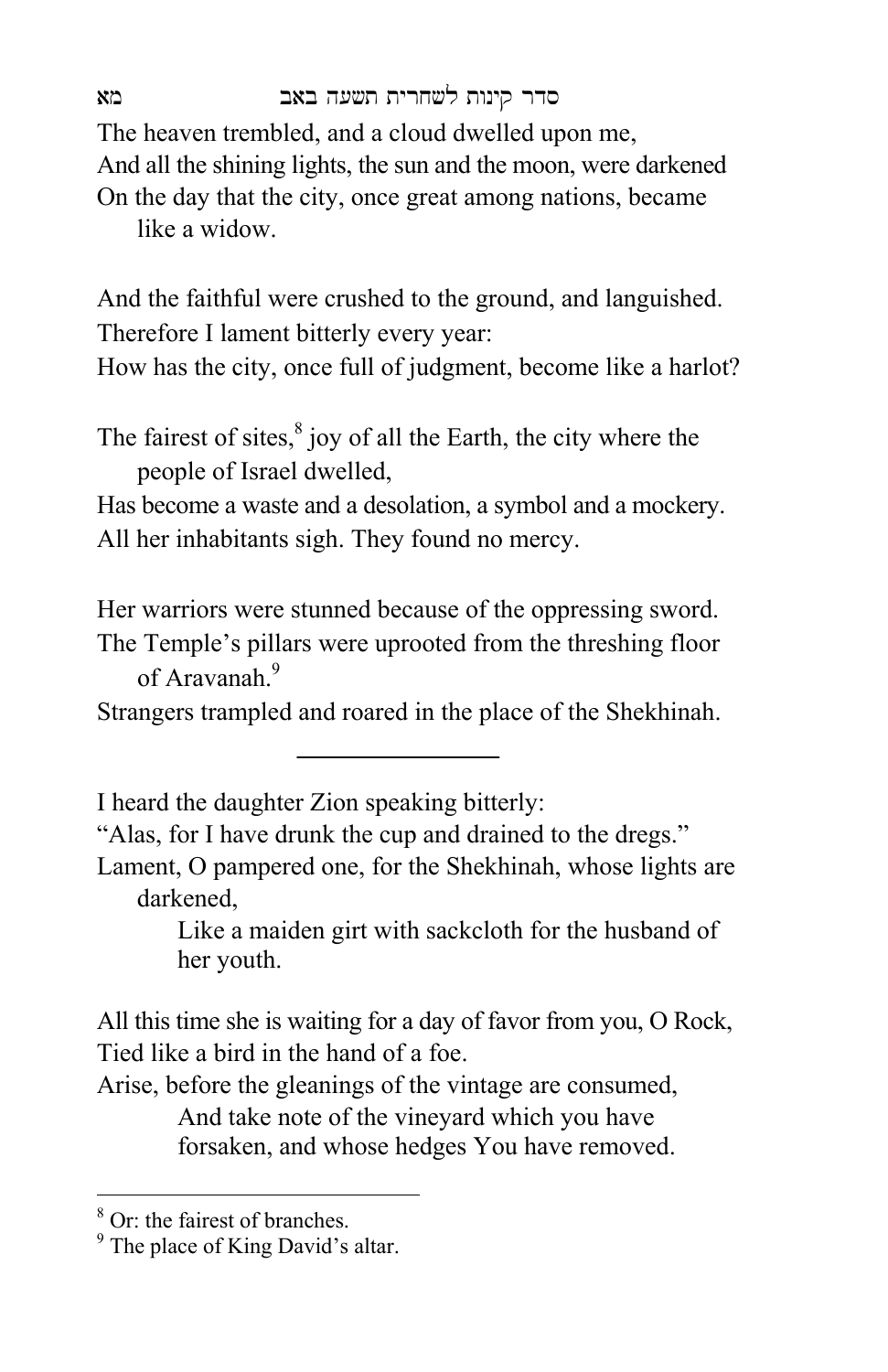מְאוֹרֶיהָ: כִּבְתוּלָה חֲגֻרַת־שַׂק עַל־בַּעַל נְעוּרֶיהָ. זֶה כַּמֶּה מְיַחֱלֶת יוֹם רָצוֹן מִמְּךָ צוּר. קְשׁוּרָה כְּצִפּוֹר בְּיַד צָר, וְאֱפֵס עָזוּב וְעָצוּר. קוּם בְּטֱרֵם יְתֵּמּוּ עִוֹלְלוֹת چֶרֶם בְּצוּר, וּפְקֹד כַּנָּה נְטַשְׁטָהּ, וּפָרָצְתָּ גְדֵרֶיהָ: וּפִקֹד ַכְּנָה נְטַשְׁטָהּ, וּפָּרַצְהָ גְדֵרֶיהָ:

ּבַּת צִיּוֹן שָׁמֲעָתִּי מִמָּרֵרֶת אֲמָרֵיהָ. אֲהָהּ, כִּי כוֹס שָׁתֵיתִי, וּמָצֵיתִי שְׁמָרֵיהָ. אֱלִי עֲדִינָה לַשְּׁכִינָה, אֲשֵׁר חֲשָׁכוּ

דַּ הֲמוּ גִבּוֹרֵיהָ מִפְּנֵי חֱרֵב הַיּוֹנָה. יָכִין וּבְעַז נֵעָקִרוּ מִגְּרֵן אֲרַוְנָה.<br>. רֵמְסוּ זָרִים, וְשָׁאֲגוּ בִּמְקוֹם הַשְּׁכִינָה:

יָפֵה נוֹף, מְשׂוֹשׂ כָּל־הָאֱרֶץ, עַם קִרְיַת חָנָה: הָיָתָה לְשַׁמָּה וְלִשְׁאִיָּה, וּלְמָשָׁל וְלִשְׁנִינָה. ָכָּל־עַמָּהּ נֵאֱנָחִים, לֹא מָצִאוּ חֲנִינָה:

וְ דָכְאוּ לְאָרֵץ, וְאָמְלְלוּ אַנְשֵׁי הָאֱמוּנָה. לְכֵן אֲקוֹנֵן בְּמָרָה, בְּכָל־שָׁנָה וְשָׁנָה. מְלֵאֲתִי מִשְׁפָּט — אֵיכָה הֲיִתָה לְזוֹנָה!

דֹק וְחוּג רֶעֲשׁוּ, וַתִּשְׁכֹּן־עָלֵי עֲנָנָה, וְכָל מְאָוֹרֵי אֹוֹר קֵדְרוּ, וְחַמָּה וּלְבָנָה. יוֹם רַבָּתִי בַגּוֹיִם הָיְתָה כְּאַלְמָנָה:

מ סדר קינות לשחרית תשעה באב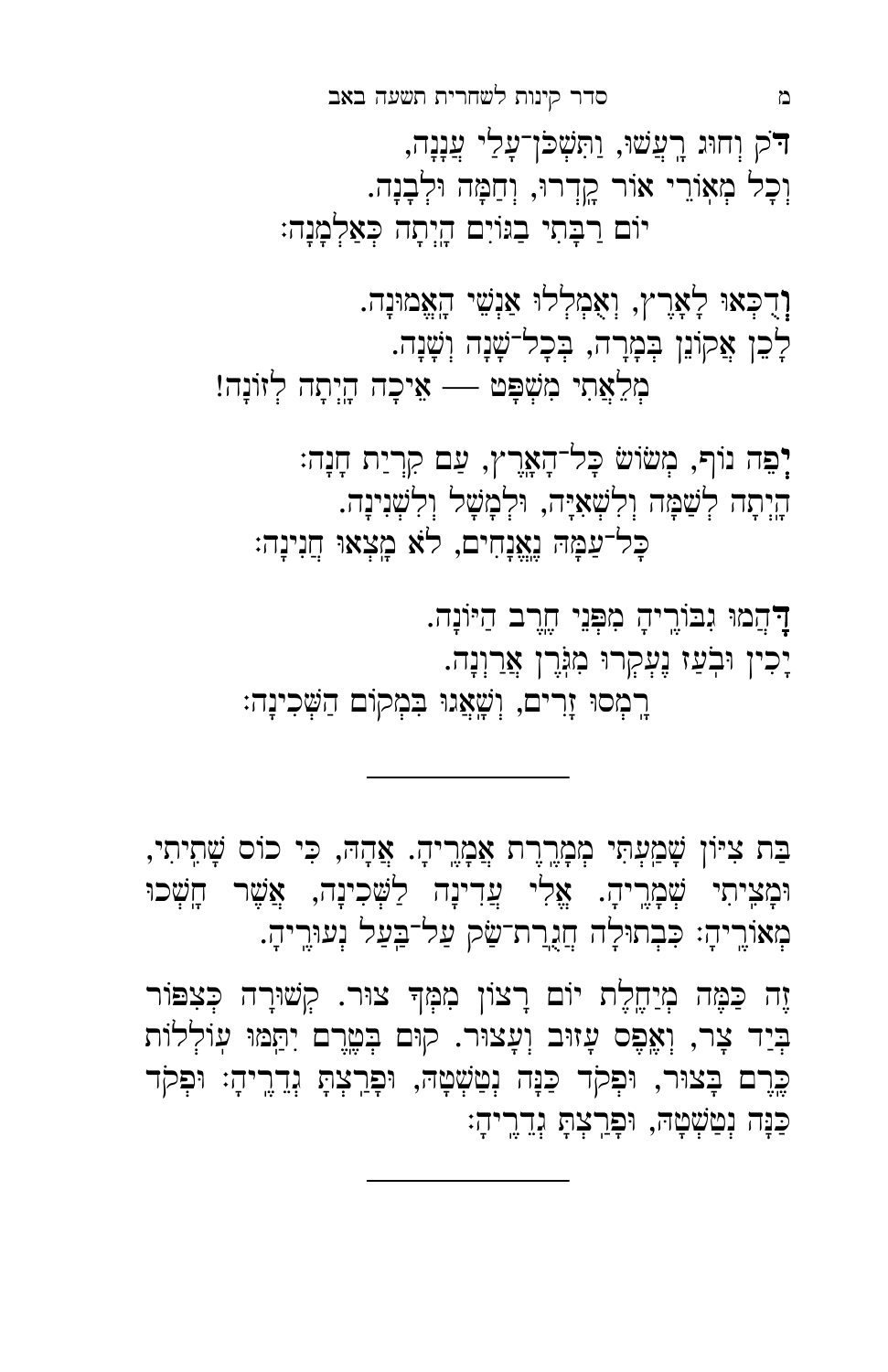### סדר קינות לשחרית תשעה באב לט Kinot for Shahrit of Tisha Be'ab

My pride is lowered to the Earth, and my glory is debased. My soul lies prostrate in the dust, and my arm is too short. When I remember my sorrows, I sigh for as long as I am alive. The waves of my soul roar, and the sparks of my fire flare. Will my shadow<sup>6</sup> forever be uncovered, and my steps narrowed?

And You, Oh Lord, are a shield **around me**.

**Around me,** the enemy increased his army and launched war. He profaned, crushed and threshed the splendor of my glory. Therefore on this day I call a fast, and proclaim a solemn assembly.

On the ninth day **of the fifth month.**

- **In the fifth month,** the gates of my abode lamented and mourned,
- On the ninth day of the month, my eyes were darkened and dimmed.
- At that time, the  $\lim^7$  roared and my ears tingled,
- On the day that the lion called out upon the watch-tower of **my Lord.**

**My Lord,** be not excessively angry to humble me, And do not remember sin forever to condemn me. Listen from Your lofty abode to the sound of my cry, You, who are my shield and mighty rescuer.

6 Protection

<sup>7</sup> Nebuchadnezzar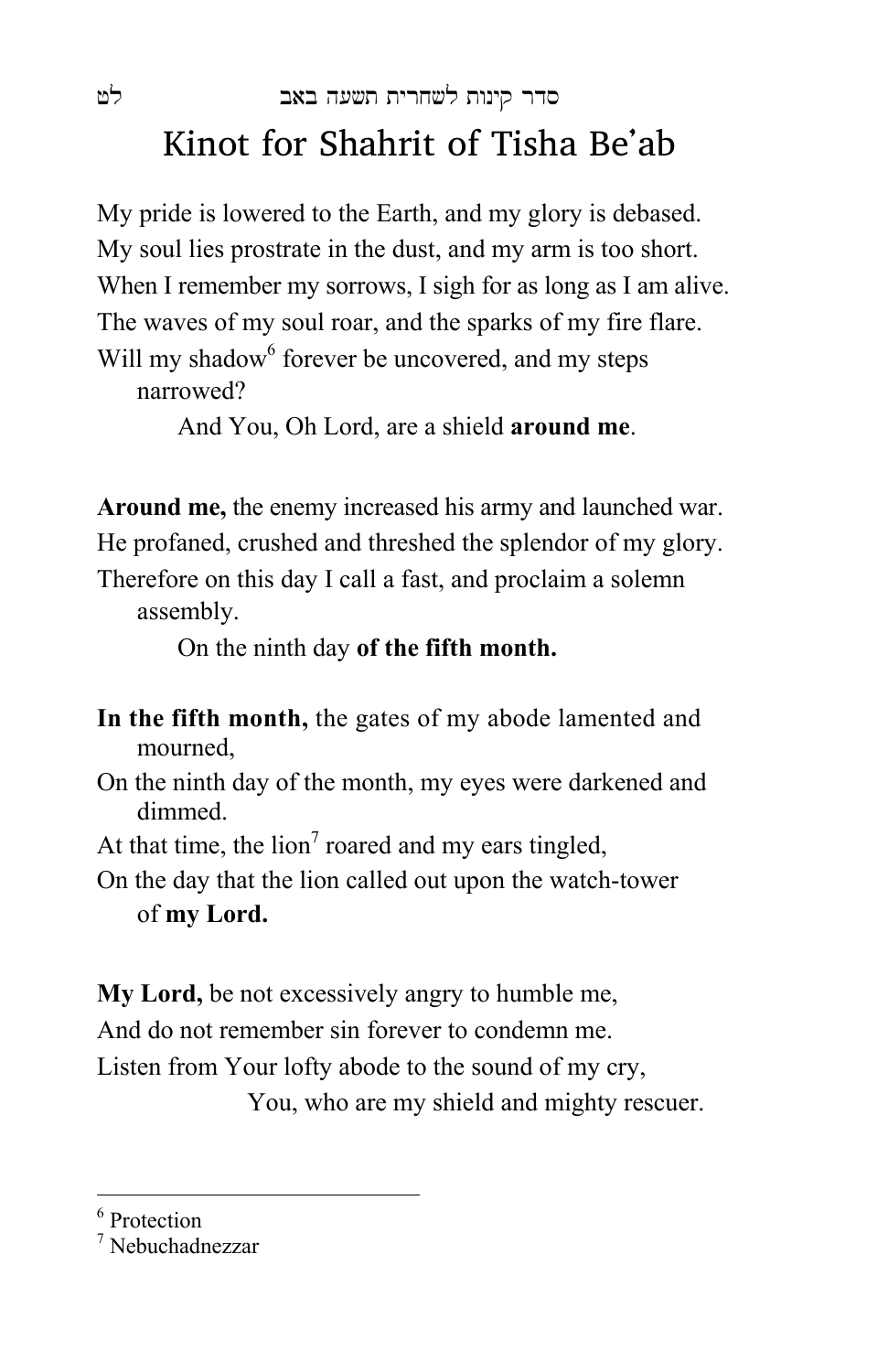כְּגִנִּי וְקֶרֶן יִשְׁעָי.

אֲדֹנָי אַל תִּקְצֹךְ עַד מְאֹד לְהַכְנִיעִי, וְאַל לָעַד הִזְכֹּר עָוֹן לְהַרְשִׁיעִי. אֶזוֹן נָא מִזְּבוּלֶךְ לְקוֹל שַׁוְעִי,

ּ בִּחְׂדֶשׁ הַחֲמִישִׁי - אָנוּ וְאָבְלוּ פִּתְחֵי מְעוֹנָי. בְּתִשְׁעָה לַחְׂדֶשׁ - אָפְלוּ וְכָהוּ עֵינָי. בִּמַּוַּל אַרְיֵה אֲרֵי נָהַם, וְצָלְלוּ אָזְנָי, יוֹם וַיִּקְרָא אַרְיֵה עַל־מִצְפֶּה אֲדֹנָי:

בַּעֲדִי רָבָה צַר צָבָא וּמִלְחָמָה קִדֵשׁ. יִפְעַת חוֹדִי חִלֵּל, כִּתֵּת וְהִדֵּשׁ. הֲלֹא בְיוֹם זֶה אֶקְרָא צוֹם, וַעֲצָרָה אֲקַדֵּשׁ בּחֹרָשׁ הַחֲמִישִׁי בְּתִשְׁעָה לַחְרֶשׁ.

לֶעָפָר שָׁחָה נַפְשִׁי, וְקֵצְרָה יָדִי. מְדֵי זָכְרִי יְגוֹנַי, אֵאָנַח בְּעוֹדִי. הוֹמִים גַּלֵי נַפְשִׁי, וְקִוֹדְחִים שִׁבִיבֵי יִקוֹדִי. הֲלָעַד יֶחֱשֹׁף צִלִּי, וְיֵצַר צַעֲדִי? וְאַתָּה יְהוָה מָגֵן בַּעֲדִי.

קינות לשחרית תשעה באב

וָאָרֶץ  $\boldsymbol{\psi}$ פַל רוּמִי, וְנִקְלָה כְּבוֹדִי.

לח סדר קינות לשחרית תשעה באב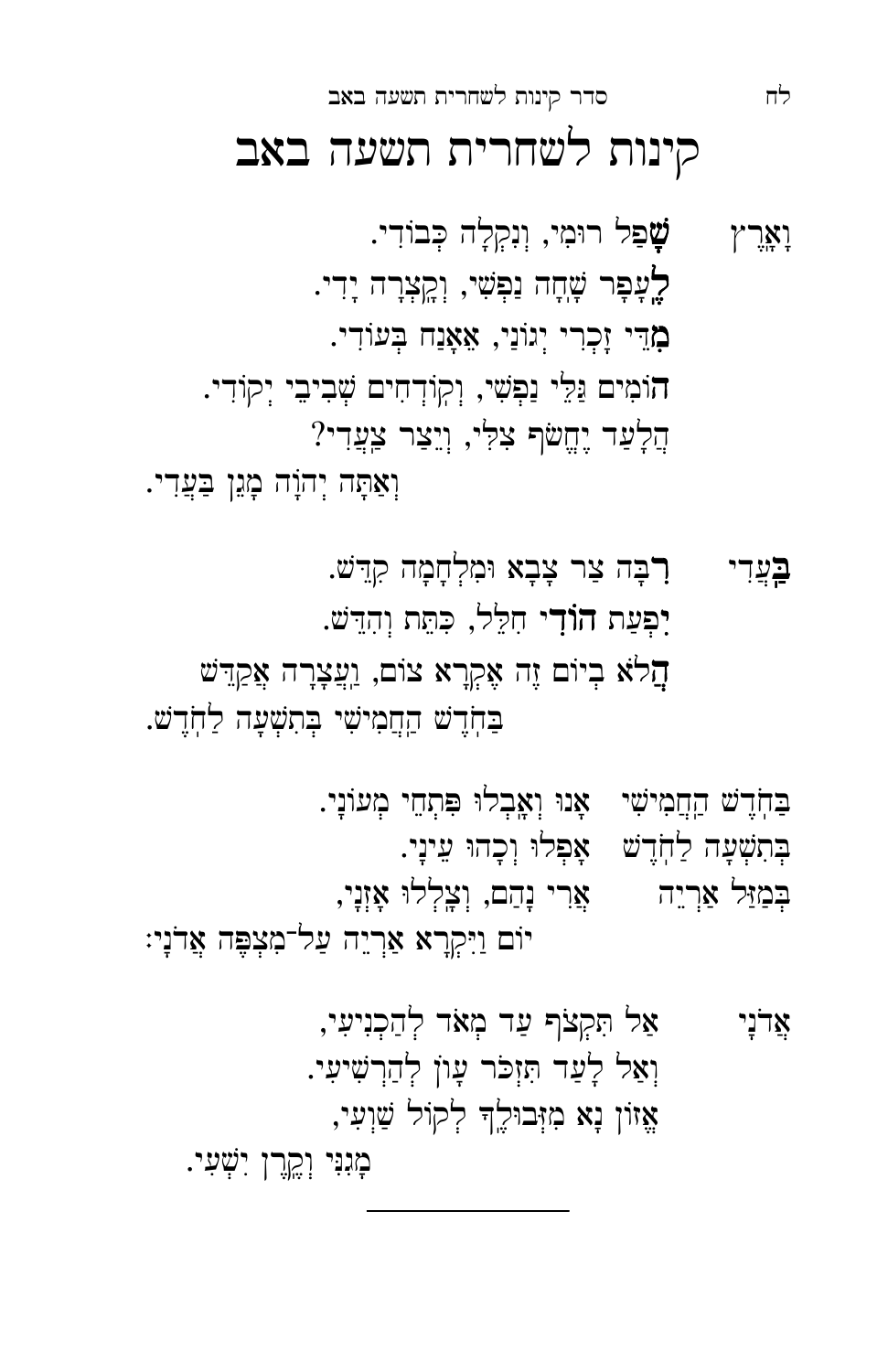סדר קינות לערבית תשעה באב לז

Please awaken and bare Your arm, And reveal Your final salvation. And let it be said to the mute lamb: O you unhappy, storm-tossed one, be comforted.

Please awaken Your right arm, Most High, And rebuild in mercy the city of Zion. And let it be said to a poor and needy people That the Lord has comforted Zion.

Please awaken Your right arm, O God, And redeem Israel in mercy. And let it be said to the poor people who supplicate: A redeemer has come to Zion.

O God, destroy and ruin Your enemies — Speedily and soon.

To Him alone I call in my plaint, For in my distress He is called to be my help. And to all my adversaries, rage, anger and wrath Shall come, and their sun shall set — Speedily and soon.

Holy and Awesome One who works wonders, Deliver Your congregation from a dungeon Filled with mire and mud. Destroy and annihilate those who rob my people — Speedily and soon.

Magnified be Your name, God Most High, And have compassion for a poor and destitute people, And bring them up to Mount Zion From among people of strange language, who have scorched their face —

Speedily and soon.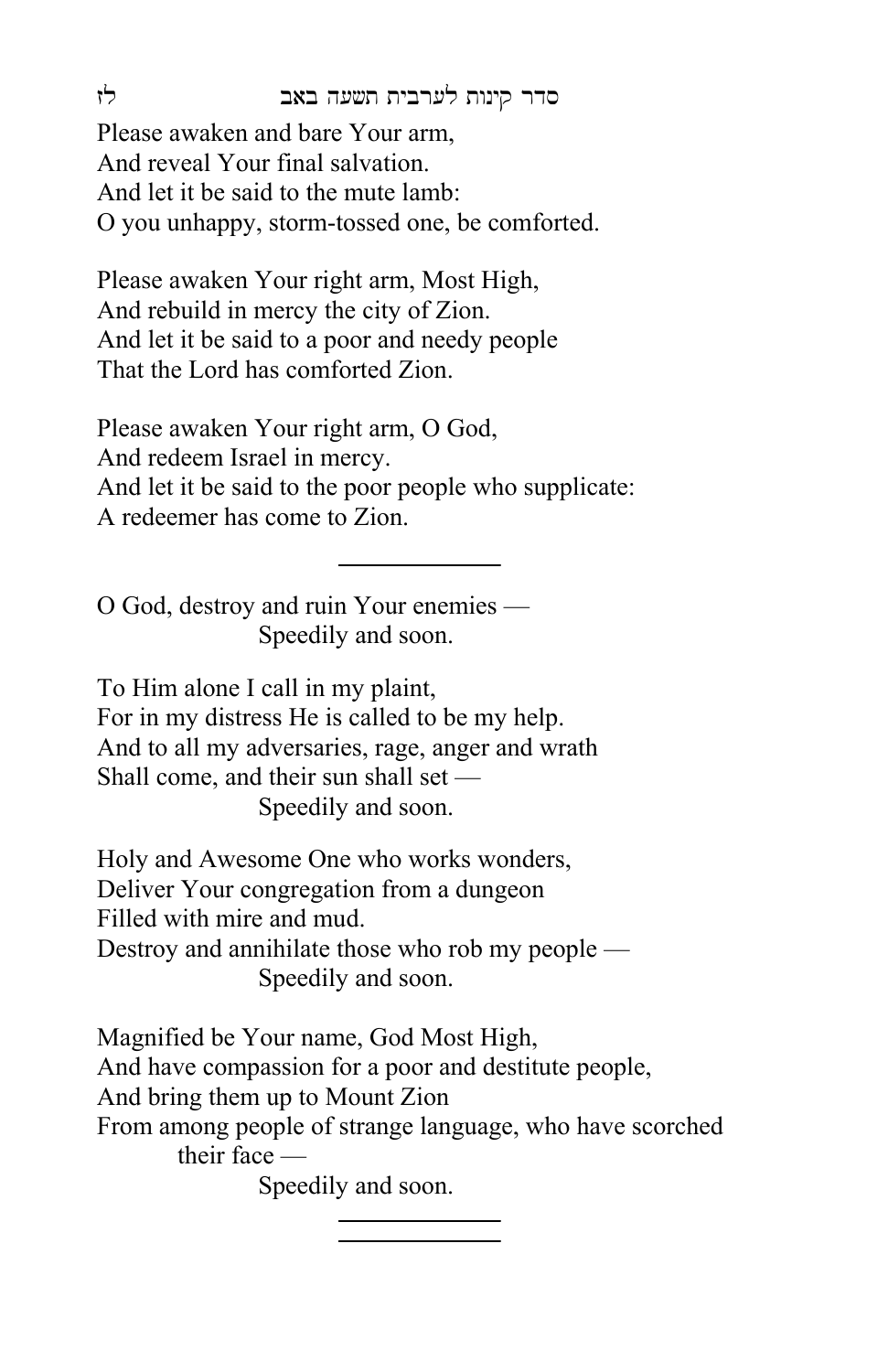לו סדר קינות לערבית תשעה באב

עִוּרָה נָּא

חֲשׂוֹף זְרוֹעֶךְ, וֹ יִ יִ יִ הְאֵ הֵ הֵ הָא הֵ הֵ הֲ הֵ הֵ הֵ הֵ ה וְיֵאָמֵר לְשֶׂה נֵאֱלָמָה, יוֹ הוֹ הַעֲנָיָה סֹעֲרָה נָחֲמָה:

עוּרַה נַא

יְ מ ינְ ָך עֶ לְ י˚ן, Íבְ נֵ ה בְ ר חֲ מִ ים עִ יר צִ Ì˚ן, וְיֵאָמֵר לְעַם דַּל וְאֶבְיוֹן, הֹוֹ הַם יְהוָה צִיּוֹן:

עוּרָה נָא יְמְינְדְּ הָאֵל, לווּ הַבְּדָה בְרָחֲמִים יִשְׂרָאֵל, וְ יֵ אָ מֵ ר לְ עַ ם Ë ַ ל הַ ·˚אֵ ל, Íבָ א לְ צִ Ì˚ן Á˚אֵ ל .

אֶת אוֹיְבֶיךְ אֵל י בִּעֲנָלָא וּבִזְמַן קָרִיב.

לוֹ לְבַדוֹ בְּשִׂיחִי אֶקְרָא, ← כִּי בְצֶרוֹתַי נִקְרָא לִי עֶזְרָה, וּלְכֹל שׂוֹטְנַי, חֲרוֹן אַף וְעֵבְרָה <sub>-</sub> יָבֹא עֲלֵיהֶם, וְשָׁמְשָׁם יַעֲרִיב, בִּעֲנָלָא וּבִזְמַן קָרִיב.

קָרוֹשׁ וְנוֹרָא עְשֶׂה פֶּלֶא, הוֹצֵא עֲדֶתְךָ מִבֵּית־כֶּלֶא, אֲשֶׁר בְּרֱפֶּשׁ וָמִיט מָלֵא,  $\,$ וּלְגוֹזְלֵי עַמִּי תַּשְׁמִיד וְתַחֲרִיב, בִּעֲנָלָא וּבִזְמַן קָרִיב.

יִתְנַדַּל שִׁמְדּ אֵל עָלְיוֹן, החֹרַחֵם עַם עָנִי וְאֶבְיוֹן, וְהַעֲלֵהוּ אֶל הַר צִיּוֹן, מֵ הַ הַצְרִיב, וִ בִּעֲנָלָא וּבִזְמַן קָרִיב.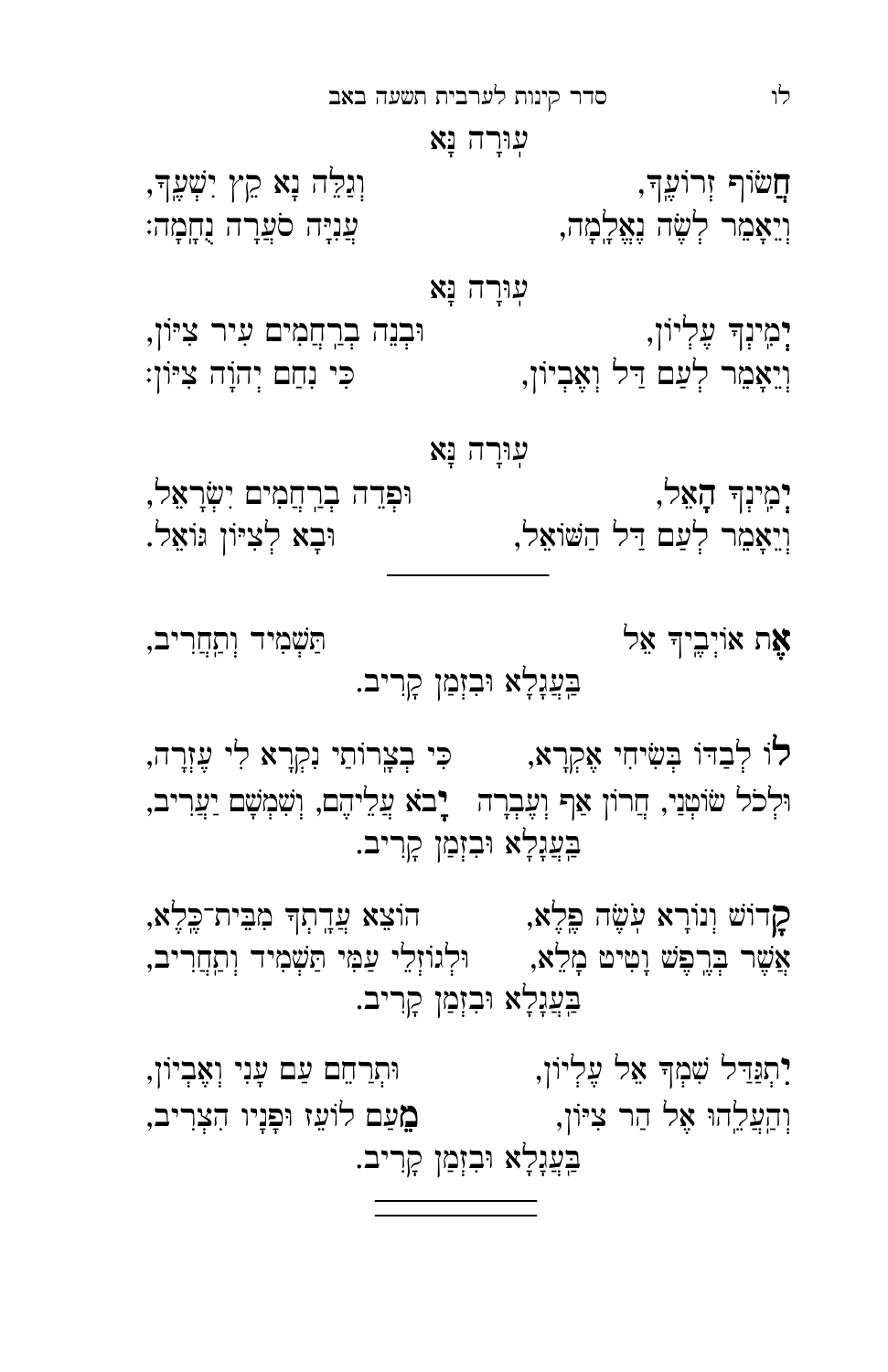סדר קינות לערבית תשעה באב לה

O Lord, when You abandoned her in the hands of the predator, He devoured her neck from the front, and wrung it off from behind. The years have passed. Both summer and winter I bear my enemy's yoke.

If only she had wings like an eagle's, To fly over the hills, and leap over the mountains, To come with her beloved into the chambers, Then I would forget my sorrow.

They devise a plan against her, till she is mortally wounded. Cruel enemies<sup>5</sup> have weakened her With heavy yoke, with reproach and disgrace. My suffering is great.

Comfort her heart, O God who dwells on high, Say comforting words to the heart of the grieving. Gather the exiles, who are scattered among the nations, And bring the redeemer.

How much longer shall there be weeping in Zion, And mourning in Jerusalem? Show Zion mercy once again, Rebuild the walls of Jerusalem.

Please awaken Your lofty right arm And call her who was the subject of wrath, "the comforted one." And let it be said to the poor and grieved one: Be comforted, O you distressed and storm-tossed one.

 $\overline{a}$ 

<sup>&</sup>lt;sup>5</sup> Literally: strangers.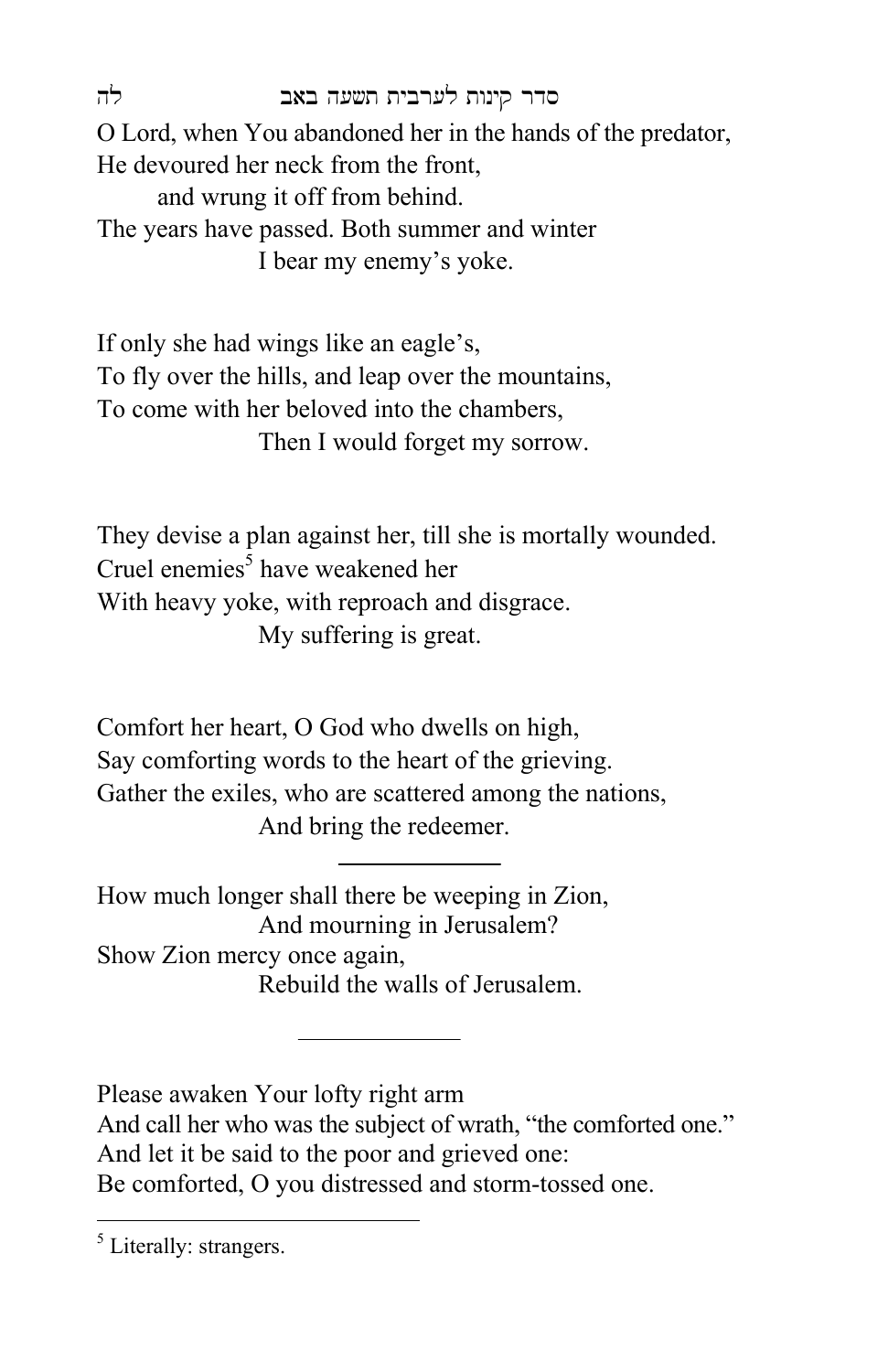יְמִינְדּ רֵמָה, וֹ הָרֹא נִחֲמָה, יִ הְרָא נֻחֲמָה, וְיֵאָמֵר לְדַלָּה וַעֲגוּמָה, עֲנִיָּה סֹעֲרָה נֻחֲמָה:

עִוּרָה נָא

עַ ד־א נָ ה Ê ִ כְ יָ ה בְ צִ Ì˚ן, Íמִ סְ ı ֵ ד Ê ִ ירÍ ›ָ ל ִם, ָ˙‹Íב ˙ ְ ר ַ חֵ ם צִ Ì˚ן, ˙ ִ בְ נֶ ה ח˚מ˚ת יְ רÍ ›ָ ל ִם.

נַחֵם עַל לִבָּהּ, אֵל שׁוֹכֵן בַמְּרוֹמִים, ַּדַּבֵּר נֵחֲמָה יוֹה עַל לֵב הָעֲגוּמִים, קַבֵּץ נִדְחִים  $\Xi$ ְ נִדְחִים בֻּעַמִּים, וְגוֹאֵל הָ**בִיא.** 

אָז, אֶשְׁכַּח עָצְבִי. יֹוַעֲצִים עָלֵיהָ יהָ יא אֲנוּשָׁה, יִהִיא אֲנוּשָׁה, זֶרִים אַכְזָרִים  $\omega$ רוֹשָׁה, זָ Ê ְ ע≥ל Ô ָ בֵ ד Ê ְ ְ חֶ רı ָ ה ÍבÍ ›ָ ה, נֵדוֹל מַכְאוֹבִי.

ֹמִי יִתֵּן אֵלֶיהָ יִ הַחֹּ אֵלֶיהָ לֹ לָ עÍף בַ ְÁבָ ע˚ת, Íלְ דַ לֵּ ג Ê הָ ר ִ ים, לָבוֹא עִם דּוֹדָהּ לְבוֹא עִם דּוֹדָה

לד סדר קינות לערבית תשעה באב יָה, עֵת עָזַבְתָּ יַ $\mathbf{z}$ ה, עֵת עָזַבְתָ אָ כַ ל הַ ַˆÍ ָ אר, Íמָ לַ ק הָ עֹֽ ר ֶ ף. עֲבְרוּ הַשָּׁנִים, הוֹבְרֹ הַשְׁנִים, ה אֲשָׂא עֹל אוֹיְבִי.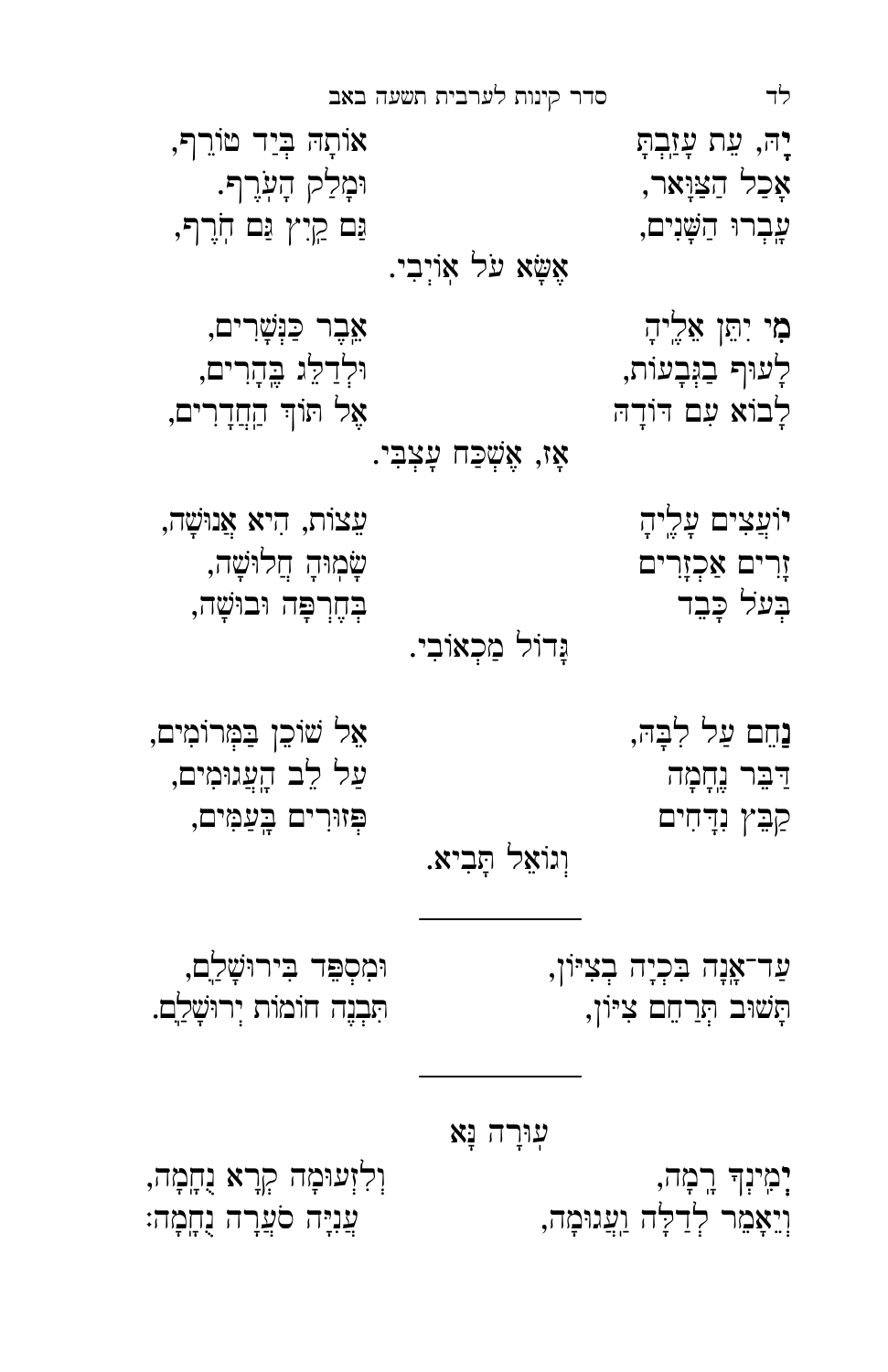סדר קינות לערבית תשעה באב לג

No precious portion is left to Reuben, Simeon [is hit] by sling stones, Tell that to the sons of Issachar. Zebulun does not open his mouth, He flees from mountain to hill.

How is it that Judah is buried in mire, Levi and Benjamin have been forsaken, And in the Holy Sanctuary, a sun image was placed. This is the fruit of the sins of my youth, Until my soul shall pay its debt.

How is it that Joseph and Gad were driven out, Asher and the Naphtali have departed, How are the camps of Dan ensnared. There is none to stretch out their tents, And fate rejoices at their misfortune.

Most pleasant of all daughters,

Gather her [dispersed] and send them gifts, Declare the true prophecies. Show all the nations her beauty, For the Lord has chosen Jacob for Himself.

O Creator, how long will Your dove be ensnared In the fowler's trap, distressed and miserable, And, without her children, sitting solitary, Crying out: "My father!"

Ceaselessly the dove wanders away from her nest, camping by day and by night through frost and scorching heat, Terrified of the oppressing sword, Of the lion's teeth.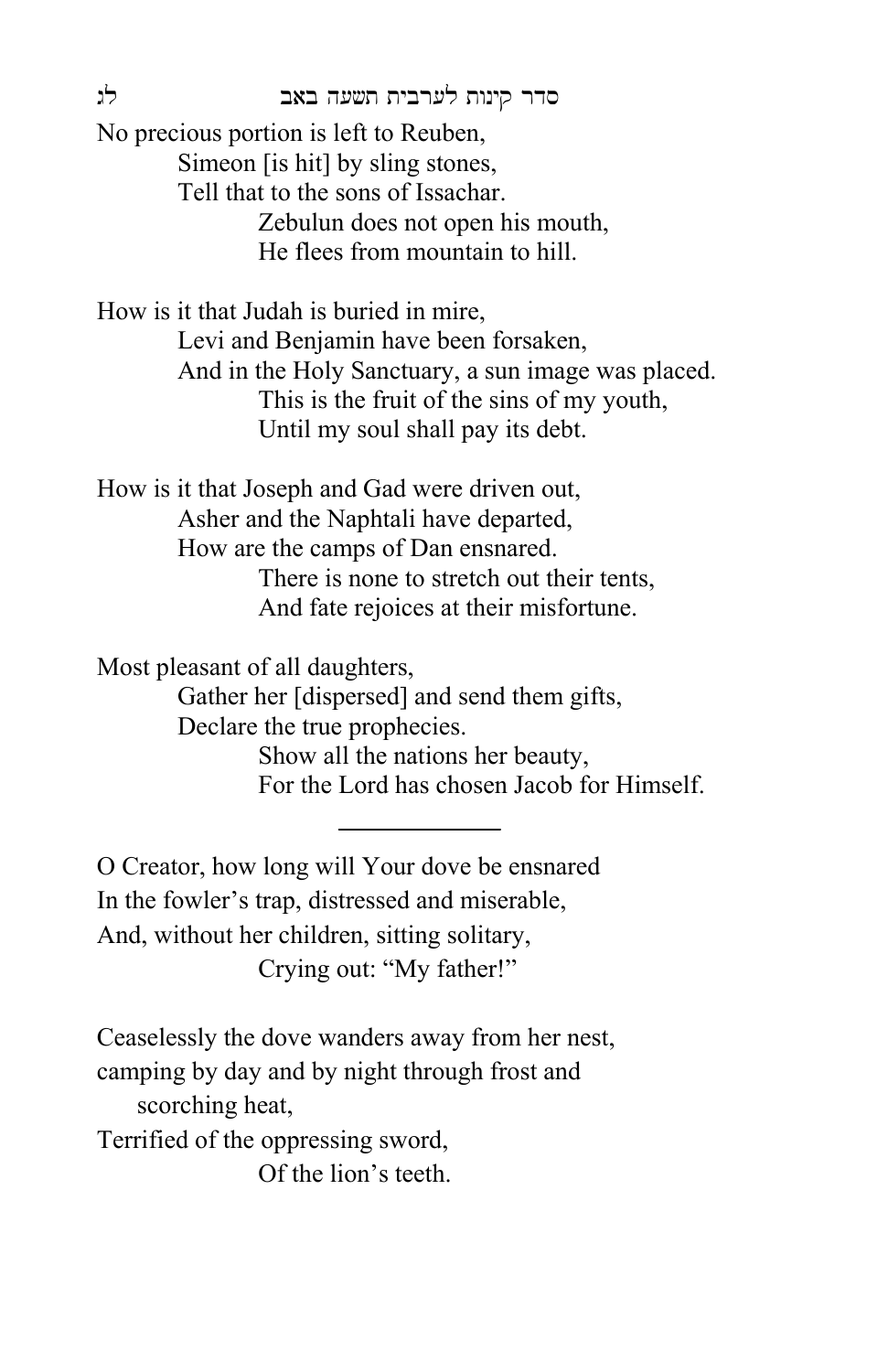| יוֹשֱבֶת נַּלְמוּדָה,                        | צוֹעֶקֶת: אָבִי. | וּבְלִי בָנֵיהָ                       |
|----------------------------------------------|------------------|---------------------------------------|
| ַמְקִנָּה הַיּוֹנָה,<br>יום וִלֵילַה חוֹנָה, |                  | נָעָה גַּם נְדָה<br>וּלְקֵרַח וִחְרָב |
| מֵחֱרֵב הַיּוֹנָה,                           |                  | הִיא מִתְחֲרֶדֶת                      |
|                                              | מִשְׁנֵי לָבִיא. |                                       |

בּוֹרֵא, עַד־אֶנָה היה הייֹנְחִדּ בִּמְצוּדָה, יִתּוֹד פַּח הַמּוֹקֵשׁ · עֵ עֲנֵיָה וּמִרוּדַה,

ַּבָּת נַעֲמָה מִכָּל־בָּנוֹת, אֵ הָ מֹלִח לָהּ מָנוֹת, אִמְרוּ נְבוּאוֹת נֶאֱמְנוֹת, הַרְאֶה לְכָל הָעַמִּים יָפְיָה, הוֹ פִי־יַעֲקֹב בְּחַר לוֹ יָהּ.

יֹוֹסֵף וְנָד אֵיךְ גִּרְשׁוּ, אֵ יִ אֲשֶׁר וְנַפְתָּלִי מָשׁוּ, אֵיךְ מַחֲנוֹת דְּן נוֹקֳשׁוּ, אֵין אָהֱלֵיהֶם מוֹתֵח,  $\qquad \qquad \text{if}$ וּזְמַן לְאֵידָם שָׂמֵהַ.

ַּבְּטִּיט יְהוּדָה אֵיךְ נִטְמְן, לֵוִי וּבִנְמִין אַלְמָן, וּבְבֵית דְבִיר הוּשַׂם חַמָּן, חַ הַאָּח נְעוּרַי זֶה פִּרְיָה, עַ ד שִׁלְּמָה נַפְשִׁי נִשְׁיָה.

לב סדר קינות לערבית תשעה באב ּחֶלְקַת יְקָר אֵין לִרְאוּבֵן, שִׁמְעוֹן בְּמַרְגֵּמַת אֶבֶן, אִמְרוּ לְיִשָּׂשֹׂכָר הַבֵּן, אֵין פֵּה זִבוּלוּן פּוֹתֵח, מֵ הַ הַ מֵהַר לְגִבְעָה בּוֹרֵח.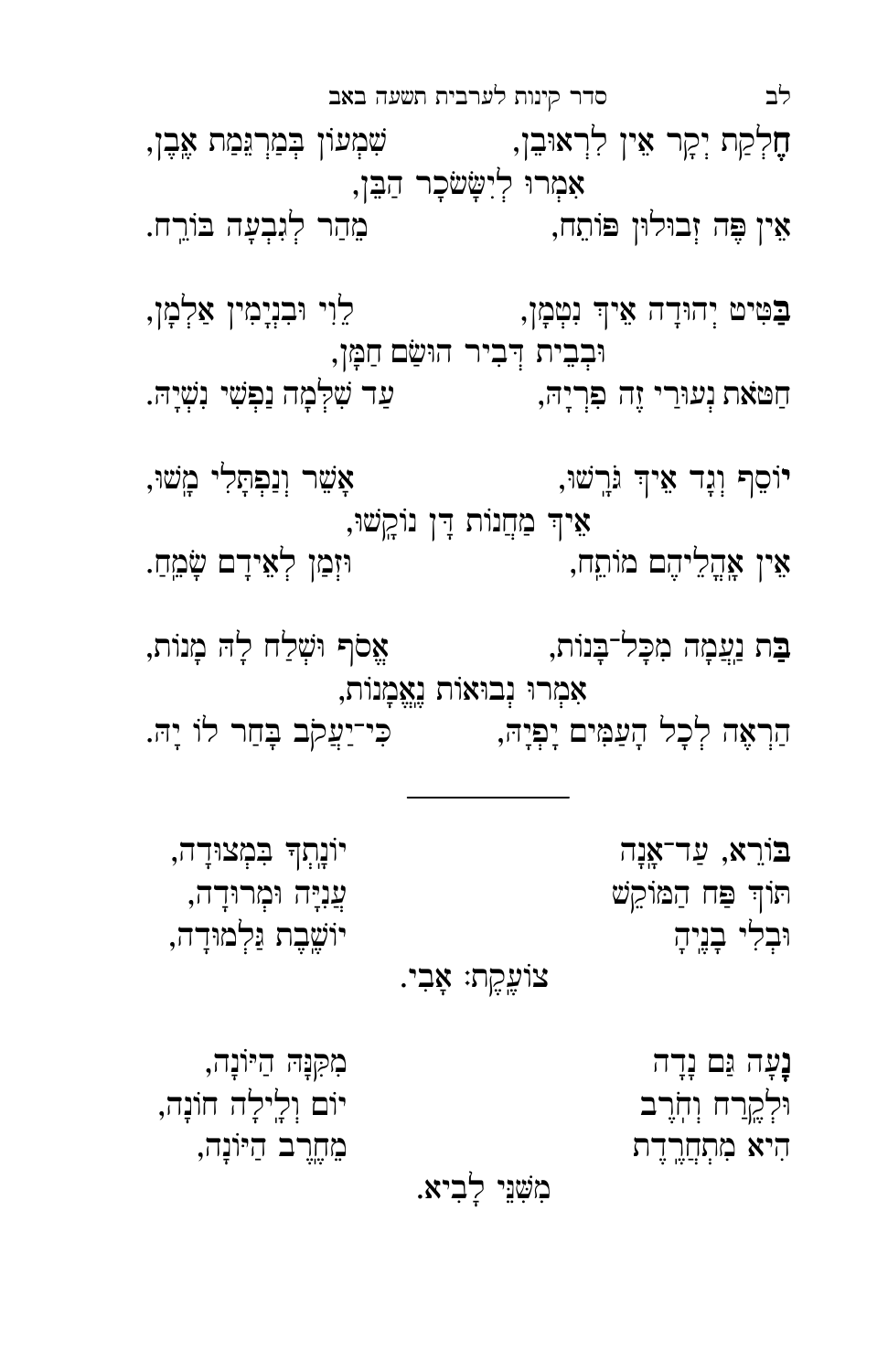Till when, O God, will the foe blaspheme, will the enemy forever revile Your name?

O God, heathens have entered Your domain, defiled Your holy temple, and turned Jerusalem into ruins. They have left Your servants' corpses as food for the fowl of heaven, and the flesh of Your faithful for the wild beasts. Their blood was shed like water around Jerusalem, with none to bury them. We have become the butt of our neighbors, the scorn and derision of those around us.

You make us a byword among the nations, a laughingstock among the peoples. I am always aware of my disgrace; I am wholly covered with shame at the sound of taunting revilers in the presence of the vengeful foe. All this has come upon us, yet we have not forgotten You, or been false to Your covenant.

Because my people is shattered I am shattered; I am dejected, seized by desolation. Is there no balm in Gilead? Can no physician be found? Why has healing not yet come to my poor people?

My poor people, put on sackcloth and strew dust on yourselves! Mourn, as for an only child; wail bitterly, for suddenly the destroyer is coming upon us.

Our holy Temple, our pride, where our fathers praised You, has been consumed by fire: and all that was dear to us is ruined.

Why have You forgotten us utterly, forsaken us for all time? Take us back, O LORD, to Yourself, and let us come back; renew our days as of old! For truly, You have rejected us, bitterly raged against us. Take us back, O LORD, to Yourself, and let us come back; renew our days as of old!

The voice of Samaria cries out,

A voice from captivity shrieks bitterly; The voice of Jerusalem from her captivity,

The sound of her weeping tore my heart.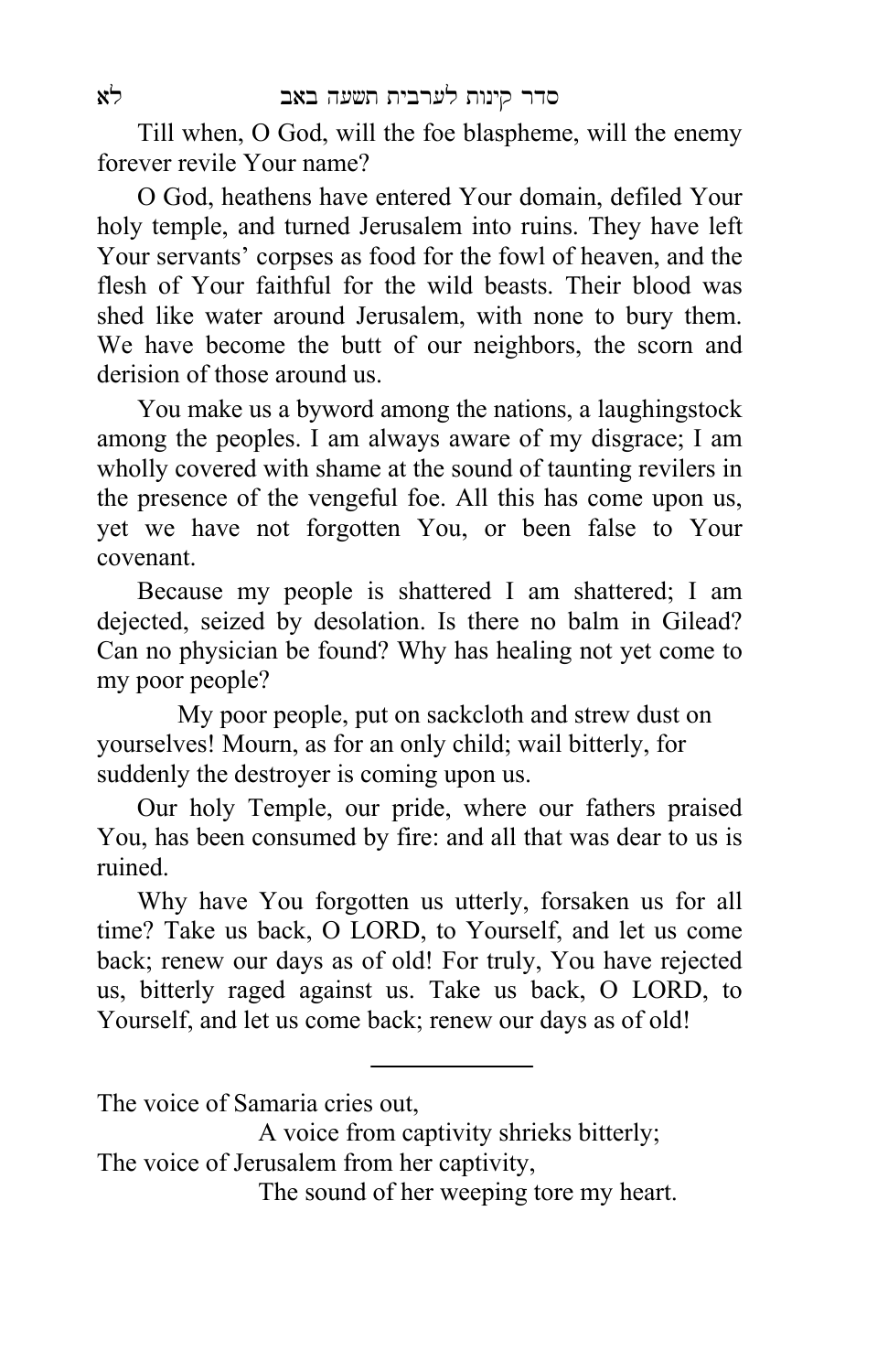קוֹל אֶהֱלָה תִּתְיַפֵּחַ, קוֹל מִשְּׁבִי מַר צוֹרֵח: קוֹל אָהֱלִיבָה מִשְׁבִיָהּ, קָרַע לִבָבִי קוֹל בִּכְיָהּ:

ּתִתְאַפִּק יְהוָה, תֶּחֱשֶׁה וּתְעַנֵּנוּ עַד־מְאֹד: לָמָּה לָנֵצַח תִּשְׁכָּחֵֵנוּ, תַּעַזָּבֵנוּ לְאֹרֶךְ יָמִים: הֲשִׁיבֵנוּ יְהוָה אֵלֶיךָ וְנָשִׁוּבָה, חַדֵּשׁ יָמֵינוּ כְּקֶדֶם: כִּי אִם־מָאֹס מְאַסְתָּנוּ, ּקְצַפְּתָּ עָלֵינוּ עַד־מְאֹד: הֲשִׁיבֵנוּ יְהוָה אֵלֶיךָ וְנָשְׁוּבָה, ּחַדִּשׁ יָמֵינוּ כְּקֶדֶם:

לְדָ, מִסְפַּד תַּמְרוּרִים, כִּי פִתְאֹם יָבֹא הַשֹּׁדֵד עָלֵינוּ: בֵּית קָדְשֵׁנוּ וְתִפְאַרְתֵּנוּ, אֲשֶׁר הֵלְלִוּךָ אֲבֹתֵינוּ, הָיָה לִשְּׂרֵפַּת אֵשׁ, וְכָל־מַחֲמַדֵינוּ הָיָה לְחָרְבָּה: הַעַל־אֵלֶּה

בַת־עַמִּי חִגְרִי־שָׂק וְהִתְפַּלְשִׁי בָאֵפֶר, אֵבֶל יָחִיד עֲשִׂי

וְלֹא־שָׁקֵןְרנוּ בִּבְרִיתֶך<del>ּ</del>: עַל־שֶׁבֶר בַּת־עַמִּי הָשְׁבָּרְתִּי, קָדֵרְתִּי, שַׁמָּה הֶחֱזִקִתְנִי: הַצֵּרִי אֵין בְּגִלְעָד, אִם־רֹפֵא אֵין שָׁם. כִּי מַדְוּעַ לֹא עֲלְתָה אֲרֻכַת בַּת־עַמִּי:

וָקֵלֶס לִסְבִיבוֹתֵינוּ: תְּשִׂימֵנוּ מָשָׁל בַּגּוֹיִם, מְנְוֹד־רֹאֹשׁ בַּלְאָמִּים: כָּל־הַיּוֹם ַ כְּלִמְּתִי נֶגְדִי, וּבְשֶׁת פָּנַי כִּסֶּתְנִי: מִקּוֹל מְחָרֵךְ וּמְנַדֵּךְ, מִפְּנֵי אוֹיֵב וּמִתְנַקֵּם: כָּל־זאת בְּאַתְנוּ וְלֹא שְׁכִַחֲנוּךְ,

ּעַר־מָתִי אֱלֹהִים יְחֶרֶף צָר, יְנָאֵץ אוֹיֵב שִׁמְדּ לָנֶצַח: אֱלֹהִים בָּאוּ גוֹיִם בְּנַחֲלָחֶד, טִמְּאוּ אֶת הֵיכַל קָדְשֶׁד, שָׂמוּ אֶת־יְרוּשָׁלֵם לְעִיִּים: נָתְנוּ אֶת־נִבְלַת עֲבָדֶיךָ מַאֲכָל לְעוֹף ָ הַשָּׁמְיִם, בְּשַׂר חֲסִידֶיךָ לְחַיְתוֹ־אֶרֶץ: שֶׁפְּכוּ דָמָם כַּמַּיִם, סְבִיבוֹת יְרוּשָׁלָם וְאֵין קוֹבֵר. הָיִינוּ חֵרִפָּה לִשְׁכֵנֵינוּ, לַעֲנ

ל סדר קינות לערבית תשעה באב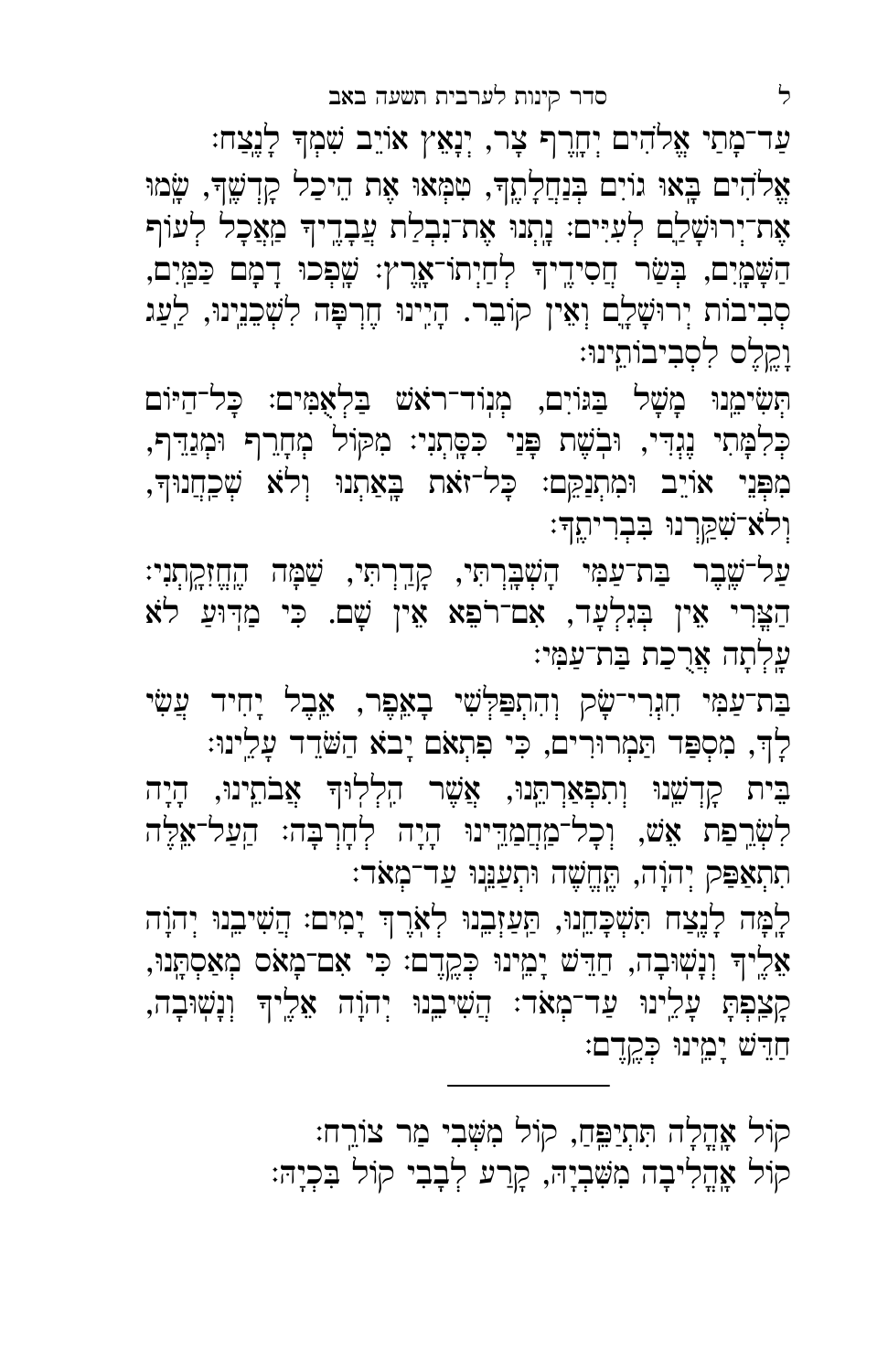| כט                                                     | סדר קינות לערבית תשעה באב                           |        |
|--------------------------------------------------------|-----------------------------------------------------|--------|
| For my treasured people, who went into exile           |                                                     | I wail |
| For the crown of our head, which has fallen            |                                                     | I wail |
| For the young Kohanim, eighty thousand of whom         |                                                     |        |
|                                                        | were slaughtered                                    | I wail |
| For the righteous, who are under a curse               |                                                     | I wail |
| For the sacrifices, which were annuled                 |                                                     | I wail |
| For the great among nations, the princess among states |                                                     | I wail |
| For the Shekhinah, that ascended to the heavens above  |                                                     | I wail |
|                                                        | For the perfect Torah of the Lord, which was burned |        |
|                                                        | by consuming fire                                   | I wail |

Therefore, men of understanding, listen to me; wickedness be far from God, wrongdoing, from Shaddai!

Gird yourselves and lament, O priests, wail, O ministers of the altar; come, spend the night in sackcloth, O ministers of my God. For offering and libation are withheld from the House of your God. Solemnize a fast, proclaim an assembly; gather the elders—all the inhabitants of the land— in the House of the LORD your God, and cry out to the LORD.

Between the portico and the altar, let the priests, the LORD's ministers, weep and say: "Oh, spare Your people, LORD! Let not Your possession become a mockery, to be taunted by nations! Let not the peoples say, 'Where is their God?"

Look down from heaven and see, from Your holy and glorious height! Where is Your zeal, Your power? Your yearning and Your love are being withheld from us!

It is for Your sake that we are slain all day long, that we are regarded as sheep to be slaughtered. Rouse Yourself; why do You sleep, O Lord? Awaken, do not reject us forever! Why do You hide Your face, ignoring our affliction and distress.

Will the Lord reject forever and never again show favor? Has His faithfulness disappeared forever? Will His promise be unfulfilled for all time? Has God forgotten how to pity? Has He in anger stifled His compassion?" Selah.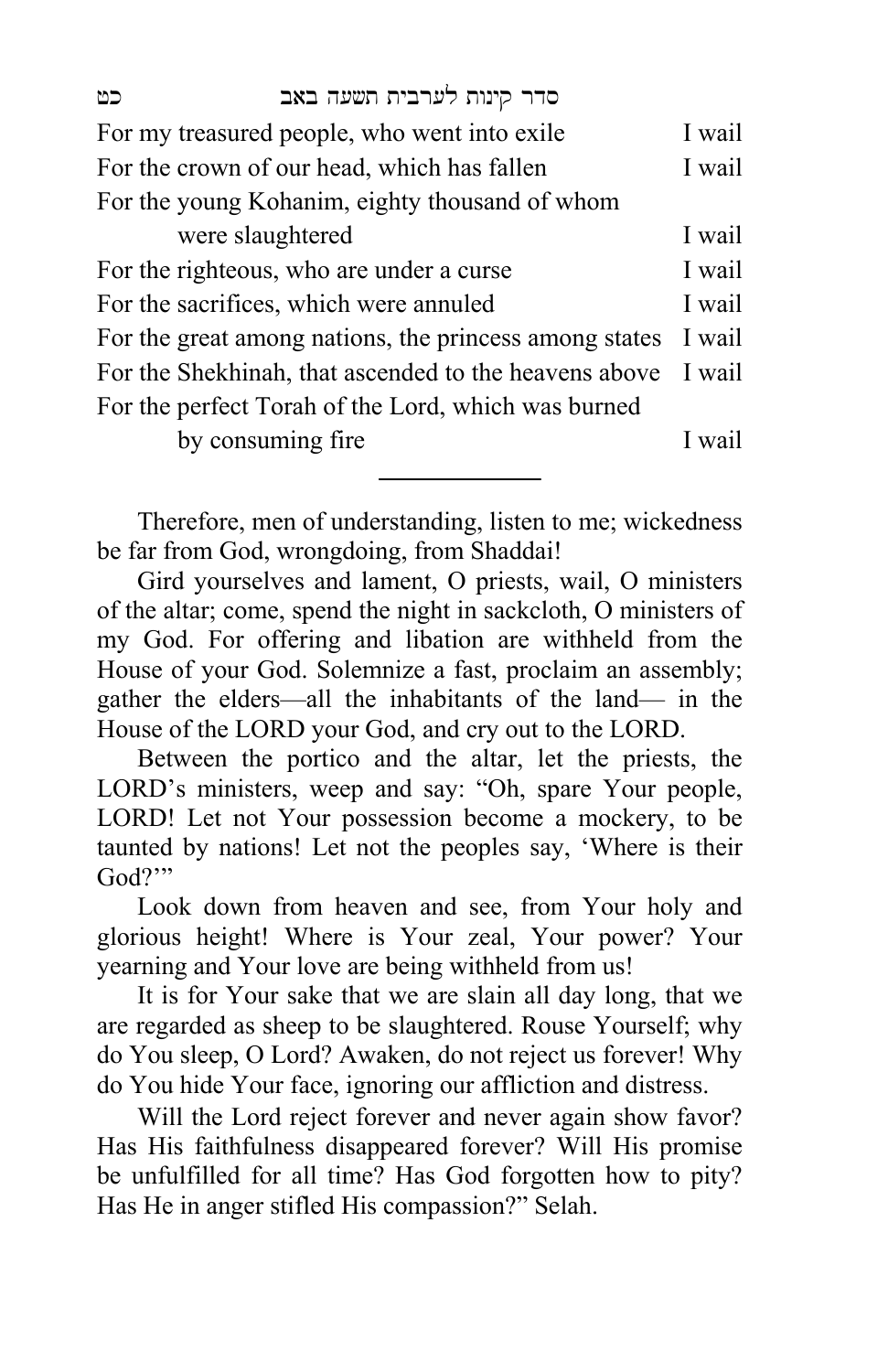ּתַסְתִּיר, תִּשְׁכַּח עָנְיֵנוּ וְלַחֲצֵנוּ: הַלְעוֹלָמִים, יִזְנַח אֲדֹנָי, וְלֹא־יֹסִיף לִרְצוֹת עוֹד: הֱאָפֵס לְנֶצַח חַסְדוֹ, נָּמַר אָמֶר לְדֹר וָדֹר: הֲשָׁכַח חַנּוֹת אֵל, אִם־קִפַּץ בְאַף רַחֲמָיו סֶלֶה:

קִנְאָתְךָ וּגְבוּרֹתֶיךָ, הֲמוֹן מֵעֶיךָ וְרַחֲמֶיךָ אֵלֵי הִתְאַפִּקוּ: ּ כִּי־עָלֶיךָ הֹרֵגְנוּ כָל־הַיּוֹם, נֶחְשַׁבְנוּ כְּצֹאן טִבְחָה. עִוּרָה לְמָּה תִישַׁן אֲדֹנָי, הָקִיצָה אַל־תִּזְנַח לָנֶצַח: לָמָּה־פָּנֶיִךְ

לִמְשָׁל־בָּם גּוֹיִם, לָמָּה יִאמְרוּ בָעַמִּים, אַיֵּה אֱלְהֵיהֶם: הַבֵּט מִשָּׁמַיִם וּרְאֵה, מִזְּבֻל קָדְשְׁךּ וְתִפְאַרְתֶּךָ, אַיֵּה

הָאָרֵץ, בֵּית יִהוָה אֱלְהֵיכֶם, וְזַעֲקוּ אֱל־יִהוָה: ּבִּין הָאוּלָם וְלַמִּזְבֵּהַ יִבְכּוּ הַכְּהֲנִים מְשֶׁרְתֵי יְהוָה, וְיָאמְרוּ חִוּסָה יְהוָה עַל־עַמֶּךָ, וְאַל־תִּתֵן נַחֲלֵתְךָ לְחֶרְפָּה

חִנְרוּ וְסִפְדוּ הַכְּהֲנִים, הֵילִילוּ מְשֶׁרְתֵי מִזְבֵּחַ בְּאוּ לִינוּ בַשַּׂקִים, מְשֶׁרְתֵי אֱלֹהָי, כִּי נִמְנַע מִבֵּית אֱלְהֵיכֶם מִנְחָה וָנְסֶדְ: קַדְשׁוּ־צוֹם, קִרְאוּ עֲצָרָה, אִסְפוּ זְקֵנִים כֹּל יְשְׁבֵי

לָבֵן אַנְשֵׁי לֵבָב שִׁמְעוּ־לִי, חָלִלָה לָאֵל מֵרֶשַׁע וְשַׁדֵּי בֵוּעֲרֶ:

ּעַל סְגָלָתִי, שֶׁהֶלְכָה בַּגּוֹלָה אֵ ילִילָה: עַל עַמֱרֶת ראֹשֵׁנוּ, כִּי נָפְלָה ַעַּל פִּּרְחֵי כְהֻנָּה הַנִּשְׁחָטִים שְׁמוֹנִים אֱלֶף או אֵילִילָה: ּעַל צַדִּיקִים, הַנְּתוּנִים בִּקְלָלָה אֵ ילִילָה: עַל קָרְבְּנוֹת כִּי בָטְלוּ יוֹ יוֹ יוֹ יִלְילָה: עַל רַבֵּתִי בַגּוֹיִם, שַׂרֵתִי בַמִּדִינוֹת עַל שָׁכֵינָתִי, כִּי עֵלְתָה לִשְׁמֵי מַעָלָה<br>... ּעַל תּוֹרַת יְהוַה הַתְּמִימַה כִּי נִשְׂרִפָּה בְאֵשׁ אוֹכִלַּה אֵילֵילַה:

כח סדר קינות לערבית תשעה באב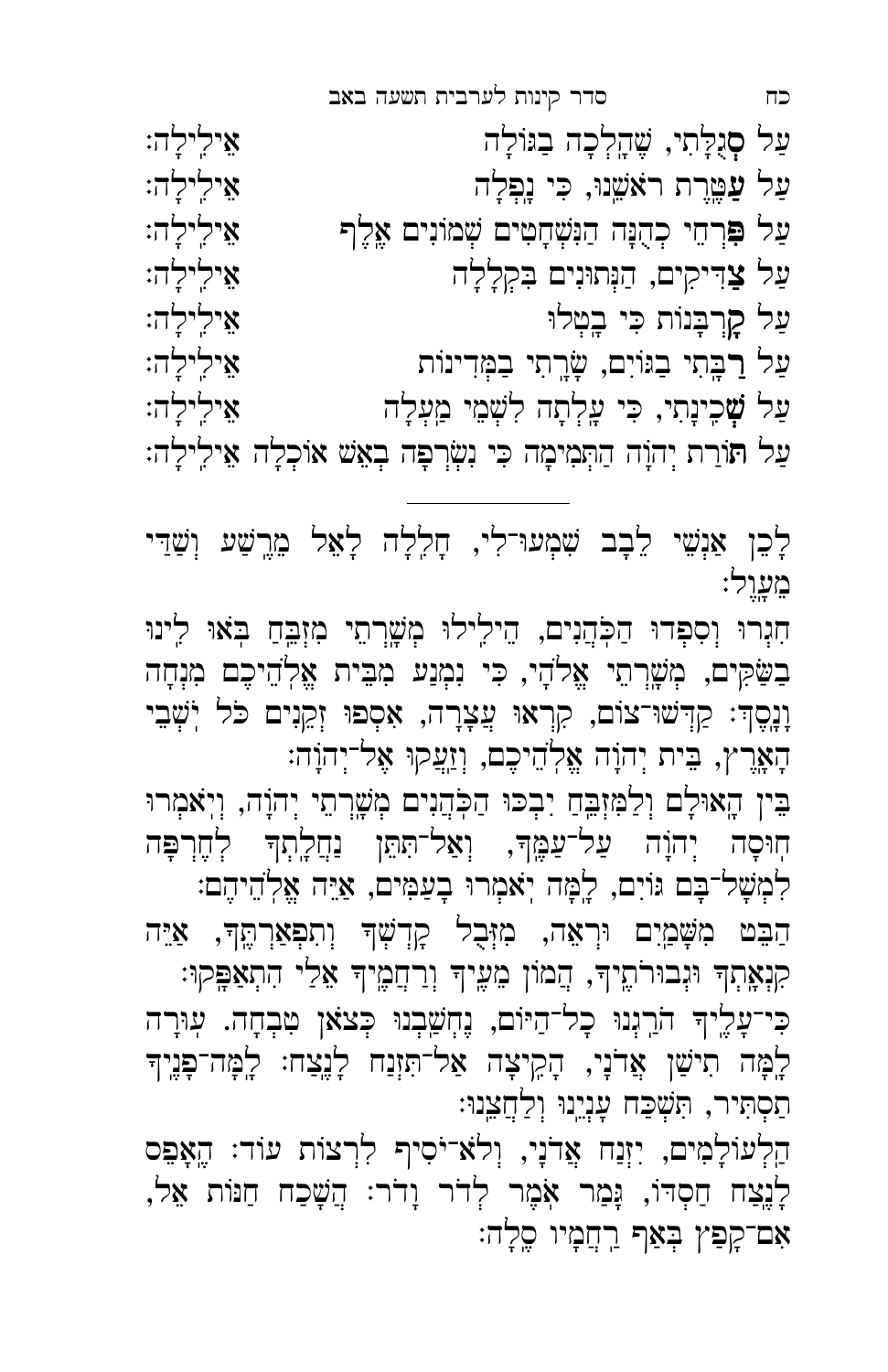### סדר קינות לערבית תשעה באב כז Kinot for Arbit of Tisha Be'ab

Our brothers, the house of Israel, hear this:

Due to our our sins and the sins of our forefathers, our Temple was destroyed. On this day, one thousand nine hundred and thirty eight years ago, our Temple, our house of glory, was destroyed. The crown of our head has fallen, Woe to us who have sinned.

#### **Elegy on the Destruction of the Temple**

| For this I will lament and wail:                      |            |
|-------------------------------------------------------|------------|
| For my guilt which has become great                   | I wail     |
| For my House which lies desolate, my inner being      |            |
| writhes in pain                                       | and I wail |
| For the exile of the treasured people                 | I wail     |
| For my Holy Sanctuary, which is deprived of song      |            |
| and praise                                            | I wail     |
| For my Temple, which is burned by consuming fire      | I wail     |
| For my meeting place with the Shekhinah, now full of  |            |
| darkness                                              | I wail     |
| For the sages, who are cast out like corpses          | I wail     |
| For the faithful, who are slain without pity          | I wail     |
| For my place of purity, desecrated with impurity      | I wail     |
| For Jerusalem, which is destroyed, and Zion, which is |            |
| desolate                                              | I wail     |
| For the Kohanim, slain in the Temple courtyard, and   |            |
| there is none to sacrifice the burnt offering         | I wail     |
| For the Levites who were slain, and there is none to  |            |
| sing and praise                                       | I wail     |
| For the kings of Israel who were exiled to Babylon    | I wail     |
| For my crown, which fell down from the heavens above  | I wail     |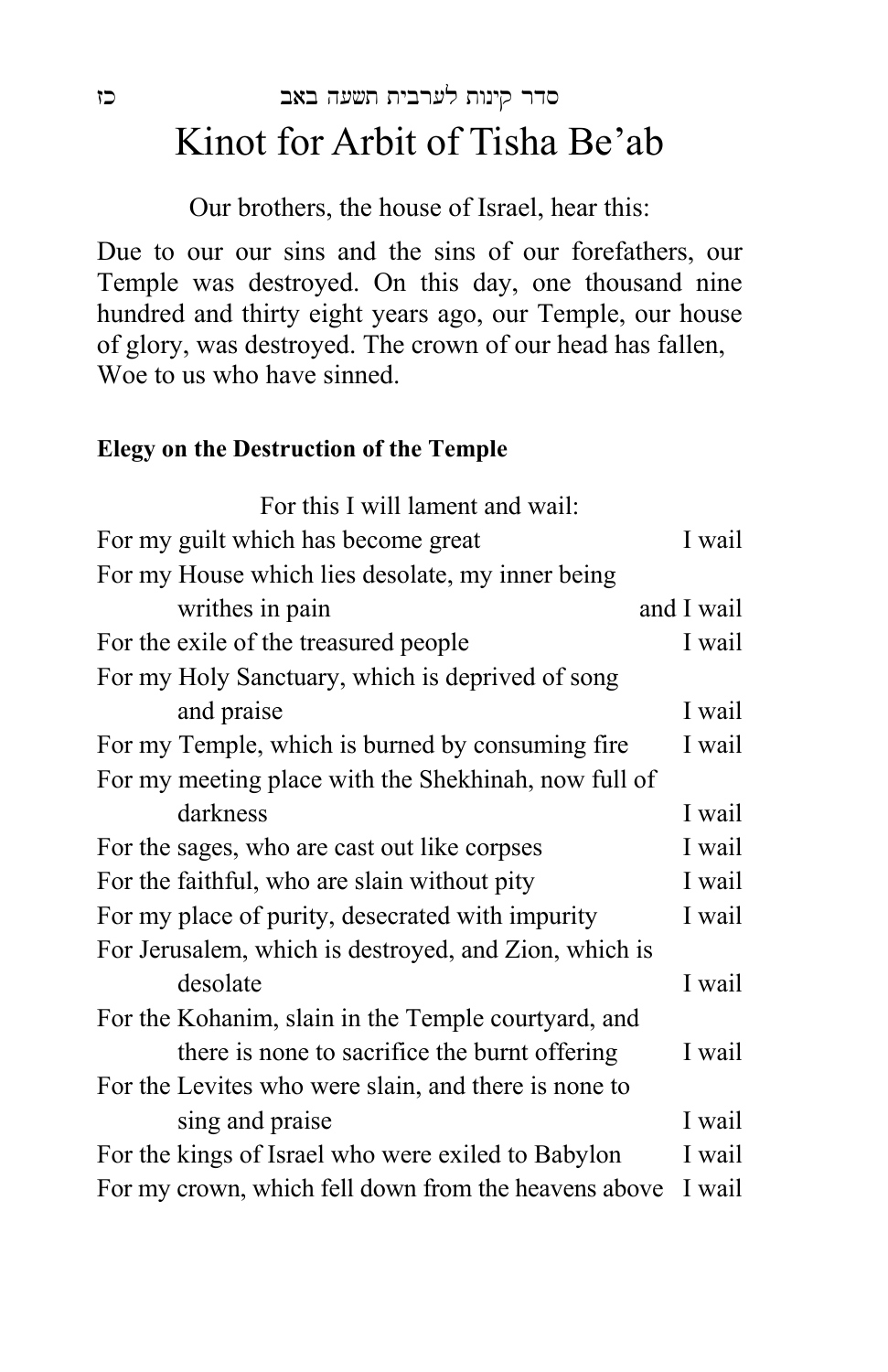כִּי חָטָאנוּ. קינה על חרבן בית המקדש׃ עַל זֹאת אֶסְפְּדָה וְאֵילֵילָה: עַל **אַ**שְׁמָתִי כִּי נֶדְלָה עַל בֵּיתִי כִּי הוּשָׁם, מֵעַי מֵעַי אוֹחִילָה וִ אֲילִילָה: עַל נָּלוּת עַם סְנֻלְּה אֵ ילִילָה: ַעַל דָּבִירִי, הַשָּׁמֵם מִשִּׁיר וּתְהִלָּה ·········· אֵילֵילָה ַעַּל הֵיכָלִי, הַנִּשְׂרָף בְּאֵשׁ אָוֹכְלָה אוֹ אֵ אֵ ילִילָה: עַל וַעַד שִׁכִינָתִי, כִּי נִתְמַלִּאָה אֲפֵלָה אֵ אֵילֵילָה: ּעַל זָקֵנִים, הַמֻּשְׁלָכִים כַּנְּבֵלָה אֵ ילִילָה: עַל חֲסִידִים, הַנֶּחֱרָגִים בְּאֵין חֶמְלָה עַל טַַהרָתִי, כִּי בְּטוּמְאָה חֻלְּלָה אֵ ילִילָה: עַל יְרְוּשָׁלֵם הַחֲרֵבְה, וְצִיּוֹן הַשּׁוֹמֵמָה<br>עַל יְרְוּשָׁלֵם הַחֲרֵבְה, וְצִיּוֹן הַשּׁוֹמֵמָה עַל כֹּהֲנִים הַנֶּחֱרָגִים בֶּעֲזֶרָה, וְאֵין מַקְרִיב עוֹלָה אֵילִילָה: עַל לְוִיּם הַנֶּחֱרְגִים, וְאֵין מַשְׁמִיעַ שִׁיר וּתְהִלָּה אֵילִילָה: ַעַל מַלְכֵי יִשְׂרַאֵל, שֵׁנָּלוּ בָּבֵלָה אֵ יוֹלֵילַה: עַל נָזְרִי, כִּי נַפַל מִשָּׁמֵי מַעִלַה יוֹ הַלִּילַה:

<sup>4</sup> This was the number of years in the year 2008 – ח"התשס

 $\overline{a}$ 

אַחֵינוּ בִּית יִשְׂרָאֵל שְׁמָעוּ: בִּעֲוֹנֹתֵינוּ וּבְעֲוֹנוֹת אֲבוֹתֵינוּ, חָרֵב בֵּית מִקְדָשֵׁנוּ. הַיּוֹם אֶלֶף תְּשַׁע מְאוֹת וּשְׁלוֹשִׁים וּשְׁמוֹנֶה שָׁנִים<sup>4</sup>, מִיּוֹם שֶׁנֶחֱרַב בֵית מִקְדָשֵׁנוּ וְתִפְאַרְתֵּנוּ. נַפְלָה עַמֱרֵת רֹאֹשֵׁנוּ, אוֹי לָנוּ

בראש נטוי ובבכי אומרים׃

## סדר קינות לערבית תשעה באב

כו סדר קינות לערבית תשעה באב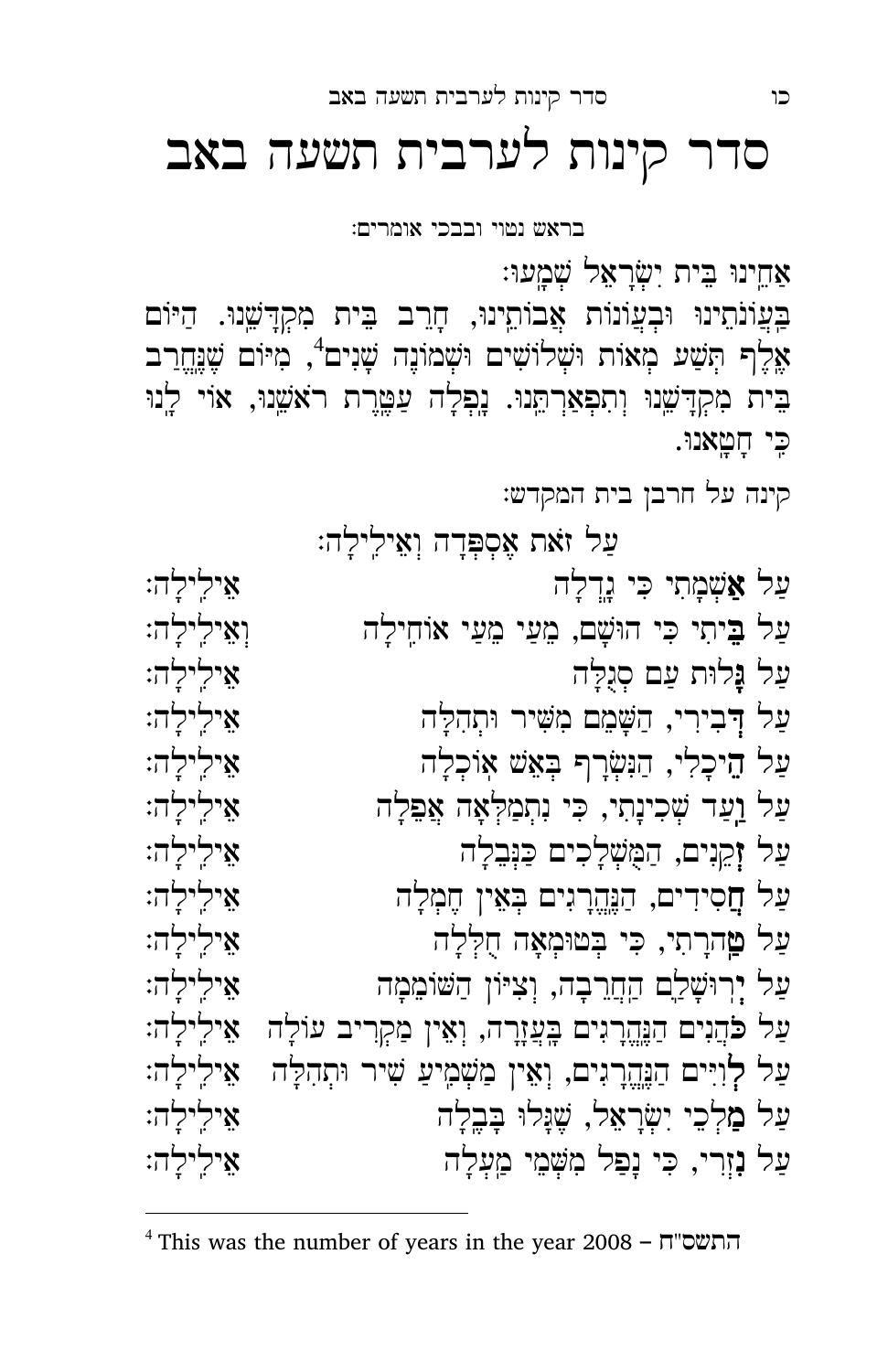that people wormwood and make them drink a bitter draft. <sup>15</sup>I will scatter them among nations which they and their fathers never knew; and I will dispatch the sword after them until I have consumed them. <sup>16</sup>Thus said the LORD of Hosts: listen! Summon the dirge-singers, let them come; <sup>17</sup>Send for the skilled women, let them come, let them quickly start a wailing for us, that our eyes may run with tears, our pupils flow with water.  $18$ For the sound of wailing is heard from Zion: how we are despoiled! How greatly we are shamed! Ah, we must leave our land, abandon our dwellings! <sup>19</sup>Hear, O women, the word of the LORD, let your ears receive the word of His mouth, and teach your daughters wailing, and one another lamentation. <sup>20</sup>For death has climbed through our windows, has entered our fortresses, to cut off babes from the streets, young men from the squares.  $^{21}$ Speak thus—says the LORD: the carcasses of men shall lie like dung upon the fields, like sheaves behind the reaper, with none to pick them up.  $22$ Thus said the LORD: let not the wise man glory in his wisdom; let not the strong man glory in his strength; let not the rich man glory in his riches.  $^{23}$ But only in this should one glory: in his earnest devotion to Me, for I the LORD act with kindness, justice, and equity in the world; for in these I delight declares the LORD.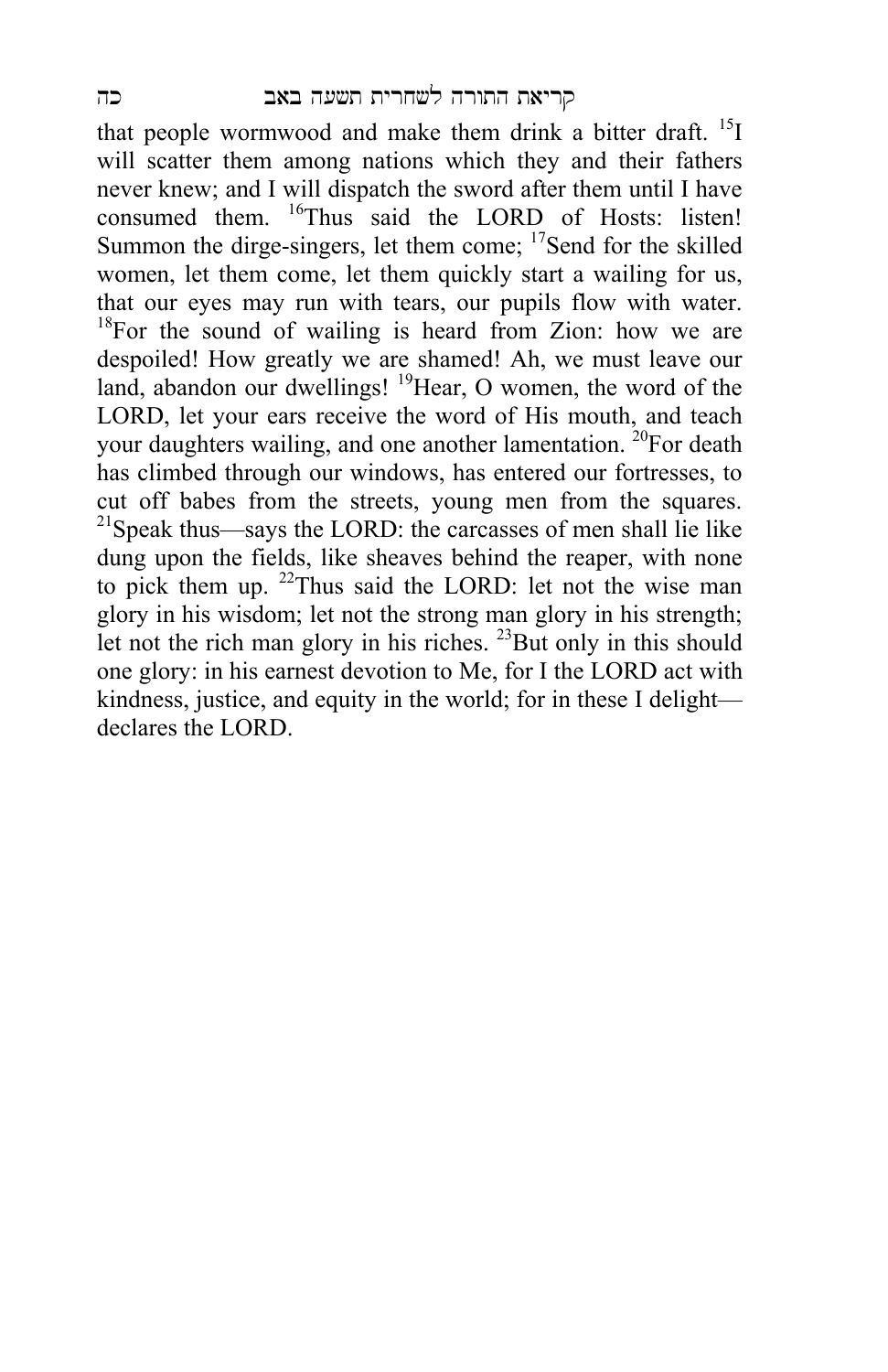אֶת־הָעָם הַזֶּה לִעֲנֶה וְהִשְׁקִיתִים מֵי־רְאֹשׁ: ™ וַהֲפִצּוֹתִים ַ בַּגּוֹיָם אֲשֶׁר<sup>י</sup> לָא יֶדְעֹוּ הֵמָּה וַאֲבוֹתֶם וְשִׁלַחְתָּי אַחֲרֵיהֶם אֶת־הַחֶרֶב עַד כַּלּוֹתֶי אוֹתָם: ﮬוּ כָּה אָמַר יְהוֶה צְבָאֹוֹת הִתְבִּוֹנְנֵי וְקִרְאִוּ לַמְקִוֹנְנוֹת וּתְבוֹאֵינָה וְאֶל־הַחֲכָמְוֹת שִׁלְחָוּ וְתָּבְוֹאנָה: ּוּ וּתְמַהֵּ֫רְנָה וְתִשֶּׂנָה עָלֵינוּ נֶחֶי וְתֵרָדְנָה עֵינֵ֫ינוּ ֿ הַמְעָּה וְעַפְעַפֵּינוּ יִזְלוּ־מָיִם: יח כֵּי קוֹל נְהָי נִשְׁמַע מִצִיּ֖וֹן אֵיךְ שָׁדְרָנוּ בִּשְׁנוּ מִאֹד<sup>י</sup> כֵּי־עָזַבְנוּ אָ֫רֵץ כֵּי הִשְׁלִיכוּ מִשְׁכְּנוֹתֵינוּ: יטּ כִּי־שְׁמַַעְנָה נָשִׁים<sup>ֹ</sup> דְּבַר־יְהוָה וְתִקַּח אָזְנְכֶם ּדְּבַר־פִּיו וְלַמֵּדְנָה בְנִוֹתֵיכֶם נֶ֫הִי וְאִשֶּׁה רְעוּתָהּ קִינֶה: כ כִּי־עֱלָה בָּ֫וֶת בְּחַלוֹנֵינוּ בֶּא בְּאַרְמְנוֹתֵינוּ לְהַכְרֵית עוֹלָל ׁ מִחוּץ בַחוּרִים מֵרְחֹבִות: כא דַבֵּר כִּה נְאָם־יְהוָה וְנָפְלָה ַ נִּבְלֵת הָאָדָם כְּדָמֶן עַל־פְּנֵי הַשְּׂדֶה וּכְעָמָיר מֵאַחֲרֵי הַקֹּצֵר וְאֵין מְאַסֵף: כב כָּה וּ אָמָר יְהוָה אַל־יִתְהַלֵּל חָכָם בְּחָכְמָתוֹ וְאַל־יִתְהַלֵּל הַגִּבְּוֹר בִּנְבְוּרָתֶוֹ אַל־יִתְהַלֵּל עָשֶׁיר בְּעָשְרוֹ: מּ כִּי אִם־בְּזֹאת יִתְהַלֵּל הַמִּתְהַלֵּל הַשְּׂכֵּל וְיָדָעַ אוֹתִי כִּי אֲנֵי יְהוָה עִשָּׂה חֶסֶד מִשְׁפָּט וּצְדָקֶה בְּאֶרֶץ ֶּ כֵּי־בְאֱלֵה חַפְּצְתִּי נְאָם־יְהוֵֹה: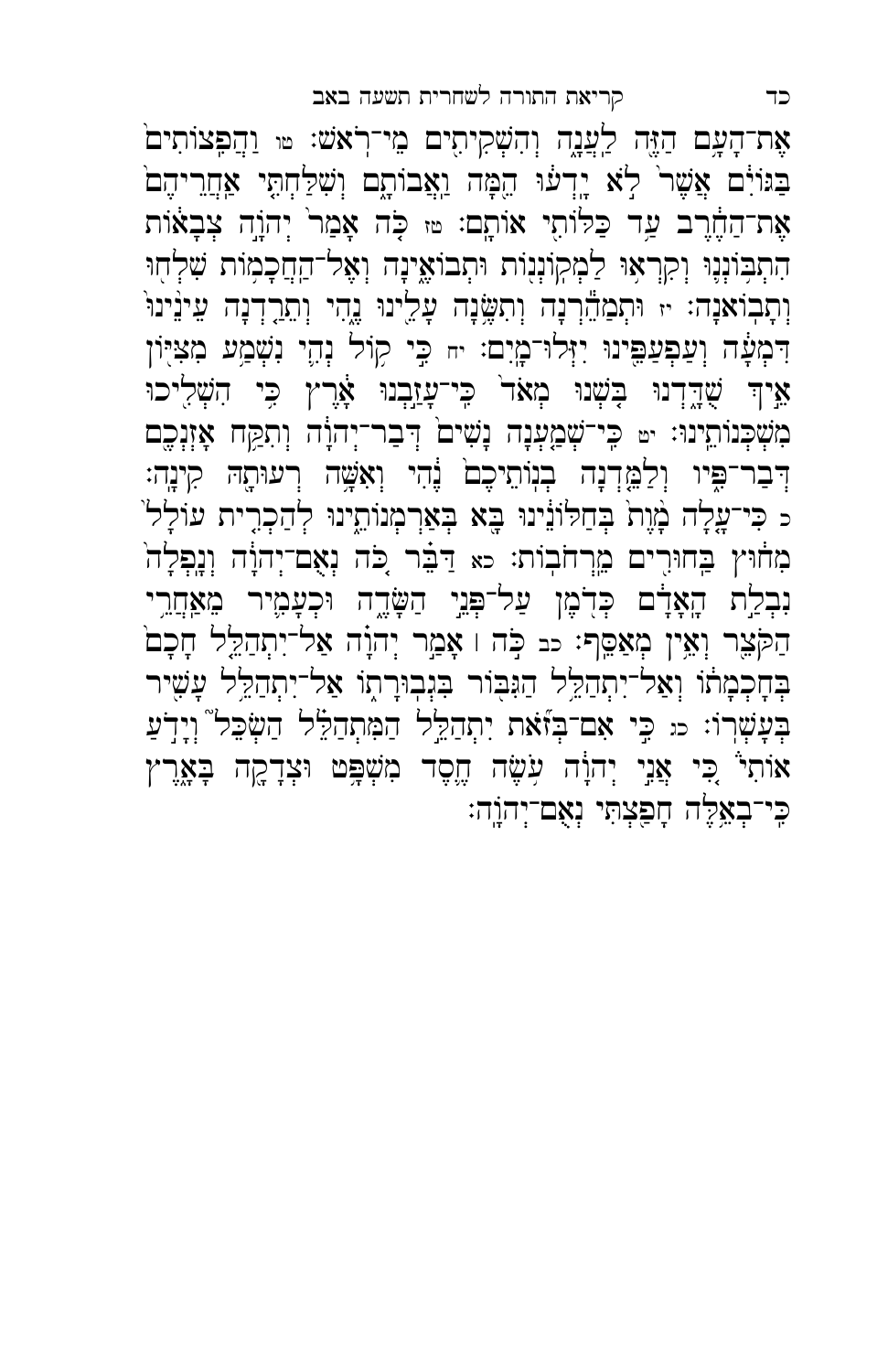I am shattered; I am dejected, seized by desolation.<sup>22</sup>Is there no balm in Gilead? Can no physician be found? Why has healing not yet come to my poor people? <sup>23</sup>Oh, that my head were water, my eyes a fount of tears! Then would I weep day and night for the slain of my poor people.

**9** Oh, to be in the desert, at an encampment for wayfarers! Oh, to leave my people, to go away from them— for they are all adulterers, a band of rogues. <sup>2</sup>They bend their tongues like bows; they are valorous in the land for treachery, not for honesty; they advance from evil to evil. And they do not heed Me —declares the LORD. <sup>3</sup>Beware, every man of his friend! Trust not even a brother! For every brother takes advantage, every friend is base in his dealings. <sup>4</sup> One man cheats the other, they will not speak truth; they have trained their tongues to speak falsely; they wear themselves out working iniquity. <sup>5</sup>You dwell in the midst of deceit. In their deceit, they refuse to heed Me —declares the LORD. <sup>6</sup>Assuredly, thus said the LORD of Hosts: lo, I shall smelt and assay them—for what else can I do because of My poor people? <sup>7</sup>Their tongue is a sharpened arrow, they use their mouths to deceive. One speaks to his fellow in friendship, but lays an ambush for him in his heart. <sup>8</sup>Shall I not punish them for such deeds? Says the LORD— shall I not bring retribution on such a nation as this? <sup>9</sup>For the mountains I take up weeping and wailing, for the pastures in the wilderness, a dirge. They are laid waste; no man passes through, and no sound of cattle is heard. Birds of the sky and beasts as well have fled and are gone.  $10I$  will turn Jerusalem into rubble, into dens for jackals; and I will make the towns of Judah a desolation without inhabitants.  $11$ What man is so wise that he understands this? To whom has the LORD's mouth spoken, so that he can explain it: why is the land in ruins, laid waste like a wilderness, with none passing through? 12The LORD replied: because they forsook the teaching I had set before them. They did not obey Me and they did not follow it, <sup>13</sup>but followed their own willful heart and followed the Baalim, as their fathers had taught them.<sup>14</sup>Assuredly, thus said the LORD of Hosts, the God of Israel: I am going to feed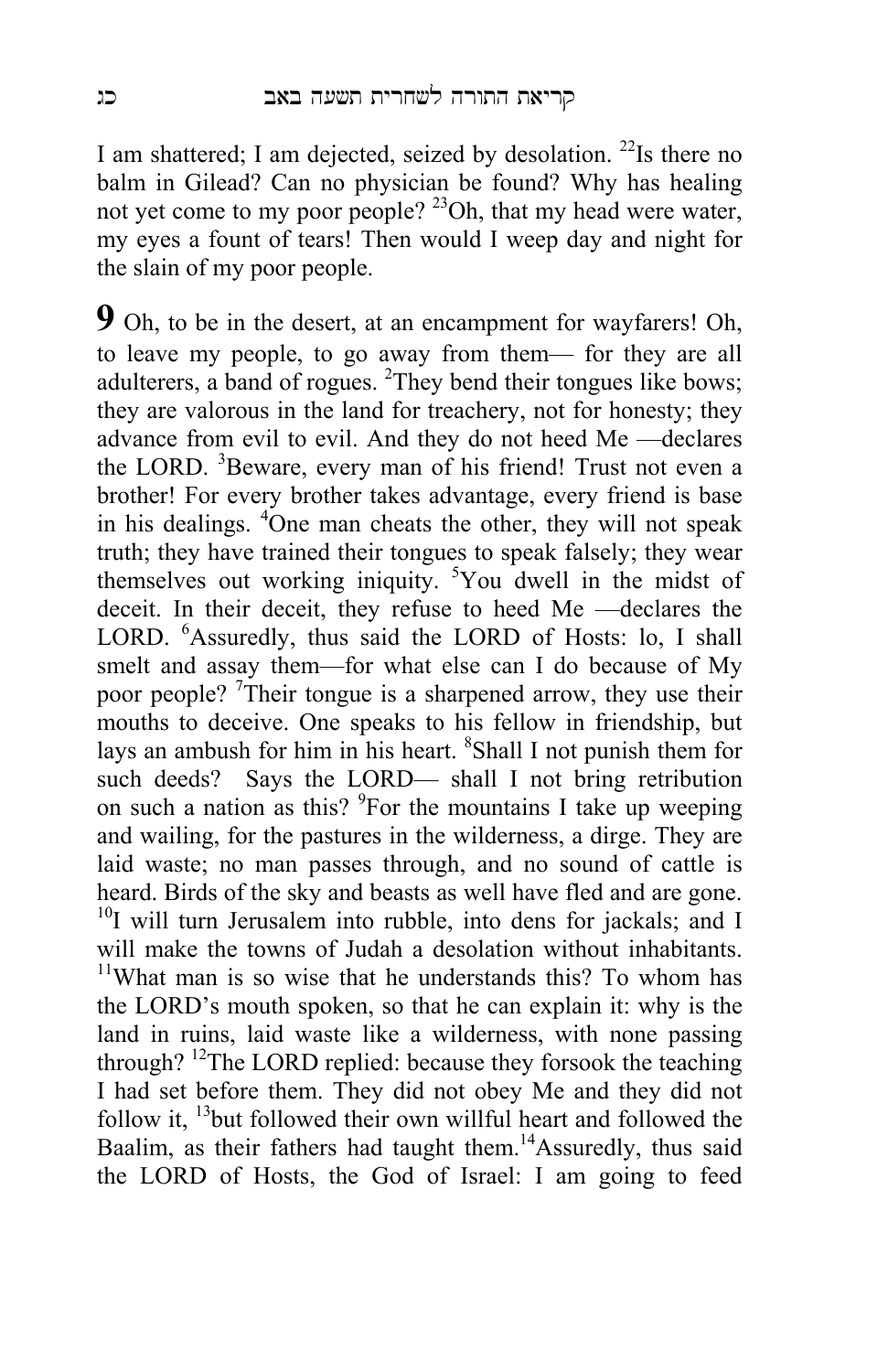וַלַיִלָה אֵת חַלְלֵי בַת־עַמֶּי: פרק ט א מִי־יִתְּנֵיִי בַמִּדְבָר מְלוֹן אִרְחִים וְאֶעֶזְבָה אֶת־עַמִּי וְאֵלְכֶה מֵאָתָּם כֵּי כִלָּםׂ מְנֵאֲפִ֫ים עֲצֵרֵת בִּׂנְדֵים: <sub>בּ</sub> וַיַּדְרָכְוּ אֶת־לְשׁוֹנָם קַשְׁתֶם שֶׁקֶר וְלָא לֶאֱמוּנָה נִּבְרוּ בְאָרֶץ כִּי<sup>ּ</sup> מֵרָעָּה אֶל־רָעָה ו יָצָאוּ וְאֹתִי לְאֹ־יָדֱעוּ נְאֻם־יְהוֶה: ג אִישׁ ִ מֵרֵעֵּהוּ הִשָּׁמֵרוּ וְעַל־כָל־אֶח אַל־תִּבְמֶחוּ כִּי כָל־אָח עָקָוֹב יַעְקָב וְכָל־רֵעַ רָכִיל יַהֲלְדְּ׃ וּ וְאָישׁ בְּרֵעֵּהוּ יְהָתֵ֫לוּ וֶאֱמֶת ֿ יְדַבֵּרוּ לִמְּדָוּ לְשׁוֹנָם דַבָּר־שֶׁקֶר הַעֲוָה נִלְאָוּ: ה שִׁבְתְּךָ בְּתַוֹ<del>ן מִרְמָה בְּמִרְמָה מֵאֲנִוּ דֵעַת־א</del>וֹתָי נְאָם־יְהוֶהः <sub>י</sub> לָכֵ֫ן כָּה אָמַר יְהוֶה צְבָאוֹת הִנְנִי צְוֹרְפֶּם ֿוּבְחַנְתֶּים כִּי־אֵיךְ אֶעֱשֶׁה מִפְּנֵי בַּת־עַמֶּי: ז חֵץ שוחט שָׁחָוּט לְשֹׁוֹנֶם מִרְמָה דִבֵּר בְּפִׂיו שָׁלָוֹם אֶת־רֵעֵּהוּ יְדַבֵּר וּבְקִרְבְּוֹ יָשִּׂים אָרְבְּוֹ: חַ הַעַל־אֵלֶּה לְאֹ־אֶפְקָד־בֶּם נְאֻם־יְהוֶֹה אִם בְּגִוֹי אֲשֶׁר־כָּזֶה לָא תִתְנַקֵּם נַפְשִׁי: ¤ עַל־הֶחָרִים אֶשֱא בְּכֵי וָנֶ֫הִי וְעַל־נְאָוֹת מִדְבָּר קִינָׂה כֵּי נִצְתוּ מִבְלִי־אִישׁ עֹבֵר וְלָא שֶׁמְעָוּ קִוֹל מִקְנֶה מֵעָוֹף הַשָּׁמַ֫יִם וְעַד־בְּהֵמָֽה נְדִרְוּ הָלָכוּ: י וְנָתַתֵּי אֵת־יִרְוּשָׁלֵַּם לְנַלִּים מִעְוֹן תַּנִּים וְ הָעֲת־עָרֵי יְהוּדֶה אֶתֵּן שְׁכָּמָה מִבְלֵי יוֹשֵׁב: א מִי־הָאִיש הֶחָכָם וְיָבֵן אֶת־זֹאת וַאֲשֶׁר דִבֶּר פִּי־יְהֹוֶה אֵלֶיו וְיַגִּדֶה ַ עַל־מָה אֶבְדֶה הָאָרֶץ נִצְתֶה כַמִּדְבֶּר מִבְלֵי עֹבֵר: יב וַיִּאמֶר יִהוָה עַל־עָזְבָם אֶת־תְּוֹרָתִי אֲשֶׁר נָחֲתִּי לִפְנֵיהֶם וְלְא־שָׁמְעִוּ בְקוֹלִי וְלֹא־הָלְכוּ בֶהּ: <sub>יי</sub> וַיֵּלְכוּ אַחֲרֵי שְׁרִרוּת לִבֶם וְאַחֲרֵי<sup>ּ</sup> הַבְּעָלִים אֲשֶׁר לִמְּדִוּם אֲבוֹתֶם: יד לָבֵן כְּה־אָמַֿר יְהוֶה צְבָאוֹת<sup>ְ</sup> אֱלֹהֵי יִשְׂרָאֵל הִנְנֵי מַאֲכִילֶם

הָשְׁבֶּרְתִּי קָדַּרְתִּי שַׁמֶּה הֶחֱזִּקִתְנִי: כב הַצֲרִי אֵין בְּגִלְעָ<del>֫</del>ד אִם־רֹפֵא אֵין שֶם כִּי מַרֹּוּעַ לָא עָלְתָה אֲרֻכָת בַּת־עַמְּי: َ د מֵי־יִתֱן רֹאֹשִׁי מַ֫יִם וְעֵינֶי מְקוֹר דִּמְעֶה וְאֶבְכֶּה יוֹמֶם

כב קריאת התורה לשחרית תשעה באב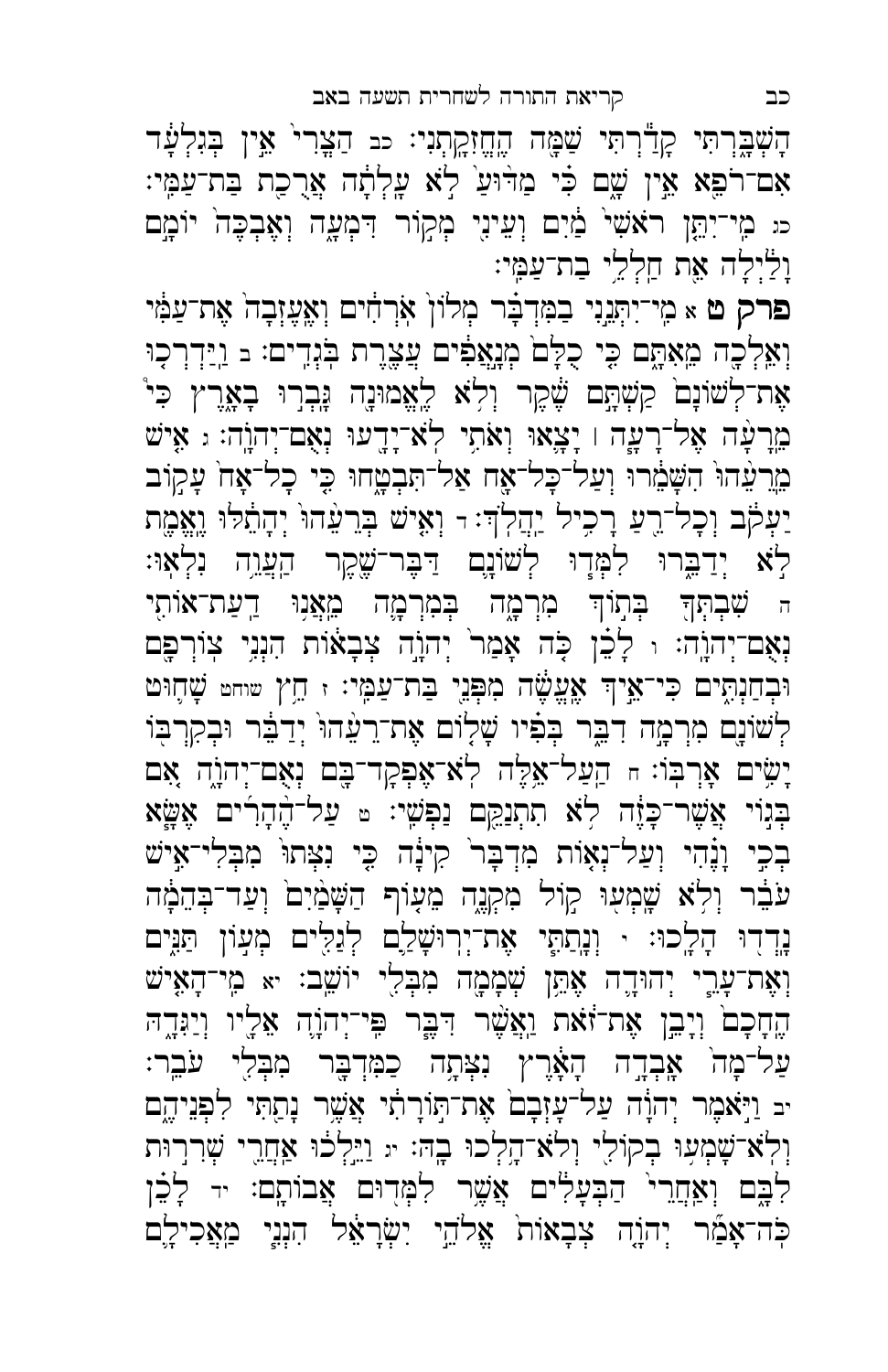He let you hear His voice to discipline you; on earth He let you see His great fire; and from amidst that fire you heard His words. 37And because He loved your fathers, He chose their heirs after them; He Himself, $3$  in His great might, led you out of Egypt,  $38$  to drive from your path nations greater and more populous than you, to take you into their land and assign it to you as a heritage, as is still the case. 39Know therefore this day and keep in mind that the LORD alone is God in heaven above and on earth below; there is no other. <sup>40</sup>Observe His laws and commandments, which I enjoin upon you this day, that it may go well with you and your children after you, and that you may long remain in the land that the LORD your God is assigning to you for all time.

#### Haftarah for Shaharit of Tisha Be'ab Jeremiah 8:13 – 9:23

 $8^{13}$ I will make an end of them—declares the LORD: no grapes left on the vine, no figs on the fig tree, the leaves all withered; Whatever I have given them is gone. <sup>14</sup>Why are we sitting by? Let us gather into the fortified cities and meet our doom there. For the LORD our God has doomed us, He has made us drink a bitter draft, because we sinned against the LORD.  $15$ We hoped for good fortune, but no happiness came; for a time of relief instead there is terror! <sup>16</sup>The snorting of their horses was heard from Dan; at the loud neighing of their steeds the whole land quaked. They came and devoured the land and what was in it, the towns and those who dwelt in them.  ${}^{17}$ Lo, I will send serpents against you, adders that cannot be charmed, and they shall bite you—declares the LORD. 18When in grief I would seek comfort, My heart is sick within me. <sup>19"</sup>Is not the LORD in Zion? Is not her King within her? Why then did they anger Me with their images, with alien futilities?" Hark! The outcry of my poor people from the land far and wide: <sup>20"</sup>Harvest is past, summer is gone, but we have not been saved." <sup>21</sup>Because my people is shattered

 $\overline{a}$ 

 $3$  Lit. "With His face (or Presence)"; cf. note at Exod. 33.14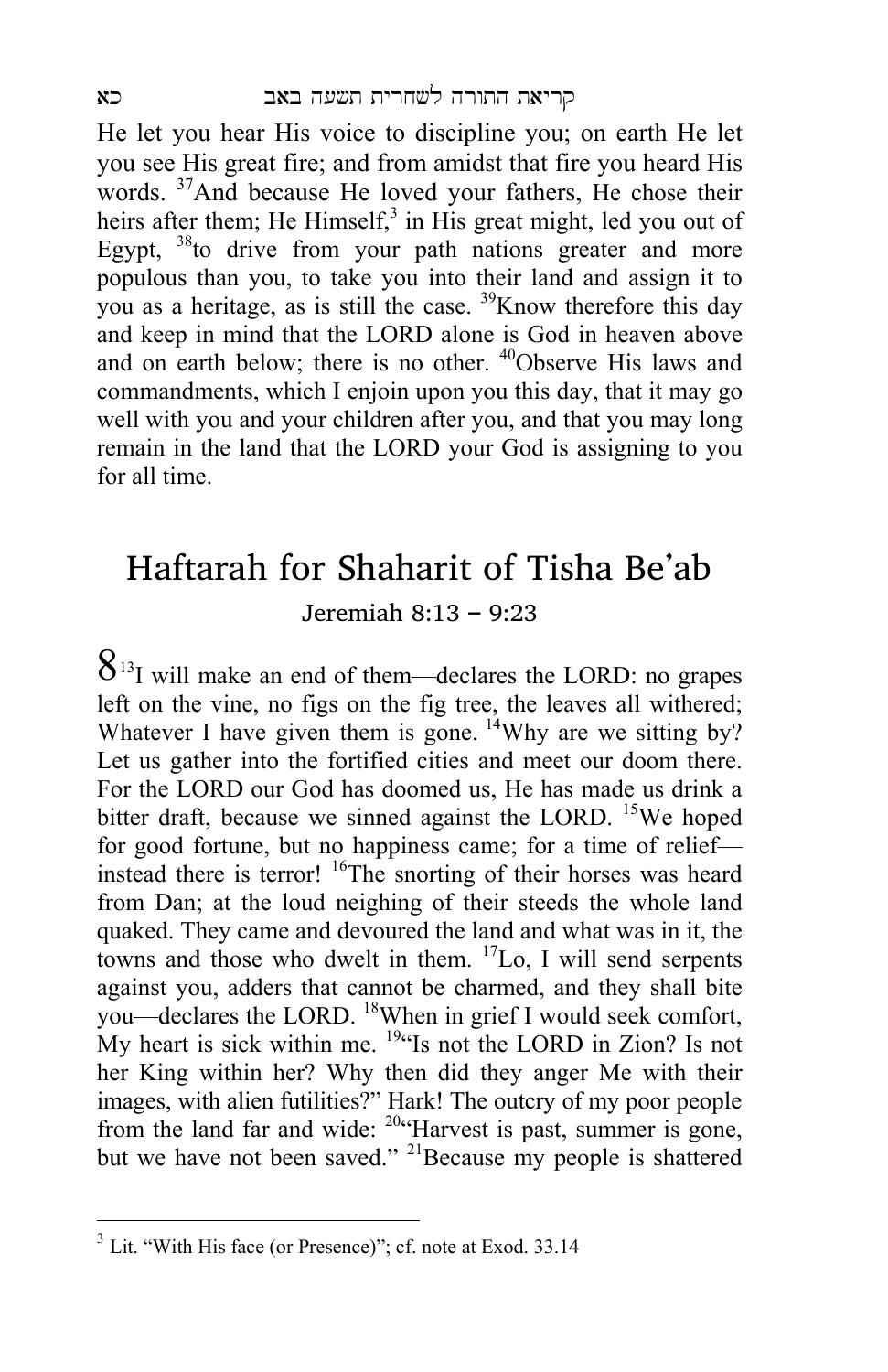יג אָסִף אֲסִיפֵּם נְאָם־יְהוֹהָ אֵין<sup>ׂ</sup> עֲנָבִים בַּגֶּפֶן וְאֵין חְאֵנִים ַ בַּתְּאֵנָה וְהֶעָּלֶה נָבֵל וָאֶתֵּן לָהֶם יַעַבְרוּם: יד עַל־מָה אֲנַחְנוּ יְשְׁבִים הֵאֶסְפֹוּ וְנָבָוֹא אֶל־עָרֵי הַמִּבְצֶר וְנִדְמָה־שֶָם כּי יְהוָ**֫ה אֱלֹהֵינוּ הֲדִמְּנוּ** וַיַּשְׁקֵנוּ מֵי־רֹׂאשׁ כִּי חָטָאנוּ לִיהוֶה: ≃ קַוֵּה לְשָׁלִוֹם וְאֵין טְוֹב לְעֵת מַרְפֶּה וְהִנֵּה בְעָתֶה: ײַ מִדֶּן נִשְׁמַע<sup>ּי</sup> נַחְרַת סוּסָ֫יו מִקּוֹל<sup>ּי</sup> מִצְהֲלִוֹת אַבִּירָיו רֵעֲשֶה כָּל־הָאָרֵץ וַיָּבֹוֹאוּ וַיְאכְלוֹ אָרֶץ וּמְלוֹאָה עִיר וְיָשְׁבֵי בֶהּ: ּוּ כִּי הִנְנִי מְשַׁלֵּחַ בָּכֶם נְחָשִׁים צִפְעֹנִים אֲשֶׁר אֵין־לָהֶם לְחַשׁ וְנִשְּׁכִוּ אֶתְכֶם נְאֻם־יְהוֶה: יח מַבְלִיגִיתָי עֲלֵי יָגָוֹן עָלֵי לִבִּי דַוָּי: יִי הִנֵּה־קוֹל שַׁוְעַת בַּת־עַמִּ֫י מֵאֶּרֶץ מַרְחַקִּים הַיהוָה אֵין בְּצִיּּוֹן אִם־מַלְכֶּה אֵין בֶהּ מַדֹּוּעַ הִכְעִסְוּנִי בִּפְסָלֵיהֶם בְּהַבְלֵי נֵכֶר: < עָבָר קְצִיר כְּלָה <u>קְיִ</u>ץ וַאֲנַחְנוּ לְוֹא נוֹשֶׁעְנוּ: כא עַל־שֶׁבֶר בַּת־עַמָּי

# הפטרה לשחרית של תשעה באב<br>יימיה ח: יג – ט: כג

ֿ הִשְׁמִיעֲךָ אֶת־קֹלִוּ לְיַסְרֶךְ וְעַל־הָאָֽרֶץ הֶרְאֲדֹ אֶת־אִשָּׁוֹ הַגְּדוֹלָה וּדְבְרָיו שָׁמַעְתָּ מִתְּוֹךְ הָאֵשׁ: לּוּ וְתַּחַת כִּי אָהַב<sup>וֹ</sup> אֶת־אֲבֹהֶיךָ וַיִּבְחַר בְּזַרְשָׂו אַחֲרֶיו וַיּוֹצִאֲךָ בְּפָנֶיו בְּכֹחְוֹ הַנְּדֻל מִמִּצְרֵיִם: לֹחוֹרִישׁ גּוֹיָם וְדֹלֵים וַעֲצָמָים מִמְּךָ מִפָּנֵיךְ לַחֲבִיאֲךָׁ לֶתֶת־לְךָ**ּ אֶת־אַרְצָם נַ**חֲלֶה כַּיִּוֹם הַזֶּה: לט וְיָדֵעְתָּ הַיֹּוֹם וַהֲשֵׁבֹתְ אֶל־לְבָבֶךְ כֵּי יְהוָה<sup>ָ</sup> הָוּא ֹהָאֲלֹדִ֫ים בַּשָּׁמֲיָם מִמַּ֫עַל וְעַל־הָאָרֶץ מִתֱחַת אֵין עְוֹד ּ וְ שֶׁמַרְ הָאֲ אֶת־חֻקָּיו וְאֶת־מִצְוֹתָיו אֲשֶׁר אָנֹכִי מְצַוְּךְ הַיּּוֹם אֲשֶׁר יִיטֵב לְךָ וּלְבָנֶיךָ אַחֲרֶיךָ וּלְמַ֫עַן תַּאֲרֶיךָ יָמִים ַ עַל־הָאֲדָמָ֫ה אֲשֶׁר יְהוֶה אֱלֹהֶיךָ נֹתֵן לְךָ כָּל־הַיָּמִים:

כ קריאת התורה לשחרית תשעה באב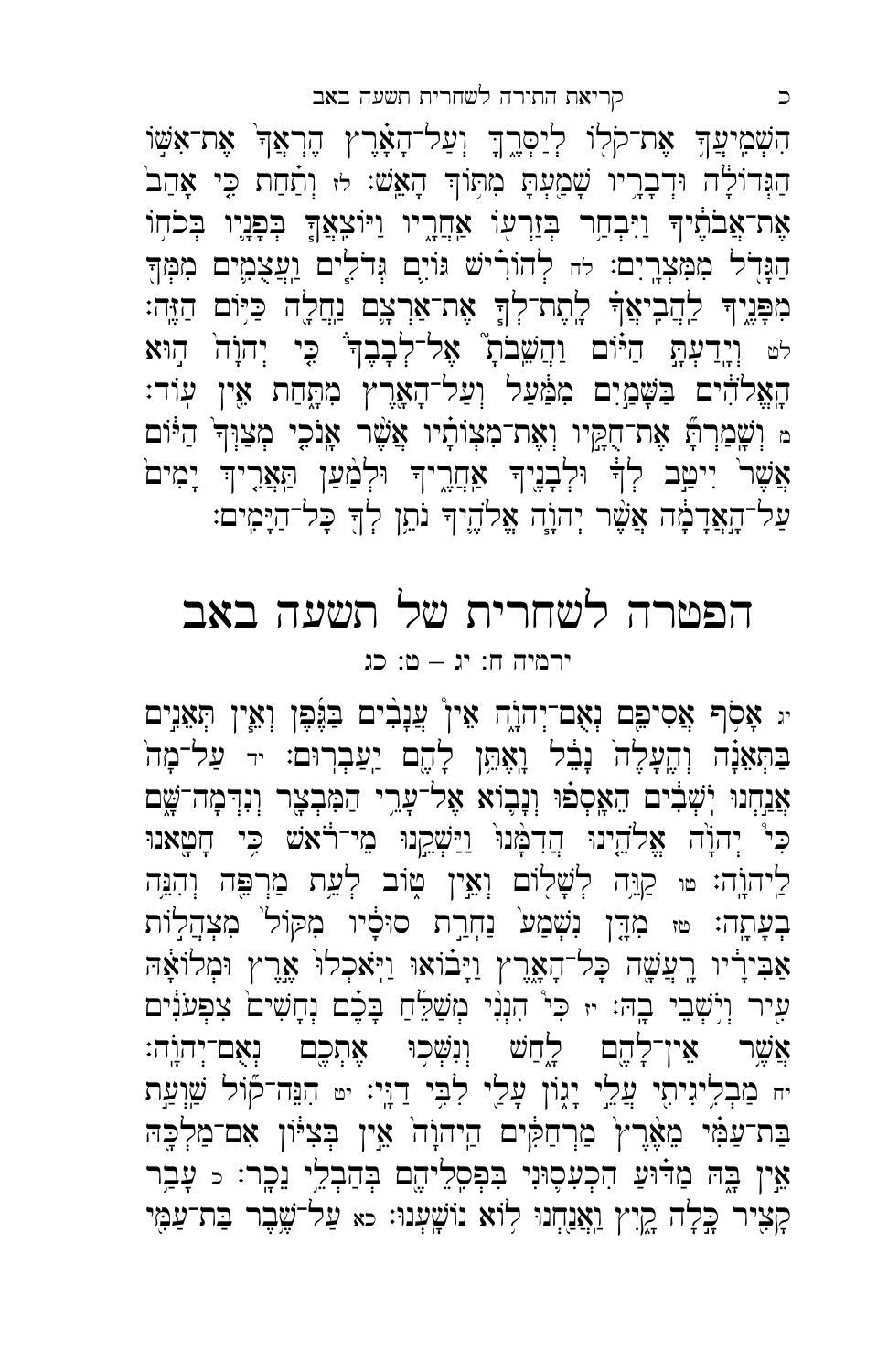#### Torah Reading for Shahrit Tisha Be'ab Deuteronomy 4:25-40

 $25$ When you have begotten children and children's children and are long established in the land, should you act wickedly and make for yourselves a sculptured image in any likeness, causing the LORD your God displeasure and vexation, <sup>26</sup>I call heaven and earth this day to witness against you that you shall soon perish from the land that you are crossing the Jordan to possess; you shall not long endure in it, but shall be utterly wiped out. <sup>27</sup>The LORD will scatter you among the peoples, and only a scant few of you shall be left among the nations to which the LORD will drive you. <sup>28</sup>There you will serve man-made gods of wood and stone, that cannot see or hear or eat or smell.

 $^{29}$ But if you search there for the LORD your God, you will find Him, if only you seek Him with all your heart and soul— $30$ <sup>0</sup>when you are in distress because all these things have befallen you and, in the end, return to the LORD your God and obey Him. 31For the LORD your God is a compassionate God: He will not fail you nor will He let you perish; He will not forget the covenant which He made on oath with your fathers.

 $32$ You have but to inquire about bygone ages that came before you, ever since God created man on earth, from one end of heaven to the other: has anything as grand as this ever happened, or has its like ever been known?  $33$ Has any people heard the voice of a god speaking out of a fire, as you have, and survived?  $34\text{Or}$  has any god ventured to go and take for himself one nation from the midst of another by prodigious acts, by signs and portents, by war, by a mighty and an outstretched arm and awesome power, as the LORD your God did for you in Egypt before your very eyes?  $352$ -It has been clearly demonstrated to you<sup>-2</sup> that the LORD alone is God; there is none beside Him. <sup>36</sup>From the heavens

 $\overline{a}$ 

 $2-2$  Lit. "You have been shown to know"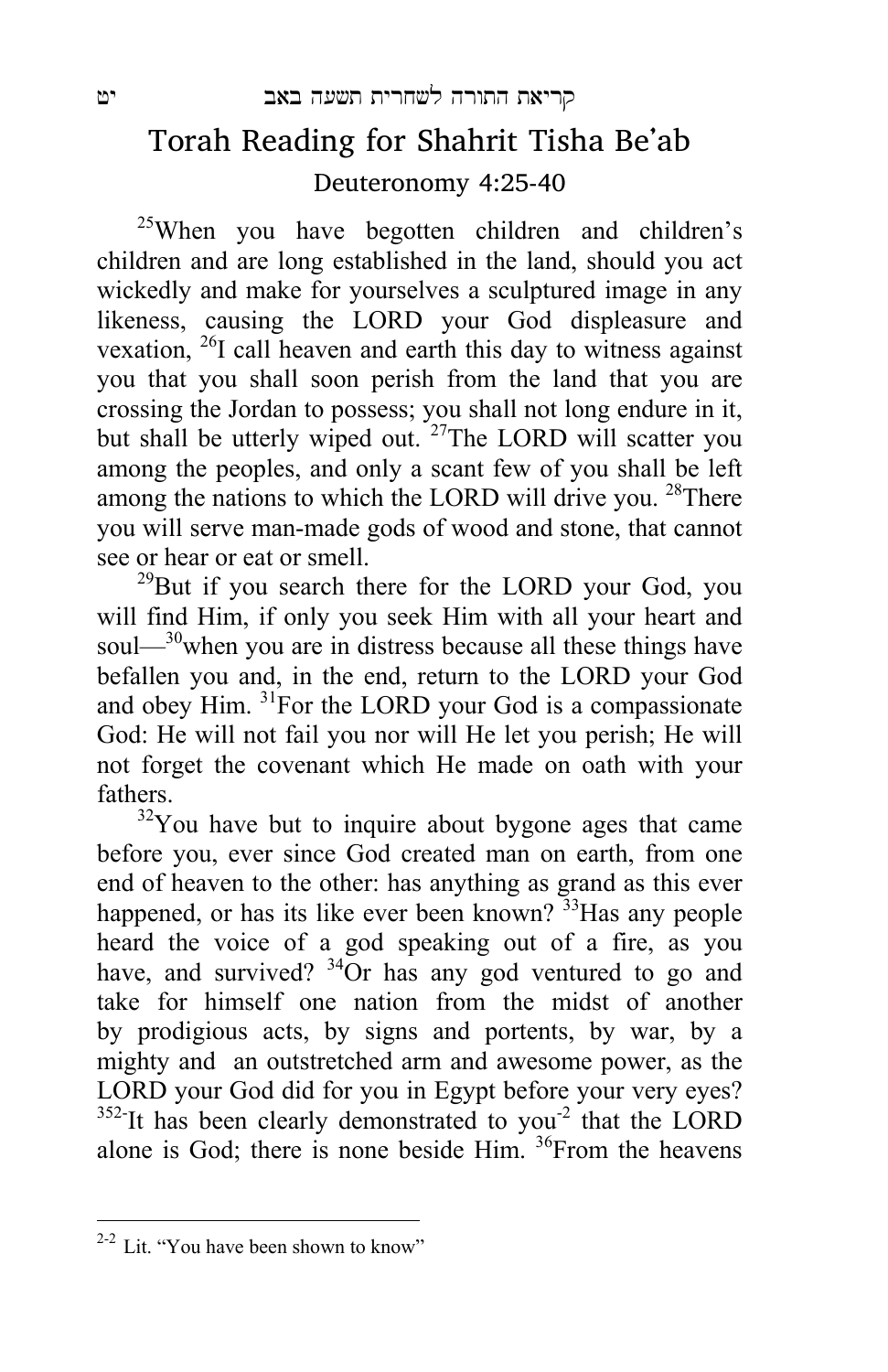כה כִּי־תּוֹלִיד בָּנִיםׂ וּבְנֵי בָנִים וְנִוֹשַׁנְחֶם בָּאֱרֶץ וְהִשְׁחַתֶּם וַ עֲשָׂיתֶם בֶּסֶל תְּמִוּנַת כֹּל וַעֲשִׂיתֶם הָרֵע בְּעֵינֵי יְהוֶה־ אֶל'הֶיךָ לְהַכְעִיסְוֹ: <sub>כו הַ</sub>עִידֹתִי בָּכֶם הַיּּוֹם אֶת־הַשָּׁמָיִם וְאֶת־הָאָ֫רֶץ כִּי־אָבְד הְאֹבֵדוּן מַהֵר מֵעַל הָאָ֫רֶץ אֲשֶׁר ֿ אַמָּם עִבְרֶים אֶת־הַיַּרְדֵּן שֱמָּה לְרִשְׁתֶּהּ לְאֹ־תַאֲרִיכֵן יָמִים עָלֶיהָ כִּי הִשָּׁמֵר תִּשְּׁמֵדְוּן: כו וְהֵפָּיץ יְהוֹהָ אֶתְכֶם בְּעַמֵּים וְנִשְׁאַרְהֶםׂ מְתֵי מִסְפָּר בַּגּוֹיִם אֲשֶׁר יְנַהֵג יְהוֹוֶה אֶתְכֶם ֿשֶׁמָּה׃ כּח וַעֲבַדְתֶּם־שָׁם אֱלֹהִ֫ים מַעֲשֵׂה יְדֵי אָדֶם עֵץ וָאֶבֶן אָשֶר לְאֹ־יִרְאוּןۢ וְלָא יִשְׁמְעוּן וְלִא יְאכְלִוּן וְלָא יְרִיחֻן: َ<ט וּבִקַשְׁתֶּם מִשָּׁם אֶת־יְהוָה אֱלֹהֶיךָ וּמָצָאתָ כִּי תִדְרְשָׁנּוּ ּבְכָל־לְבָבְךָ וּבְכָל־נַפְשֵׁךָ: (לוי) ל בַּצָּר לְדָּ וּמִצָאוּךְ כָּל הַדְּבָרִים הָאֱלֶה בְּאַחֲרִית הַיָּמִים וְשַׁבְתָּ עַד־יְהוֶה אֱלֹהֶיךָ וְשֶׁמַעְתָּ בְּקֹלְוֹ: לֹא כֵּי אֵל רַחוּם יְהוָה אֱלֹהֶיךָ לִא יַרְפְּךָ וְלָא יַשְׁחִיתֶךְ וְלָא יִשְׁכַּח<sup>ְ</sup> אֶת־בְּרֵית אֲבֹתֶיךְ אֲשֶׁר וִשְׁבָּע לְהֶם: ﴿בִ שְׁאַל־נָא לְיָמִים רֵאשׁנִים אֲשֶר־הָיָוּ לְפָנֶיךָ ֹלְמִן־הַיּוֹםۢ אֲשֶׁר בְּרָא אֱלֹהֶים । אָדָם עַל־הָאָדֶץ וּלְמִקְצֵה הַשְּׁמֲיִם וְעַד־קְצֵה הַשְּׁמֳיִם הֲנִהְיָה כַּדָּבֶר הַגָּדוֹל הַזֶּה אָוֹ הֲנִשְׁמַע כָּמְהוּ: לוּ הֲשָׁמָע עָם קוֹל אֱלֹהִים מְדַבֵּר ֹמְתּוֹדְ־הָאֵשׁ כַּאֲשֶׁר־שָׁמַ<sup>ְ</sup>עָתָ אַחֱה וַיֱחִי: לד אָוֹ ו הֲנִסֶּה אֶלֹהִים לָבוֹא לָקַחַת לְוֹ גוֹי מִקֶרֶב גּוֹי בְּמַסֹת בְּאֹתֹת ּוּבְמְוֹפְתִים וּבְמִלְחָמָה וּבְיֶד חֲזָקָה וּבִזְר<del>ָ</del>וֹעַ נְטוּיָה וּבְמְוֹרָאִים וְּדֹלִִים כְּכֹל אֲשֶׁר־עָשָׂה לָכֶׁם יְהוֹה אֱלְהֵיכֶם בְמִצְרֵיִם לְעֵינֶיךָ: לה אַתָּה הָרְאֵתָ לְדַעַת כִּי יְהוֶֹה הָוּא ּהָאֱלֹהִים אֵין עִוֹד מִלְּבַדְּוֹ: (ישראל) לו מִן־הַשָּׁמֲיִם

## קריאת התורה לשחרית תשעה באב<br>דברים ד, כה-מ

יח קריאת התורה לשחרית תשעה באב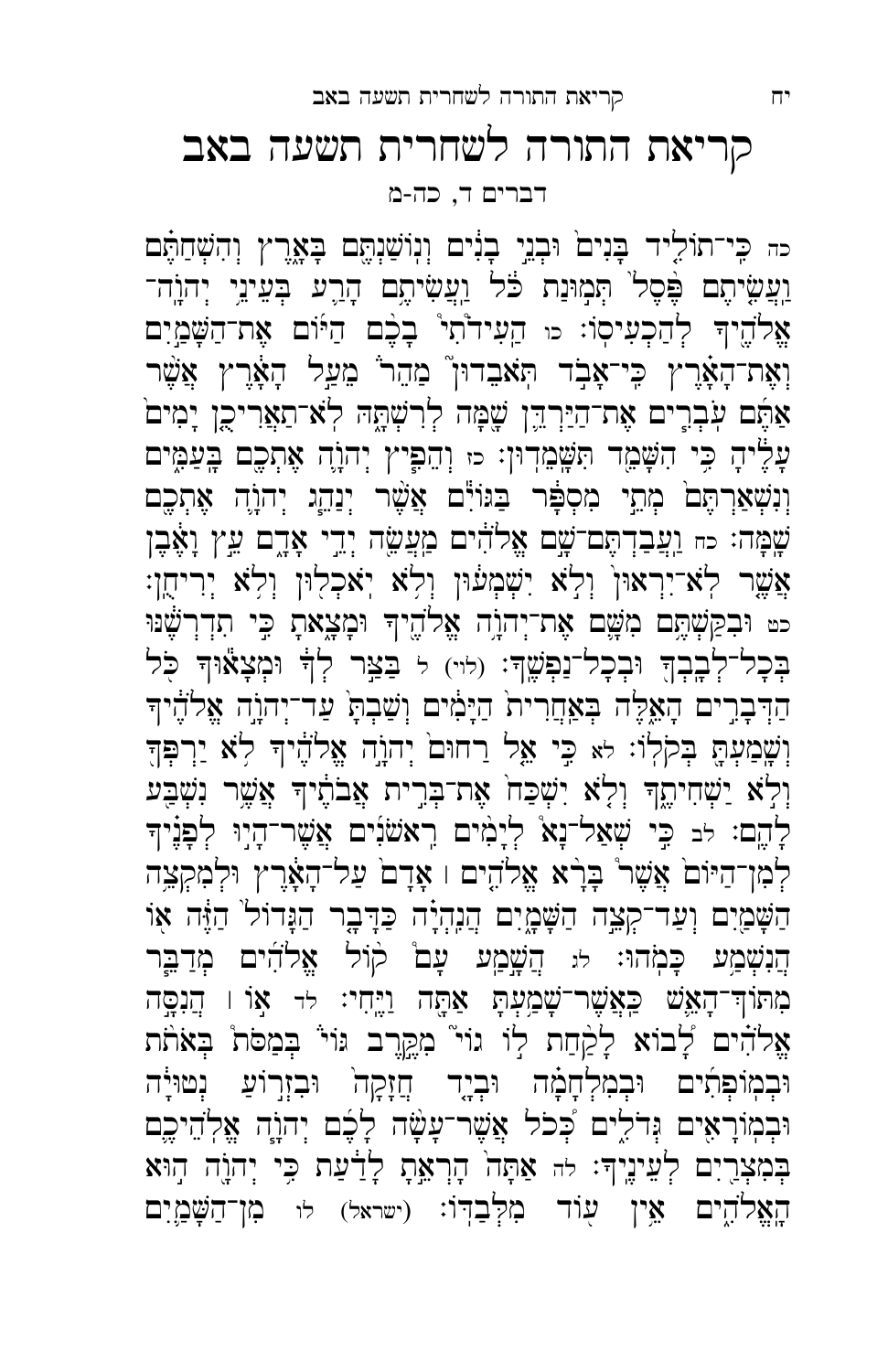Woe to us that we have sinned!  $17$ Because of this our hearts are sick, because of these our eyes are dimmed:  $18$ Because of Mount Zion, which lies desolate; jackals prowl over it.  $^{19}$ But You, O LORD, are enthroned forever, Your throne endures through the ages. <sup>20</sup>Why have You forgotten us utterly, forsaken us for all time? <sup>21</sup>Take us back, O LORD, to Yourself, and let us come back; renew our days as of old!  $^{22}$ For truly, You have rejected us, bitterly raged against us.

And repeat the verse: Take us back, O LORD, to Yourself, and let us come back; renew our days as of old!

#### Psalm 137

 $137$  By the rivers of Babylon, there we sat, sat and wept, as we thought of Zion.  $^{2}$ There on the poplars we hung up our lyres, <sup>3</sup> for our captors asked us there for songs, our tormentors, for amusement, "Sing us one of the songs of Zion." <sup>4</sup>How can we sing a song of the LORD on alien soil?  ${}^{5}$ If I forget you, O Jerusalem, let my right hand wither; <sup>6</sup>let my tongue stick to my palate if I cease to think of you, if I do not keep Jerusalem in memory even at my happiest hour. <sup>7</sup>Remember, O LORD, against the Edomites the day of Jerusalem's fall; how they cried, "Strip her, strip her to her very foundations!" <sup>8</sup>Fair Babylon, you predator, a blessing on him who repays you in kind what you have inflicted on us; <sup>9</sup>a blessing on him who seizes your babies and dashes them against the rocks!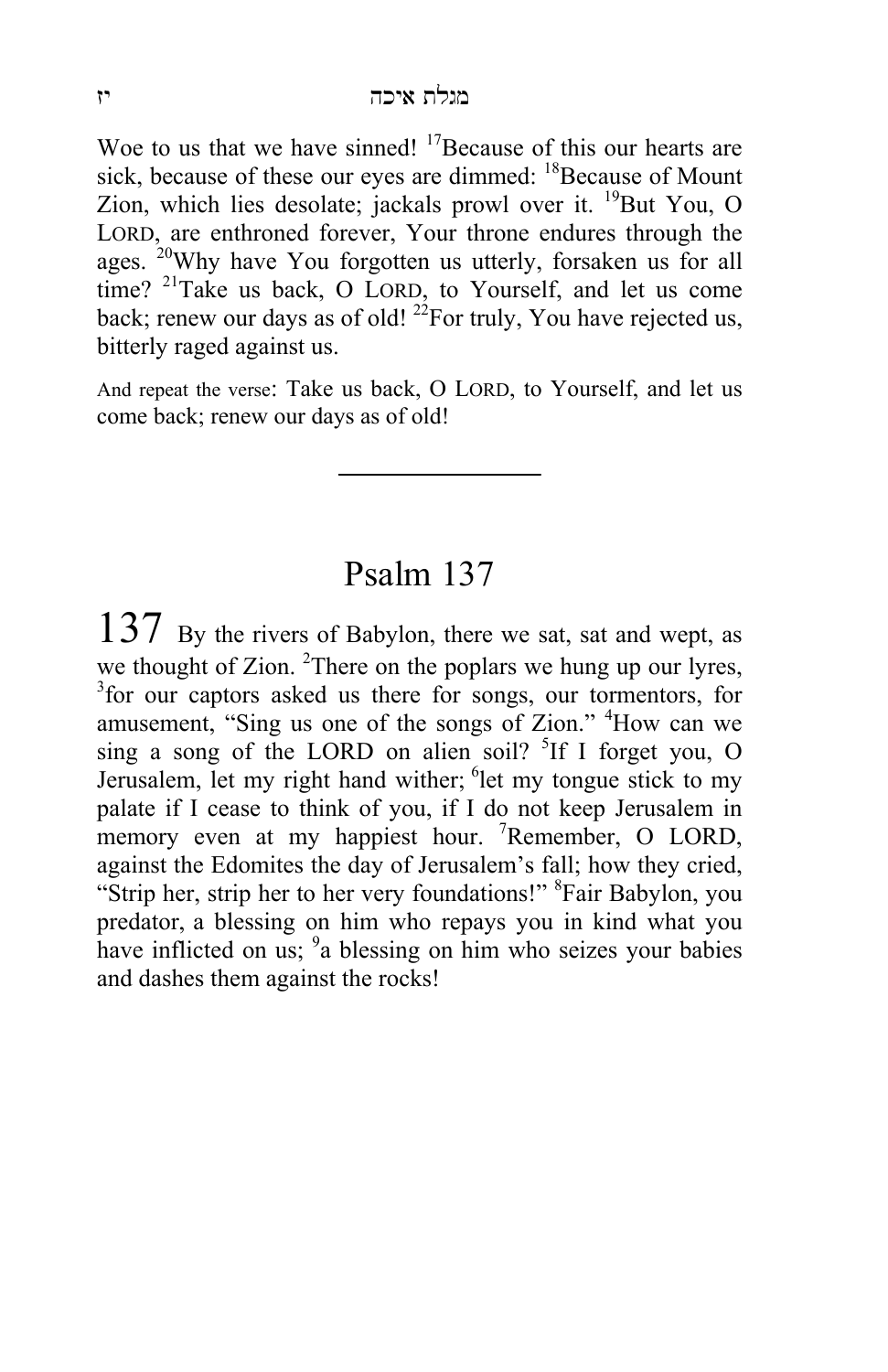אוֹי־נָא לָנוּ כִּי חָטָאנוּ: <sub>יז</sub> עַל־זֶה הָיֶה דָוֶה לִבָּנוּ עַל־אֵלֵּה ּ חֲשְׁכִוּ עֵינֵינוּ: ּח עַל הַר־צִיּוֹן שֶׁשָּׂמֵׁם שְׁוּעָלִים הִלְּכוּ־בְוֹ: יט אַתֶּה יְהוָה לְעוֹלָם תֵּשֵׁב כִּסְאֲךָ לְדוֹר וָדְוֹר: כ לָמָּה לְנֶצַה תִּשְׁבָּחֵנוּ תַּעֲזְבֵנוּ לְאָׂרֶךְ יָמִים: כא הֲשִׁיבֵנוּ יְהוָה ו אָלֶיךְ וְנָשׁוּבָה חַדֵּשׁ יָמֵינוּ כְּקֵדֶם: כב *כִּי* אִם־מָאָס ּמְאַסְתָּנוּ קָצַפְתָּ עָלֵינוּ עַד־מְאָד׃

וחוזרים על הפסוק: הֲשִׁיבֵנוּ יְהוֶהְ אֵלֶיךָ וְנָשוּבָה חַדֵּשׁ יָמֵינוּ כְקֶדֶם:

#### 1 תהלים קל"ז

א עַל נַהֲרֹוֹת ו בָּבֶ֫ל שֶׁם יָשַׁבְנוּ וַּם־בָּכִִינוּ בְֿזָכְרֵנוּ אֶת־צִיּׂוֹן: ב עֲל־עֲרָבִים בְּתוֹכֵהּ תְׁלִינוּ כִּוּׂרוֹתֵינוּ: ג כֵּי שָׁם יִצְאֵלֶוּנוּ שׁוֹבִינוּ דִּבְרֵי־שְׁיר וְתְוֹלְלֵינוּ שִׂמְחֲה שִׁירוּ לְנוּ הַ בְּיֹוֹן: דּ אֵיךְ נָשֶיר אֶת־שִיר־יְהוֹרֶה עַ֫ל אַדְמַת נֵכְר ּה אָם־אֶשְׁכָּחֵךְ יֶרוּשָׁלָָם תִּשְׁכַָּח יִמִינֵי: וּ תִּדְבַּק־לְשׁוֹנִי ו לְחִכִּי אִם־לָא אֵ֫זִכְרֵכִי אִם־לְא אֵעֲלֵה אֵת־יִרְוּשָׁלֵֵם עַּ֫ל רֹאשׁ שִׂמְחָתִי: ז זְכָר יִהוָׂה ו לִבְנֵי אֱדֹוֹם אֵת ّ יִוֹם יֵרוּשָׁלֶם הָאָׂמְרִים עֲרוּ । עֳרוּ עַ֫ד הַיְסְוֹד בֶהּ: חּ בַּת־בָּבָ֫ל הַשְּׁרוּדֶה אַשָּׁרֵי שֵׁיִשַׁלֵּם־לֵךְ אֲת־גָּמוּלֵ<sup>ּ</sup>ךְ שֶׁנָּמַלְתְּ לָנוּ: a אַשְׁרֵי ו ְשִׁיּאֹחֵٔז וְנִפְּץ אֱת־עֹלָלַיִךְ אֲל־הַסֶּלַע:

 $\overline{a}$ 

<sup>&</sup>lt;sup>1</sup> A commentary on Psalm 137 is found on page 25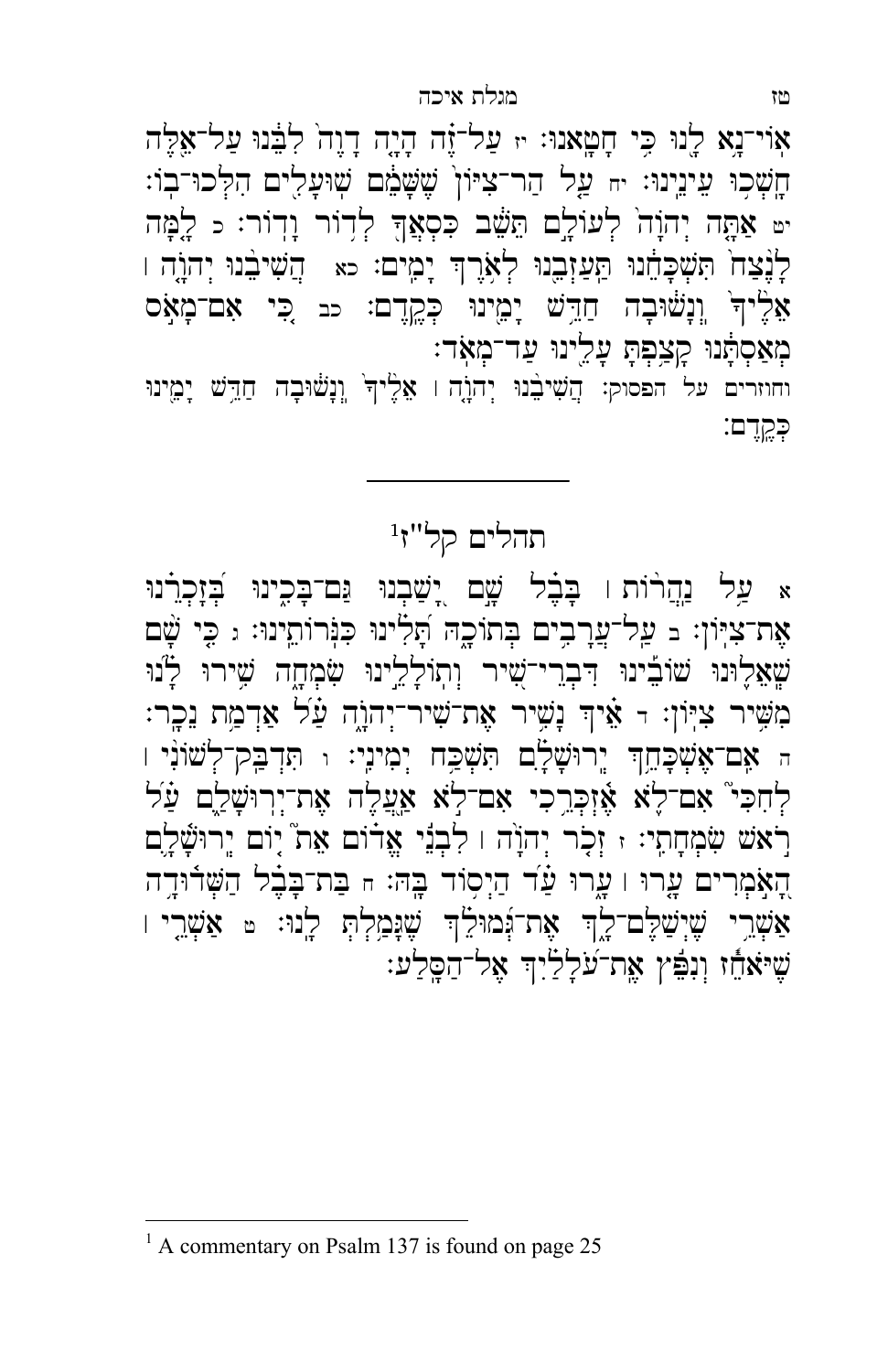blindly through the streets, defiled with blood, so that no one was able to touch their garments. <sup>15"</sup>Away! Unclean!" people shouted at them, "Away! Away! Touch not!" so they wandered and wandered again; for the nations had resolved: "they shall stay here no longer." 16The LORD's countenance has turned away from them, He will look on them no more. They showed no regard for priests, no favor to elders. 17Even now our eyes pine away in vain for deliverance. As we waited, still we wait for a nation that cannot help. <sup>18</sup>Our steps were checked, we could not walk in our squares. our doom is near, our days are done—alas, our doom has come! 19Our pursuers were swifter than the eagles in the sky; they chased us in the mountains, lay in wait for us in the wilderness. 20The breath of our life, the LORD's anointed, was captured in their traps—He in whose shade we had thought to live among the nations.  $2^{1}$ Rejoice and exult, Fair Edom, who dwell in the land of Uz! To you, too, the cup shall pass, you shall get drunk and expose your nakedness.  $22\overline{Y}$ our iniquity, Fair Zion, is expiated; He will exile you no longer. Your iniquity, Fair Edom, He will note; He will uncover your sins.

**5** Remember, O LORD, what has befallen us; behold, and see our disgrace! <sup>2</sup>Our heritage has passed to aliens, our homes to strangers. <sup>3</sup>We have become orphans, fatherless; our mothers are like widows. <sup>4</sup>We must pay to drink our own water, obtain our own kindling at a price. <sup>5</sup>We are hotly pursued; exhausted, we are given no rest.  ${}^{6}$ We hold out a hand to Egypt; to Assyria, for our fill of bread. <sup>7</sup>Our fathers sinned and are no more; and we must bear their guilt. <sup>8</sup>Slaves are ruling over us, with none to rescue us from them. <sup>9</sup>We get our bread at the peril of our lives, because of the sword of the wilderness. <sup>10</sup>Our skin glows like an oven, with the fever of famine. <sup>11</sup>They have ravished women in Zion, maidens in the towns of Judah. <sup>12</sup>Princes have been hanged by them; no respect has been shown to elders. <sup>13</sup>Young men must carry millstones, and youths stagger under loads of wood. <sup>14</sup>The old men are gone from the gate, the young men from their music.  $15$ Gone is the joy of our hearts; our dancing is turned into mourning. <sup>16</sup>The crown has fallen from our head: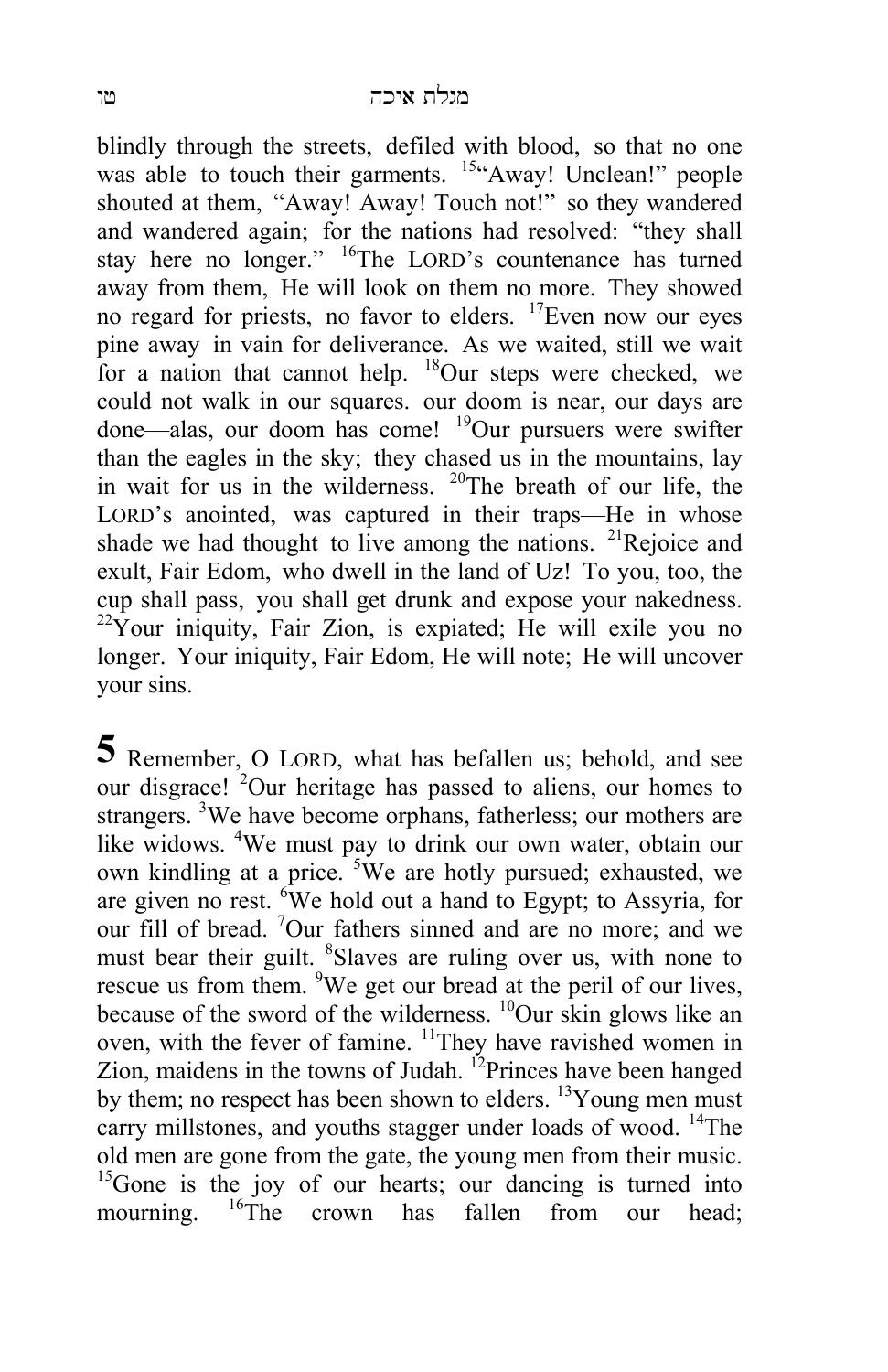ֹעִוְרִים בַּחוּצׁוֹת נְגְאֲלִוּ בַּדֶּם בְּלְאׁ יִוּכְלֹוּ יִגְעִוּ בִּלְבֻשֵׁיהֶם: טו סַוּרוּ טָמֵֿא קֵרְאוּ לָמוֹ סִוּרוּ סוּרוּ אַל־תִּנְּעוּ כִּי נָצִוּ נִם־נָעוּ אָמְרוּ๎ בַּגּוֹיָם לָא יוֹסִפוּ לָגְוּר: ™ פְּנֵי יְהוָה חִלְּקָם לְא יוֹסִיף לְהַבִּימֶם בְּנֵי לִהֲנִים לָא נָשָׂאוּ וּזְקֵנֵים לִא חָנְנוּ: יז עוֹדֵינוּ תִּכְלֶינָה עֵינֵינוּ אֶל־עֶזְרְתֵנוּ הָבֶל בְּצִפִּיְתֵנוּ צִפִּינוּ אֶל־גְּוֹי לָא יוֹשֶׁעַ: ּחּ צָדְוּ צְעָדֵינוּ מִלֶּכֶת בִּרְחְֹבֹתֵינוּ קְרֵב קִצֵּנוּ מֶלְאָוּ יָמֵינוּ כִּי־בָא קִצֵּנוּ: יִי קַלִּים הָיוּ רֹדְפִינוּ מִנִּשְׁרֵי שָׁמֶיִם עַל־הֶהָרֵים דְּלָקָנוּ בַּמִּדְבֶר אָרְבוּ לְנוּ: د רְוּחַ אַפִּינוּ מְשָׁיחַ יְהוָה וִלְכָּד בִּשְׁחִיתוֹתֶם אֲשֶׁר אָמַרְנוּ בְּצִקָּיוֹ בְהִיָה בַּגּוֹיָם: כא שָׂישִׂי וְשִׂמְחִי בַּת־אֱדֹוֹם יוֹשֱבֶת בְאֶרֶץ עֲוּץ נַּם־עָלַיִךָּ תַּעֲבָר־כֹּוֹס תִּשְׁכְּרִי וְתִתְעָרֵי: כב תַּם־עֲוֹנֹךְ בַּת־צִיּּוֹן לְא יוֹסִיף לְהַגְלוֹתֵן פָּקֵד ֿעֲוֹנִךְ בַת־אֱדוֹם גְּלֵה עַל־חַטּאתֵיִךִः

#### פרק <sup>ה</sup>

א זָכָר יְהוָה<sup>ָ</sup> מֱה־הָיָה לָנוּ הַבִּיטָה וּרְאֵה אֶת־חֶרְפָּתֵנוּ: ב נֹהֲלָ הָנוּ נֶדֶ פְּכָה לְזָרִים בָּתֵּינוּ לְנָכְרִים: וּ יְתוֹמָים הָיִינוּ וְאֵין אָב אִמֹּתֵינוּ כְּאַלְמָנְוֹת: - מֵימֵינוּ<sup>ן</sup> בְּכֶסֶף שָׁתִינוּ עֵצֵינוּ ּ בִּמְחָיר יָבְאוּ: הּ עַל צַוָּארֵנוּ נִרְדָּׁפְנוּ יָגֵעְנוּ וְלָא הְוּנַח־לֶנוּ: ו מִצְרַיִם נָתֲנּוּ יָד אַשְׁוּר לִשְׁבְּעַ לְחֶם: ז אֲבֹתֵינוּ חָטְאוּ וְאֵינָ֫ם וַאֲנַחְנוּ עֲוֹנְתֵיהֵם סָבָלְנוּ: n עֲבָדִים מֲשָׁלוּ בָ֫נוּ פֹּרֵק אֵין מִיָּדָם: e בִּנַפְשֵׁנוּ נָבִיא לַחְמֵנוּ מִפְּנֵי חֵרֵב הַמִּדְבָּר: י עוֹרֵנוּ כְּתַנּוּר נִכְמָרוּ מִפְּנֵי זַלְעֲפִוֹת רָעָב: יא נָשִׁים בְּצִיּוֹן עִנּוּ בְּתֻלֹת בְּעָרֵי יְהוּדֶה: <sub>יִב</sub> שָׂרִים בְּיָדֶם נִתְלֹוּ פְּנֵי זְקֵנֵים לָא נֶהְדֶרוּ: ּי בִּחוּרִים טְחְוֹן נָשָׂאוּ וּנְעָרִים בָּעֵץ ָ כָּשָׁלוּ: <sub>יד</sub> זְקֵנִים מִשְּׁעַר שָׁבָתוּ בְּחוּרֻים מִוְּגִינָתֶם: ﮬוּ שָׁבַת בְזִשְׂוֹשׁ לְבֵּנוּ נֵהְפֵּךְּ לְאֵבֵל מְחֹלֵנוּ: ca נָפְלָה עֲמֱרֵת רֹאֹשֵׁנוּ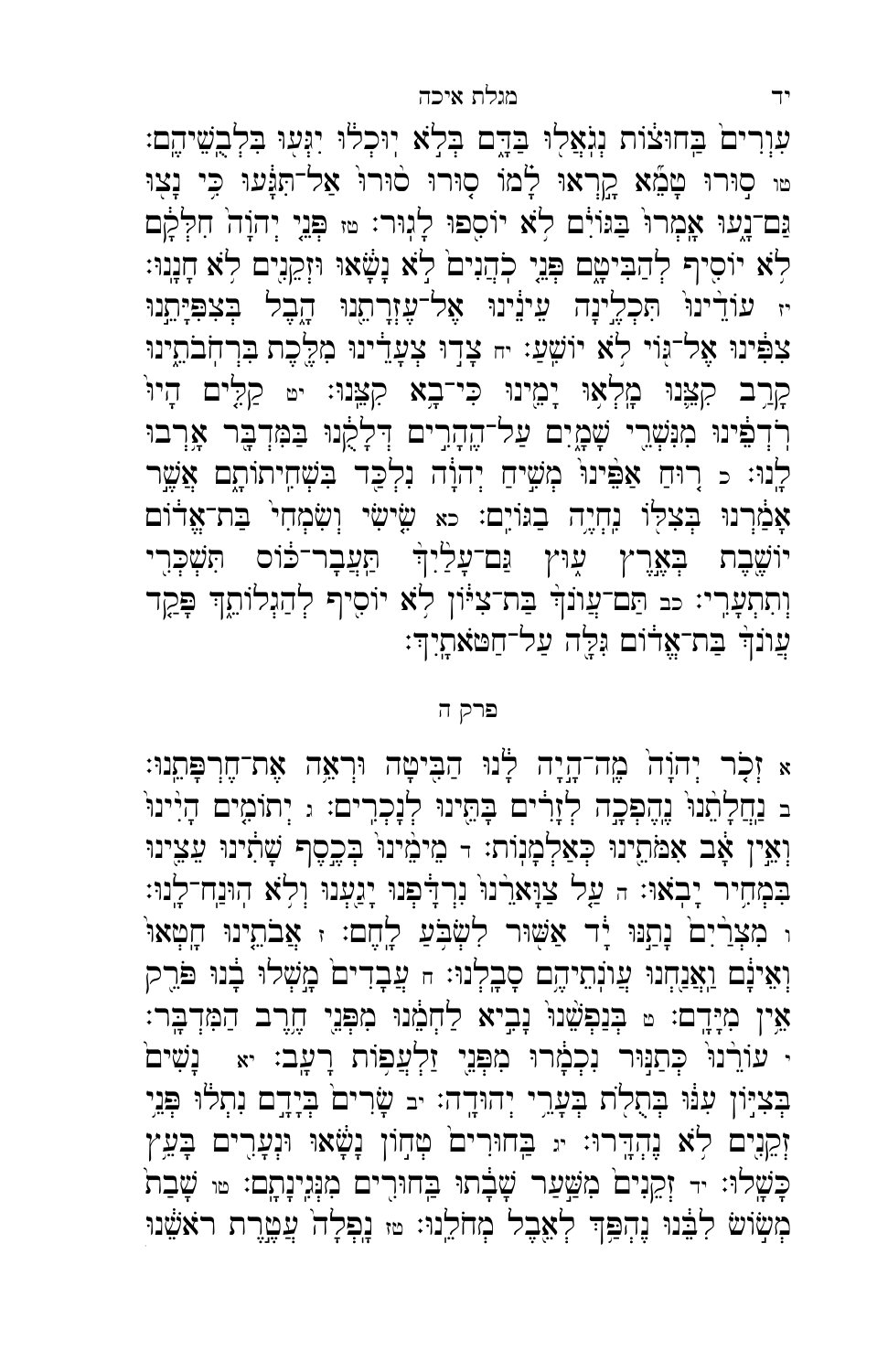O LORD, the wrong done me; oh, vindicate my right!  $^{60}$ You have seen all their malice, all their designs against me; <sup>61</sup>You have heard, O LORD, their taunts, all their designs against me,  $62$ The mouthings and pratings of my adversaries against me all day long. <sup>63</sup>See how, at their ease or at work, I am the butt of their gibes. 64Give them, O LORD, their deserts according to their deeds. 65Give them anguish of heart; Your curse be upon them! <sup>66</sup>Oh, pursue them in wrath and destroy them from under the heavens of the LORD!

**4** Alas! The gold is dulled, debased the finest gold! The sacred gems are spilled at every street corner. <sup>2</sup>The precious children of Zion; once valued as gold—alas, they are accounted as earthen pots, work of a potter's hands! <sup>3</sup>Even jackals offer the breast and suckle their young; but my poor people has turned cruel, like ostriches of the desert. <sup>4</sup>The tongue of the suckling cleaves to its palate for thirst. Little children beg for bread; none gives them a morsel. <sup>5</sup>Those who feasted on dainties lie famished in the streets; those who were reared in purple have embraced refuse heaps. <sup>6</sup>The guilt of my poor people exceeded the iniquity of Sodom, which was overthrown in a moment, without a hand striking it. <sup>7</sup>Her elect were purer than snow, whiter than milk; their limbs were ruddier than coral, their bodies were like sapphire. <sup>8</sup>Now their faces are blacker than soot, they are not recognized in the streets; their skin has shriveled on their bones, it has become dry as wood. <sup>9</sup>Better off were the slain of the sword than those slain by famine, who pined away, [as though] wounded, for lack of the fruits of the field. <sup>10</sup>With their own hands, tenderhearted women have cooked their children; such became their fare, in the disaster of my poor people.

 $11$ The LORD vented all His fury, poured out His blazing. wrath; He kindled a fire in Zion which consumed its foundations. <sup>12</sup>The kings of the earth did not believe, nor any of the inhabitants of the world, that foe or adversary could enter the gates of Jerusalem. <sup>13</sup>It was for the sins of her prophets, the iniquities of her priests, who had shed in her midst the blood of the just. <sup>14</sup>They wandered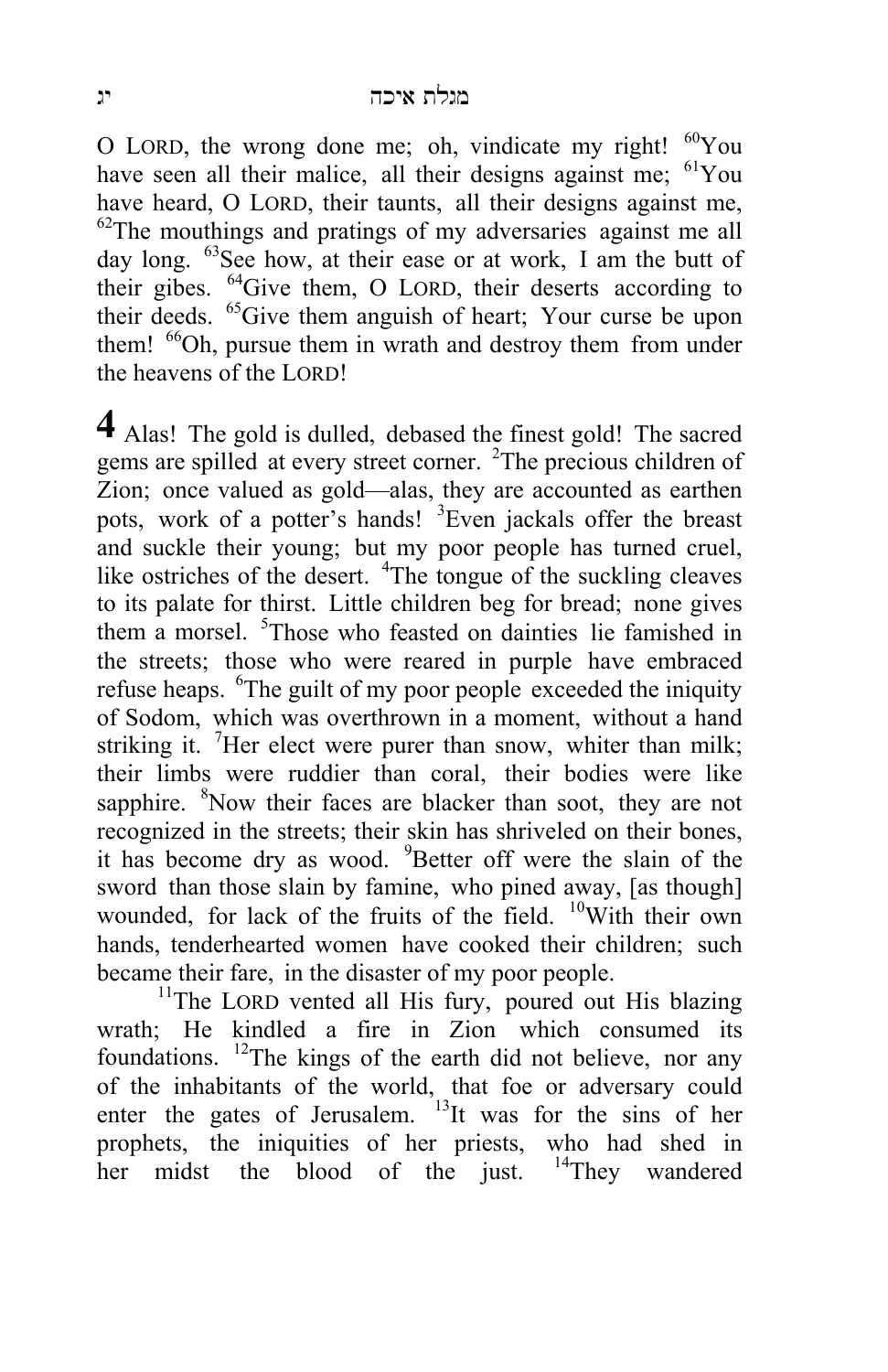יְהוָה<sup>ָ</sup> עַוָּתָתִי שָׁפְטֶה מִשְׁפָּטִי: a רָאִ֫יתָה כָּל־נִקְמָתָם ْ כָּל־מַחְשָׁבֹתֶם לִי: s שְׁמָעְתָּ חֶרְפָּתָם יְהוָה כָּל־מַחְשְׁבֹתֶם עָלֶי: סב שִׂפְתֵי קָמַי<sup>י</sup> וְהֶגְיוֹנָם עָלֵי כָּל־הַיְּוֹם: סג שִׁבְתֶּם וְקֵימָתָם הַבִּ֫יטָה אֲנִי מַנְגַּינָתֶם: sr תָּשִׁיב לָהֵם גִּמְוּל יְהוַה ْ כְּמַעֲשֵׂה יְדֵיהֶם: on תִּתֵּן לָהֶם מְגִּנַת־לֵב תַּאֲלֵתְךָ לָהֶם: ֿסו תִּרְדִּ֫ךְ בְּאַךְ וְתַשְׁמִידָם מִתַּחַת שְׁמֵי יִהוֶֹה:

#### פרק ד

א אֵיכָה יוּעַם זָהָב יִשְׁנֵא הַכֵּתֵם הַטְּוֹב תִּשְׁתַּפִּכְנָה , אַבְנֵי־קֹרֶשׁ בְּרָאשׁ כָּל־חוּצְוֹת: ב בְּנֵי צִיּוֹןְ הַיְקָרִים הַמְסָלָאִים בַּפֵּוּ אֵיכָה נֵחְשָׁבוּ לִנְבְלֵי־חֶרֵשׁ מַַעֲשֶׂה יְדֵי יוֹצֵר: ג נַּם־תַּנִּים חֲלְצוּ שַׁד הֵינָיקוּ גִּוּרֵיהֶן בַּת־עַמָּי לְאַכְזָר כַּיְעֵנֶים בַּמִּדְבֶר: וּ דָּבָק לְשָׁוֹן יוֹנֵק אֶל־חִכְּוֹ ַ בַּצָּמָא עְוֹלָלִים שָׁאֲלוּ לֶחֶם פֹּרֵשׁ אֵין לָחֶם: הַ הָאִבְלִים ַ לְמָעֲדַנִּים נָשֲמוּ בִּחוּצָוֹת הָאֱטָנִים ׁעֲלֵי תוֹלָֽעׁ חִבְקִוּ אַשְׁפַּתְּוֹת: ו וַיִּגְדַל<sup>י</sup> עֲוֹן בַּת־עַמִּי מֵחַטֵּאת סְדָם הַהֲפוּכֶה َ כְּמוֹ־רָנֵע וְלֹאֹ־חֲלוּ בֶהּ יָדֵיִם: ּ זַכְּוּ נְזִירָ֫יהָۢ מִשֶּׁלֶג צַחָוּ מֵחָלֶב אֶדְמוּ עֶצֶם מִפְּנִינִים סַפִּיר וּזְוָרתֶם: ח חָשַׁךְ מִשְׁחוֹר<sup>י</sup> ּ הָאֲרָם לְא נִכְּרוּ בַּחוּצְוֹת צָפַר עוֹרָם עַל־עַצְמָם יָבֵש ּהָיָה כָעֵץ: ≃ טּוֹבִים הָיוֹ חַלְלֵי־חֶרֶב מֵחַלְלֵי רָעֲב שֱהֵם יָזָבוּ מְדֻקָּרִים מִתְּנוּבָת שָׂדֶי: · יְדֵי נָשִׁים רַחֲמֲנִיּוֹת בִשְּׁלִוּ יַלְדֵיהֶן הָיָוּ לְבָרוֹת<sup>ָ</sup> לָמוֹ בְּשֶׁבֶר בַּת־עַמְּי: יֹא כִּלֶה יְהוָה<sup>ָ</sup> אֶת־חֲמָתוֹ שָׁפֵּךְ חֲרָוֹן אַפְּוֹ וַיַּצֶת־אֵשׁ בְּצִיּּוֹן וַתְּאַכַל יִסְדֹתֵיהָ: יִב לָא הֶאֱמִינוּ<sup>י</sup> מַלְבֵי־אֶרֶץ כְּל יִשְׁבֵי תֵבֵל כִּי יָבאֹ צַר וְאוֹיֵב בְּשַׁעֲרֶי יְרְוּשָׁלֶם: יוּ מֵחַטְּאת נְבִיאֶיהָ עֲוֹת כְּהֲנֵיהָ הַשִּׂפְּכֵים בִקְרִבָּהּ דֵּם צַדִּיקֵים: ּדּ נָעָוּ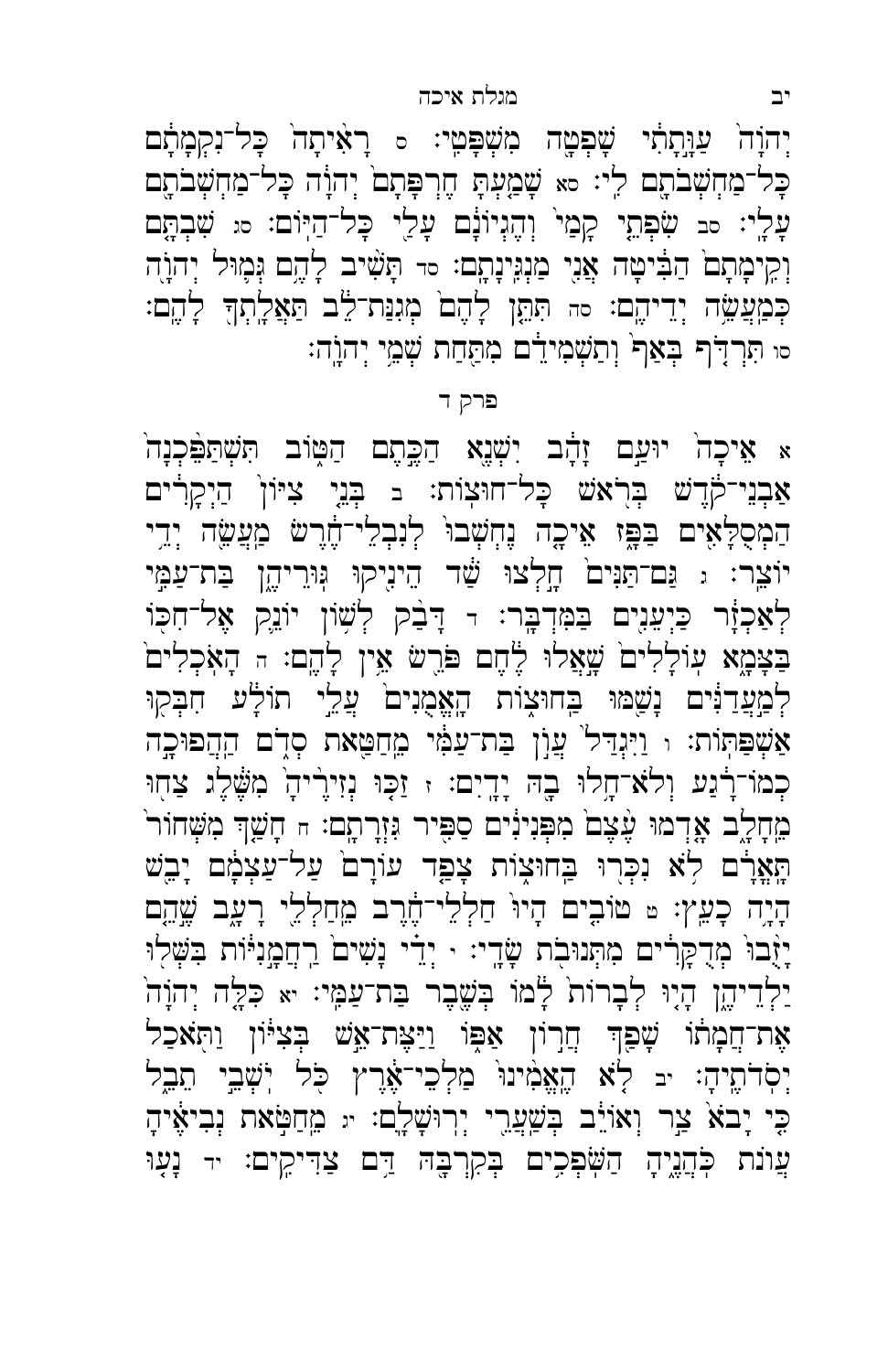<sup>21</sup>But this do I call to mind, therefore I have hope:  $22$ The kindness of the LORD has not ended, His mercies are not spent. <sup>23</sup>They are renewed every morning—ample is Your grace! <sup>24</sup>"The LORD is my portion," I say with full heart; therefore will I hope in Him. 25The LORD is good to those who trust in Him, to the one who seeks Him;  $^{26}$ It is good to wait patiently till rescue comes from the LORD.  $^{27}$ It is good for a man, when young, to bear a yoke; <sup>28</sup>Let him sit alone and be patient, when He has laid it upon him.  $2^9$  Let him put his mouth to the dust—there may yet be hope. <sup>30</sup>Let him offer his cheek to the smiter; let him be surfeited with mockery. <sup>31</sup>For the Lord does not reject forever,  $32$ But first afflicts, then pardons in His abundant kindness.  $33$ For He does not willfully bring grief or affliction to man,  $34$ Crushing under His feet all the prisoners of the earth. <sup>35</sup>To deny a man his rights in the presence of the Most High, <sup>36</sup>To wrong a man in his cause—this the Lord does not choose. <sup>37</sup>Whose decree was ever fulfilled, unless the Lord willed it? <sup>38</sup>Is it not at the word of the Most High, that weal and woe befall? <sup>39</sup>Of what shall a living man complain? Each one of his own sins!

 $^{40}$ Let us search and examine our ways, and turn back to the LORD; <sup>41</sup>Let us lift up our hearts with our hands to God in heaven: <sup>42</sup>We have transgressed and rebelled, and You have not forgiven. <sup>43</sup>You have clothed Yourself in anger and pursued us, You have slain without pity. <sup>44</sup>You have screened Yourself off with a cloud, that no prayer may pass through. <sup>45</sup>You have made us filth and refuse in the midst of the peoples. <sup>46</sup>All our enemies loudly rail against us. <sup>47</sup>Panic and pitfall are our lot, death and destruction. <sup>48</sup>My eyes shed streams of water over the ruin of my poor people.<br><sup>49</sup>My eyes shall flow without cease, without respite,

 $50$ Until the LORD looks down and beholds from heaven.  $51$ My eyes have brought me grief over all the maidens of my city.  $52$  My foes have snared me like a bird, without any cause.  $53$  They have ended my life in a pit and cast stones at me. <sup>54</sup>Waters flowed over my head; I said: I am lost!

 $^{55}$ I have called on Your name, O LORD, from the depths of the Pit. <sup>56</sup>Hear my plea; do not shut Your ear to my groan, to my cry! 57You have ever drawn nigh when I called You; You have said, "Do not fear!" <sup>58</sup>You championed my cause, O Lord, You have redeemed my life. <sup>59</sup>You have seen,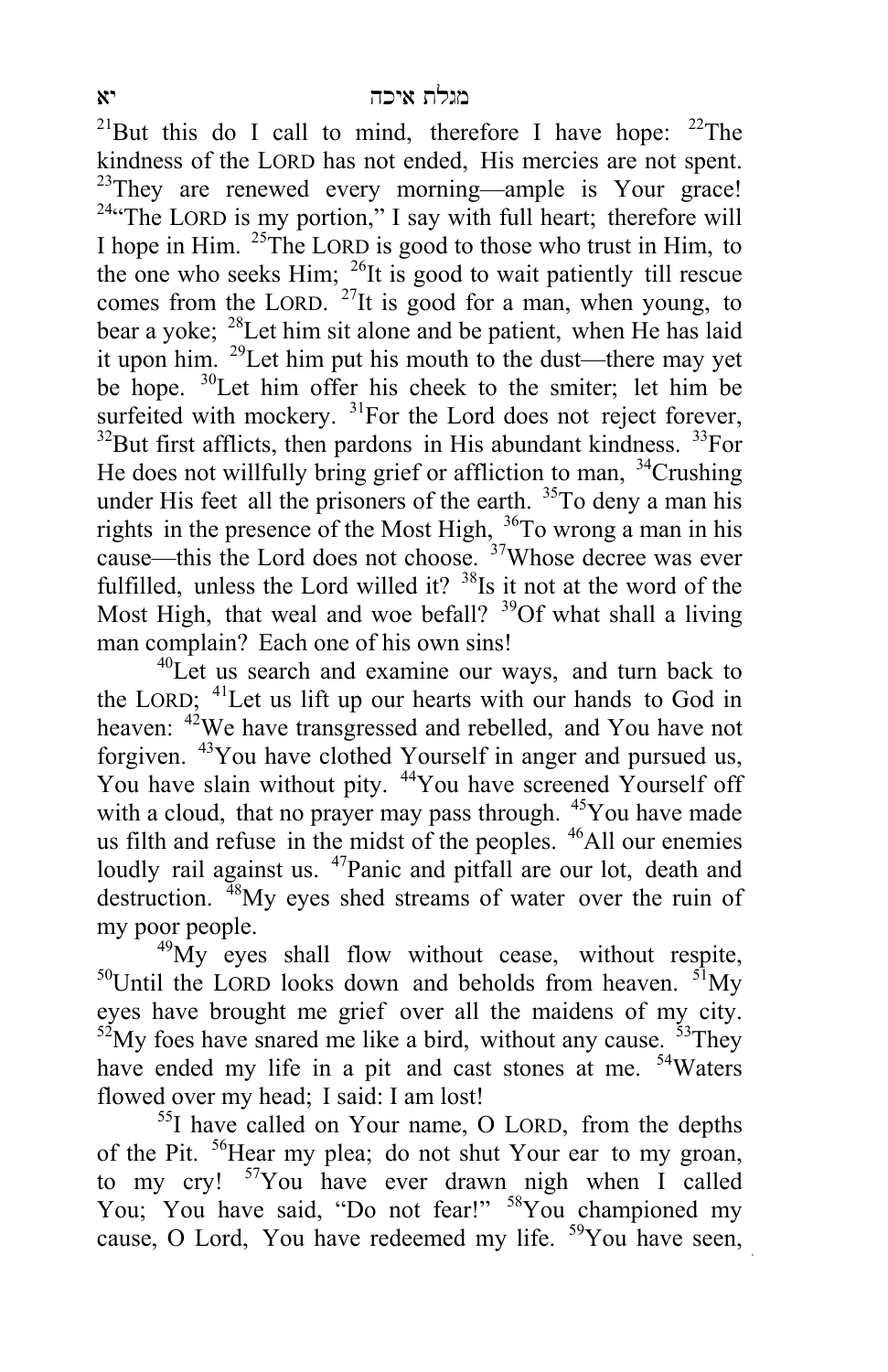כא זָאת אָשֶׁיב אֶל־לִבְּי עַל־כֵּן אוֹחֵיל: כב חַסְדֵי יְהוָהֹ כֵּי לֹא קִמְוּ כִּי לְא כָלִוּ רֵחֲמְיו: מּ חֲדָשִׁים לַבְקָרִים רַבֶּה ל אֶמִוּנָתֶד: כד חֶלְקֵי יְהוָה<sup>ָ</sup> אֶמְרָה נַפְשִׁי עַל־כֵּן אוֹחִיל לְוֹ: َ כה טִוֹב יְהוָהֹ לְקֹוָ לְנֵפֵשׁ תִּדְרְשֵׁנּוּ: כו טְוֹב וְיָחִיל וְדוּמָ֫ם לִתְשׁוּעַת יְהוֶה: כז טְוֹב לַגֶּבֶר כִּי־יִשָּׂא עָל בִּנְעוּרֳיו: כח יֵשֱב בָּדָד<sup>י</sup> וְיִדָּם כִּי נָטֵל עָלֶיו: כט יִתֵּן בֶּעָפָר<sup>י</sup> פִּיהוּ אוּלֵי יֵשׁ תִּקְוֶה: ל יִתֵּן לְמַכֵּהוּ לֶחִי יִשְּׂבַּע בְּחֶרְ<del>בָּ</del>ה: לֹא כִּי לְא יִזְנַח לְעוֹלָם אֲדֹנָי: לב כֵּי אִם־הוֹנָה וְרִחַם כִּרֹב חֲסָדֵיו: לּוּ כִּי לָא עִנָּה מִלְּבּוֹ וַיַּגֶּה בְּנֵי־אִישׁ: לּוּ לְדַכֵּא תַּחַת רַגְלָיו כָּל אֲסִירֵי אָרֶץ: לה לְהַטּוֹת מִשְׁפַּט־גָּבֶר נֶגֶד ַ פְּנֵי עָלְיוֹן: לוּ לְעַוֵּת אָדָם בְּרִיבוֹ אֲדֹנֶי לְא רָאָה: לוּ מֵי זֶה אָמַר<sup>י</sup> וַחֶּהִי אֲדֹנֶי לְאׁ צִוֶּה: לּחּ מִפֵּי עָלְיוֹןֹ לְאׁ תֵצֵׂא ֹהְרָעָוֹת וְהַטְּוֹב׃ לטּ מַה־יִּתְאוֹנֵןۛ אָדֶם חָוִי גֶּבֶר עַל־חֲטָאָו: מ נַחְפִּשָׂה דְרָכִינוּ וְנַחְקְרָה וְנָשְׁוּבָה עַד־יְהוֶֹה: מא נִשָּׂא לְבָבֵנוּ אֶל־כַּפְּיִם אֶל־אֱל בַּשֶּׁמָֽיִם: מב נַחְנוּ פָּשַׁעְנוּ וּמְרִינוּ ֿ אַמָּה לָא סָלֶחְתָּ: מּ סַכְּוֹתָה בָאַף וַחִּרְדְפֵּנוּ הָרֵגְתָּ לָא חָמְלְתָּ: מד סַכָּוֹתָה בֶעָנָן לָ<sup>וְדָ</sup> מֵעֲבֻוֹר תְּפִלֶּה: מה סְחָי וּמָאָוֹס תִּשִׂימֵנוּ בִּקֵרֵב הָעַמֵּים: מּ פָּצִוּ עָלֵינוּ פִּיהֶם ּ כָּל־אֹיְבֵינוּ: מּו פַּחַד וָפַחַת הָיָה לָנוּ הַשֵּׁאת וְהַשֶּׁבֶר: מח פַּלְגֵי־מַ֫יִם ٰתֵרַד עֵינִ֫י עַל־שֶׁבֶר בַּת־עַמֶּי: מטּ עֵינֵי נִגְּרֶה וְלָא תִדְמֶה מֵאֵין הֲפָגִות: נ עַד־יַשְׁקֵיף וְיֵ֫רֶא יְהוֶה מִשָּׁמֲיִם: וֹא עֵינִי עִוֹלְלֶה לְנַפְשִׁי מִכְּל בְּנְוֹת עִירֵי: וּב צְוֹד צְדֶוּנִי כַּצִּפְּוֹר אָׂיְבֵי חָנָם: וּוּ צֶמְתָוּ בַבּוֹר<sup>י</sup> חַלִּי וַיַּדּוּ־אֶבֶן בִּי: נד צָפוּ־מַיִם עַל־ראֹשֵׁי אָמַרְתִּי נִגְזֶרְתִּי: נה קָרֱאתִי ּ שִׁמְךָ יְהוָה מִבְּוֹר תַּחְתִיּֽוֹת:  $\alpha$  קוֹלֵי שָׁמֶעְתָּ אַל־תַּעְלֵם אָזְנְךָ לְרַוְחָתִי לְשַׁוְעָתִי: ּוּ קָרַבְהָ בְּיָוֹם אֶקְרָאֶךָ אָמַרְהָ אַל־הִירֵא: נח רֵבְהָ אֲדֹנֵי רִיבֵי נַפְשֶׁי גַּאֲלְהָ חָיֵי: נט רַאָיתָה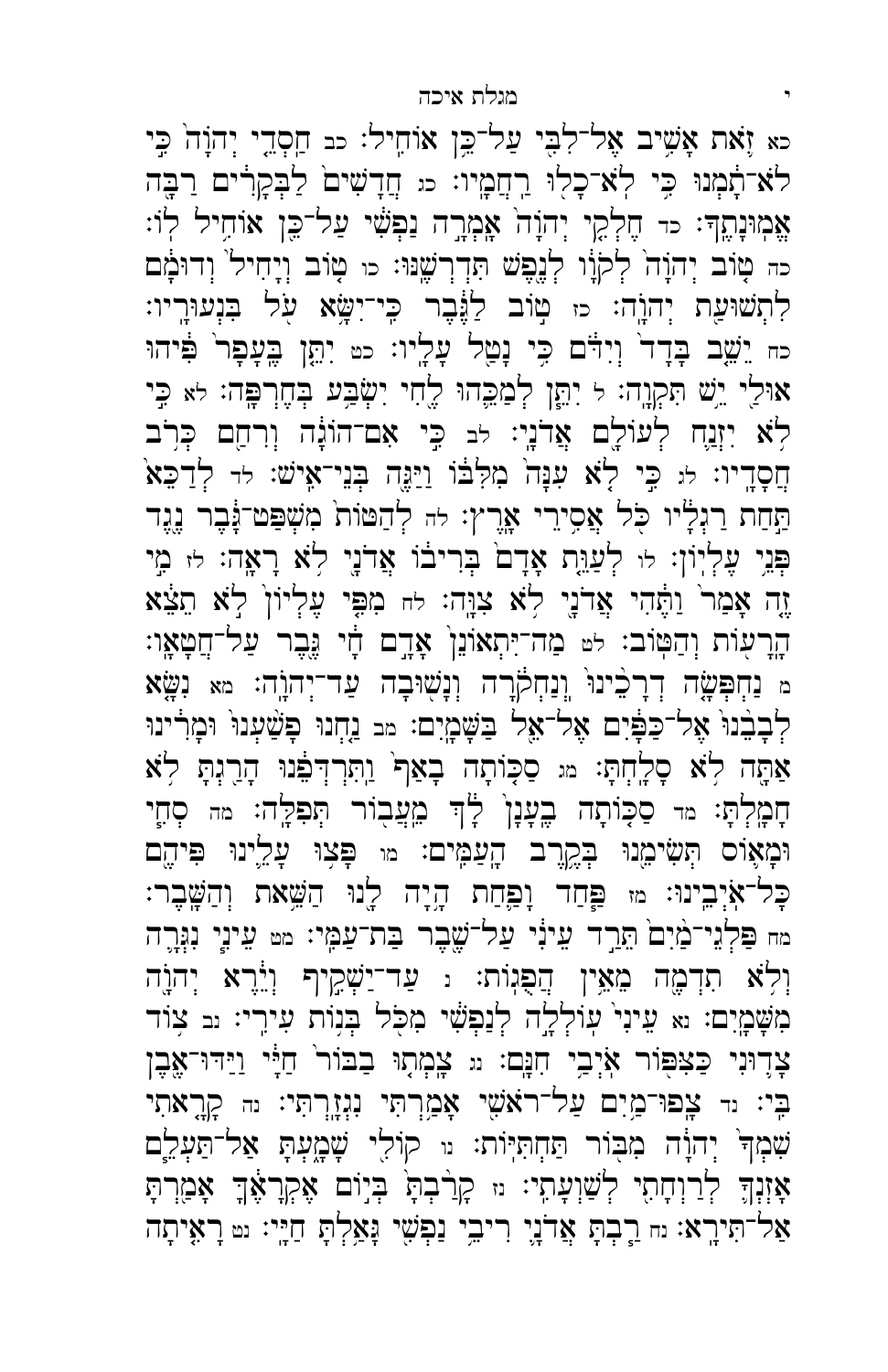you, has exalted the might of your enemies. 18Their heart cried out to the Lord. O wall of Fair Zion, shed tears like a torrent day and night! Give yourself no respite, your eyes no rest.  $^{19}$ Arise, cry out in the night at the beginning of the watches, pour out your heart like water in the presence of the Lord! Lift up your hands to Him for the life of your infants, who faint for hunger at every street corner.

 $^{20}$ See, O LORD, and behold, to whom You have done this! Alas, women eat their own fruit, their new-born babes! Alas, priest and prophet are slain in the Sanctuary of the Lord!  $2^{1}$ Prostrate in the streets lie both young and old. My maidens and youths are fallen by the sword; You slew them on Your day of wrath, You slaughtered without pity.  $22$ You summoned, as on a festival, my neighbors from roundabout. On the day of the wrath of the LORD, none survived or escaped; those whom I bore and reared my foe has consumed.

 $3<sup>1</sup>$  I am the man who has known affliction under the rod of His wrath;  ${}^{2}$ Me He drove on and on in unrelieved darkness;  ${}^{3}$ On none but me He brings down His hand again and again, without cease. <sup>4</sup>He has worn away my flesh and skin; He has shattered my bones. <sup>5</sup>All around me He has built misery and hardship;  ${}^{6}$ He has made me dwell in darkness, like those long dead. <sup>7</sup>He has walled me in and I cannot break out; He has weighed me down with chains. <sup>8</sup>And when I cry and plead, He shuts out my prayer; <sup>9</sup>He has walled in my ways with hewn blocks, He has made my paths a maze.<br><sup>10</sup>He is a lurking bear to me, a lion in hiding; <sup>11</sup>He has

forced me off my way and mangled me, He has left me numb. <sup>12</sup>He has bent His bow and made me the target of His arrows:  $13$ He has shot into my vitals the shafts of His quiver.  $14$ I have become a laughingstock to all people, the butt of their gibes all day long. <sup>15</sup>He has filled me with bitterness, sated me with wormwood.<br><sup>16</sup>He has broken my teeth on gravel, has ground me into

the dust.  $\frac{17}{1}$  My life was bereft of peace, I forgot what happiness was. <sup>18</sup>I thought my strength and hope had perished before the LORD. <sup>19</sup>To recall my distress and my misery was wormwood and poison;  $^{20}$ Whenever I thought of them, I was bowed low.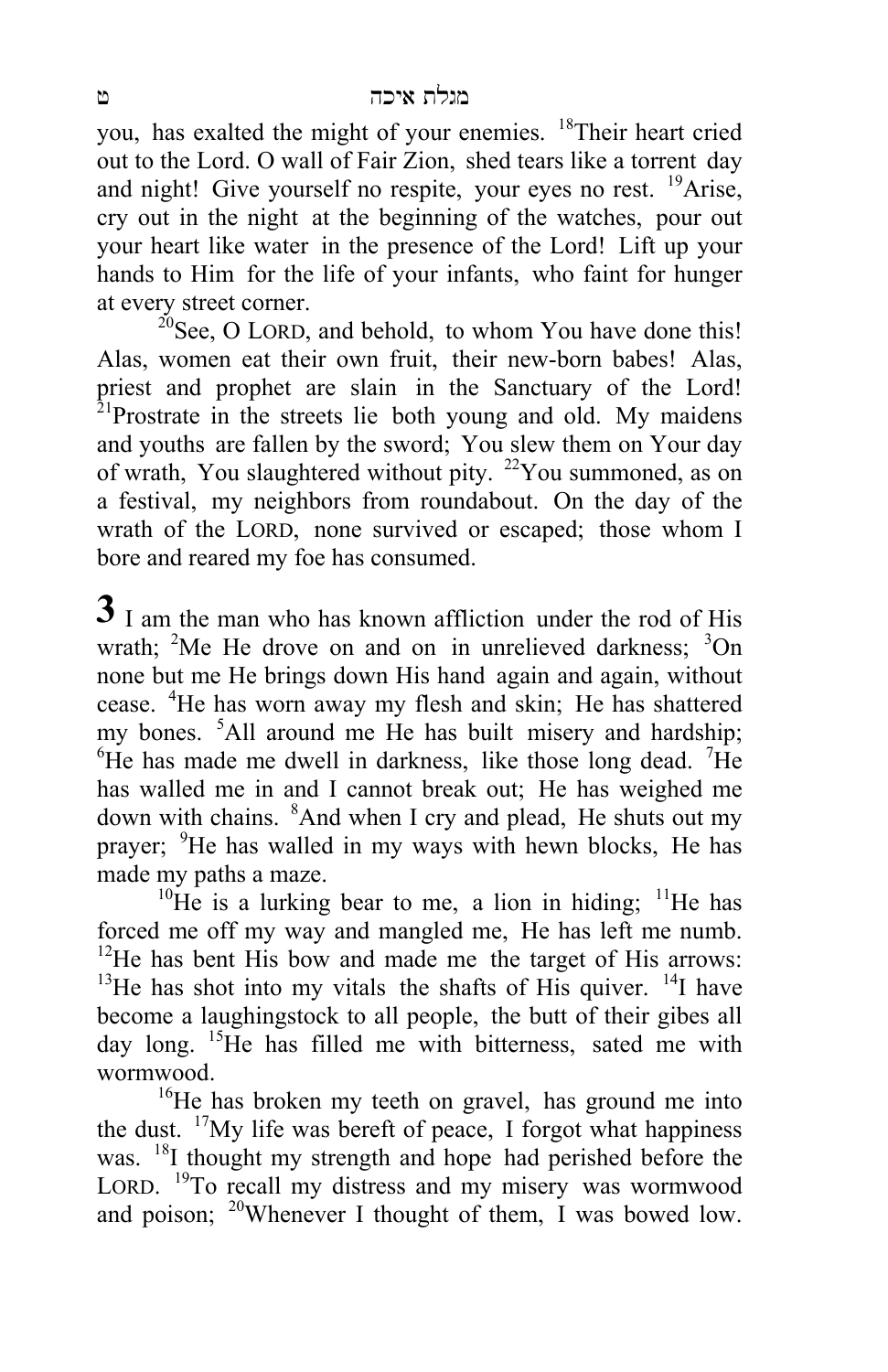עָלֵיִךָּ אוֹיֵב הֵרִים <u>קָר</u>ֶן צָרְיִךְः <sub>יִח</sub> צָעַק לִבֶּם אֶל־אֲדֹנֵי חוֹמַת בַּת־צִיּוֹן הוֹרִידִי כַנַּחַל דִּמְעָה<sup>י</sup> יוֹמֶם וָלַיְלָה אַל־תִּתְנִי פוּנֵת לְיִדְ אַל־תִּדְם בַּת־עֵינֵךְ: יט קַוּמִי ו רָנִי בַלַּיְלָה לְראֹשׂ אַשְׁמֻרֹוֹת שִׁפְּכִי כַמַּ֫יִםۢ לִבֵּ֫דְּ וָכַח בְּנֵי אֲדֹנֶי שְׁאָי אֵלְיו כַּפַּיִךְּ עַל־נֶפֶשׁ עְוֹלָלַיִךְ הָעֲמוּפִים בְּרָעֶב בְּרֹאשׁ כָּל־חוּצְוֹת: د רְאֶה יְהוָה וְהַבִּ֫ישָה לְמֶי עוֹלֵלְתָּ כָּה אִם־הֹאכָּלְנָה נָשִׁים פִּרְיָם עִלְלֵי טִפְּחִים אִם־יֵהָרֵג בִּמִקְדַּשׁ אֲדֹנֶי כֹּהֵן וְנָבִיא׃ כא שֶׁכְבֹוּ לָאֱרֶץ חוּצוֹת<sup>ַ</sup> נַעַר וְזָקֵן בְּתְוּלֹתַי וּבִחוּרֵי נִפְלִוּ בֶחֱרֶב הָרַ֫נְתָּ בְּיָוֹם אַפֶּׁךָ טָבֵחְתָּ לְא חָמָלְתָּ: כב תִּקְרָא<sup>ْ</sup> כְיֹוֹם מוֹעֵד מְגוּרַי<sup>י</sup> מִסָּבְיב וְלָא הָיָה ּ בְּיוֹם אַף־יְהוֶה פָּלֵיטּ וְשָׂרֶיד אֲשֶׁר־טִפַּחְתִּי וְרִבִּיתִי אֹיְבִי ּ כִלֶּם:

#### פרק ג

א אֲנֵי הַגֶּּבֶר רָאָה עֲנִי בִעֵּבֵט עֵבְרָתְוֹ: בּ אוֹתֵי נָהֲג וַיֹּלֵךְ חִשֶּׁךְ וְלֹא־אָוֹר: ג אַךְ בִּי יָשֶׁב יַהֲפִׂךְ יָדֶוֹ כָּל־הַיְּוֹם: ד בִּלֶה בְשָׂרִי וְעוֹרִי שִׁבֵּר עַצְמוֹתֶי: הּ בָּנֶה עָלֵי וַיַּקֵּף רִאשׁ וּתְלָאָה: וּ בְּמַחֲשַׁכִּים הְוֹשִׁיבָנִי כְּמֵתֵי עוֹלֶם: ז גָּדֵר בִּעֲדֵי וְלָא אֵצֵא הִכְבִּיד נְחָשְׁתֵי: הּ נֵּם כֵּי אֶזְעַק<sup>י</sup> וַאֲשַׂוֵּעַ שָׂתַם ֿ הְפִלָּתֵי: □ נְּדֵר דְּרָכַיֹ בְּנָזִית נְתִיבֹתֵי עִוֲה: · דְּב אֹרֵב הוּא לִי אֲרֶי בְּמִסְתָּרִים: יֹא דְּרָכֵי סוֹרֵר וַיְפַּשְׁחֵנִי שָׂמֲנִי שֹׁמֵם: יב דָּרֵךְ קַשְׁתּוֹ וַיַּצִּיבָנִי כַּמַּטָּרֶא לַחֵץ: יוּ חֵבִיא<sup>ָ</sup> בִּכְלְיֹתָי ּבְּנֵי אַשְׁפָּתְוֹ: ּדּ הָיָיתִי שְׂחֹק לְכָל־עַמִּי נְגִינָתֶם כָּל־הַיְּוֹם: טּוּ הִשְּׂבִיעַנִי בַמְּרוֹרֶים הִרְוַנִי לַµְׁנָה׃ טּוּ וַיַּגְרֵס בֶּחָצָץ` שָׁנָּי ּ הִכְפִּישֲנִי בְּאֵפֶר: ּוּ וַתִּזְנַח מִשְּׁלֶוֹם נַפְשִׁי נָשִׁיתִי טּוֹבֶה: יח ו**ָאֹמַר אָבֶד נִצְחָי וְתְוֹחַלְתֶּי מֵיִהוֶֹה: יטּ זְכָר־עָנְיֵי** וּמְרוּדֵי לֵעֲנָה וַרֹאשׁ: כּ זָכְוֹר חִזְכֹּוֹר וְתַשִּׂוֹחַ עָלֵי נַפְשֵׁי: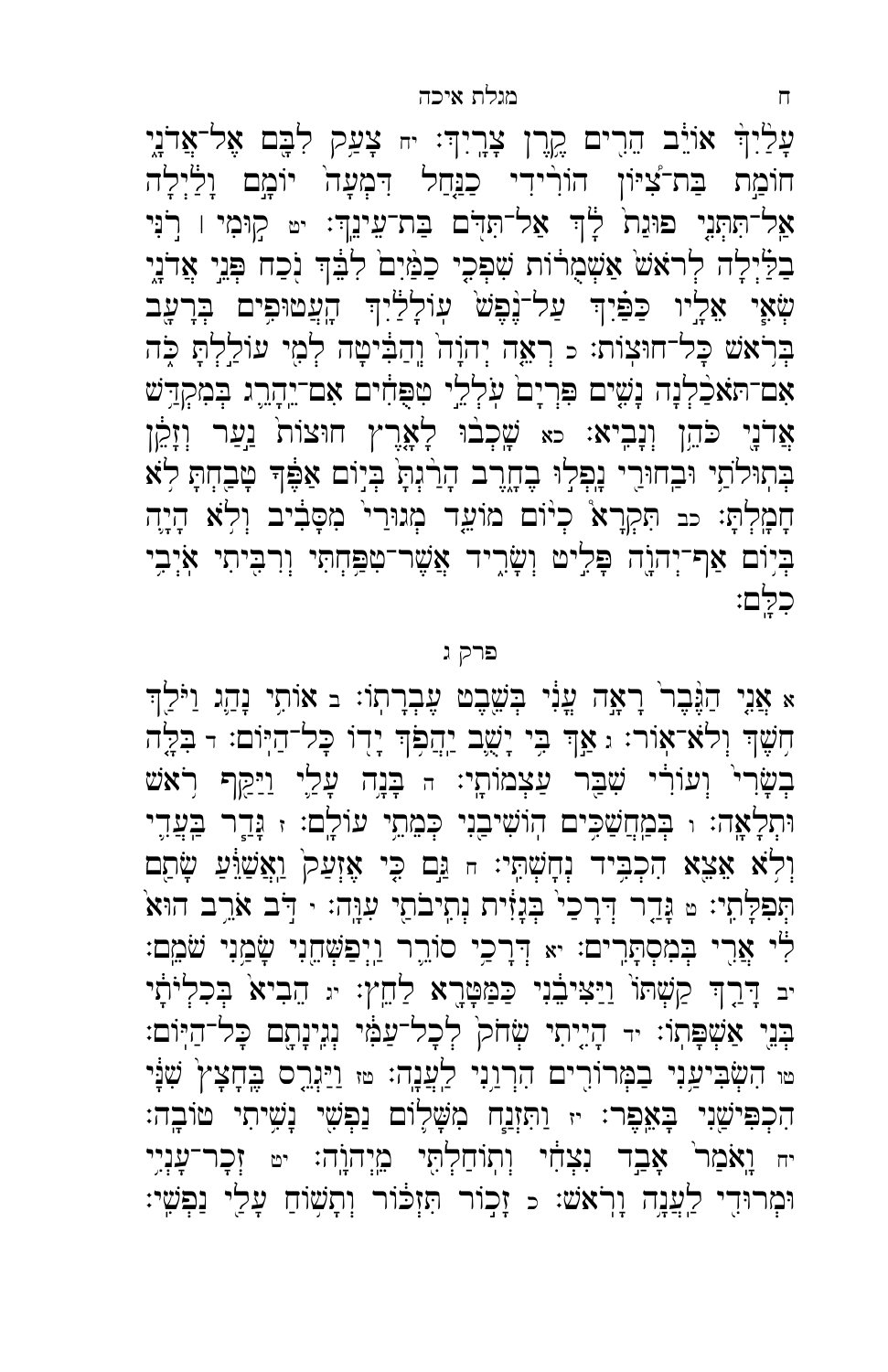on all sides. <sup>4</sup>He bent His bow like an enemy, poised His right hand like a foe; He slew all who delighted the eye. He poured out His wrath like fire in the Tent of Fair Zion. <sup>5</sup>The Lord has acted like a foe, He has laid waste Israel, laid waste all her citadels, destroyed her strongholds. He has increased within Fair Judah mourning and moaning. <sup>6</sup>He has stripped His Booth like a garden, He has destroyed His Tabernacle; the LORD has ended in Zion festival and sabbath; in His raging anger He has spurned king and priest. <sup>7</sup>The Lord has rejected His altar, disdained His Sanctuary. He has handed over to the foe the walls of its citadels; they raised a shout in the House of the LORD as on a festival day. <sup>8</sup>The LORD resolved to destroy the wall of Fair Zion; He measured with a line, refrained not from bringing destruction. He has made wall and rampart to mourn, together they languish. <sup>9</sup>Her gates have sunk into the ground, He has smashed her bars to bits; her king and her leaders are in exile, instruction is no more; her prophets, too, receive no vision from the LORD.  $^{10}$ Silent sit on the ground the elders of Fair Zion; they have strewn dust on their heads and girded themselves with sackcloth; the maidens of Jerusalem have bowed their heads to the ground. <sup>11</sup>My eyes are spent with tears, my heart is in tumult, my being melts away over the ruin of my poor people, as babes and sucklings languish in the squares of the city. <sup>12</sup>They keep asking their mothers, "where is bread and wine?" as they languish like battle-wounded in the squares of the town, as their life runs out in their mothers' bosoms. <sup>13</sup>What can I take as witness or liken to you, O Fair Jerusalem? What can I match with you to console you, O Fair Maiden Zion? For your ruin is vast as the sea: who can heal you? <sup>14</sup>Your seers prophesied to you delusion and folly. They did not expose your iniquity so as to restore your fortunes, but prophesied to you oracles of delusion and deception. 15All who pass your way clap their hands at you; they hiss and wag their head at Fair Jerusalem: "is this the city that was called perfect in Beauty, joy of All the Earth?" <sup>16</sup>All your enemies jeer at you; they hiss and gnash their teeth, and cry: "We've ruined her! Ah, this is the day we hoped for; we have lived to see it!"  $\frac{17}{T}$ The LORD has done what He purposed, has carried

out the decree that He ordained long ago; He has torn down without pity. He has let the foe rejoice over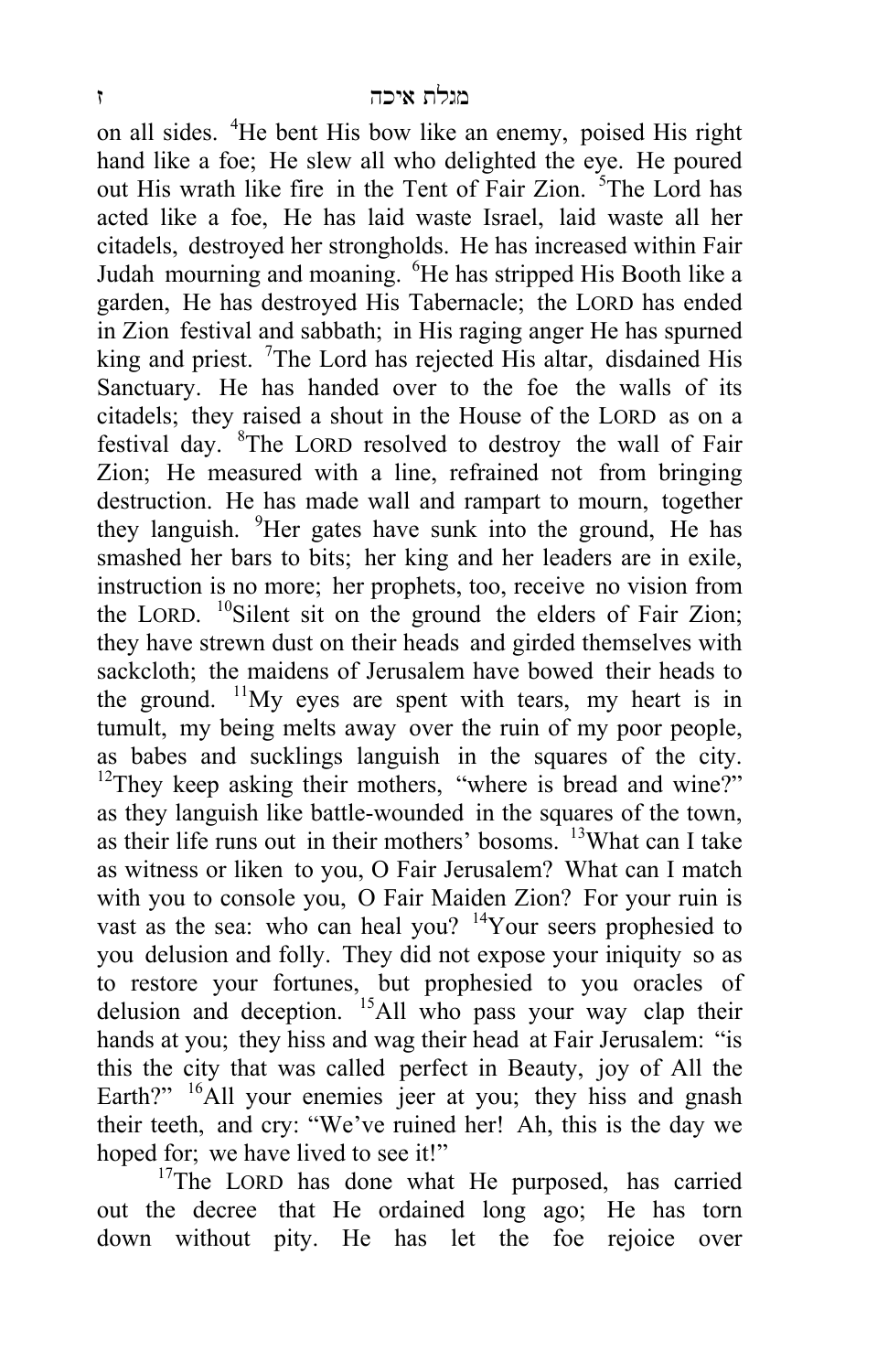ּסָבִיב: וּ דָּרַ֫ךְ קַשְׁתוֹ כְּאוֹיֵב נִצֶּב יְמִינוֹ כְּצָׂר וַיַּהֲרֹוּ כְּל מַחֲמַדֵּי־עֲיָן בְּאֹהֶל בַּת־צִיּּוֹן שָׁפַּךְ כָּאֵשׁ חֲמָתְוֹ: הּ הָיָ֫ה אֲדֹנֵי ו כִּאוֹיֵבוֹ בִּלֵּע יִשְׂרָאֵל בִּלַּעוֹ כָּל־אַרְמְנוֹתֵיהָ שָׁחֱת מִבְצָרֱיו וַיֶּ֫רֶב בְּבַת־יְהוּדָה תַּאֲנִיֶּה וַאֲנִיֶּה: וּ וַיַּחְמָׂס כַּנַּן שֻּׂכֹּוֹ שִׁחֵת מְעֲדֶוֹ שִׁכַּח יְהוֶה וּ בְּצִיּוֹן מוֹעֵד וְשַׁבָּת וַיִּנְאַין בְּזַעֲם־אַפִּוֹ מֶלֶךְ וְכֹהֵן: ، זָנַח אֲדֹנֶי ו מִזְבְחוֹ נִאֵר מִקְדָשׁוֹ הִסְגִּיר בְּיַד־אוֹיֵב חוֹמָת אַרִמְנוֹתֵיהָ קְוֹל נָתְנִוּ בִּבֵית־יִהוֶה כְּיָוֹם מוֹעֵד: חּ חָשָׁב יְהוֶה ו לְהַשְׁחִית חוֹמַת בַּת־צִיּּוֹן נָטָָה לֶו לְא־הֵשִׁיב יָדָוֹ מִבַּלֵּעַ וַיַּאֲבָל־הֵל וְחוֹמָה יַחְדָו אָמְלֶלוּ: ּ טָּבְעַוּ בָאֲרֵץ<sup>ּ</sup> שָׁעָרֵיהָ אָבֵּד וְשָׁבֵּר בְּרִיחֵיהָ מַלְכָּהּ וְשָׂרֶיהָ בַגּוֹיִםׂ אֵין תּוֹרָה גַּם־נְבִיאֶיהָ לְא־מָצְאִוּ חָזָוֹן מֵיְהוָה: י יֵשְׁבוּ לָאָרֶץ יִדְמוּ זִקְנֵי בַת־צִיּּוֹן הֶעֱלִוּ עָפָר עַל־ראֹשָׁם חָגְרִוּ שַׂקֵים הוֹרָידוּ לָאָרֶץ ראֹשָׁן בְּתוּלִת וָרוּשָׁלָם: יא כָּלוּ בַדְּמָעָוֹת עֵינַיֹ חֲמַרְמְרַוּ מֵעַי וִשְׁפִּּךְ לְאָרֶץ כְּבֵדִי עַל־שֶׁבֶר בַּת־עַמֶּי בֵּעָמֵךְ עוֹלֵל וְיוֹנֵק בִּרְחֹבְוֹת קִרְיֶה: יב לְאָמֹתָם יְאֹמְרוּ אַיֵּה דָּגְן וְיָיֶן בְּהִתְעַמְּכֶם כֶּחָלָל בִּרְחֹבְוֹת עָוֹר בְּהִשְׁתַּבֵּּךְ נַפְּשָׁם אָל־חֵיק אִמֹּתֶם: ּיוּ מֶה־אֲעִידֵּ֫ךְּ מֶה אֲדַמֶּה־לָּ֔ךְ הַבַּתֹ יִרְוּשָׁלֵם מֶה אַשְׁוֶה־לָךְ וַאֲנַחֲמֵךְ בְּתוּלֵת בַּת־צִיְוֹן כִּי־גָדְוֹל כַּיָּם שִׁבְרֶךְ מִי יִרְפָּא־לֶךְ: ּדּ נְבִיאַיִךְ חֶזוּ לָךְ שֶׁוָא וְתָפֵל וְלְאֹ־גִלְוּ עַל־עֲוֹנֵךְ לְהָשִׁיב שְׁבוּתֵךְ וַיֶּחֱזוּ לָךְ מַשְׂאָוֹת שָׁוְא וּמַדּוּחִים: ﮬוּ סֶפְקוּ עָלֵיִךְ כַּפַּיִם כָּל־עַבְרֵי דָיָרֶךְ שֶׁרְקוּ וַיָּנְעוּ רֹאשָׁם עַל־בָּת יְרְוּשָׁלֶֶם הֲזְאֹת הָעִ֫יר שֶׁיִּאֹמְרוּ לַלְגַם יִפִּי מָשָׂוֹשׁ לְכָל־הָאָרֶץ: ﮬִי פָּצֹוּ עָלָיִךְ פִּיהֶם ּכָּל־אָיְבָ֫יִךְ שֶׁרְקוּ<sup>ּ</sup> וַיַּחַרְקוּ־שֵׁן אָמְרִוּ בִּלֵּעְנוּ אַךְ זֶה הַיָּוֹם שָׁקִוִּינֻהוּ מָצָאנוּ רָאִינוּ: זּ עָשָׂה יְהוָׂה אֲשֶׁר זָמָם בִּצִּע אַמְרָתוֹ אֲשֶׁר צִוֶּה מֵימֵי־קֶׂדֵם הָרֵס וִלְא חָמָל וַיִשַּׂמֵח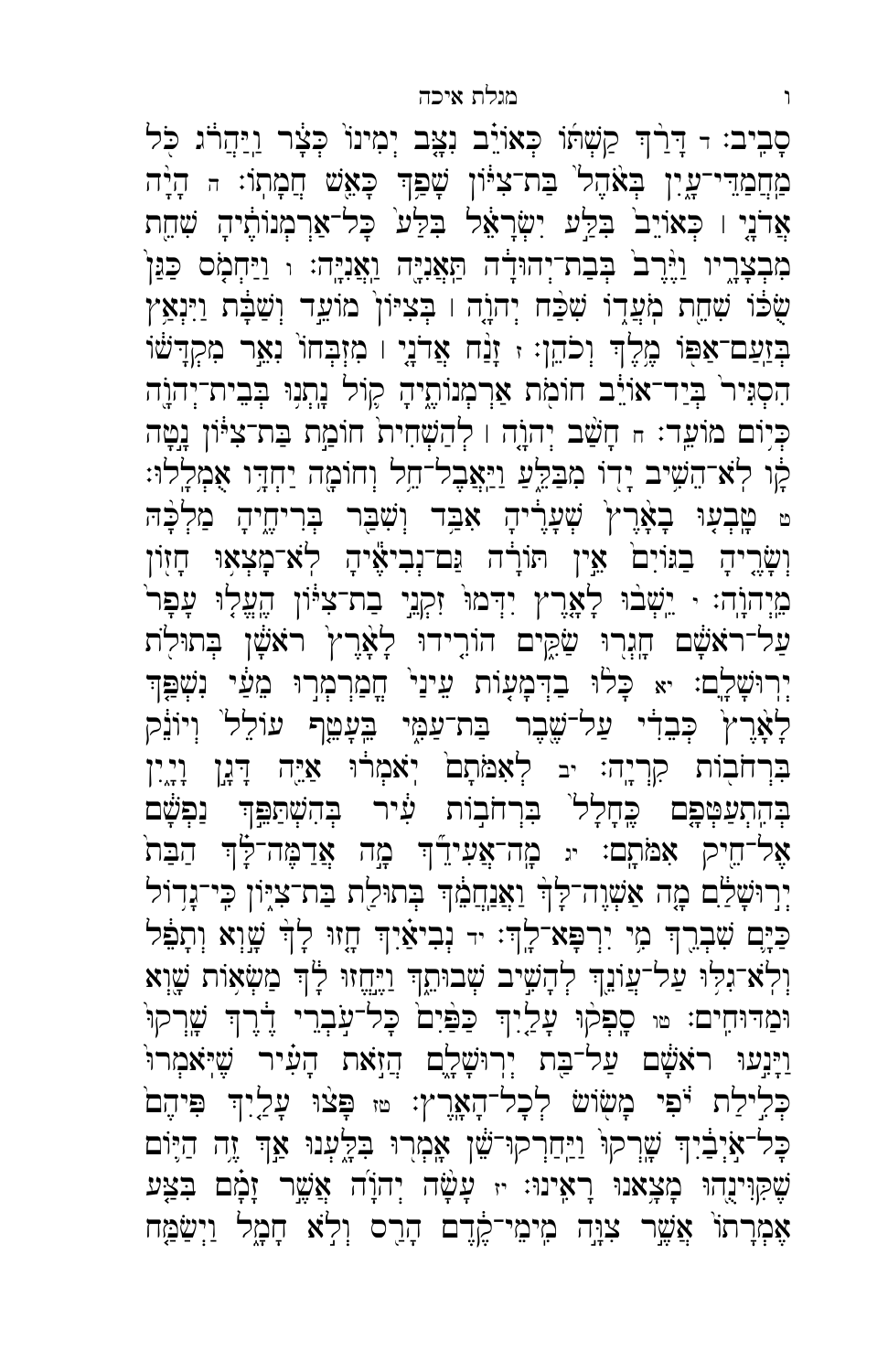$13$ From above He sent a fire down into my bones. He spread a net for my feet, He hurled me backward; He has left me forlorn, in constant misery. <sup>4</sup>The yoke of my offenses is bound fast, lashed tight by His hand; imposed upon my neck, it saps my strength; the Lord has delivered me into the hands of those I cannot withstand. <sup>15</sup>The Lord in my midst has rejected all my heroes; He has proclaimed a set time against me to crush my young men. As in a press the Lord has trodden Fair Maiden Judah.  ${}^{16}$ For these things do I weep, my eyes flow with tears: far from me is any comforter who might revive my spirit; my children are forlorn, for the foe has prevailed. 17Zion spreads out her hands, she has no one to comfort her; the LORD has summoned against Jacob His enemies all about him; Jerusalem has become among them a thing unclean.

 $18$ The LORD is in the right, For I have disobeyed Him. Hear, all you peoples, and behold my agony: my maidens and my youths have gone into captivity!  $^{19}I$  cried out to my friends, but they played me false. My priests and my elders have perished in the city as they searched for food to keep themselves alive. <sup>20</sup>See, O LORD, the distress I am in! My heart is in anguish, I know how wrong I was to disobey. Outside the sword deals death; indoors, the plague. <sup>21</sup>When they heard how I was sighing, there was none to comfort me; all my foes heard of my plight and exulted. For it is Your doing: You have brought on the day that You threatened. Oh, let them become like me!  $^{22}$ Let all their wrongdoing come before You, and deal with them as You have dealt with me for all my transgressions. For my sighs are many, and my heart is sick.

**2** Alas! The Lord in His wrath has shamed Fair Zion, has cast down from heaven to earth the majesty of Israel. He did not remember His Footstool on His day of wrath. <sup>2</sup>The Lord has laid waste without pity all the habitations of Jacob; He has razed in His anger fair Judah's strongholds. He has brought low in dishonor the kingdom and its leaders. <sup>3</sup>In blazing anger He has cut down all the might of Israel; He has withdrawn His right hand in the presence of the foe; He has ravaged Jacob like flaming fire, consuming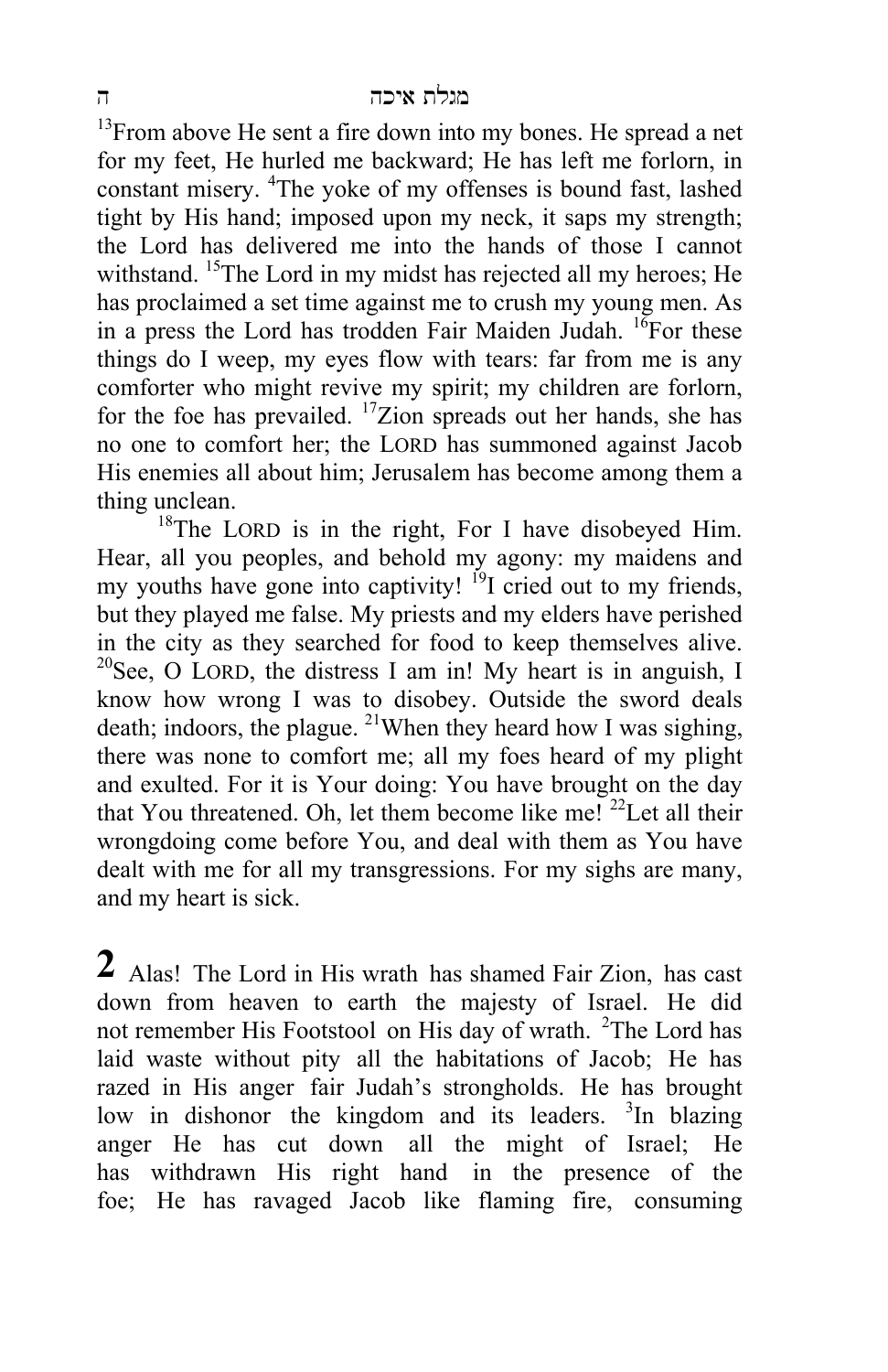יי מִמָּרוֹם שָׁלַח־אֵשׁ בְּעַצְמֹתַי וַיִּרְדֶּנָּה פְּרַ֫שׁ רֶשֶׁת לְרַגְלַיֹ ְהֱשִׁיבֵנִי אָחוֹר נְתָנַנִי שְׁמֵמָּה כָּל־הַיִּוֹם דָּוֶה: ּוּ נִשְׂקַד עֹל פִּשָּׁעַי בִּיָדוֹ יִשְׂהַרְגֶוּ עָלִוּ עַל־צַוַּארֵי הִכְשֵׁיל כֹּחֵי נִתֲנָנִי אֲדֹנָי בִּידֵי לְאֹ־אוּכֵל קִוּם: ײַ סִלָּה כָל־אַבִּירֵי ו אֲדֹנָי בְּקִרְבִּי קְרֶא עָלֵי מוֹעֵד לִשְׁבִּר בְּחוּרֶי גַּת דְּרֵךְ אֲדֹנָי לִבְתוּלֵת בַּת־יְהוּדֶה: ଖ עַל־אֱלֵה ו אֲנֵי בְוֹכְיָּה עֵינֵי ו עֵינִי יַרְדָה מַּיִם כִּי־רָחַק מִמֶּנִּי מְנַחֵם מֵשֵׁיב נַפְשֵׁי הָיִוּ בָנַי שִׁוֹמֲמִים כִּי נָבְר אוֹיֵב: ּוּ פֵּרְשָּׁה צִיּוֹן בְיָדֵיהָ אֵין מִנַחֲם לְהּ צִוָּה יְהוָה לְיָעֲקָב סְבִיבְיו צָרֵיו הָיְתָה יְרִוּשָׁלֵַם לְנִדֶּה בֵינֵיהֱם: יחּ צַדֵּיק הָוּא יִהְוָה כֵּי פֵיהוּ מָרֵיתִי שָׁמְעוּ־נֵא ּכָל־הָעַמִּים וּרְאוּ מַכְאֹבִי בְּתְוּלֹתֵי וּבְחוּרֵי הָלְכִוּ בַשֶּׁבִי: יי קְרֶאתִי לַמְאַחֲבִי הֵמָּה רִמּוּנִי כְּחֲנֵי וּזְקֵנֵי בְעִיר גָּוֶעֵוּ ּכֵּי־בְקִשָּׁוּ אֹכֵל לָמוֹ וְיָשִׁיבוּ אֶת־נַפְּשֶׁם: د רָאֶה יְהוָה כִּי־צַר־לִי מֵעַי חֲמַרְמָרוּ נֶהְפֵּךְ לִבְיֹ בְקִרְבִּי כִּי מָרָוֹ מָרֶיתִי מִחְוּץ שִׁכְלָה־חֱרֶב בַּבְּיָת כַּמֲוֶת: כֹּא שֶׁמְעֿוּ כָּי נֶאֱנְחָה אָנִי אֵין מְנַחֵם לִי כָּל־אֹיְבִי שֶׁמְעָוּ רֵעָתִי שָׁשׁוּ כִּי אַתָּה עָשָׂיתָ הֵבֵאתָ יוֹם־קָרֶאתָ וְיֶהִיִּוּ כָּמִׂנִי: כִּב תָּבֹֹא כָל־רָעָתָם לִפְנֵיךּ וִעוֹלֵל לָמוֹ כַּאֲשֶׁר עוֹלֵלִתָּ לִי עַל ּכָּל־פִּשָׁעֵי כֵּי־רַבְּוֹת אַנְחֹתַי וִלְבֵּי דַוַּי:

פרק ב

× אֵיכָה יָעִיב בְּאַפְּוֹ ו אֲדֹנָיֹ אֵת־בַּת־צִיּּוֹן הִשְׁלֵיךְ מִשָּׁמַ֫יִם אֶרֵץ תִּפְאֶרֶת יִשְׂרָאֵל וְלְאֹ־זָכֵר הֲדֹם־רַגְלָיו בִּיְוֹם אַפְּוֹ: ב בִּלֵּע אֲדֹנָי וְלָא חָמַל אֵת כָּל־נְאָוֹת יַעֲקֹב הָרָס בְּעֶבְרָתֶוֹ מִבְצְרֵי בַת־יְהוּדֶה הִגְּיִעַ לָאֱרֶץ חִלֵּל מַמְלָכֶה וְשָׂרֶיהָ: ג נְּדֵע בָּחֲרִי־אַֹף כֹּל קֶרֶן יִשְׂרָאֵל הֵשִׁיב אָחָוֹר יִמִינוֹ מִפְּנֵי אוֹיֵב וַיִּבְעַר בְּיֵעֲקֹב כָּאֲשׁ לֵהָבָה אַכְלָה

7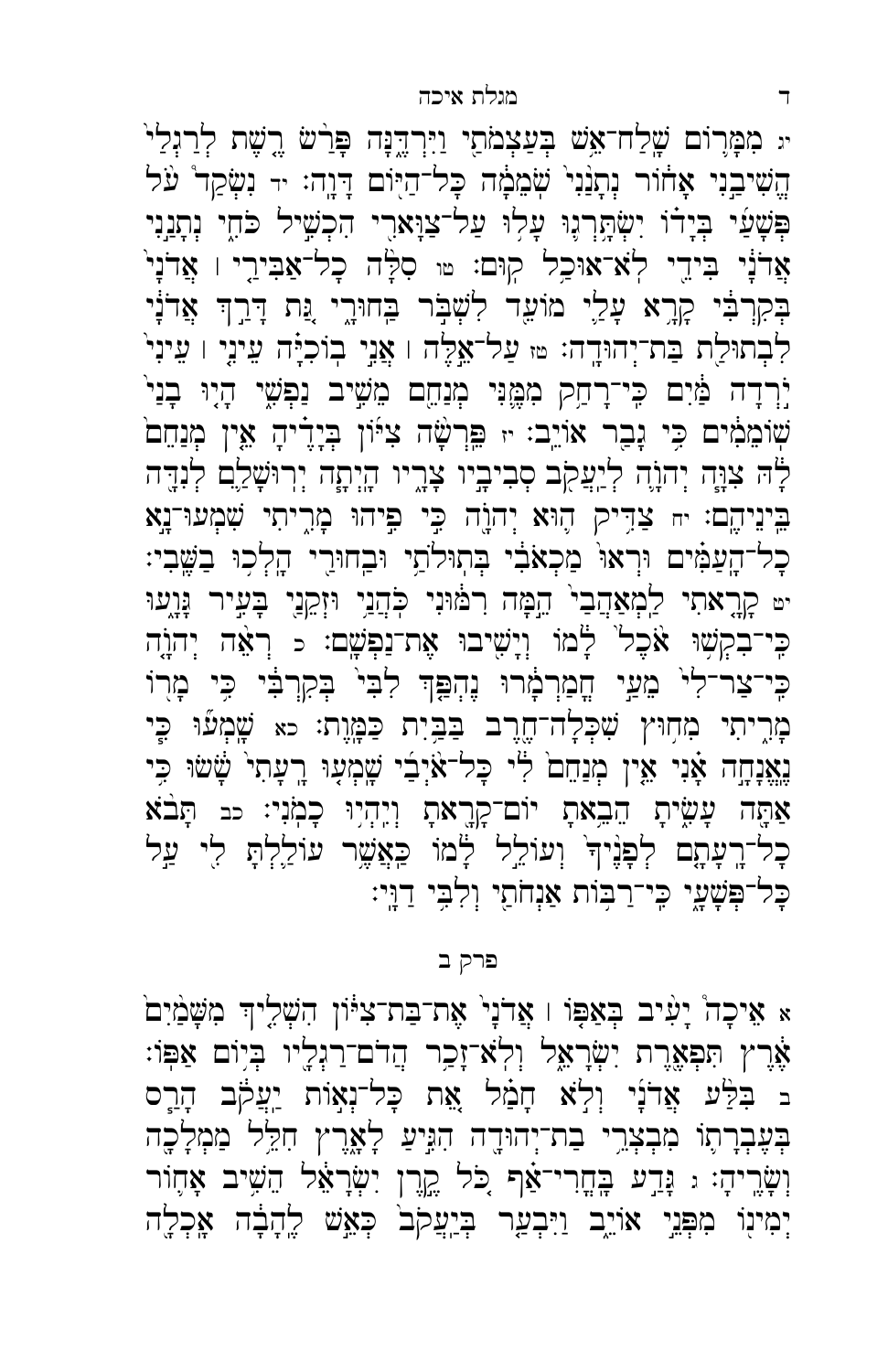#### מגלת איכה ג

### Lamentations

**1** a Alas! Lonely sits the city once great with people! She that was great among nations is become like a widow; the princess among states is become a thrall. <sup>2</sup>Bitterly she weeps in the night, her cheek wet with tears. There is none to comfort her of all her friends. All her allies have betrayed her; they have become her foes. <sup>3</sup> Judah has gone into exile because of misery and harsh oppression; when she settled among the nations, she found no rest; all her pursuers overtook her in the narrow places. 4Zion's roads are in mourning, empty of festival pilgrims; all her gates are deserted. Her priests sigh, her maidens are unhappy—she is utterly disconsolate! <sup>5</sup>Her enemies are now the masters, her foes are at ease because the LORD has afflicted her for her many transgressions; her infants have gone into captivity before the enemy. <sup>6</sup>Gone from Fair Zion are all that were her glory; her leaders were like stags that found no pasture; they could only walk feebly before the pursuer.

<sup>7</sup>All the precious things she had in the days of old Jerusalem recalled in her days of woe and sorrow, when her people fell by enemy hands with none to help her; when enemies looked on and gloated over her downfall. <sup>8</sup> Jerusalem has greatly sinned, therefore she is become a mockery. All who admired her despise her, for they have seen her disgraced; and she can only sigh and shrink back. <sup>9</sup>Her uncleanness clings to her skirts. She gave no thought to her future; she has sunk appallingly, with none to comfort her.—See, O LORD, my misery; how the enemy jeers! <sup>10</sup>The foe has laid hands on everything dear to her. She has seen her Sanctuary invaded by nations which You have denied admission into Your community.  $\frac{11}{1}$ All her inhabitants sigh as they search for bread; they have bartered their treasures for food, to keep themselves alive.—See, O LORD, and behold, how abject I have become!

 $12$ May it never befall you, all who pass along the road look about and see: is there any agony like mine, which was dealt out to me when the LORD afflicted me on His day of wrath?

 $\overline{a}$ 

Chaps. 1–4 are alphabetical acrostics, *i.e.*, the verses begin with the *successive letters of the Heb. alphabet. Chap. 3 is a triple acrostic. In chaps. 2– 4 the letter* **pe** *precedes the* **'ayin***.*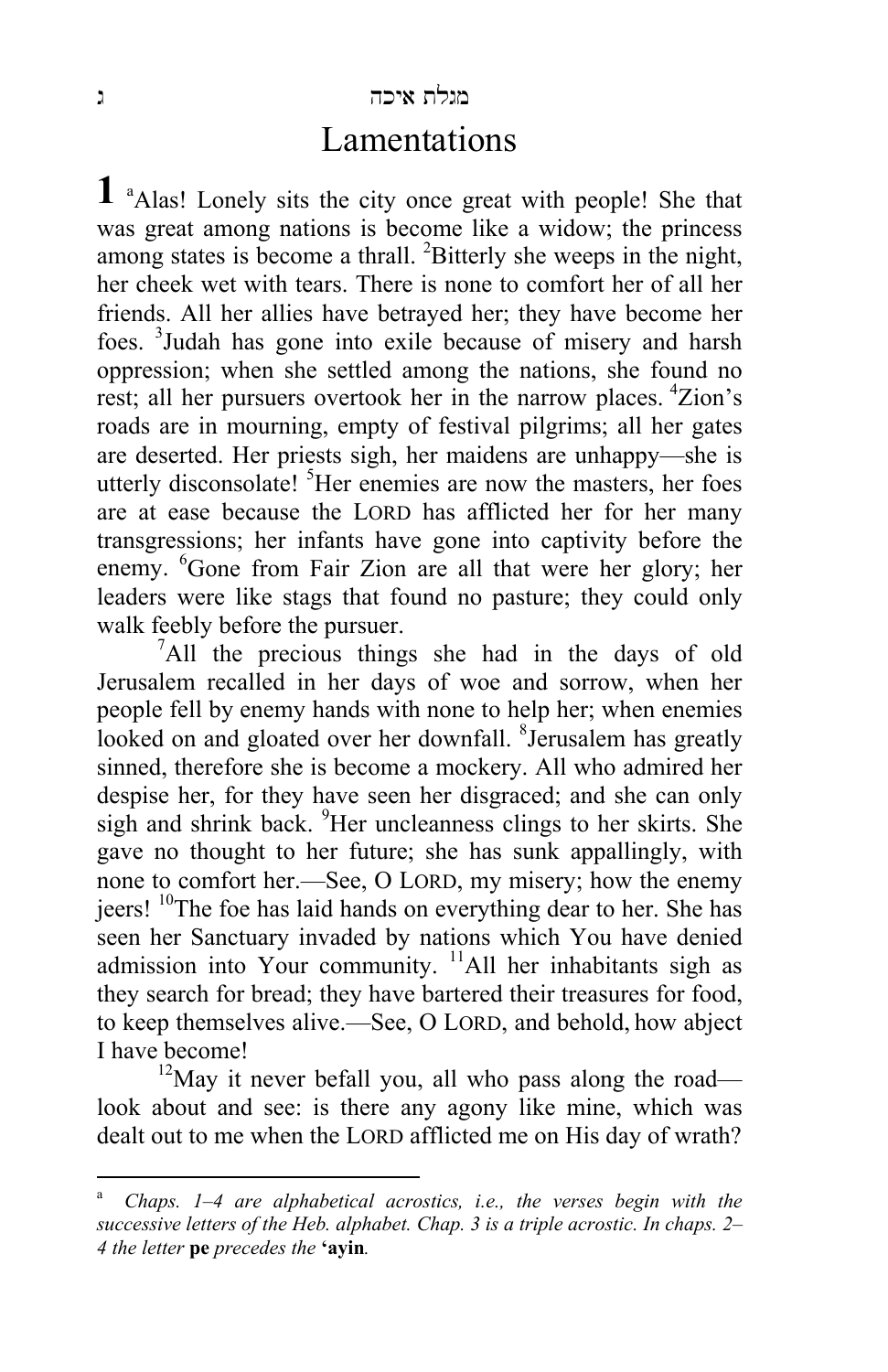א אֵיכֶה ו יָשְׁבֶה בָדָד הָעִיר<sup>י</sup> רַבְּתִי עָם הָיְתֶה כְּאַלְמָנֶה רַבְּתִי בַגּוֹיָם שָׂרָתִי בַּמְּדִינוֹת הָיְתֶה לָמַס: בּ בָּכֹוֹ תִבְבֶּה בַּלַּיְלָה וְדִמְעָתָה עַל לֶחֱיָה אֵין־לָהּ מְנַחֵם מִכָּל־אֹהֲבֶיהָ ּכָּל־רֵעָּ֫יהָ בְּנְדוּ בָה הָיוּ לָה לְאִיִּבִים: ג גַּלְתָה יְהוּדֶה מֵעֹּנִי וּמֵרִב עֲבֹדָה הִיא יֶשְׁבֶה בַּגּוֹיָם לְא מָצִאֲה מָנִוֹחַ כְּל־רְדְפֶיהָ הִשִּׂיגִוּהָ בֵּין הַמְּצָרֶים: דּ דַּרְכֵּי צִיּוֹן אֲבֵלֹוֹת מִבְּלִי בָּאֵי מוֹעֵר כָּל־שְׁעָרֶיהָ שְׁוֹמֵמִין כְּהֲנֶיהָ נֶאֱנָחֵים בְּתְוּלֹתֶיהָ נוּגְוֹת וְהִיא מַר־לֶהּ: הּ הָיוּ צָרֱיהָ לְרֹאֹשׂ אִיְבֶיהָ שָׁלוּ כִּי־יְהוָה הוֹנֶהּ עַל רֹב־פִּשָּׁעֵיהָ עִוֹלְלֶיהָ הָלְכִוּ שְׁבִי לִפְנֵי־צֶר: וּ וַיֵּצֵא מִבַּת־צִיּּוֹן כָּל־הֲדָרֶהּ הָיִוּ שָׂרֶיהָ ִכְּאַיְלִיםׂ לְאֹ־מָֽצְאָוּ מִרְעֶׁה וַיֵּלְכְוּ בְלֹא־כֻחַ לִפְנֵי רוֹדֵף: ּי זַׂלְרֵה יִרְוּשָׁלַם יְמֵי עָנְיָה<sup>ְ</sup> וּמְרוּדָיֹהָ כִּל מַּחֲמֻדִיהָ אֲשֶׁר הָיִוּ מִימֵי קֵדֵם בִּנְפָל עַמֶּהּ בִּיַד־צָר וְאֵין עוֹזֵר לָהּ רָאִוּהָ צְרִים שֶׂחֲקִוּ עַל מִשְׁבַּתֱהָ: n חֵמְא חָמְאָה יְרִוּשָׁלַם עַל־כֵּן לִיִּיְדֶה הָיָתָה כָּל־מִכַּבְּדֵיהָ הִיִּילוּהָ כֵּי־רָאָוּ עֵרְוָתָהּ ַנָּם־הָיא נֶאֶנְחֶה וַתָּשָׁב אָחְוֹר: ୶ טֻמְאָתָהּ בְּשׁוּלֶיהָ לָא זֶכְרָה אַחֲרִיתָה וַתֵּרֶד פְּלָאִים אֵין מְנַחֵם לֶהּ רְאֵה יְהוָה אָת־עָנְיִ֫י כִּי הִנְדִּיל אוֹיֵב: ּ יָדוֹ פְּרַשׁ צָּ֫ר עֵל כָּל־מַחֲמַדֶּיהָ כִּי־רָאֲתֶה גוֹיִםׂ בָּאוּ מִקְדָשָׁהּ אֲשֶׁר צִוּיתָה לְאֹ־יָבְאוּ בַקְהֶל לְדְּ: א כָּל־עַמֱהּ נֶאֱנָחִים **ַ**מְבַקְשִׁים לֶחֶם נָתְנָוּ מַחֲמַדֵּיהֶם בְּאָכֶל לְהָשִׁיב נֶפֶשׁ רְאֵה יְהוָה וְהַבִּ֫יִשָּׁה כִּי הָיֶיִתִי זְוֹלֵלֶה: יִּב לְוֹא אֲלֵיכֶם ֿ כְּל־עָבְרֵי דֶרֶךְ הַבְּיטוּ וּרְאוּ אִם־יֵשׁ מַכְאוֹב<sup>י</sup> כְּמַכְאֹבִי אֲשֵׁר עוֹלֵל לִי אֲשֶׁר<sup>י</sup> הוֹגְה יְהוָׂה בְיִוֹם חֲרָוֹן אַפְּוֹ:

# פרק א

## איכה

#### מגלת איכה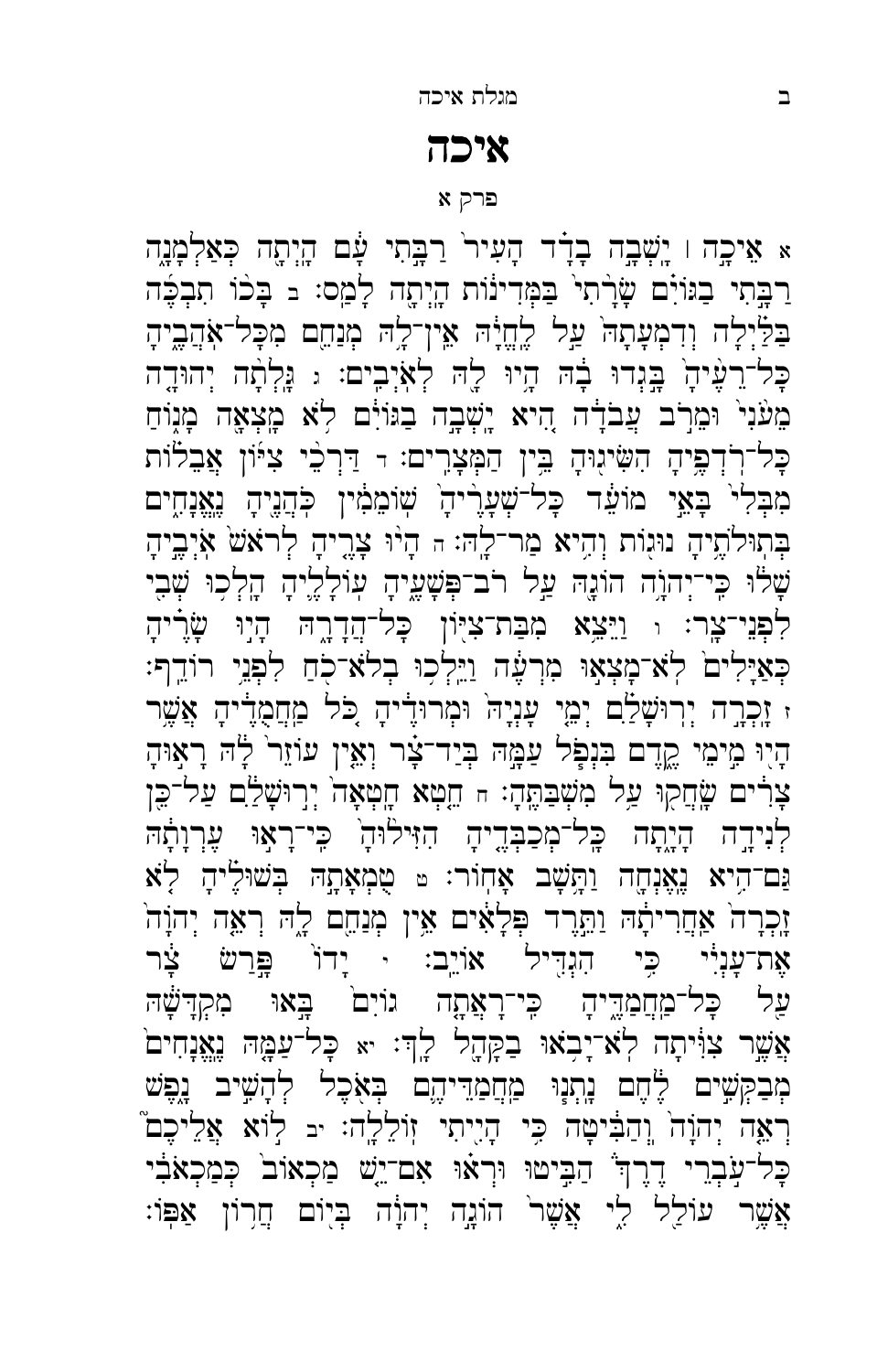## Table of Contents

| "מ . Torah Reading for Shahrit of Tisha Be'ab |
|-----------------------------------------------|
|                                               |
|                                               |
| לט  Kinot for Shahrit of Tisha Be'ab          |
| Piyyutim and Verses of Comfort for Minha NO   |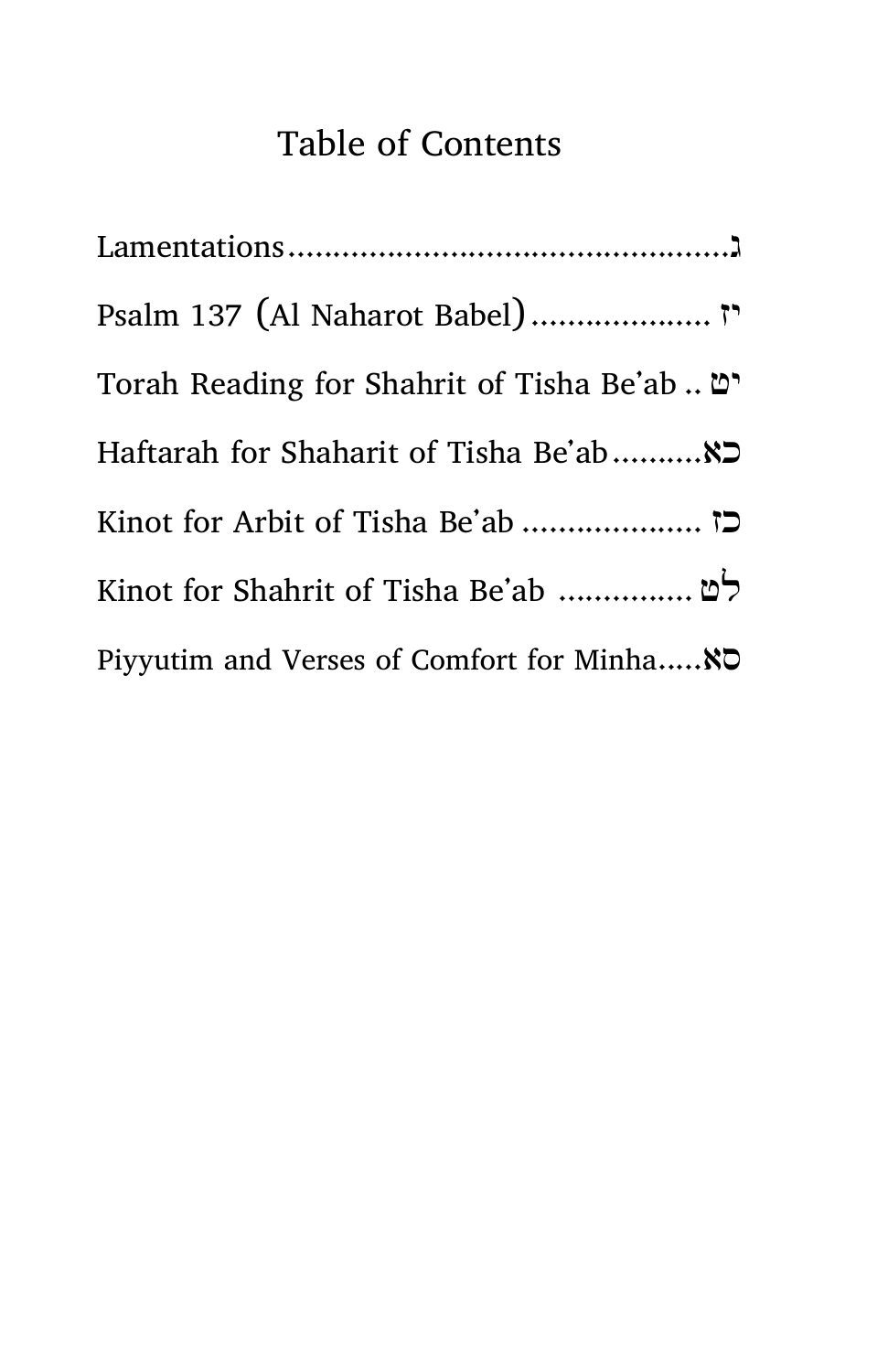## מפתחות

| תהלים קל"ז (על נהרות בבל)  טז     |
|-----------------------------------|
| קריאת התורה לשחרית של תשעה באב יח |
| הפטרה לשחרית של תשעה באב          |
| סדר קינות לערבית תשעה באב  כו     |
| סדר קינות לשחרית תשעה באבלח       |
|                                   |